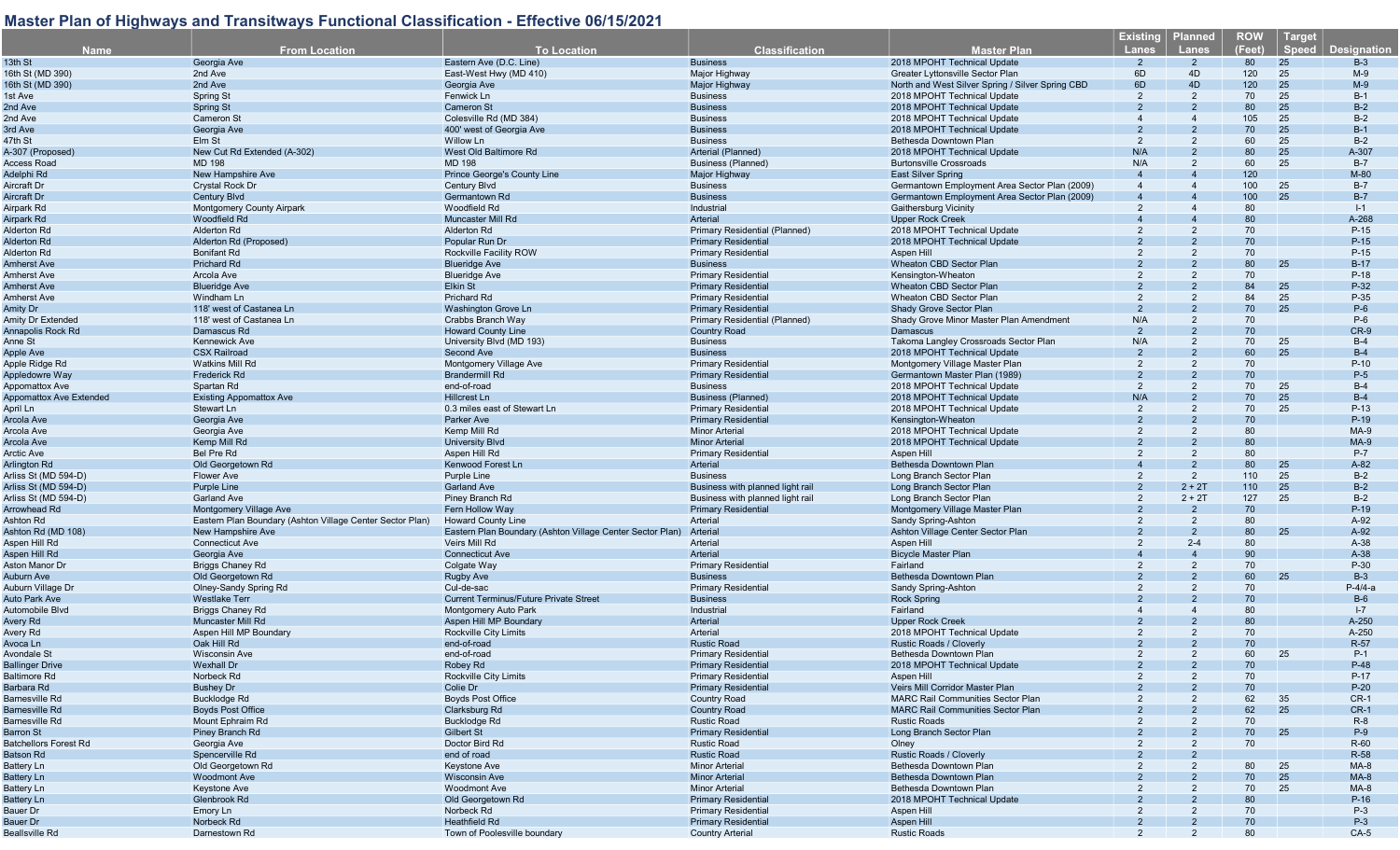| <b>Name</b>                                 | <b>From Location</b>                         | <b>To Location</b>                                       | <b>Classification</b>                         | <b>Master Plan</b>                                         | <b>Existing</b><br><b>Lanes</b> | <b>Planned</b><br><b>Lanes</b> | <b>ROW</b><br>(Feet) | <b>Target</b><br><b>Speed</b> | <b>Designation</b> |
|---------------------------------------------|----------------------------------------------|----------------------------------------------------------|-----------------------------------------------|------------------------------------------------------------|---------------------------------|--------------------------------|----------------------|-------------------------------|--------------------|
| <b>Beallsville Rd</b>                       | <b>Barnesville Rd</b>                        | Darnestown Rd                                            | <b>Rustic Road</b>                            | <b>Rustic Roads</b>                                        |                                 |                                | 80                   |                               | $R-1$              |
| Beauvoir Blvd                               | Mill Run Dr                                  | 300' south of Blanchard Dr                               | <b>Primary Residential</b>                    | Gaithersburg Vicinity 1990                                 | 2                               | $\mathcal{P}$                  | 70                   |                               | $P-15$             |
| Beaverwood Ln                               | <b>Bel Pre Rd</b>                            | 150' west of Birch Tree Ln                               | <b>Primary Residential</b>                    | Aspen Hill                                                 |                                 |                                | 70                   |                               | $P-20$             |
| <b>Beechcraft Ave</b>                       | 400' west of Bonanza Way                     | 200' east of Mooney Dr                                   | Industrial                                    | <b>Gaithersburg Vicinity</b>                               |                                 |                                | 80                   |                               | $ -3$              |
| Beethoven Blvd                              | <b>Fairland Rd</b>                           | <b>Schubert Dr</b>                                       | <b>Primary Residential</b>                    | Fairland                                                   |                                 |                                | 70                   |                               | P-34               |
| Bel Pre Rd                                  | Norbeck Rd                                   | Georgia Ave                                              | <b>Minor Arterial</b>                         | 2018 MPOHT Technical Update                                |                                 |                                | 80                   |                               | MA-10              |
| Bel Pre Rd                                  | Georgia Ave                                  | Layhill Rd                                               | Arterial                                      | Aspen Hill                                                 |                                 |                                | 80                   |                               | $A-40$             |
| Belle Chase Dr                              | <b>Fieldcrest Rd</b>                         | Sweet Meadow Ln                                          | <b>Primary Residential</b>                    | <b>Upper Rock Creek</b>                                    |                                 |                                | 70                   |                               | $P-2$              |
| <b>Belle Cote Dr</b>                        | Kruhm Rd                                     | end-of-road                                              | <b>Rustic Road</b>                            | Fairland                                                   |                                 |                                | 70                   |                               | R-59               |
| Belle Crest Ln                              | <b>Rippling Brook Dr</b>                     | Hathaway Dr                                              | <b>Primary Residential</b>                    | Kensington-Wheaton                                         |                                 |                                | 70                   |                               | $P-21$             |
| Bells Mill Rd                               | Falls Rd                                     | Seven Locks Rd                                           | <b>Primary Residential</b>                    | Potomac                                                    |                                 |                                | 70                   |                               | $P-10$             |
| Bentley Rd                                  | Olney-Sandy Spring Rd (MD 108)               | end-of-road                                              | <b>Rustic Road</b>                            | Sandy Spring Rural Village Plan                            |                                 |                                | 70                   | 25                            | R-64               |
| Berryville Rd                               | Darnestown Rd                                | Seneca Rd                                                | <b>Exceptional Rustic Road</b>                | Rustic Roads / Potomac                                     |                                 |                                | 80                   |                               | $E-4$              |
| Bethesda Ave                                | Clarendon Rd                                 | <b>Wisconsin Ave</b>                                     | <b>Business</b>                               | Bethesda Downtown Plan                                     |                                 | 2                              | 60                   | 25                            | $B-4$              |
| Bethesda Church Rd                          | Clarksburg Rd                                | Kings Valley Rd                                          | <b>Country Arterial</b>                       | Rustic Roads / Damascus                                    |                                 |                                | 80                   |                               | CA-10              |
| Bethesda Church Rd                          | Kings Valley Rd                              | <b>Ridge Road</b>                                        | <b>Minor Arterial</b>                         | 2018 MPOHT Technical Update                                | 2                               | 2                              | 80                   |                               | <b>MA-11</b>       |
| Bethesda Church Rd                          | Ridge Rd                                     | <b>Woodfield Rd</b>                                      | <b>Minor Arterial</b>                         | 2018 MPOHT Technical Update                                |                                 |                                | 80                   | 25                            | <b>MA-11</b>       |
| Bethesda Church Rd                          | Clarksburg Rd                                | Frederick County Line                                    | <b>Country Road</b>                           | Damascus                                                   |                                 |                                | 70                   |                               | <b>CR-10</b>       |
| Big Woods Rd                                | Dickerson Rd                                 | <b>Beallsville Rd</b>                                    | <b>Rustic Road</b>                            | <b>Rustic Roads</b>                                        |                                 | 2                              | 70<br>70             |                               | $R-28$<br>$R-10$   |
| Black Rock Rd<br>Blackburn Rd               | Darnestown Rd                                | Germantown Rd                                            | <b>Rustic Road</b>                            | <b>Rustic Roads</b><br>Fairland                            |                                 |                                | 60-70                |                               | $P-44$             |
| Blackwell Rd                                | Columbia Pike<br>685' west of Shady Grove Rd | end-of-road<br>Shady Grove Rd                            | <b>Primary Residential</b><br><b>Business</b> | Great Seneca Science Corridor                              | N/A                             | $\overline{4}$                 | 100                  | 30                            | $B-1$              |
| <b>Blackwell Rd</b>                         | <b>Great Seneca Hwy</b>                      | <b>Broschart Rd</b>                                      | <b>Business</b>                               | Great Seneca Science Corridor                              |                                 |                                | 100                  | 30                            | $B-1$              |
| Blackwell Rd                                | Darnestown Rd                                | Great Seneca Hwy                                         | Business (Planned)                            | <b>Bicycle Master Plan</b>                                 | N/A                             | 2                              | 80                   | 30                            | $B-1$              |
| <b>Blackwell Rd Extended</b>                | <b>Broschart Rd</b>                          | 685' west of Shady Grove Rd                              | <b>Business (Planned)</b>                     | <b>Great Seneca Science Corridor</b>                       | N/A                             | $\overline{4}$                 | 100                  | 30                            | $B-1$              |
| Blair Mill Rd                               | Blair Mill Way                               | Georgia Ave                                              | <b>Business</b>                               | 2018 MPOHT Technical Update                                | 2                               | $\overline{2}$                 | 60                   | 25                            | $B-5$              |
| Blair Mill Rd                               | Eastern Ave (D.C. Line)                      | East-West Hwy (MD 410)                                   | <b>Business</b>                               | 2018 MPOHT Technical Update                                |                                 |                                | 70                   | 25                            | $B-5$              |
| Blair Rd                                    | Georgia Ave (MD 97)                          | <b>CSX Railroad</b>                                      | <b>Business</b>                               | 2018 MPOHT Technical Update                                | 2                               | 2                              | 60                   | 25                            | $B-6$              |
| Bloomfield Rd                               | <b>Olney Mill Dr</b>                         | <b>Briars Rd</b>                                         | <b>Primary Residential</b>                    | Olney                                                      |                                 |                                | 70                   |                               | $P-10$             |
| Blueridge Ave                               | Elkin St                                     | <b>Amherst Ave</b>                                       | <b>Primary Residential</b>                    | Wheaton CBD Sector Plan                                    |                                 |                                | 70                   | 25                            | $P-11$             |
| <b>Blueridge Ave</b>                        | <b>Bucknell Dr</b>                           | Nairn Farmhouse Ct                                       | <b>Primary Residential</b>                    | <b>Wheaton CBD Sector Plan</b>                             |                                 |                                | 70                   | 25                            | $P-11$             |
| Blueridge Ave                               | <b>Amherst Ave</b>                           | <b>Bucknell Dr</b>                                       | Primary Residential (Planned)                 | Wheaton CBD Sector Plan                                    |                                 | 2                              | 70                   | 25                            | $P-11$             |
| Blueridge Ave                               | <b>Wheaton Hills Dr</b>                      | <b>Elkin St</b>                                          | <b>Business</b>                               | Wheaton CBD Sector Plan                                    |                                 |                                | 25                   | 25                            | $B-15$             |
| Bluhill Rd                                  | Dalewood Rd                                  | Randolph Rd                                              | <b>Primary Residential</b>                    | Veirs Mill Corridor Master Plan                            |                                 |                                | 70                   |                               | $P-22$             |
| Blunt Rd                                    | Frederick Rd                                 | Middlebrook Rd                                           | <b>Business</b>                               | Germantown Employment Area Sector Plan (2009)              |                                 |                                | 60                   | 30                            | $B-8$              |
| <b>Boiling Brook Pkwy</b>                   | Parklawn Dr                                  | Schuylkill Rd                                            | <b>Business</b>                               | White Flint 2 Sector Plan                                  |                                 |                                | 80                   | 25                            | $B-8$              |
| <b>Boland Farm Rd</b>                       | <b>Observation Dr</b>                        | Sunnyview Dr                                             | <b>Primary Residential</b>                    | Germantown Employment Area Sector Plan (2009)              |                                 |                                | 80                   |                               | $P-27$             |
| Boland Farm Rd                              | Frederick Rd                                 | <b>Observation Dr</b>                                    | Arterial                                      | Germantown Employment Area Sector Plan (2009)              |                                 |                                | 80                   | 35                            | $A-20$             |
| Bonanza Way                                 | Snouffer School Rd                           | <b>Beechcraft Ave</b>                                    | Industria                                     | <b>Gaithersburg Vicinity</b>                               |                                 |                                | 80                   |                               | $ -4$              |
| Bonifant Rd                                 | Layhill Rd                                   | New Hampshire Ave                                        | Arterial                                      | Aspen Hill / Cloverly                                      |                                 | 2                              | 80                   |                               | $A-40$             |
| Bonifant St                                 | <b>CSX Railroad</b>                          | <b>Purple Line</b>                                       | <b>Business</b>                               | 2018 MPOHT Technical Update                                |                                 |                                | 70                   | 25                            | $B-7$              |
| Bonifant St                                 | <b>Purple Line</b>                           | <b>Fenton St</b>                                         | <b>Business</b>                               | 2018 MPOHT Technical Update                                | 2                               | $\overline{2}$                 | 40                   | 25                            | $B-7$              |
| Bonifant St                                 | <b>Purple Line</b>                           | <b>Fenton St</b>                                         | Business with planned light rail              | 2018 MPOHT Technical Update                                |                                 | $2 + 2T$                       | 40-70                | 25                            | $B-7$              |
| Bonifant St                                 | Fenton St<br>Georgia Ave                     | Approx. 488' east of Fenton St<br><b>Brighton Dam Rd</b> | <b>Business</b><br><b>Country Road</b>        | 2018 MPOHT Technical Update<br>2018 MPOHT Technical Update | 2                               | 2                              | 80<br>70             | 25                            | $B-7$<br>$CR-3$    |
| Bordly Dr<br>Boswell Ln                     | Piney Meetinghouse Rd                        | Maplecrest Ln                                            | <b>Rustic Road</b>                            | Potomac                                                    |                                 |                                | 70                   |                               | $R-1$              |
| Boswell Ln                                  | Maplecrest Dr                                | Glen Mill Rd                                             | <b>Rustic Road</b>                            | Rustic Roads / Potomac                                     |                                 |                                | 70                   |                               | $R-1$              |
| Bou Ave                                     | Rockville Pike (MD 355)                      | Chapman Ave                                              | <b>Business</b>                               | White Flint 2 Sector Plan                                  |                                 |                                | 80                   | 25                            | $B-5$              |
| Bou Ave                                     | Chapman Ave                                  | <b>Nebel St</b>                                          | <b>Business</b>                               | White Flint 2 Sector Plan                                  |                                 |                                | 80                   | 25                            | $B-5$              |
| <b>Bowie Mill Rd</b>                        | North Branch of Rock Creek                   | Cashell Rd                                               | Arterial                                      | Olney                                                      |                                 |                                | 80                   |                               | $A-42$             |
| <b>Bowie Mill Rd</b>                        | <b>Muncaster Mill Rd</b>                     | North Branch of Rock Creek                               | Arterial                                      | <b>Upper Rock Creek</b>                                    |                                 |                                | 80                   |                               | $A-42$             |
| Bowie Mill Rd                               | Cashell Rd                                   | Olney-Laytonsville Rd                                    | <b>Minor Arteria</b>                          | 2018 MPOHT Technical Update                                |                                 | 2                              | 80                   |                               | MA-12              |
| Bowman Mill Rd                              | Walter Johnson Rd                            | Germantown Rd                                            | <b>Business</b>                               | <b>MARC Rail Communities Sector Plan</b>                   |                                 |                                | 60                   | 25                            | $B-16$             |
| Bowman Mill Road Extended                   | Walter Johnson Rd                            | Great Seneca Hwy                                         | <b>Business (Planned)</b>                     | <b>MARC Rail Communities Sector Plan</b>                   | N/A                             |                                | 70                   | 25                            | $B-16$             |
| <b>Boylston St</b>                          | Marinelli Rd                                 | Old Georgetown                                           | <b>Business</b>                               | White Flint Sector Plan                                    |                                 |                                | 70                   | 25                            | $B-4$              |
| Bradley Blvd (MD 191)                       | 565' west of Arlington Rd                    | Goldsboro Rd                                             | Major Highway                                 | Bethesda-Chevy Chase                                       |                                 |                                | 120                  |                               | $M-3$              |
| Bradley Blvd (MD 191)                       | 565' west of Arlington Rd                    | <b>Wisconsin Ave</b>                                     | Major Highway                                 | Bethesda Downtown Plan                                     |                                 |                                | 120                  | 25                            | $M-3$              |
| Bradley Blvd (MD 191)                       | Goldsboro Rd                                 | Capital Beltway (I-495)                                  | Arterial                                      | Bethesda-Chevy Chase                                       | $2 - 4$                         | $2 - 4$                        | 100                  |                               | $A-39$             |
| Bradley Blvd (MD 191)                       | Capital Beltway (I-495)                      | Persimmon Tree Rd                                        | Arterial                                      | Potomac                                                    |                                 |                                | 100                  |                               | $A-39$             |
| Bradley Ln                                  | Wisconsin Ave (MD 355)                       | West Ave                                                 | <b>Business</b>                               | Bethesda Downtown Plan                                     | 2                               | 2                              | 70                   | 25                            | $B-5$              |
| <b>Bradley Ln</b>                           | West Ave                                     | Connecticut Ave (MD 185)                                 | <b>Primary Residential</b>                    | Bethesda-Chevy Chase                                       |                                 |                                | 70                   |                               | $P-4$              |
| Brahms Ave                                  | Fairland Rd                                  | Schubert Dr                                              | <b>Primary Residential</b>                    | Fairland                                                   |                                 |                                | 70                   |                               | P-33               |
| <b>Brandermill Dr</b>                       | Scenery Dr                                   | <b>Germantown Rd Relocated</b>                           | <b>Primary Residential</b>                    | Germantown Master Plan (1989)                              |                                 |                                | 70                   |                               | $P-6$              |
| <b>Briardale Rd</b>                         | 1600' north of Shady Grove Rd                | Shady Grove Rd                                           | <b>Primary Residential</b>                    | Shady Grove Minor Master Plan Amendment                    |                                 |                                | 70                   | 25                            | $P-12$             |
| Briars Rd                                   | <b>Bowie Mill Rd</b>                         | Heritage Hills Dr                                        | <b>Primary Residential</b>                    | Olney                                                      |                                 |                                | 70                   |                               | $P-6$              |
| Brickyard Rd                                | Falls Rd                                     | MacArthur Blvd                                           | <b>Primary Residential</b>                    | Potomac                                                    | 2                               |                                | 70<br>80             |                               | $P-23$             |
| Briggs Chaney Rd                            | <b>ICC</b>                                   | Prince George's County Line                              | Arterial                                      | Fairland                                                   |                                 |                                |                      |                               | $A-86$             |
| Briggs Chaney Rd<br><b>Briggs Chaney Rd</b> | Old Columbia Pike<br>Paint Branch            | Columbia Pike<br>Old Columbia Pike                       | Arterial                                      | Fairland<br>Fairland                                       | 4D<br>2                         |                                | 80                   |                               | $A-86$             |
| Briggs Chaney Rd                            | Gateshead Manor Wav                          | <b>ICC</b>                                               | Arterial<br>Arterial                          | Fairland                                                   | 4D                              | 4D                             | 80<br>120            |                               | $A-86$<br>$A-86$   |
|                                             |                                              |                                                          |                                               |                                                            |                                 |                                |                      |                               |                    |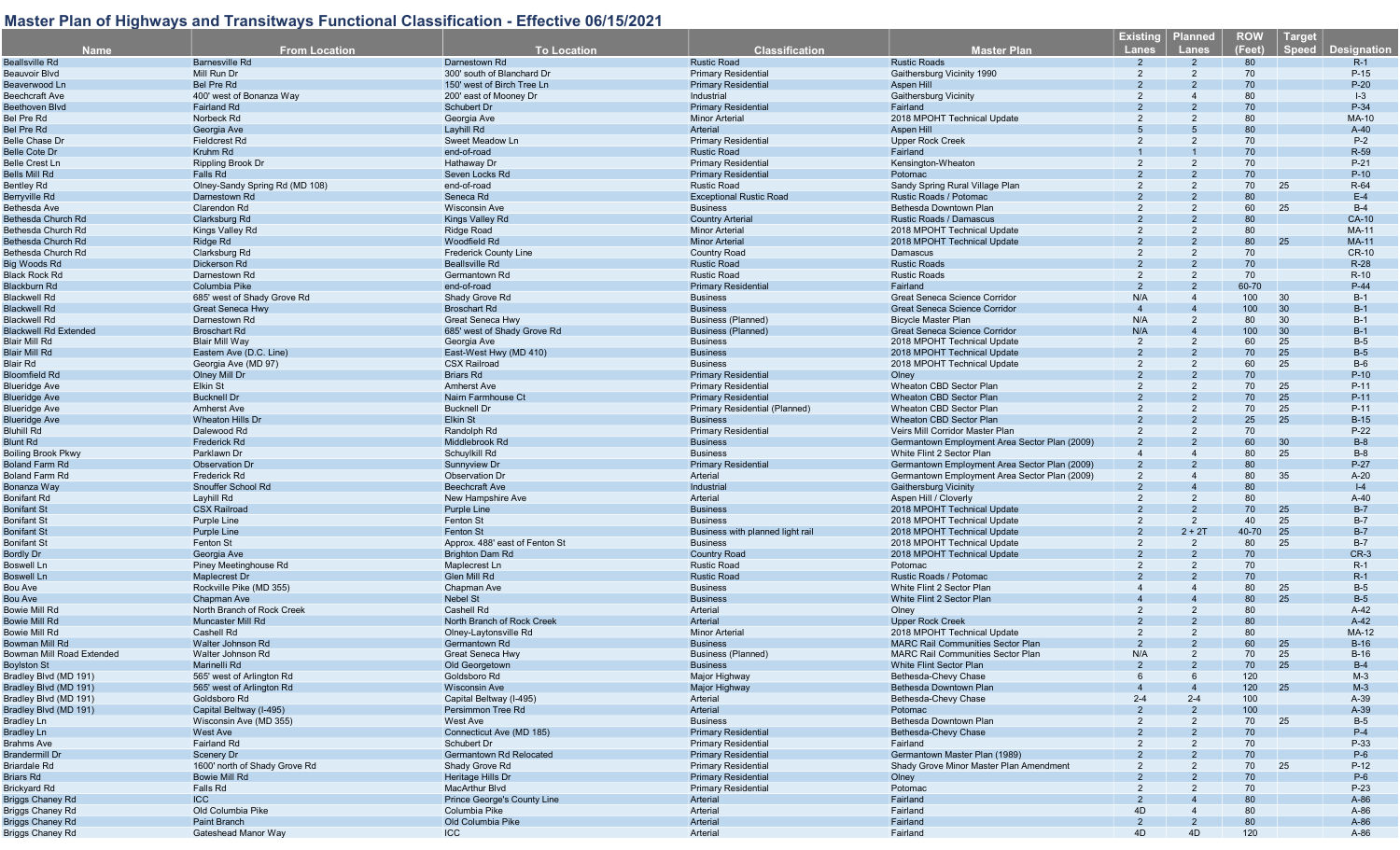| <b>Name</b>                                                      | <b>From Location</b>                      | <b>To Location</b>                         | <b>Classification</b>                                    | <b>Master Plan</b>                                   | <b>Existing</b><br><b>Lanes</b> | Planned<br>Lanes | <b>ROW</b><br>(Feet) | <b>Target</b><br><b>Speed</b> | <b>Designation</b> |
|------------------------------------------------------------------|-------------------------------------------|--------------------------------------------|----------------------------------------------------------|------------------------------------------------------|---------------------------------|------------------|----------------------|-------------------------------|--------------------|
|                                                                  | Columbia Pike                             | <b>Gateshead Manor Way</b>                 | Arterial with planned BRT                                | Fairland                                             | 4D                              | 4D               | 120                  |                               | $A-86$             |
| Briggs Chaney Rd                                                 | New Hampshire Ave                         | Paint Branch                               | Arterial                                                 |                                                      | 2                               | $\overline{2}$   | 80                   |                               |                    |
| Briggs Chaney Rd                                                 | Layhill Rd                                | Middlevale Dr                              |                                                          | Cloverly                                             |                                 |                  | 70                   |                               | $A-51$<br>$P-22$   |
| Briggs Rd                                                        | Lutes Dr                                  | Layhill Rd                                 | <b>Primary Residential</b><br><b>Primary Residential</b> | Glenmont<br>2018 MPOHT Technical Update              | 2                               | 2                | 80                   | 25                            | $P-22$             |
| Briggs Rd                                                        |                                           |                                            |                                                          |                                                      |                                 |                  | 70                   |                               | $CR-1$             |
| <b>Brighton Dam Rd</b>                                           | <b>Bordly Dr</b>                          | New Hampshire Ave                          | <b>Country Road</b><br>Arterial                          | Olney                                                |                                 | 2                |                      |                               |                    |
| Brighton Dam Rd                                                  | New Hampshire Ave                         | <b>Howard County Line</b>                  |                                                          | Olney                                                | 2                               |                  | 80                   |                               | $A-15$             |
| <b>Brighton Dam Rd</b>                                           | <b>Town of Brookeville</b>                | <b>Bordly Dr</b>                           | <b>Rustic Road</b>                                       | Olney                                                |                                 |                  | 70                   |                               | $R-62$             |
| Brimstone Academy Dr                                             | Prince Philip Dr                          | Old Baltimore Rd                           | <b>Primary Residential</b>                               | Olney                                                | 2                               | 2                | 70                   |                               | $P-1$              |
| Brink Rd                                                         | Frederick Rd                              | <b>Midcounty Hwy</b>                       | Arterial                                                 | <b>Clarksburg Master Plan</b>                        | 2D                              | 4D               | 100                  |                               | $A-36$             |
| Brink Rd                                                         | Frederick Rd                              | <b>Midcounty Hwy</b>                       | Arterial                                                 | Clarksburg Master Plan                               | 2                               | 4D               | 100                  |                               | $A-36$             |
| Brink Rd                                                         | Midcounty Hwy                             | Wightman Rd                                | Arterial                                                 | Agriculture and Open Space                           |                                 |                  | 80                   |                               | $A-36$             |
| Brink Rd                                                         | Wightman Rd                               | Goshen Rd Extended                         | <b>Country Arterial</b>                                  | 2018 MPOHT Technical Update                          |                                 | 2                | 80                   |                               | CA-51              |
| Brink Rd                                                         | Goshen Rd                                 | Town of Laytonsville                       | <b>Country Arterial</b>                                  | 2018 MPOHT Technical Update                          |                                 |                  | 80                   |                               | CA-51              |
| Broad Green Dr                                                   | <b>Eldwick Way</b>                        | Glen Rd                                    | <b>Primary Residential</b>                               | Potomac                                              |                                 | 2                | 70                   |                               | $P-12$             |
| Broadbirch Dr                                                    | Cherry Hill Rd                            | <b>Tech Rd</b>                             | <b>Business</b>                                          | 2018 MPOHT Technical Update                          |                                 |                  | 100                  | 25                            | $B-9$              |
| Broadmore Rd                                                     | Cannon Rd                                 | Tamarack Rd                                | <b>Primary Residential</b>                               | 2018 MPOHT Technical Update                          | 2                               | $\overline{2}$   | 70                   |                               | $P-16$             |
| Broadway Ave                                                     | Little Seneca Pkwy                        | West Old Baltimore Rd                      | <b>Business</b>                                          | 2018 MPOHT Technical Update                          | 2D                              | 4D               | 120                  |                               | $B-1$              |
| Broadway Ave                                                     | Clarksburg Rd (MD 121)                    | Little Seneca Pkwy                         | <b>Business</b>                                          | 2018 MPOHT Technical Update                          | 2D                              | 2D               | 120                  | 25                            | $B-1$              |
| Brooke Rd                                                        | New Hampshire Ave                         | <b>Olney-Sandy Spring Rd</b>               | <b>Primary Residential</b>                               | Sandy Spring-Ashton                                  | 2                               | 2                | 70                   |                               | $P-2$              |
| Brooke Rd                                                        | Olney-Sandy Spring Rd (MD 108)            | 200' north of Station Dr                   | <b>Primary Residential</b>                               | Sandy Spring Rural Village Plan                      | 2                               | 2                | 70                   | 35                            | $P-2$              |
| Brooke Rd                                                        | New Hampshire Ave                         | <b>Olney-Sandy Spring Rd</b>               | <b>Primary Residential</b>                               | Sandy Spring-Ashton                                  | $\overline{2}$                  | $\mathcal{P}$    | 70                   |                               | $P-2$              |
| Brookeville Bypass (Proposed)                                    | Georgia Ave S of Brookeville              | Georgia Ave N of Brookeville               | Major Highway (Planned)                                  | Olney                                                | N/A                             | $\overline{2}$   | 80                   |                               | $M-8$              |
| <b>Brookeville Rd</b>                                            | Olney-Laytonsville Rd                     | Georgia Ave                                | <b>Rustic Road</b>                                       | Rustic Roads / Olney                                 |                                 |                  | 70                   |                               | R-39               |
| Brookville Rd                                                    | Lyttonsville PI                           | Linden Ln                                  | <b>Minor Arterial</b>                                    | Greater Lyttonsville Sector Plan                     | 2                               | 2                | 80                   | 25                            | $MA-3$             |
| Brookville Rd (MD 186)                                           | Western Ave (D.C. Line)                   | East-West Hwy (MD 410)                     | <b>Primary Residential</b>                               | Bethesda-Chevy Chase                                 |                                 | $\overline{2}$   | 70                   |                               | $P-5$              |
| Broschart Rd                                                     | <b>Key West Ave</b>                       | <b>Medical Center Dr</b>                   | Arterial with planned BRT                                | Great Seneca Science Corridor                        |                                 | $4 + 2T$         | 100-150 30           |                               | A-261b             |
| Brunett Ave                                                      | Sligo Creek Pkwy                          | Forest Glen Rd                             | <b>Primary Residential</b>                               | <b>Four Corners</b>                                  |                                 |                  | 70                   |                               | $P-6$              |
| <b>Brunswick Ave</b>                                             | Plyers Mill Rd                            | Dennis Ave                                 | <b>Primary Residential</b>                               | Kensington-Wheaton                                   |                                 |                  | 70                   |                               | $P-23$             |
| <b>Bryants Nursery Rd</b>                                        | <b>New Hampshire Ave</b>                  | Norwood Rd                                 | <b>Rustic Road</b>                                       | Cloverly                                             |                                 |                  | 70                   |                               | R-60               |
| Bucklodge Rd                                                     | Darnestown Rd                             | <b>Barnesville Rd</b>                      | <b>Country Road</b>                                      | <b>Rustic Roads</b>                                  |                                 |                  | 70                   |                               | $CR-5$             |
| <b>Bucknell Dr</b>                                               | Prichard Rd                               | Reedie Dr                                  | <b>Primary Residential</b>                               | <b>Wheaton CBD Sector Plan</b>                       |                                 |                  | 84                   | 25                            | $P-10$             |
| <b>Bucknell Dr</b>                                               | Windham Ln                                | <b>Prichard Rd</b>                         | <b>Primary Residential</b>                               | <b>Wheaton CBD Sector Plan</b>                       |                                 |                  | 70                   | 25                            | $P-10$             |
| Budd Rd                                                          | Hughes Rd                                 | Poolesville Town Line                      | <b>Rustic Road</b>                                       | <b>Rustic Roads</b>                                  |                                 |                  | 70                   |                               | $R-2$              |
| <b>Buehler Rd</b>                                                | Prince Phillip Dr                         | Buehler Road (Planned)                     | <b>Primary Residential</b>                               | Olney                                                | 2                               | $\overline{2}$   | 70                   |                               | $P-24$             |
| Buehler Rd                                                       | Spartan Rd                                |                                            | <b>Primary Residential</b>                               | Olney                                                |                                 |                  | 70                   |                               | $P-24$             |
|                                                                  |                                           | Prince Phillip Dr                          |                                                          |                                                      |                                 | 2                |                      |                               |                    |
| Buehler Rd                                                       | Buehler Rd (Planned)                      | Spartan Rd                                 | <b>Primary Residential</b>                               | Olney                                                | 2                               |                  | 70                   |                               | $P-24$             |
| <b>Buehler Rd (Proposed)</b>                                     | <b>Buehler Rd</b>                         | <b>Buehler Rd</b>                          | Primary Residential (Planned)                            | Olney                                                | N/A                             |                  | 70                   |                               | $P-24$             |
| <b>Burdette Ln</b>                                               | Schaeffer Rd                              | <b>Black Rock Rd</b>                       | <b>Rustic Road</b>                                       | <b>Rustic Roads</b>                                  | 2                               | 2                | 70                   |                               | $R-13$             |
| <b>Burdette Rd</b>                                               | <b>Greentree Rd</b>                       | Bradley Blvd (MD 191)                      | <b>Primary Residential</b>                               | Bethesda-Chevy Chase                                 |                                 |                  | 70                   |                               | $P-15$             |
| Burdette Rd                                                      | Bradley Blvd (MD 191)                     | <b>River Rd</b>                            | <b>Primary Residential</b>                               | 2018 MPOHT Technical Update                          | 2                               |                  | 70                   |                               | $P-15$             |
| Burlington Ave (MD 410)                                          | Georgia Ave                               | <b>Fenton St</b>                           | <b>Major Highway</b>                                     | <b>Silver Spring CBD</b>                             |                                 |                  | 80                   |                               | $M-20$             |
| Burnt Hill Rd                                                    | Snowden Farm Pkwy                         | <b>Prices Distillery Rd</b>                | <b>Rustic Road</b>                                       | Rustic Roads / Damascus                              | 2                               | $\overline{2}$   | 70                   |                               | $R-14$             |
| <b>Burtonsville Blvd</b>                                         | South of Spencerville Rd                  | Dustin Rd                                  | Major Highway                                            | Fairland                                             | 4D                              | 6D               | 100-200              |                               | $M-10a$            |
| <b>Bushey Dr</b>                                                 | Weller Rd                                 | Randolph Rd                                | <b>Primary Residential</b>                               | Veirs Mill Corridor Master Plan                      | 2                               | $\overline{2}$   | 70                   |                               | $P-24$             |
| <b>Bushey Dr</b>                                                 | Randolph Rd                               | <b>Veirs Mill Rd</b>                       | <b>Primary Residential</b>                               | Veirs Mill Corridor Master Plan                      | $\overline{2}$                  | $\overline{2}$   | 70                   | 25                            | $P-24$             |
| <b>Business 29</b>                                               | PEPCO                                     | <b>MD 198</b>                              | Arterial                                                 | <b>Burtonsville Crossroads</b>                       | 4D                              | 4D               | 100-200              | 30                            | A-315              |
| <b>Business 29</b>                                               | Dustin Rd                                 | <b>PEPCO</b>                               | Arterial                                                 | <b>Burtonsville Crossroads</b>                       | $\Delta$                        | 4D               | 100                  | 40                            | A-315              |
| Cabin Branch Ave                                                 | Clarksburg Road (MD 121)                  | Little Seneca Pkwy                         | <b>Business</b>                                          | 2018 MPOHT Technical Update                          | 2D                              | 2D               | 80                   | 25                            | $B-2$              |
| Cabin John Pkwy (I-495X)                                         | Capital Beltway (I-495)                   | <b>Clara Barton Pkwy</b>                   | Parkway                                                  | 2018 MPOHT Technical Update                          |                                 | 4D               | Varies               |                               | <b>PW-1</b>        |
| Caddington Ave                                                   | <b>University Blvd</b>                    | <b>Loxford Terr</b>                        | <b>Primary Residential</b>                               | Kemp Mill                                            | 2                               | $\overline{2}$   | 70                   |                               | $P-4$              |
| <b>Calverton Blvd</b>                                            | Cherry Hill Rd                            | Prince George's County Line                | <b>Minor Arteria</b>                                     | 2018 MPOHT Technical Update                          | $2 - 4$                         | $2 - 4$          | 80                   |                               | MA-13              |
| Cameron St                                                       | Georgia Ave                               | Spring St                                  | <b>Business</b>                                          | 2018 MPOHT Technical Update                          | $\overline{2}$                  | $\overline{2}$   | 75                   | 25                            | $B-28$             |
| <b>Cameron St</b>                                                | <b>Second Ave</b>                         | Georgia Ave                                | <b>Business</b>                                          | 2018 MPOHT Technical Update                          |                                 | $\overline{2}$   | 74                   | 25                            | $B-28$             |
| Cannon Rd                                                        | New Hampshire Ave                         | <b>Broadmore Rd</b>                        | <b>Primary Residential</b>                               | <b>White Oak</b>                                     | $\mathcal{P}$                   | $\mathcal{P}$    | 70                   |                               | $P-10$             |
| Capital Beltway                                                  | I-270 west spur                           | <b>Rockville Pike</b>                      | Freeway                                                  | Bethesda-Chevy Chase / North Bethesda-Garrett Park   | 6D                              | 6D               | 300                  |                               | $F-8$              |
| Capital Beltway                                                  | Potomac River                             | I-270 west spur                            | Freeway with planned HOV Lanes                           | Bethesda-Chevy Chase / Potomac                       | 8D                              | 8D               | 300                  |                               | $F-8$              |
| Capital Beltway                                                  | <b>Rockville Pike</b>                     | <b>Northwest Branch</b>                    | Freeway                                                  | Kensington-Wheaton / Four Corners / N&W Silver Sprin | 8D                              | 8D               | 300                  |                               | $F-8$              |
| Capital Beltway                                                  | <b>Northwest Branch</b>                   | Prince George's County Line                | Freeway                                                  | White Oak Science Gateway                            | 8-10D                           | 10D              | 300                  |                               | $F-8$              |
| Capitol View Ave (MD 192)                                        | Forest Glen Rd                            | Approximately 100' north of Forest Glen Rd | <b>Primary Residential</b>                               | <b>Capital View</b>                                  |                                 |                  | 70                   |                               | $P-5$              |
|                                                                  | Approximately 300' south of Beechbank Rd  | Stoneybrook Dr                             | <b>Primary Residential</b>                               |                                                      | $\overline{2}$                  | 2                | 70                   |                               | $P-5$              |
| Capitol View Ave (MD 192)<br>Capitol View Ave Relocated (MD 192) | Stoneybrook Dr                            | Approximately 170' south of Edgewood Rd    | Primary Residential (Planned)                            | Kensington-Wheaton<br>Kensington-Wheaton             | N/A                             |                  | 70                   |                               | $P-5$              |
|                                                                  |                                           |                                            | Primary Residential (Planned)                            |                                                      |                                 |                  |                      |                               |                    |
| Capitol View Ave Relocated (MD 192)                              | Approximately 100' north of Forest Glen R | Approximately 300' south of Beechbank Rd   |                                                          | Kensington-Wheaton                                   | N/A                             |                  | 70                   |                               | $P-5$              |
| Carroll Ave (MD 195)                                             | <b>Tulip Ave</b>                          | Ethan Allen Ave                            | Arterial                                                 | <b>Takoma Park</b>                                   |                                 |                  | 55                   |                               | A-89               |
| Carroll Ave (MD 195)                                             | Ethan Allen Ave                           | Glenside Dr                                | Arterial                                                 | Takoma Park / East Silver Spring                     |                                 |                  | 50                   |                               | A-89               |
| Carroll Ave (MD 195)                                             | Eastern Ave (D.C. Line)                   | <b>Tulip Ave</b>                           | Arterial                                                 | <b>Takoma Park</b>                                   |                                 |                  | 70                   |                               | A-89               |
| Carroll Ave (MD 195)                                             | Merrimac Dr                               | University Blvd                            | Arterial                                                 | Long Branch Sector Plan                              |                                 |                  | 90                   | 30                            | A-89               |
| Carroll Ave (MD 195)                                             | University Blvd                           | Piney Branch Rd                            | <b>Primary Residential</b>                               | Long Branch Sector Plan                              |                                 |                  | 70                   | 25                            | $P-2$              |
| Carroll Ave (MD 195)                                             | Glenside Dr                               | Merrimac Dr                                | Arterial                                                 | Takoma Langley Crossroads Sector Plan                |                                 |                  | 90                   | 30                            | A-89               |
| Cashell Rd                                                       | Hines Rd                                  | Emory Ln                                   | <b>Minor Arterial</b>                                    | 2018 MPOHT Technical Update                          |                                 |                  | 70                   |                               | <b>MA-14</b>       |
| Cashell Rd                                                       | <b>Bowie Mill Rd</b>                      | Hines Rd                                   | <b>Minor Arterial</b>                                    | 2018 MPOHT Technical Update                          |                                 |                  | 70                   |                               | <b>MA-14</b>       |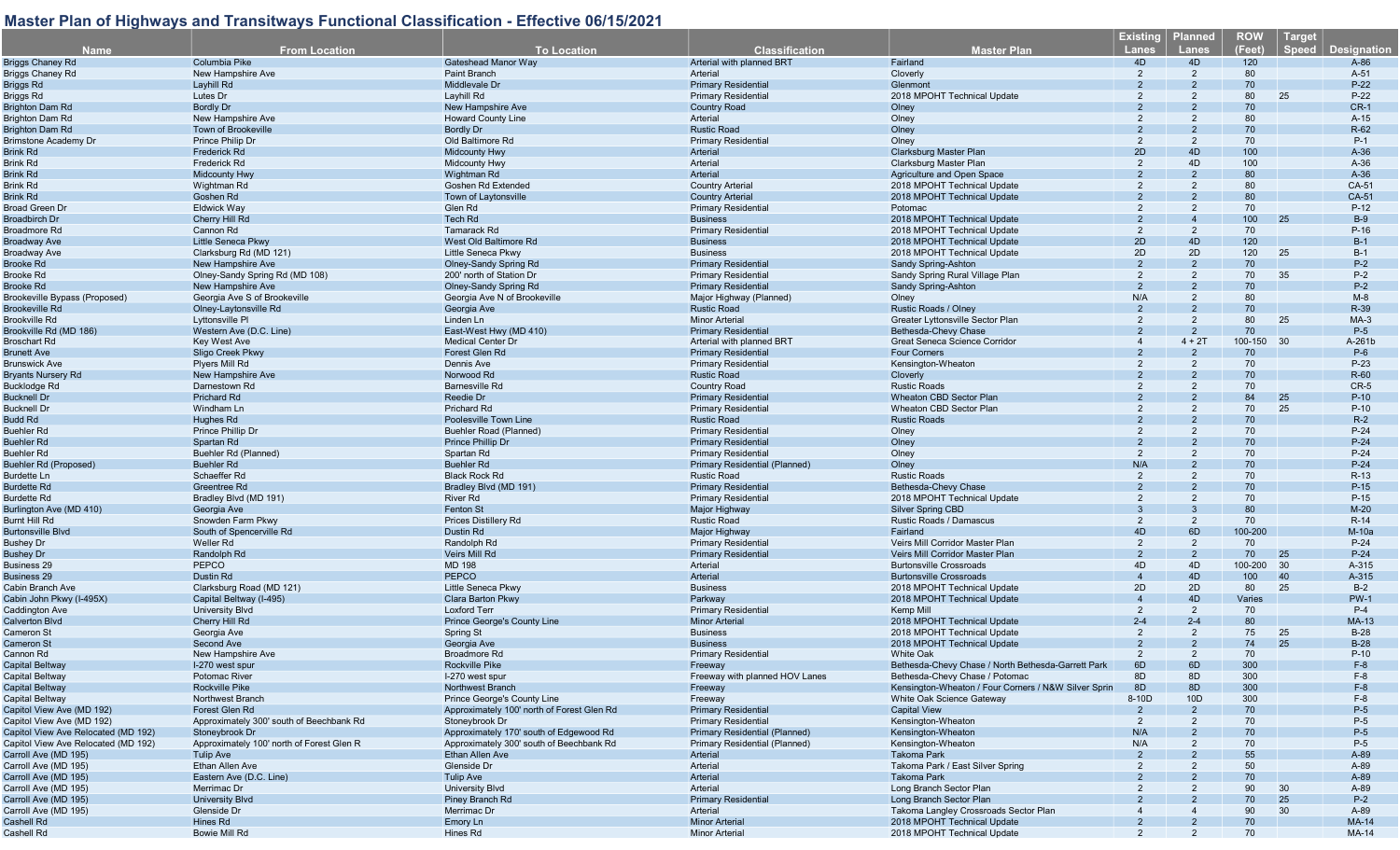| <b>Name</b>                    | <b>From Location</b>                                                                 | <b>To Location</b>                                              | <b>Classification</b>                | <b>Master Plan</b>                                            | <u>Existing</u><br><b>Lanes</b> | <b>Planned</b><br><b>Lanes</b> | <b>ROW</b><br>(Feet) | <b>Target</b><br><b>Speed</b> | <b>Designation</b> |
|--------------------------------|--------------------------------------------------------------------------------------|-----------------------------------------------------------------|--------------------------------------|---------------------------------------------------------------|---------------------------------|--------------------------------|----------------------|-------------------------------|--------------------|
| Castle Blvd                    | Approx. 1115' north of Briggs Chaney Rd                                              | Castle Ridge Circle                                             | <b>Primary Residential</b>           | 2018 MPOHT Technical Update                                   |                                 |                                | 80                   |                               | $P-49$             |
| Castle Blvd                    | <b>Briggs Chaney Rd</b>                                                              | Approx. 1115' north of Briggs Chaney Rd                         | <b>Business</b>                      | 2018 MPOHT Technical Update                                   | 2                               |                                | 80                   |                               | $B-8$              |
| Cattail Rd                     | Darnestown Rd                                                                        | Town of Poolesville boundary                                    | <b>Rustic Road</b>                   | <b>Rustic Roads</b>                                           |                                 |                                | 70                   |                               | R-53               |
| Cavanaugh Dr                   | Piney Meetinghouse Rd                                                                | Glen Mill Rd                                                    | <b>Primary Residential</b>           | Potomac                                                       |                                 |                                | 70                   |                               | $P-1$              |
| <b>CCL East - New Street</b>   | Chevy Chase Lake Dr                                                                  | Manor Rd                                                        | <b>Business (Planned)</b>            | Chevy Chase Lake Sector Plan                                  |                                 |                                | 60                   | 25                            | $B-1$              |
| Cedar Ln                       | Capital Beltway                                                                      | Rockville Pike (MD 355)                                         | Arterial                             | Bethesda-Chevy Chase                                          |                                 |                                | 80                   |                               | $A-67$             |
|                                |                                                                                      |                                                                 | Arterial                             |                                                               |                                 |                                | 80                   |                               |                    |
| Cedar Ln<br>Cedar Ln           | Saul Rd<br><b>Summit Ave</b>                                                         | <b>Capital Beltway</b><br>Saul Rd                               | Arterial                             | Kensington-Wheaton                                            |                                 |                                | 80                   |                               | $A-67$<br>$A-67$   |
|                                | <b>Ellsworth Dr</b>                                                                  |                                                                 | Arterial                             | Bethesda-Chevy Chase / Kensington-Wheaton                     |                                 |                                | 80                   | 25                            | A-263              |
| Cedar St                       |                                                                                      | Wayne Ave (MD 594-A                                             | <b>Primary Residential</b>           | 2018 MPOHT Technical Update<br>Fairland                       | 2                               | 2                              | 70                   |                               | $P-45$             |
| Cedar Tree Dr                  | Sandy Spring Rd                                                                      | <b>Islewood Terr</b><br>Prince George's County Line / Minick Rd | <b>Primary Residential (Planned)</b> |                                                               | N/A                             |                                | 70                   |                               | $P-45$             |
| Cedar Tree Ln Extended         | <b>Islewood Terrace</b>                                                              |                                                                 |                                      | Fairland                                                      |                                 |                                |                      |                               |                    |
| Cedarbluff Dr                  | <b>Scenery Dr</b>                                                                    | Yellow Leaf Wy                                                  | <b>Primary Residential</b>           | Germantown Master Plan (1989)                                 | 2                               | $\mathcal{P}$                  | 70                   |                               | P-7                |
| Centerway Rd                   | Montgomery Village Ave                                                               | Goshen Rd<br>Snouffer School Rd                                 | Arterial                             | Montgomery Village Master Plan                                |                                 |                                | 80<br>80             |                               | A-275              |
| Centerway Rd                   | Goshen Rd                                                                            |                                                                 | Arterial                             | <b>Gaithersburg Vicinity</b><br>Great Seneca Science Corridor |                                 |                                | 70                   | 25                            | A-275              |
| Central Ave                    | 500' East of Md 355                                                                  | 350' North of Oakmont Ave                                       | <b>Primary Residential</b>           |                                                               |                                 |                                |                      |                               | $P-9$              |
| Century Blvd                   | Wisteria Dr                                                                          | <b>Crystal Rock Dr</b>                                          | <b>Business</b>                      | Germantown Employment Area Sector Plan (2009)                 | 2                               | 2                              | 70                   | 25                            | $B-22$             |
| Century Blvd                   | <b>Crystal Rock Dr</b>                                                               | Dorsey Mill Rd                                                  | <b>Business</b>                      | Germantown Employment Area Sector Plan (2009)                 |                                 | $\overline{4}$                 | 100                  | 35                            | $B-11$             |
| Century Blvd                   | Dorsey Mill Rd                                                                       | <b>Cloverleaf Center Dr</b>                                     | <b>Business with planned BRT</b>     | <b>Bicycle Master Plan</b>                                    | 4D                              | $4D + 2T$                      | 136                  | 25                            | $B-10$             |
| Century Blvd                   | <b>Cloverleaf Center Dr</b>                                                          | Aircraft Dr                                                     | <b>Business with planned BRT</b>     | <b>Bicycle Master Plan</b>                                    | 4D                              | $4D + 2T$                      | 136                  | 25                            | $B-10$             |
| Century Blvd                   | Aircraft Dr                                                                          | <b>Crystal Rock Rd</b>                                          | <b>Business</b>                      | Germantown Employment Area Sector Plan (2009)                 | 4D                              | 4D                             | 134                  | 25                            | $B-10$             |
| Cessna Ave                     | Airpark Rd                                                                           | 1100' west                                                      | Industrial                           | Gaithersburg Vicinity                                         |                                 |                                | 80                   |                               | $ -2$              |
| Chandlee Mill Rd               | Gold Mine Rd                                                                         | <b>Brooke Rd</b>                                                | <b>Primary Residential</b>           | Sandy Spring-Ashton                                           | 2                               | 2                              | 70                   |                               | $P-1$              |
| Chapman Ave                    | Marinelli Rd                                                                         | Old Georgetown Rd                                               | <b>Business (Planned)</b>            | <b>White Flint Sector Plan</b>                                | N/A                             |                                | 70                   | 25                            | $B-12$             |
| Chapman Ave                    | Rockville City Limits                                                                | Bou Ave                                                         | <b>Business</b>                      | White Flint 2 Sector Plan                                     |                                 | 2                              | 70                   | 25                            | $B-4$              |
| Chapman Ave                    | <b>Bou Ave</b>                                                                       | <b>Montrose Pkwy</b>                                            | <b>Business</b>                      | White Flint 2 Sector Plan                                     |                                 |                                | 70                   | 25                            | $B-4$              |
| <b>Chapman Ave</b>             | Old Georgetown Rd                                                                    | <b>Montrose Pkwy</b>                                            | <b>Business</b>                      | <b>White Flint Sector Plan</b>                                |                                 |                                | 70                   | 25                            | $B-12$             |
| Chase Ave                      | Wisconsin Ave (MD 355)                                                               | <b>Tilbury St</b>                                               | <b>Business</b>                      | Bethesda Downtown Plan                                        |                                 |                                | 60                   | 25                            | $B-6$              |
| Cheltenham Dr                  | <b>Woodmont Ave</b>                                                                  | Wisconsin Ave (MD 355)                                          | <b>Business</b>                      | Bethesda Downtown Plan                                        | 2                               | $\overline{2}$                 | 80                   | 25                            | $B-7$              |
| Cheltenham Dr                  | Wisconsin Ave (MD 355)                                                               | <b>Tilbury St</b>                                               | <b>Business</b>                      | Bethesda Downtown Plan                                        |                                 |                                | 80                   | 25                            | $B-7$              |
| Chelton Rd                     | Sleaford Rd                                                                          | East West Hwy                                                   | <b>Primary Residential</b>           | Bethesda Downtown Plan                                        |                                 |                                | 60                   | 25                            | $P-2$              |
| Cherry Hill Rd                 | Columbia Pike (US 29)                                                                | Prince George's County Line                                     | Major Highway with planned BRT       | <b>Bicycle Master Plan</b>                                    |                                 |                                | 90                   |                               | $M-17$             |
| Cherry Valley Dr               | <b>Wellfleet Dr</b>                                                                  | Georgia Ave                                                     | <b>Primary Residential</b>           | Olney                                                         |                                 |                                | 70                   |                               | $P-3$              |
| Cherry Valley Dr               | 4000' w. of Cashell Rd                                                               | <b>Wellfleet Dr</b>                                             | <b>Primary Residential</b>           | Olney                                                         |                                 |                                | 70                   |                               | $P-8$              |
| Cheshire Dr                    | Old Georgetown Rd                                                                    | Grosvenor Ln                                                    | <b>Minor Arterial</b>                | 2018 MPOHT Technical Update                                   |                                 |                                | 70                   |                               | <b>MA-15</b>       |
| Chestnut St                    | <b>Wisconsin Ave</b>                                                                 | <b>Tilbury St</b>                                               | <b>Primary Residential</b>           | Bethesda Downtown Plan                                        |                                 |                                | 60                   | 25                            | $P-3$              |
| Chevy Chase Dr                 | <b>Hillandale Rd</b>                                                                 | Bradley Blvd (MD 191)                                           | <b>Primary Residential</b>           | Bethesda Downtown Plan                                        |                                 |                                | 70                   | 25                            | $P-4$              |
| Christopher Ave                | Gaithersburg City Limits (1300' west of Montgomery Village Ay Montgomery Village Ave |                                                                 | Arterial                             | Montgomery Village Master Plan                                |                                 |                                | 95                   |                               | $A-18$             |
| Cider Barrel Rd                | Germantown Rd                                                                        | 600' south of Oxbridge Dr                                       | <b>Primary Residential</b>           | Germantown Employment Area Sector Plan (2009)                 | 2                               |                                | 70                   |                               | $P-1$              |
| Cider Barrel Rd                | 600' south of Oxbridge Dr                                                            | <b>Gunners Dr</b>                                               | Primary Residential (Planned)        | Germantown Employment Area Sector Plan (2009)                 | N/A                             |                                | 70                   |                               | $P-1$              |
| Cider Press Pl                 | Frederick Rd (MD 355)                                                                | <b>Cider Barrel Rd</b>                                          | <b>Minor Arterial</b>                | Germantown Employment Area Sector Plan (2009)                 | $\overline{2}$                  | 2                              | 70                   | 25                            | $MA-4$             |
| Cider Press Pl                 | Cider Barrel Dr                                                                      | <b>Observation Dr Extension</b>                                 | Minor Arterial (planned)             | Germantown Employment Area Sector Plan (2009)                 |                                 |                                | 70                   | 25                            | $MA-4$             |
| Citadel Ave                    | Marinelli Rd                                                                         | Nicholson Ln                                                    | <b>Business (Planned)</b>            | White Flint Sector Plan                                       |                                 | 2                              | 70                   | 25                            | $B-4$              |
| Clara Barton Pkwy              | <b>MacArthur Blvd</b>                                                                | D.C. Line                                                       | Parkway                              | Potomac / Bethesda-Chevy Chase                                |                                 |                                | Varies               |                               | <b>PW-2</b>        |
| Claridge Rd                    | Veirs Mill Rd                                                                        | <b>Henderson Ave</b>                                            | <b>Primary Residential</b>           | Veirs Mill Corridor Master Plan                               |                                 | 2                              | 70                   |                               | $P-25$             |
| <b>Clarks Crossing Rd</b>      | Clarksburg Square Rd                                                                 | <b>Stringtown Rd</b>                                            | <b>Primary Residential</b>           | 2018 MPOHT Technical Update                                   |                                 |                                | 70                   | 25                            | $P-5$              |
| Clarksburg Rd                  | Approx. 200' north of Chrisman Hill Dr                                               | Approx. 750' south of W Old Baltimore Rd                        | Arterial                             | Clarksburg Master Plan                                        |                                 |                                | 80                   |                               | $A-27$             |
| Clarksburg Rd                  | Snowden Farm Pkwy                                                                    | <b>Frederick County Line</b>                                    | <b>Country Arterial</b>              | <b>Rustic Roads</b>                                           |                                 |                                | 80                   |                               | <b>CA-27</b>       |
| Clarksburg Rd                  | Old Frederick Rd                                                                     | Snowden Farm Pkwy                                               | Arterial                             | 2018 MPOHT Technical Update                                   | 2                               | $\overline{2}$                 | 80                   | 25                            | $A-27$             |
| Clarksburg Rd                  | <b>Gateway Center Dr</b>                                                             | Old Frederick Rd                                                | Arterial with planned BRT            | Ten Mile Creek Area Limited Amendment (2014)                  |                                 | $2 + 2T$                       | 80                   | 25                            | $A-27$             |
|                                | 500' south of Gateway Center Dr                                                      | <b>Gateway Center Dr</b>                                        | Arterial                             |                                                               | $\overline{2}$                  | 2                              | 80                   |                               | $A-27$             |
| Clarksburg Rd<br>Clarksburg Rd | Goldeneye Ave                                                                        | $1 - 270$                                                       | Arterial                             | Clarksburg Master Plan<br><b>Clarksburg Master Plan</b>       | 6D                              | 6D                             | 150                  |                               | $A-27$             |
| Clarksburg Rd                  | West Old Baltimore Rd                                                                | Dunlin St                                                       | Arterial                             | 2018 MPOHT Technical Update                                   | 2                               | 2                              | 80                   |                               | $A-27$             |
|                                |                                                                                      |                                                                 |                                      | 2018 MPOHT Technical Update                                   |                                 | $\overline{2}$                 | 90                   |                               | $A-27$             |
| Clarksburg Rd                  | Dunlin St                                                                            | <b>Byrne Park Dr</b>                                            | Arterial                             |                                                               | 4D                              | 4D                             |                      |                               | $A-27$             |
| Clarksburg Rd                  | Bryne Park Dr                                                                        | Goldeneye Avenue                                                | Arterial                             | 2018 MPOHT Technical Update                                   |                                 |                                | 120                  |                               |                    |
| Clarksburg Rd                  | <b>MARC Rail Communities Sector Plan Boundary</b>                                    | Approx. 300' south of Ascot Square Court                        | Arterial                             | Clarksburg Master Plan                                        |                                 |                                | 80                   |                               | $A-27$             |
| Clarksburg Rd                  | Clopper Rd (in Boyds)                                                                | <b>MARC Rail Communities Sector Plan Boundary</b>               | Arterial                             | <b>MARC Rail Communities Sector Plan</b>                      |                                 |                                | 80                   | 30                            | $A-27$             |
| Clarksburg Rd                  | Approx. 300' south of Ascot Square Court                                             | Approx. 200' north of Chrisman Hill Dr                          | Arterial                             | <b>Clarksburg Master Plan</b>                                 |                                 |                                | 80                   |                               | $A-27$             |
| Clarksburg Rd                  | Approx. 750' south of W Old Baltimore Rd                                             | West Old Baltimore Rd                                           | Arterial                             | Clarksburg Master Plan                                        |                                 |                                | 80                   |                               | $A-27$             |
| Clarksburg Square Rd           | Little Seneca Creek                                                                  | <b>Clarks Crossing Rd</b>                                       | <b>Primary Residential</b>           | 2018 MPOHT Technical Update                                   |                                 |                                | 70                   | 25                            | $P-5$              |
| Clipper Ln                     | River Rd                                                                             | 300' north of River Rd                                          | <b>Business</b>                      | 2018 MPOHT Technical Update                                   |                                 |                                | 60                   | 25                            | $B-4$              |
| Clopper Rd                     | <b>Great Seneca Hwy</b>                                                              | <b>Great Seneca Creek</b>                                       | Major Highway                        | Boyds / Germantown                                            |                                 |                                | 120                  |                               | $M-26$             |
| Clopper Rd                     | Germantown Road                                                                      | Great Seneca Hwy                                                | Major Highway                        | Bovds / Germantown                                            |                                 |                                | 150                  |                               | $M-26$             |
| Clopper Rd                     | Longdraft Rd                                                                         | <b>Great Seneca Creek</b>                                       | Major Highway                        | <b>Great Seneca Science Corridor</b>                          |                                 | $4-6$                          | 150                  | 45                            | $M-26$             |
| Clopper Rd                     | White Ground Rd                                                                      | Clarsburg Rd                                                    | <b>Rustic Road</b>                   | <b>MARC Rail Communities Sector Plan</b>                      |                                 |                                | 70                   | 25                            | $R-1$              |
| Clopper Rd                     | <b>Little Seneca Creek</b>                                                           | <b>Germantown Rds</b>                                           | Arterial                             | 2018 MPOHT Technical Update                                   |                                 |                                | 150                  |                               | A-400              |
| Clopper Rd                     | Clarksburg Rd                                                                        | Little Seneca Creek                                             | <b>Country Arterial</b>              | <b>MARC Rail Communities Sector Plan</b>                      | 2                               |                                | 80                   | 30                            | CA-55              |
| Cloverleaf Center Dr           | <b>Crystal Rock Dr</b>                                                               | <b>Century Blvd</b>                                             | <b>Business</b>                      | Germantown Employment Area Sector Plan (2009)                 | 4D                              | 4D                             | 100                  | 35                            | $B-12$             |
| Cloverly St                    | New Hampshire Ave                                                                    | <b>Gallaudet Ave</b>                                            | <b>Business</b>                      | Cloverly                                                      | 2+Parking                       | $\overline{2}$                 | 70                   |                               | $B-2$              |
|                                |                                                                                      |                                                                 |                                      |                                                               |                                 |                                |                      |                               |                    |
| Club Hollow Rd                 | Elmer School Rd                                                                      | <b>Edwards Ferry Rd</b>                                         | <b>Rustic Road</b>                   | <b>Rustic Roads</b><br>Montgomery Village Master Plan         |                                 | $\overline{2}$                 | 70                   |                               | $R-15$             |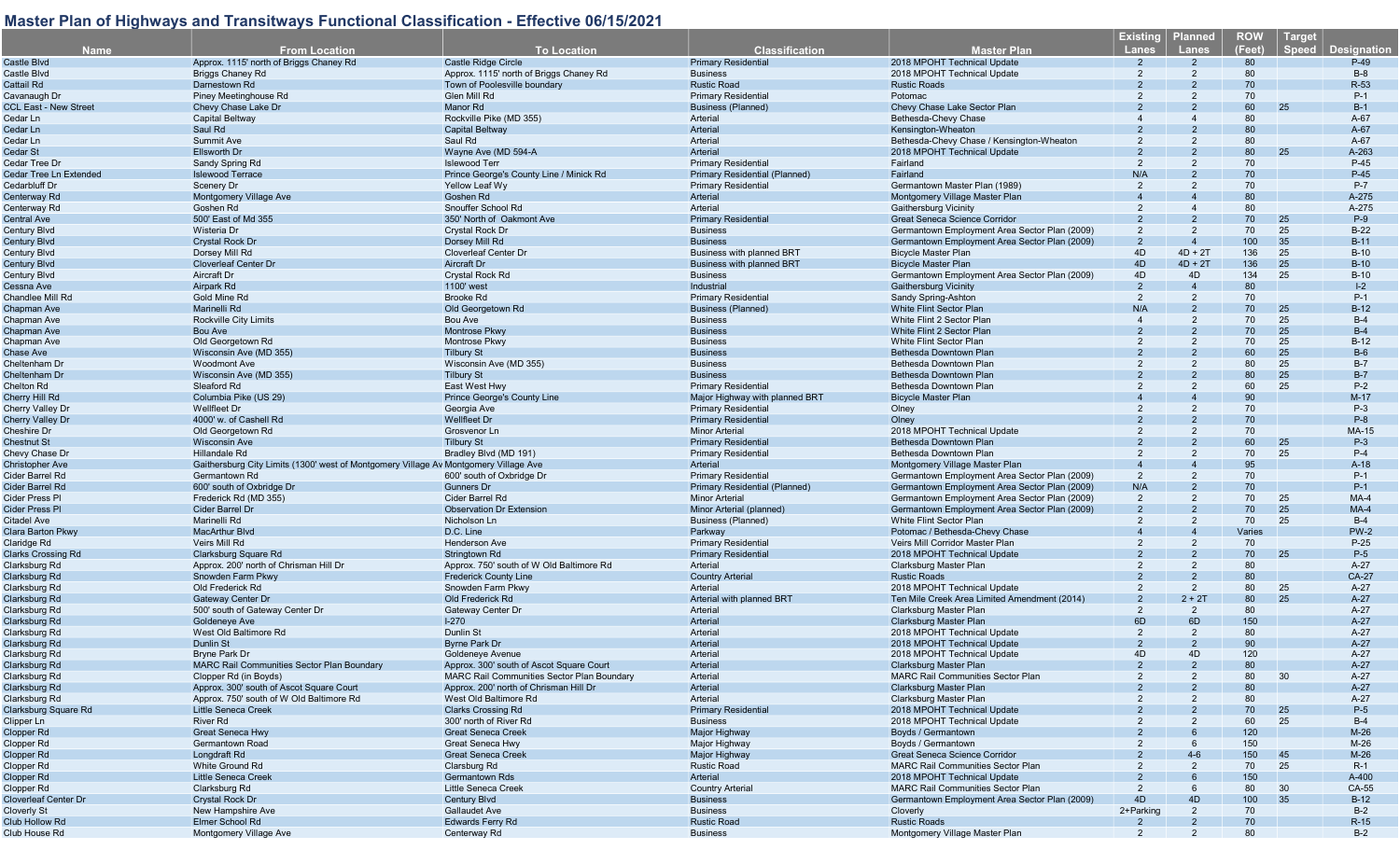|                                          |                                                      |                                                        |                                           |                                                         | <b>Existing</b> | <b>Planned</b> | <b>ROW</b> | <b>Target</b> |                    |
|------------------------------------------|------------------------------------------------------|--------------------------------------------------------|-------------------------------------------|---------------------------------------------------------|-----------------|----------------|------------|---------------|--------------------|
| <b>Name</b>                              | <b>From Location</b>                                 | <b>To Location</b>                                     | <b>Classification</b>                     | <b>Master Plan</b>                                      | Lanes           | Lanes          | (Feet)     | <b>Speed</b>  | <b>Designation</b> |
|                                          |                                                      |                                                        |                                           |                                                         |                 |                |            |               |                    |
| Club House Rd                            | <b>Watkins Mill Rd</b>                               | Montgomery Village Ave                                 | <b>Business</b>                           | Montgomery Village Master Plar                          | $\mathcal{P}$   | $\overline{2}$ | 70         |               | $B-2$              |
| Colesville Rd (MD 384)                   | Georgia Ave (MD 97)                                  | East-West Hwy (MD 410)                                 | Major Highway with planned BRT            | <b>Countywide Transit Corridors</b>                     |                 | $6 + 0T$       | 125        |               | $M-10$             |
| Colesville Rd (MD 384)                   | East-West Hwy (MD 410)                               | Eastern Ave/16th St                                    | Maior Highway with planned BRT            | <b>Countywide Transit Corridors</b>                     |                 | $6 + 0T$       | 125        |               | $M-10$             |
| Colesville Rd (US 29)                    | <b>Fenton St</b>                                     | Georgia Ave (MD 97)                                    | Major Highway with planned BRT            | Countywide Transit Corridors                            | $5-6$           | $5 - 6 + 0$ T  | 100        |               | $M-10$             |
|                                          |                                                      |                                                        |                                           |                                                         |                 |                |            |               |                    |
| Colesville Rd (US 29)                    | Sligo Creek Pkwy                                     | <b>Fenton St</b>                                       | Major Highway with planned BRT            | <b>Countywide Transit Corridors</b>                     | $5-6$           | $5 - 6 + 0T$   | 120        |               | $M-10$             |
| Colesville Rd (US 29)                    | Southwood Ave                                        | Sligo Creek Pkwy                                       | Major Highway with planned BRT            | <b>Countywide Transit Corridors</b>                     | 6D              | $6D + 0T$      | 120        |               | $M-10$             |
| Colesville Rd (US 29)                    | Northwest Branch Stream Valley                       | Southwood Ave                                          | Major Highway with planned BRT            | <b>Countywide Transit Corridors</b>                     | 6D              | $6D + 0T$      | 122        |               | $M-10$             |
| Colie Dr                                 | <b>Havard St</b>                                     | Randolph Rd                                            | <b>Business</b>                           | Veirs Mill Corridor Master Plan                         | 2               | $\overline{2}$ | 80         | 25            | $B-1$              |
| Colonial Ln                              | <b>Ripley St</b>                                     | Georgia Ave                                            | <b>Business</b>                           | 2018 MPOHT Technical Update                             | N/A             | N/A            | 80         | 25            | $B-9$              |
| Columbia Blvd/Dale Dr                    | Georgia Ave                                          | Wayne Ave                                              | <b>Minor Arterial</b>                     | Forest Glen Montgomery Hills Sector Plan (2020)         | 2               | $\overline{2}$ | 80         | 25            | MA-16              |
|                                          |                                                      |                                                        |                                           |                                                         |                 |                |            |               |                    |
| Columbia Pike (US 29)                    | <b>Stewart Ln</b>                                    | New Hampshire Ave (MD 650)                             | Controlled Major Highway with planned BRT | <b>White Oak Science Gateway</b>                        | 6D              | $6D + 0T$      | 200        |               | <b>CM-10</b>       |
| Columbia Pike (US 29)                    | East Randolph Rd/Cherry Hill Rd                      | Paint Branch Stream Valley                             | Controlled Major Highway with planned BRT | White Oak Science Gateway                               | 6D              | $6D + 2T$      | 100-200    |               | <b>CM-10</b>       |
| Columbia Pike (US 29)                    | New Hampshire Ave (MD 650)                           | Northwest Branch Stream Valley                         | Major Highway with planned BRT            | White Oak Science Gateway                               | 6D              | $6D + 0T$      | 122        |               | $M-10$             |
| Columbia Pike (US 29)                    | Paint Branch Stream Valley                           | Stewart Ln                                             | Controlled Major Highway with planned BRT | White Oak Science Gateway                               | 6D              | $6D + 2T$      | 200        |               | <b>CM-10</b>       |
| Columbia Pike (US 29)                    | Sandy Spring Rd (MD 198)                             | East Randolph Rd/Cherry Hill Rd                        | Controlled Major Highway with planned BRT | <b>Countywide Transit Corridors</b>                     | 6D              | $6D + 2T$      | 200        |               | <b>CM-10</b>       |
|                                          |                                                      |                                                        |                                           |                                                         |                 |                |            |               |                    |
| Columbia Pike (US 29)                    | Sandy Spring Rd                                      | Dustin Rd (includes relocation at new interchange)     | <b>Controlled Maior Highway</b>           | Fairland                                                | 5D              | 5D             | 100-200    |               | <b>CM-10</b>       |
| Columbia Pike (US 29)                    | Dustin Rd                                            | <b>Howard County Line</b>                              | <b>Controlled Major Highway</b>           | Fairland                                                | 4D              | 4D             | 100-200    |               | <b>CM-10</b>       |
| Columbus Avenue Extended                 | <b>Redland Rd</b>                                    | <b>Gramercy Blvd</b>                                   | <b>Business (Planned)</b>                 |                                                         | N/A             | 2              | 70         | 25            | $B-7$              |
| Commerce Ln                              | Old Georgetown Rd                                    | <b>Wisconsin Ave</b>                                   | <b>Business</b>                           | Bethesda Downtown Plan                                  | 2               | $\overline{2}$ | 50         | 25            | $B-8$              |
| Comus Rd                                 | MD 355                                               | $1 - 270$                                              | Arterial                                  | 2018 MPOHT Technical Update                             | 2               | 2              | 80         | 25            | A-259              |
|                                          |                                                      |                                                        |                                           |                                                         |                 |                |            |               |                    |
| Comus Rd                                 | $1-270$                                              | Western Boundary (Ten Mile Creek)                      | Arterial                                  | Ten Mile Creek Area Limited Amendment (2014)            |                 |                | 80         |               | A-259              |
| Comus Rd                                 | Peach Tree Rd                                        | <b>Frederick County Line</b>                           | <b>Rustic Road</b>                        | <b>Rustic Roads</b>                                     | 2               | 2              | 70         |               | $R-16$             |
| Concord St                               | <b>Plyers Mill Rd</b>                                | <b>University Blvd</b>                                 | <b>Business</b>                           | Kensington Sector Plan                                  |                 |                | 80         | 25            | $B-8$              |
| Connecticut Ave                          | Georgia Ave                                          | <b>Bel Pre Rd</b>                                      | Arterial                                  | <b>Bicycle Master Plan</b>                              |                 | $\overline{4}$ | 90         |               | $A-53$             |
| Connecticut Ave (MD 185)                 | Jones Bridge Rd                                      | Capital Beltway (I-495)                                | Major Highway                             | Bethesda-Chevy Chase / Kensington-Wheaton               | 6D              | 6D             | 120        |               | $M-7$              |
|                                          |                                                      |                                                        |                                           |                                                         |                 |                |            |               |                    |
| Connecticut Ave (MD 185)                 | Kensingtown Town Limit (100' South of Washington St) | Lawrence Ave                                           | Major Highway                             | <b>Kensington Sector Plan</b>                           | 6D              | 6D             | 120        | 30            | $M-7$              |
| Connecticut Ave (MD 185)                 | East-West Hwy                                        | Jones Bridge Rd                                        | Major Highway                             | Chevy Chase Lake Sector Plan                            | 6D              | 6D             | 120        | 35            | $M - 7$            |
| Connecticut Ave (MD 185)                 | Capital Beltway (I-495)                              | Kensington Town Limit (110' South of Washington St)    | Major Highway                             | Bethesda-Chevy Chase / Kensington-Wheaton               | 6D              | 6D             | 120        |               | $M-7$              |
| Connecticut Ave (MD 185)                 | Western Ave (D.C. Line)                              | East-West Hwy (MD 410)                                 | Major Highway                             | Bethesda-Chevy Chase / Kensington-Wheaton               | 6D              | 6D             | 120        |               | $M-7$              |
| Connecticut Ave (MD 185)                 | Lawrence Ave                                         | Veirs Mill Corridor Master Plan Southern Boundary      | Major Highway                             | Kensington-Wheaton                                      | 6D              | 6D             | 120        |               | $M-7$              |
|                                          |                                                      |                                                        |                                           |                                                         |                 |                |            |               |                    |
| Connecticut Ave (MD 185)                 | Veirs Mill Corridor Master Plan Southern Boundary    | Randolph Rd                                            | <b>Major Highway</b>                      | Veirs Mill Corridor Master Plan                         | 6D              | 6D             | 160        |               | $M-7$              |
| Connecticut Ave (MD 185)                 | Randolph Rd                                          | Turkey Branch (Matthew Henson State Park)              | Major Highway                             | Kensington-Wheaton                                      | 6D              | 6D             | 120        |               | $M-7$              |
| Connecticut Ave (MD 185)                 | Turkey Branch (Matthew Henson State Park)            | Georgia Ave (MD 97)                                    | Major Highway                             | Aspen Hill                                              | 6D              | 6D             | 150        |               | $M-7$              |
| Contour Rd                               | Lost Knife Rd                                        | Oden'hal Ave                                           | <b>Business</b>                           | Montgomery Village Master Plan                          | 2               | $\overline{2}$ | 70         |               | $B-4$              |
| Cordell Ave                              | <b>Woodmont Ave</b>                                  | <b>Wisconsin Ave</b>                                   | <b>Business</b>                           | Bethesda Downtown Plan                                  |                 |                | 65         | 25            | $B-9$              |
| Cordell Ave                              | Wilson Ln                                            | Old Georgetown Rd                                      | <b>Business</b>                           | 2018 MPOHT Technical Update                             | 2               | 2              | 60         | 25            | $B-9$              |
|                                          |                                                      |                                                        |                                           |                                                         |                 |                |            |               |                    |
| Cordell Ave                              | Old Georgetown Rd                                    | <b>Woodmont Ave</b>                                    | <b>Business</b>                           | Bethesda Downtown Plan                                  | 2               | 2              | 60         | 25            | $B-9$              |
| Corridor Cities Transitway               | 1500' south of proposed Cloverleaf station           | Observation Dr 750' NE of proposed Dorsey Mill Station | Transitway (Planned)                      | Countywide Transit Corridors                            | N/A             | 2T             |            |               |                    |
| Corridor Cities Transitway               | Quince Orchard Rd                                    | <b>Century Blvd</b>                                    | Transitway (Planned)                      | Great Seneca Science Corridor/Gaithersburg Vicinity / C | N/A             | 2T             | 50-70      |               |                    |
| Corridor Cities Transitway               | <b>Fields Road</b>                                   | Shady Grove Metro Station                              | Transitway (Planned)                      | Shady Grove, Gaithersburg West                          | N/A             | 2T             | 50-70      |               |                    |
| <b>Corridor Cities Transitway</b>        | $I-270$                                              | Frederick Rd (MD 355)                                  | Transitway (Planned)                      | Ten Mile Creek Area Limited Amendment (2014)            | N/A             | 2T             | <b>TBD</b> |               |                    |
|                                          |                                                      |                                                        |                                           |                                                         |                 |                |            |               |                    |
| Corridor Cities Transitway Alt A         | <b>Corridor Cities Transitway</b>                    | <b>Broschart Rd</b>                                    | Transitway (Planned)                      | Great Seneca Science Corridor                           | N/A             | 2T             | $50 - 70$  |               |                    |
| Corridor Cities Transitway/Twin Lakes Dr | <b>Quince Orchard Rd</b>                             | <b>Great Seneca Hwy</b>                                | Transitway (Planned)                      | <b>Great Seneca Science Corridor</b>                    | N/A             | 2T             | 50-70      |               |                    |
| Crabbs Branch Way                        | Shady Grove Rd                                       | 1000' North of I-370                                   | <b>Business</b>                           | Shady Grove Minor Master Plan Amendment                 | 4D              | 4D             | 80         | 25            | $B-2$              |
| <b>Crabbs Branch Way</b>                 | Indianola Dr                                         | <b>Redland Rd</b>                                      | Arterial                                  | Shady Grove Minor Master Plan Amendment                 |                 | 4D             | 80         | 25            | A-262              |
| Crabbs Branch Way                        | E Gude Dr                                            | Indianola Dr                                           | Arterial                                  | Shady Grove Minor Master Plan Amendment                 |                 | 4D             | 80         | 25            | A-262              |
| Crabbs Branch Way                        | <b>Redland Rd</b>                                    |                                                        | <b>Business</b>                           |                                                         | 4D              | 4D             | 100        | 25            | $B-2$              |
|                                          |                                                      | Shady Grove Rd                                         |                                           | Shady Grove Minor Master Plan Amendment                 |                 |                |            |               |                    |
| Cresthaven Dr                            | Devere Dr                                            | New Hampshire Ave                                      | <b>Primary Residential</b>                | White Oak Science Gateway                               | 2               | $\overline{2}$ | 70         |               | $P-15$             |
| Crystal Rock Dr                          | Middlebrook Rd                                       | Germantown Rd                                          | <b>Minor Arterial</b>                     | Germantown Employment Area Sector Plan (2009)           |                 |                | 80         | 25            | $MA-1$             |
| Crystal Rock Dr                          | Wisteria Dr                                          | Middlebrook Rd                                         | <b>Business</b>                           | <b>MARC Rail Communities Sector Plan</b>                |                 | 2              | 70         | 25            | $B-1$              |
| <b>Crystal Rock Dr</b>                   | <b>Century Blvd</b>                                  | <b>Crystal Rock Trail</b>                              | <b>Business</b>                           | Germantown Employment Area Sector Plan (2009)           | $\overline{2}$  |                | 100        | 35            | $B-11$             |
| Crystal Rock Dr                          | Waters Landing Dr/Kinster Dr                         | <b>Father Hurley Blvd</b>                              | Arterial                                  | Germantown Employment Area Sector Plan (2009)           | $\overline{2}$  | 4D             | 120        | 35            | $A-22$             |
|                                          |                                                      |                                                        |                                           |                                                         |                 |                |            |               |                    |
| <b>Crystal Rock Dr</b>                   | <b>Father Hurley Blvd</b>                            | Aircraft Dr                                            | Arterial                                  | Germantown Employment Area Sector Plan (2009)           | 4D              | 4D             | 120        | 35            | $A-22$             |
| Crystal Rock Dr                          | Aircraft Dr                                          | Germantown Rd                                          | <b>Business</b>                           | Germantown Employment Area Sector Plan (2009)           | 4D              | 4D             | 120        | 25            | $B-24$             |
| Crystal Rock Dr                          | <b>Crystal Rock Trail</b>                            | Waters Landing Dr/Kinster Dr                           | <b>Business</b>                           | Germantown Employment Area Sector Plan (2009)           |                 |                | 100        | 35            | $B-11$             |
| Crystal Rock Dr Extended                 | <b>Wisteria Drive</b>                                | Bowman Mill Road Extended                              | <b>Business (Planned)</b>                 | <b>MARC Rail Communities Sector Plan</b>                | N/A             |                | 70         | 25            | B-1                |
| <b>Cypress Hill Dr</b>                   | Woodfield Rd                                         | end of road                                            | <b>Primary Residential</b>                | <b>Upper Rock Creek</b>                                 |                 |                | 70         |               | $P-3$              |
| Dairymaid Dr                             | Great Seneca Hwy                                     | Mateny Rd                                              | Arterial                                  | Germantown Master Plan (1989)                           |                 |                | 80         |               | A-271              |
|                                          |                                                      |                                                        |                                           |                                                         |                 |                |            |               |                    |
| Dale Dr                                  | Wayne Ave                                            | Piney Branch Rd                                        | <b>Minor Arterial</b>                     | 2018 MPOHT Technical Update                             |                 |                | 70         |               | <b>MA-16</b>       |
| Dalewood Dr                              | Veirs Mill Rd                                        | <b>Bluhill Rd</b>                                      | <b>Primary Residential</b>                | Veirs Mill Corridor Master Plan                         |                 |                | 70         |               | $P-26$             |
| Dalewood Dr                              | Randolph Rd                                          | Hathaway Dr                                            | <b>Primary Residential</b>                | Kensington-Wheaton                                      |                 |                | 70         |               | $P-27$             |
| Damascus Ln (Proposed)                   | Ridge Rd                                             | Woodfield Rd                                           | <b>Business (Planned)</b>                 | 2018 MPOHT Technical Update                             | N/A             |                | 60         | 25            | $B-2$              |
| Damascus Rd                              | Georgia Ave                                          | <b>Howard Chapel Rd</b>                                | <b>Country Arterial</b>                   | Rustic Roads / Damascus / Olney                         |                 |                | 80         |               | CA-13              |
|                                          |                                                      |                                                        |                                           |                                                         |                 |                |            |               |                    |
| Damascus Rd                              | <b>Howard Chapel Dr</b>                              | Laytonsville Rd                                        | <b>Country Arterial</b>                   | Rustic Roads / Damascus / Olney                         |                 |                | 80         |               | CA-13              |
| Damascus Rd                              | 2800' east of Woodfield Rd                           | <b>Howard Chapel Dr</b>                                | Arterial                                  | Damascus                                                |                 |                | 80         |               | $A-26$             |
| Damascus Rd                              | Laytonsville Rd (MD 108)                             | 2800' east of Woodfield Rd                             | Arterial                                  | 2018 MPOHT Technical Update                             |                 |                | 120        |               | $A-26$             |
| Danville Dr                              | Tilden Ln                                            | Ibsen Dr                                               | <b>Primary Residential</b>                | North Bethesda/Garrett Park                             |                 |                | 70         |               | $P-12$             |
| Darnestown Rd                            | Martinsburg Rd / Dickerson Rd                        | Whites Ferry Rd                                        | <b>Country Arterial</b>                   | <b>Rustic Roads</b>                                     |                 |                | 80         |               | $CA-6$             |
| Darnestown Rd                            | Key West Ave (MD 28)                                 | Great Seneca Hwy (MD 119)                              | Arterial                                  | <b>Great Seneca Science Corridor</b>                    |                 |                | 100        | 40            | A-280              |
|                                          |                                                      |                                                        |                                           |                                                         |                 |                |            |               |                    |
| Darnestown Rd                            | Shady Grove Rd                                       | West Montgomery Ave (MD 28)                            | Arterial                                  | Great Seneca Science Corridor                           |                 |                | 100        | 40            | A-280              |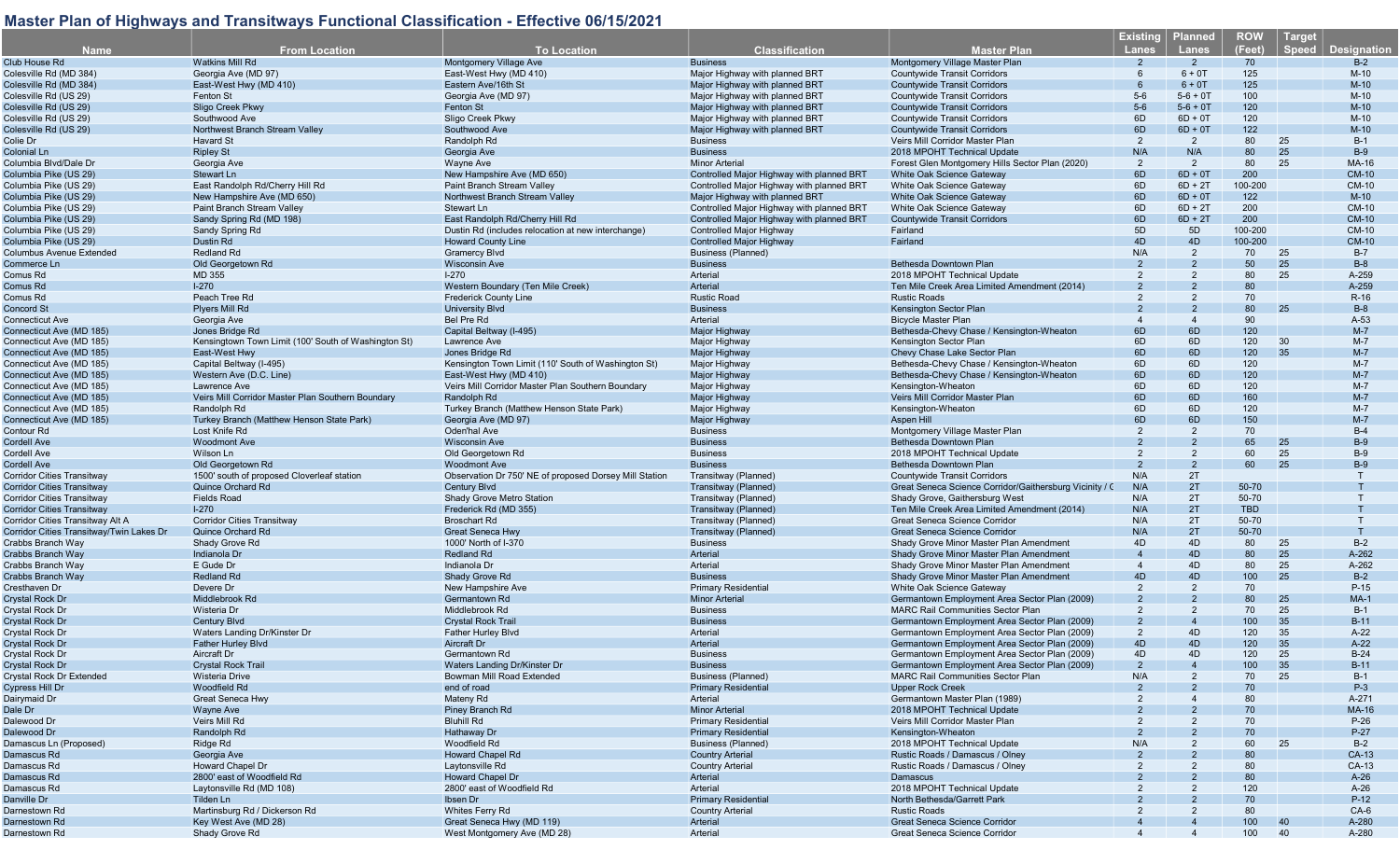| <b>Name</b>                                      | <b>From Location</b>                                                  | <b>To Location</b>                                                    | <b>Classification</b>                                    | Master Plan                                            | <b>Existing</b><br>Lanes | <b>Planned</b><br><b>Lanes</b> | <b>ROW</b><br>(Feet) | <b>Target</b><br>Speed | <b>Designation</b> |
|--------------------------------------------------|-----------------------------------------------------------------------|-----------------------------------------------------------------------|----------------------------------------------------------|--------------------------------------------------------|--------------------------|--------------------------------|----------------------|------------------------|--------------------|
| Darnestown Rd                                    | Muddy Branch Rd                                                       | <b>Key West Ave</b>                                                   | <b>Major Highway</b>                                     | <b>Great Seneca Science Corridor</b>                   |                          |                                | 150                  | 40                     | $M-22$             |
| Darnestown Rd                                    | Riffle Ford Rd                                                        | Muddy Branch Rd                                                       | Major Highway                                            | Great Seneca Science Corridor                          |                          |                                | 120                  | 40                     | $M-22$             |
| Darnestown Rd                                    | <b>Great Seneca Hwy</b>                                               | <b>Shady Grove Rd</b>                                                 | Major Highway                                            | <b>Great Seneca Science Corridor</b>                   |                          |                                | 150                  | 45                     | M-90               |
| Darnestown Rd                                    | Whites Ferry Rd                                                       | Riffle Ford Rd                                                        | Arterial                                                 | 2018 MPOHT Technical Update                            | 2                        | 2                              | 120                  |                        | A-280              |
| Davis Mill Rd                                    | Ridge Rd                                                              | <b>Brink Rd</b>                                                       | <b>Rustic Road</b>                                       | <b>Rustic Roads</b>                                    | $\mathcal{P}$            | $\overline{2}$                 | 70                   |                        | $R-17$             |
| Dawson Farm Rd                                   | Germantown Rd                                                         | <b>Great Seneca Hwy</b>                                               | Arterial                                                 | Germantown Master Plan (1989)                          | 4D                       | 4D                             | 100                  | 30                     | A-254              |
| Dawson Farm Rd                                   | <b>Father Hurley Blvd</b>                                             | Germantown Rd                                                         | Arterial                                                 | Germantown Master Plan (1989)                          | 4D                       | 4D                             | 80                   |                        | A-254              |
| Decoverly Dr                                     | Diamondback Dr                                                        | Fields Rd                                                             | Arterial with planned BRT                                | Great Seneca Science Corridor                          | $\overline{4}$           | $4 + 2T$                       | 100-150 30           |                        | A-284              |
| Decoverly Dr                                     | Johns Hopkins Dr                                                      | 930' east of Johns Hopkins Dr                                         | Arterial                                                 | <b>Great Seneca Science Corridor</b>                   | N/A                      | $\overline{4}$                 | 100-150 30           |                        | A-284              |
| Decoverly Dr                                     | 930' east of Johns Hopkins Dr                                         | Great Seneca Hwy (MD 119)                                             | Arterial (Planned)                                       | Great Seneca Science Corridor                          | N/A                      | $\overline{4}$                 | 100-150              | 30                     | A-284              |
| Decoverly Dr                                     | 930' east of Johns Hopkins Dr                                         | Johns Hopkins Dr                                                      | Arterial with planned BRT                                | <b>Great Seneca Science Corridor</b>                   | N/A                      | $4 + 2T$                       | 100-150 30           |                        | A-284              |
| Decoverly Dr                                     | Diamondback Dr                                                        | Great Seneca Hwy (MD 119)                                             | Arterial                                                 | Great Seneca Science Corridor                          | $\overline{4}$           | $\overline{4}$                 | 100-150 30           |                        | A-284              |
| Decoverly Dr Extended                            | Muddy Branch Rd                                                       | 930' east of Johns Hopkins Dr                                         | Arterial (Planned) with planned BRT                      | <b>Great Seneca Science Corridor</b>                   | N/A                      | $4 + 2T$                       | 100-150 30           |                        | A-284              |
| Del Ray Ave                                      | Old Georgetown Rd                                                     | Rugby Ave                                                             | <b>Business</b>                                          | Bethesda Downtown Plan                                 | 2                        | 2                              | 60                   | 25                     | $B-10$             |
| Democracy Blvd                                   | <b>Bells Mill Rd</b>                                                  | <b>Westlake Dr</b>                                                    | Major Highway                                            | <b>Rock Spring</b>                                     | 6D                       |                                | 120                  |                        | $M-5$              |
| Democracy Blyd                                   | <b>Westlake Dr</b>                                                    | $1 - 270$                                                             | <b>Maior Highway</b>                                     | <b>Rock Spring</b>                                     | 6D                       | 6                              | 150                  |                        | $M-5$              |
| Democracy Blvd                                   | Falls Rd                                                              | Seven Locks Rd                                                        | Arterial                                                 | Potomac                                                | $\overline{2}$           |                                | 80                   |                        | $A-73$             |
| Democracy Blvd                                   | Seven Locks Rd                                                        | Bells Mill Rd                                                         | Major Highway                                            | <b>Rock Spring</b>                                     | 6D                       | 6D                             | 150                  |                        | $M-5$              |
| Democracy Blvd                                   | $1-270$                                                               | Old Georgetown Rd (MD 187)                                            | Major Highway                                            | <b>Rock Spring</b>                                     | 6D                       | 6                              | 120                  |                        | $M-5$              |
| Denfeld Ave                                      | <b>Wexford Dr</b>                                                     | Newport Mill Rd                                                       | <b>Primary Residential</b>                               | Kensington-Wheaton                                     | $\mathfrak{p}$           | 2                              | 70                   |                        | $P-28$             |
| Denley Rd                                        | Georgia Ave (MD 97)                                                   | Randolph Rd                                                           | <b>Primary Residential</b>                               | 2018 MPOHT Technical Update                            |                          |                                | 70                   | 25                     | $P-15$             |
| Dennis Ave                                       | Georgia Ave                                                           | Sligo Creek Pkwy                                                      | <b>Minor Arterial</b>                                    | 2018 MPOHT Technical Update                            | 2                        | 2                              | 80                   | 25                     | MA-17              |
| Dennis Ave                                       | <b>Brunswick Ave</b>                                                  | Georgia Ave                                                           | <b>Primary Residential</b>                               | Kensington-Wheaton                                     |                          |                                | 70                   |                        | $P-29$             |
| Dennis Ave                                       | University Blvd                                                       | Edgewood Ave                                                          | <b>Primary Residential</b>                               | <b>Four Corners</b>                                    |                          |                                | 70                   |                        | $P-4$              |
| Dennis Ave                                       | Sligo Creek Pkwy                                                      | Proctor St                                                            | <b>Minor Arterial</b>                                    | 2018 MPOHT Technical Update                            |                          |                                | 80                   |                        | <b>MA-17</b>       |
| Dennis Ave                                       | <b>Proctor St</b>                                                     | University Blvd (MD 193)                                              | <b>Minor Arterial</b>                                    | 2018 MPOHT Technical Update                            |                          |                                | 80                   |                        | MA-17              |
| Dewey Rd                                         | Dewey Ct                                                              | Denfeld Rd                                                            | <b>Primary Residential</b><br><b>Primary Residential</b> | Kensington-Wheaton                                     | $\overline{2}$           |                                | 70                   |                        | $P-1$              |
| Dewey Rd                                         | Randolph Rd                                                           | Ivy Glen Rd                                                           | <b>Primary Residential (Planned)</b>                     | Kensington-Wheaton                                     |                          | 2                              | 70<br>70             |                        | $P-1$<br>$P-1$     |
| Dewey Rd<br>Diamondback Dr                       | Ivy Glen Rd                                                           | Dewey Ct<br>330' south of Ellington Blvd (City of Gaithersburg)       | Arterial                                                 | Kensington-Wheaton<br>Great Seneca Science Corridor    |                          | $\overline{4}$                 | 100-150 30           |                        | A-261b             |
| Diamondback Dr                                   | Great Seneca Hwy (MD 119)<br><b>Key West Ave</b>                      | Great Seneca Hwy (MD 119)                                             | Arterial with planned BRT                                | <b>Great Seneca Science Corridor</b>                   |                          | $4 + 2T$                       | 100-150              | 30                     | A-261b             |
| Dickerson Rd                                     | Darnestown Rd                                                         | <b>CSX Railroad ROW</b>                                               | <b>Country Arterial</b>                                  | <b>Rustic Roads</b>                                    |                          | $\overline{2}$                 | 80                   |                        | $CA-6$             |
| Dickerson Rd                                     | <b>CSX Railroad ROW</b>                                               | <b>Frederick County Line</b>                                          | <b>Country Arterial</b>                                  | Agriculture and Open Space                             |                          |                                | 80                   |                        | $CA-6$             |
| Dino Dr                                          | Sandy Spring Rd                                                       | <b>Industrial Park</b>                                                | Industrial                                               | Fairland                                               | $\overline{2}$           |                                | 70                   |                        | $I - 2$            |
| Dixon Ave                                        | Wayne Ave                                                             | <b>Ripley St</b>                                                      | <b>Business</b>                                          | 2018 MPOHT Technical Update                            |                          |                                | 80                   | 25                     | $B-29$             |
| Dixon Ave Extended                               | <b>Ripley St</b>                                                      | Silver Spring Ave                                                     | Business (Planned)                                       | 2018 MPOHT Technical Update                            | N/A                      | $\overline{4}$                 | 80                   | 25                     | $B-10$             |
| Doctor Bird Rd (MD 182)                          | <b>Olney-Sandy Spring Rd</b>                                          | Norwood Rd                                                            | <b>Major Highway</b>                                     | Olney / Sandy Spring-Ashton                            | $\overline{2}$           | $\overline{2}$                 | 120                  |                        | $M-60$             |
| Domer Ave                                        | Flower Ave                                                            | <b>Garland Ave</b>                                                    | <b>Primary Residential</b>                               | Long Branch Sector Plan                                | 2                        | $\overline{2}$                 | 60                   | 25                     | $P-8$              |
| Dorsey Mill Rd                                   | <b>Observation Dr</b>                                                 | <b>Milestone Center Dr</b>                                            | Business with planned BRT                                | Germantown Employment Area Sector Plan (2009)          | 2                        | $4 + 2T$                       | 150                  | 30                     | $B-14$             |
| Dorsey Mill Rd (Proposed)                        | Milestone Center Dr                                                   | <b>Crystal Rock Dr</b>                                                | Business (Planned) with planned BRT                      | Germantown Employment Area Sector Plan (2009)          | N/A                      | $4 + 2T$                       | 150                  | 30                     | $B-14$             |
| Dorsey Rd                                        | <b>Warfield Rd</b>                                                    | Olney-Laytonsville Rd                                                 | <b>Country Arterial</b>                                  | 2018 MPOHT Technical Update                            | $\mathcal{P}$            |                                | 70                   |                        | CA-52              |
| Doubleland Rd                                    | East Village Ave                                                      | <b>Warfield Rd</b>                                                    | <b>Primary Residential</b>                               | Montgomery Village Master Plan                         | 2                        | 2                              | 70                   |                        | P-31               |
| Douglas Ave                                      | St. Margaret's Way                                                    | Windham Ln/400' west of Georgia Ave                                   | <b>Primary Residential</b>                               | Wheaton CBD Sector Plan                                |                          |                                | 70                   | 25                     | $P-9$              |
| Dover Rd                                         | East Gude Dr                                                          | Horners Ln                                                            | Industrial                                               | <b>Upper Rock Creek</b>                                | 2                        | 2                              | 70                   |                        | $I - 2$            |
| Draper Ln (Proposed)                             | <b>Colesville Rd</b>                                                  | <b>Blair Mill Rd</b>                                                  | Business (Planned)                                       | 2018 MPOHT Technical Update                            | N/A                      | $\overline{2}$                 | 60                   | <b>25</b>              | $B-11$             |
| Dufief Dr                                        | Darnestown Rd                                                         | Dufief Mill Rd                                                        | <b>Primary Residential</b>                               | Potomac                                                |                          |                                | 70                   |                        | P-101              |
| Dufief Mill Rd                                   | Muddy Branch Rd                                                       | Darnestown Rd                                                         | <b>Primary Residential</b>                               | Potomac                                                |                          |                                | 70                   |                        | $P-3$              |
| Dufief Mill Rd                                   | <b>Travilah Rd</b>                                                    | Muddy Branch Rd                                                       | Arterial                                                 | Potomac                                                | $\mathcal{P}$            | 2                              | 80                   |                        | $A-32$             |
| Dupont Ave                                       | <b>Connecticut Ave</b>                                                | <b>Nash Place</b>                                                     | <b>Business</b>                                          | Kensington Sector Plan                                 |                          |                                | 70                   | 25                     | $B-9$              |
| Dustin Rd                                        | Columbia Pike West                                                    | end-of-road                                                           | <b>Rustic Road</b>                                       | Fairland                                               | 2                        | 2                              | 80                   |                        | $R-61$             |
| E Gude Dr                                        | Eastern Plan Boundary (Shady Grove Minor Amendment) Bour Southlawn Lr |                                                                       | Major Highway                                            | <b>Upper Rock Creek</b>                                | 6D                       | 4D                             | 150                  |                        | $M-23$             |
| E Gude Dr                                        | City of Rockville Limits                                              | Eastern Plan Boundary (Shady Grove Minor Amendment) Bou Major Highway |                                                          | Shady Grove Minor Master Plan Amendment                | 6D                       | 6D                             | 150                  | 30                     | $M-23$             |
| East Ave                                         | <b>Kensington Blvd</b>                                                | Upton Dr                                                              | <b>Primary Residential</b>                               | Wheaton CBD Sector Plan                                | $\overline{2}$           | $\overline{2}$                 | 50                   | 25                     | $P-8$              |
| East Ave                                         | Upton Dr                                                              | University Blvd (MD 193)                                              | <b>Primary Residential</b>                               | <b>Bicycle Master Plan</b>                             | $\mathcal{P}$            | 2                              | 60                   | 25                     | $P-8$              |
| East Jefferson St                                | Executive Blvd                                                        | Rockville City Limits                                                 | <b>Business</b>                                          | White Flint 2 Sector Plan                              |                          |                                | 80                   | 25                     | $B-6$              |
| East Ln                                          | North Ln                                                              | Hampden Ln                                                            | <b>Business</b>                                          | Bethesda Downtown Plan                                 |                          | 2                              | 50                   | 25                     | $B-11$             |
| East Randolph Rd                                 | Fairland Rd                                                           | Columbia Pike (US 29)                                                 | Major Highway with planned BRT                           | 2018 MPOHT Technical Update                            |                          | $4 - 5$                        | 80                   |                        | $M-17$             |
| East Village Ave                                 | Goshen Rd                                                             | Woodfield Rd                                                          | Arterial                                                 | 2018 MPOHT Technical Update                            |                          |                                | 70                   |                        | A-401              |
| East-West Hwy (MD 410)                           | New Hampshire Ave (MD 650)                                            | Prince George's County Line                                           | Arterial                                                 | <b>Takoma Park</b>                                     |                          |                                | 90                   |                        | $A-20$             |
| East-West Hwy (MD 410)                           | <b>Wisconsin Ave</b>                                                  | <b>Waverly St</b>                                                     | Major Highway                                            | Bethesda Downtown Plan                                 |                          |                                | 110                  | 25                     | $M-20$             |
| East-West Hwy (MD 410)                           | Georgetown Branch ROW                                                 | <b>Connecticut Ave</b>                                                | Major Highway                                            | Bethesda-Chevy Chase                                   |                          |                                | 120                  |                        | $M-20$             |
| East-West Hwy (MD 410)                           | Jones Mill Rd / Beach Dr                                              | Grubb Rd                                                              | Major Highway                                            | North and West Silver Spring                           | 4D                       | 4D                             | 120                  |                        | $M-20$             |
| East-West Hwy (MD 410)                           | Grubb Rd                                                              | 16th St (MD 390)                                                      | Major Highway                                            | Greater Lyttonsville Sector Plan                       | 4D                       |                                | 120                  | 35                     | $M-20$             |
| East-West Hwy (MD 410)                           | 300' east of Sixteenth St                                             | <b>Blair Mill Rd</b>                                                  | Major Highway                                            | Silver Spring CBD                                      |                          |                                | 110                  |                        | $M-20$             |
| East-West Hwy (MD 410)                           | <b>Connecticut Ave</b>                                                | Jones Mill Rd / Beach Dr                                              | Major Highway                                            | Chevy Chase Lake Sector Plan<br>Bethesda Downtown Plan |                          |                                | 120                  | 35                     | $M-20$             |
| East-West Hwy (MD 410)<br>East-West Hwy (MD 410) | <b>Waverly St</b><br>Pearl St                                         | Pearl St<br>Georgetown Branch ROW                                     | Major Highway<br><b>Maior Highway</b>                    | Bethesda Downtown Plan                                 | 3<br>$2 - 3$             |                                | 80<br>120            | 25<br>25               | $M-20$<br>$M-20$   |
| East-West Hwy (MD 410)                           | 16th St (MD 390)                                                      | 300' east of 16th St                                                  | Major Highway                                            | Silver Spring CBD                                      | 4                        |                                | 118                  |                        | $M-20$             |
| East-West Hwy (MD 410)                           | <b>Blair Mill Rd</b>                                                  | Georgia Ave                                                           | Major Highway                                            | Silver Spring CBD                                      | $2 - 4$                  |                                | 90                   |                        | $M-20$             |
| Edgemoor Ln                                      | Beverly Rd                                                            | Old Georgetown Rd                                                     | <b>Business</b>                                          | Bethesda Downtown Plan                                 | 2                        | $\overline{2}$                 | 80                   | 25                     | $B-12$             |
|                                                  |                                                                       |                                                                       |                                                          |                                                        |                          |                                |                      |                        |                    |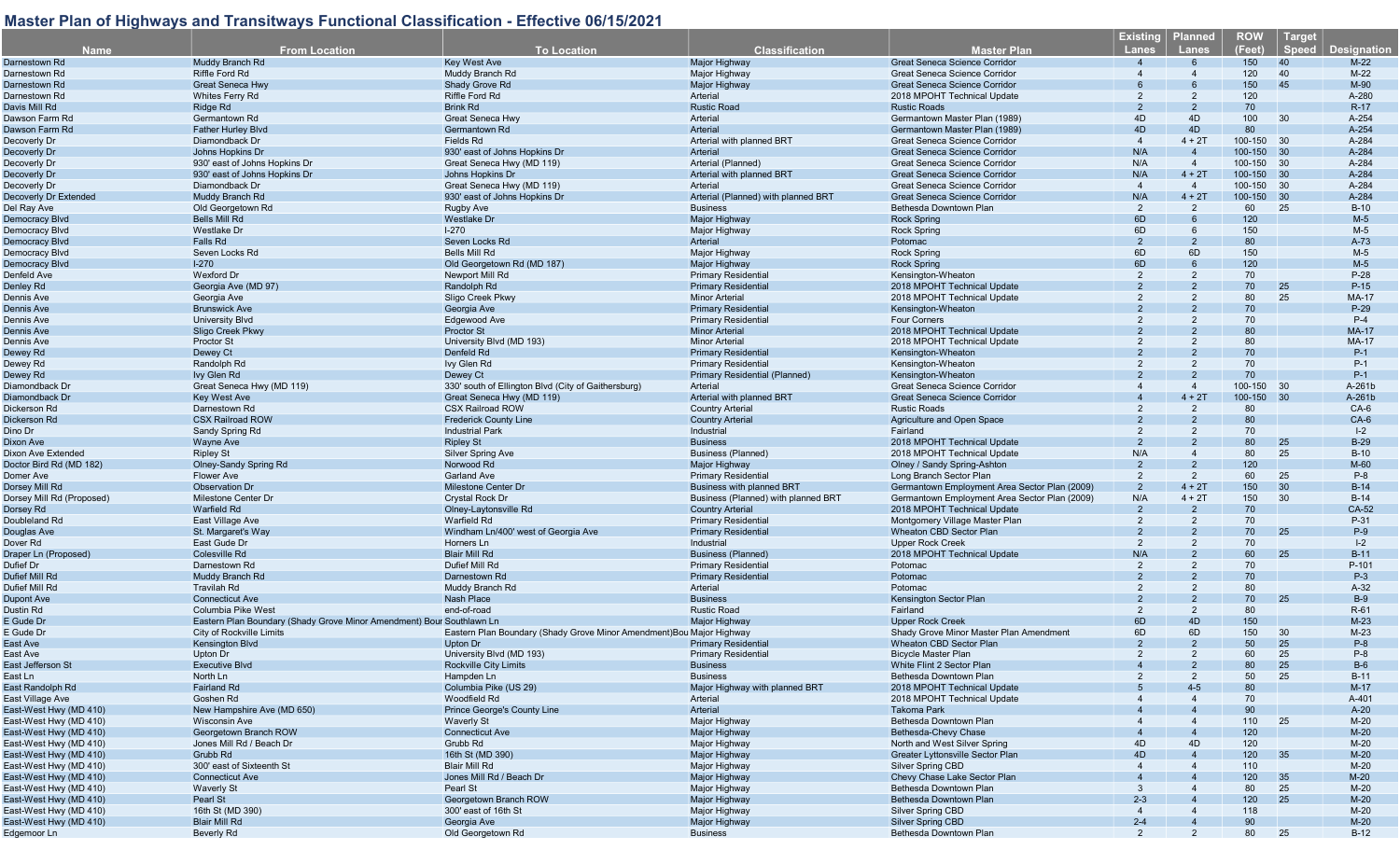| <b>Name</b>                    | <b>From Location</b>                     | <b>To Location</b>                                          | <b>Classification</b>                               | <b>Master Plan</b>                                         | <b>Existing</b><br>Lanes | <b>Planned</b><br><b>Lanes</b> | <b>ROW</b><br>(Feet) | <b>Target</b><br><b>Speed</b> | <b>Designation</b> |
|--------------------------------|------------------------------------------|-------------------------------------------------------------|-----------------------------------------------------|------------------------------------------------------------|--------------------------|--------------------------------|----------------------|-------------------------------|--------------------|
| Edgewood Ave                   | Hannes St                                | <b>Lorain Ave</b>                                           | <b>Primary Residential</b>                          | Four Corners / Kemp Mil                                    |                          |                                | 70                   |                               | $P-3$              |
| Ednor Rd                       | Norwood Rd                               | New Hampshire Ave                                           | Arterial                                            | Cloverly / Sandy Spring-Ashton                             | 2                        |                                | 80                   |                               | $A-50$             |
| Ednor Rd                       | New Hampshire Ave                        | <b>Howard County Line</b>                                   | <b>Country Arterial</b>                             | Sandy Spring-Ashton / Cloverly                             |                          |                                | 80                   |                               | CA-50              |
| Edson Ln                       | Old Georgetown Rd                        | <b>Rockville Pike</b>                                       | <b>Primary Residential</b>                          | North Bethesda/Garrett Park                                |                          |                                | 70                   |                               | $P-6$              |
| Edson Ln                       | Woodglen Dr                              | Rockville Pike (MD 355)                                     | <b>Business</b>                                     | White Flint Sector Plan                                    |                          |                                | 70                   | 25                            | $B-5$              |
| Edwards Ferry Rd               | Whites Ferry Rd                          | West Offutt Rd                                              | <b>Rustic Road</b>                                  | <b>Rustic Roads</b>                                        | 2                        |                                | 70                   |                               | $R-18$             |
| <b>Edwards Ferry Rd</b>        | West Offutt Rd                           | C&O Canal                                                   | <b>Exceptional Rustic Road</b>                      | <b>Rustic Roads</b>                                        |                          |                                | 80                   |                               | $E-11$             |
| Eldwick Way                    | Broadgreen Dr                            | Falls Rd                                                    | <b>Primary Residential</b>                          | Potomac                                                    |                          |                                | 70                   |                               | $P-12$             |
| Elkin St                       | <b>Blueridge Ave</b>                     | <b>Amherst Ave</b>                                          | <b>Primary Residential</b>                          | <b>Wheaton CBD Sector Plan</b>                             |                          |                                | 70                   | 25                            | P-31               |
| Elkin St                       | Price Ave                                | <b>Blueridge Ave</b>                                        | <b>Business</b>                                     | Wheaton CBD Sector Plan                                    |                          | 2                              | 70                   | 25                            | $B-16$             |
| <b>Ellsworth Dr</b>            | Cedar St                                 | 450' west of Fenton St                                      | <b>Business</b>                                     | 2018 MPOHT Technical Update                                |                          |                                | 70                   | 25                            | $B-12$             |
| Elm St                         | <b>Wisconsin Ave</b>                     | 47th St                                                     | <b>Business</b>                                     | Bethesda Downtown Plan                                     |                          |                                | 60<br>60             | 25<br>25                      | $B-13$             |
| Elm St<br>Elm St               | <b>Clarendon St</b><br>Arlington Rd      | <b>Arlington Rd</b><br><b>Wisconsin Ave</b>                 | <b>Primary Residential</b><br><b>Business</b>       | 2018 MPOHT Technical Update<br>Bethesda Downtown Plan      |                          |                                | 60                   | 25                            | $P-5$<br>$B-13$    |
| Elmer School Rd                | <b>Whites Ferry Rd</b>                   | <b>River Rd</b>                                             | <b>Rustic Road</b>                                  | <b>Rustic Roads</b>                                        |                          |                                | 70                   |                               | $R-19$             |
| Elton Farm Rd                  | <b>Howard Chapel Rd</b>                  | end-of-road                                                 | <b>Rustic Road</b>                                  | Rustic Roads / Olney                                       | 2                        | 2                              | 70                   |                               | $R-20$             |
| Elton Rd                       | <b>Avenel Gardens Ln</b>                 | Montgomery-Prince Georges County Line                       | <b>Primary Residential</b>                          | 2018 MPOHT Technical Update                                |                          |                                | 70                   | 25                            | $P-16$             |
| Elton Rd                       | New Hampshire Ave                        | Avenel Gardens Ln                                           | <b>Business</b>                                     | 2018 MPOHT Technical Update                                |                          |                                | 80                   | 25                            | $B-3$              |
| <b>Emory Grove Rd</b>          | Whetstone Rd                             | 2000' east of Woodfield Rd                                  | <b>Primary Residential</b>                          | <b>Gaithersburg Vicinity</b>                               |                          |                                | 70                   |                               | $P-3$              |
| Emory Ln                       | Muncaster Mill Rd                        | Georgia Ave                                                 | Arterial                                            | Olney                                                      |                          | 2                              | 80                   |                               | A-277              |
| Emory Ln                       | Norbeck Rd                               | <b>Bauer Dr</b>                                             | <b>Primary Residential</b>                          | Aspen Hill                                                 |                          |                                | 70                   |                               | $P-1$              |
| <b>Ennalls Ave</b>             | Veirs Mill Rd                            | <b>Grandview Ave</b>                                        | <b>Business</b>                                     | Wheaton CBD Sector Plan                                    | $\overline{2}$           | 2                              | 70                   | 25                            | $B-19$             |
| Ennalls Ave relocated          | <b>Grandview Ave</b>                     | Georgia Ave                                                 | <b>Business (Planned)</b>                           | <b>Wheaton CBD Sector Plan</b>                             | N/A                      |                                | 60                   | 25                            | $B-19$             |
| Epsilon Dr                     | Shady Grove Rd                           | Amnity Dr                                                   | <b>Primary Residential</b>                          | Shady Grove Minor Master Plan Amendment                    | 2                        | 2                              | 70                   |                               | $P-18$             |
| Esworthy Rd                    | <b>River Rd</b>                          | Seneca Rd                                                   | <b>Primary Residential</b>                          | Potomac                                                    | $\mathcal{P}$            | $\mathcal{P}$                  | 70                   |                               | P-102              |
| Ethan Allen Ave (MD 410)       | Carroll Ave (MD 195)                     | New Hampshire Ave (MD 650)                                  | Arterial                                            | <b>Takoma Park</b>                                         | $\overline{2}$           | 2                              | 50                   |                               | $A-20$             |
| Executive Blvd                 | 400' west of Old Georgetown Rd           | Old Georgetown Rd                                           | <b>Business (Planned)</b>                           | White Flint 2 Sector Plan                                  | 4D                       | 4D                             | 120                  | 25                            | $B-7$              |
| Executive Blvd                 | Old Georgetown Rd                        | Woodglen Dr                                                 | <b>Business</b>                                     | White Flint Sector Plan                                    | $\overline{4}$           | $\overline{4}$                 | 80                   | 25                            | $B-7$              |
| Executive Blvd                 | East Jefferson St                        | 400' west of Old Georgetown Rd                              | <b>Business</b>                                     | White Flint 2 Sector Plar                                  | 4D                       | 4D                             | 120                  | 25                            | $B-7$              |
| Executive Blvd Extended        | Woodglen Dr                              | Rockville Pike (MD 355)                                     | <b>Business</b>                                     | White Flint Sector Plan                                    | N/A                      | $\overline{4}$                 | 80                   | 25                            | $B-7$              |
| <b>Executive Blvd Extended</b> | Woodglen Dr                              | <b>Nebel St Extended</b>                                    | <b>Business (Planned)</b>                           | <b>White Flint Sector Plan</b>                             | N/A                      | $\overline{4}$                 | 80                   | 25                            | $B-7$              |
| Fairdale Rd                    | <b>Briggs Chaney Rd</b>                  | Friendlywood Rd                                             | <b>Primary Residential</b>                          | Fairland                                                   | 2<br>$\mathcal{P}$       | 2                              | 70                   |                               | $P-16$             |
| Fairland Rd                    | East Randolph Rd<br>Columbia Pike        | Columbia Pike                                               | Arterial<br>Arterial                                | White Oak / Fairland                                       | $\overline{2}$           | $2 - 4$                        | 80<br>80             |                               | A-75<br>$A-75$     |
| Fairland Rd<br>Fairmont Ave    | <b>Woodmont Ave</b>                      | Prince George's County Line<br><b>Wisconsin Ave</b>         | <b>Business</b>                                     | Fairland<br>Bethesda Downtown Plan                         |                          |                                | 60                   | 25                            | $B-14$             |
| Fairmont Ave                   | Old Georgetown Rd                        | <b>Woodmont Ave</b>                                         | <b>Business</b>                                     | Bethesda Downtown Plan                                     |                          | 2                              | 60                   | 25                            | $B-14$             |
| <b>Falls Bridge Ln</b>         | Falls Rd                                 | end-of-road                                                 | <b>Primary Residential</b>                          | Potomac                                                    |                          |                                | 70                   |                               | $P-20$             |
| Falls Chapel Way               | Falls Rd                                 | Falls Rd                                                    | <b>Primary Residential</b>                          | Potomac                                                    |                          | 2                              | 70                   |                               | $P-4$              |
| Falls Rd (MD 189)              | Southern Terminus Bullis School Property | <b>River Rd</b>                                             | Major Highway                                       | Potomac                                                    |                          |                                | 120                  |                               | $M-14$             |
| Falls Rd (MD 189)              | <b>Eldwick Way</b>                       | Northern Terminus Bullis School Property                    | Major Highway                                       | Potomac                                                    | 2                        | 2                              | 120                  |                               | $M-14$             |
| Falls Rd (MD 189)              | <b>MacArthur Blvd</b>                    | River Rd                                                    | Arterial                                            | Potomac                                                    | $\overline{2}$           |                                | 120                  |                               | A-314              |
| Falls Rd Relocated             | <b>Coldspring Rd</b>                     | Falls Farm Dr                                               | Major Highway (Planned)                             | Potomac                                                    | N/A                      | $\overline{2}$                 | 120                  |                               | $M-14$             |
| <b>Falls Rd Relocated</b>      | <b>Marseille Dr</b>                      | <b>Eldwick Way</b>                                          | Major Highway (Planned)                             | Potomac                                                    | N/A                      | $\overline{2}$                 | 120                  |                               | $M-14$             |
| Falls Rd Relocated             | Falls Farm Dr                            | Tuckerman Ln                                                | Major Highway (Planned)                             | Potomac                                                    | N/A                      | 2                              | 120                  |                               | $M-14$             |
| <b>Falls Rd Relocated</b>      | Northern Terminus Bullis School Property | Southern Terminus Bullis School Property                    | Major Highway (Planned)                             | Potomac                                                    | N/A                      | $\overline{2}$                 | 120                  |                               | $M-14$             |
| Falls Rd Relocated             | Tuckerman Ln                             | Glen Rd                                                     | Major Highway (Planned)                             | Potomac                                                    | N/A                      | $\overline{2}$                 | 120                  |                               | $M-14$             |
| Farmland Dr                    | Old Stage Rd                             | Old Club Rd                                                 | <b>Primary Residential</b>                          | North Bethesda/Garrett Park                                | $\overline{2}$           | $\overline{2}$                 | 70                   |                               | $P-10$             |
| <b>Father Hurley Blvd</b>      | <b>Crystal Rock Dr</b>                   | <b>CSX Tracks</b>                                           | Controlled Major Highway                            | Germantown Employment Area Sector Plan (2009)              | 4D                       | 6D                             | 120                  | 40                            | <b>CM-27</b>       |
| Father Hurley Blvd             | $1-270$                                  | <b>Crystal Rock Dr</b>                                      | <b>Controlled Major Highway</b>                     | Germantown Employment Area Sector Plan (2009)              | 6D                       | 6D                             | 150                  | 40                            | <b>CM-27</b>       |
| Father Hurley Blvd             | <b>CSX Tracks</b>                        | Hopkins Rd                                                  | Major Highway                                       | Germantown Master Plan (1989)                              | 4D<br>$\overline{4}$     | 4D                             | 120                  |                               | $M-27$             |
| FDA Blvd<br>FDA Blvd           | <b>FDA Gate</b><br>Cherry Hill Rd        | <b>Industrial Pkwy Extended</b><br>Industrial Pkwy Extended | <b>Business</b><br><b>Business with planned BRT</b> | 2018 MPOHT Technical Update<br>2018 MPOHT Technical Update |                          |                                | 100<br>100           | 25<br>25                      | $B-10$<br>$B-10$   |
| Featherwood St                 | Old Columbia Pike                        | Loft Ln                                                     | <b>Primary Residential</b>                          | Fairland                                                   |                          | $\mathcal{P}$                  | 70                   |                               | $P-23$             |
| Fenton St                      | <b>Cameron St</b>                        | Takoma Avenue                                               | Arterial                                            | 2018 MPOHT Technical Update                                | 2+Parking                | $\overline{2}$                 | 80                   | 25                            | A-264              |
| Fenwick Ln                     | Georgia Ave                              | Second Ave                                                  | <b>Business</b>                                     | 2018 MPOHT Technical Update                                |                          |                                | 80                   | 25                            | $B-13$             |
| Fern St                        | Reedie Dr                                | <b>University Blvd</b>                                      | <b>Business</b>                                     | Wheaton CBD Sector Plan                                    |                          |                                | 70                   | 25                            | $B-21$             |
| Fernwood Rd                    | Democracy Blvd                           | <b>Rock Spring Dr</b>                                       | <b>Business</b>                                     | Rock Spring                                                |                          |                                | 80                   |                               | $B-2$              |
| Fernwood Rd                    | Rock Spring Dr                           | Rockledge Dr                                                | Business with planned BRT                           | Rock Spring                                                |                          | $2 + 2T$                       | $80 + 40**$          |                               | $B-2$              |
| Fernwood Rd                    | <b>Bradley Blvd</b>                      | <b>Democracy Blvd</b>                                       | <b>Minor Arterial</b>                               | 2018 MPOHT Technical Update                                |                          |                                | 70                   |                               | <b>MA-18</b>       |
| Ferrara Ave                    | Ferrara Dr                               | Veirs Mill Rd                                               | <b>Primary Residential</b>                          | Veirs Mill Corridor Master Plan                            |                          | 2                              | 70                   |                               | $P-2$              |
| Ferrara Dr                     | Mahan Rd                                 | Ferrara Ave                                                 | <b>Primary Residential</b>                          | <b>Veirs Mill Corridor Master Plan</b>                     |                          |                                | 70                   |                               | $P-2$              |
| Fidler Ln                      | Second Ave                               | Georgia Ave                                                 | <b>Business</b>                                     | 2018 MPOHT Technical Update                                |                          |                                | Varies 25            |                               | $B-14$             |
| Fieldcrest Rd                  | Woodfield Rd                             | Olney-Laytonsville Rd                                       | Arterial                                            | <b>Upper Rock Creek</b>                                    |                          |                                | 80                   |                               | $A-95$             |
| Fields Rd                      | 150' West of Omega Dr                    | Omega Dr                                                    | Arterial                                            | Great Seneca Science Corridor                              |                          | $\overline{4}$                 | 150                  | 30                            | A-261              |
| Fields Rd                      | Decoverly Dr                             | 675' West of Washingtonian Blvd                             | Arterial with planned BRT                           | <b>Great Seneca Science Corridor</b>                       |                          | $4 + 2T$                       | 150                  | 30                            | A-261              |
| Fishers Ln                     | 180' West of Twinbrook Pkwy              | <b>Wilkins Ave Extended</b>                                 | <b>Business</b>                                     | 2018 MPOHT Technical Update                                | 2                        | $\overline{2}$                 | 80                   | 25                            | $B-1$              |
| <b>Flanders Ave</b>            | Rockville Pike                           | <b>Strathmore Ave</b>                                       | <b>Primary Residential</b>                          | North Bethesda/Garrett Park                                |                          |                                | 60                   |                               | $P-14$             |
| Flora Lane Extended            | Montgomery Hills District Connector 2    | Georgia Avenue                                              | Business (Planned)                                  | Forest Glen Montgomery Hills Sector Plan (2020)            | N/A                      | 2                              | 60                   | 25                            | B-3                |
| Flower Ave (MD 787)            | Domer Ave                                | Piney Branch Rd (MD 320)                                    | <b>Business</b>                                     | Long Branch Sector Plan                                    | $\overline{2}$           | 2                              | 70                   | 25                            | $B-1$              |
| Flower Ave (MD 787)            | Carroll Ave (MD 195)                     | Domer Ave                                                   | <b>Minor Arterial</b>                               | Long Branch Sector Plan                                    | $\overline{2}$           | 2                              | 70                   | 25                            | $MA-2$             |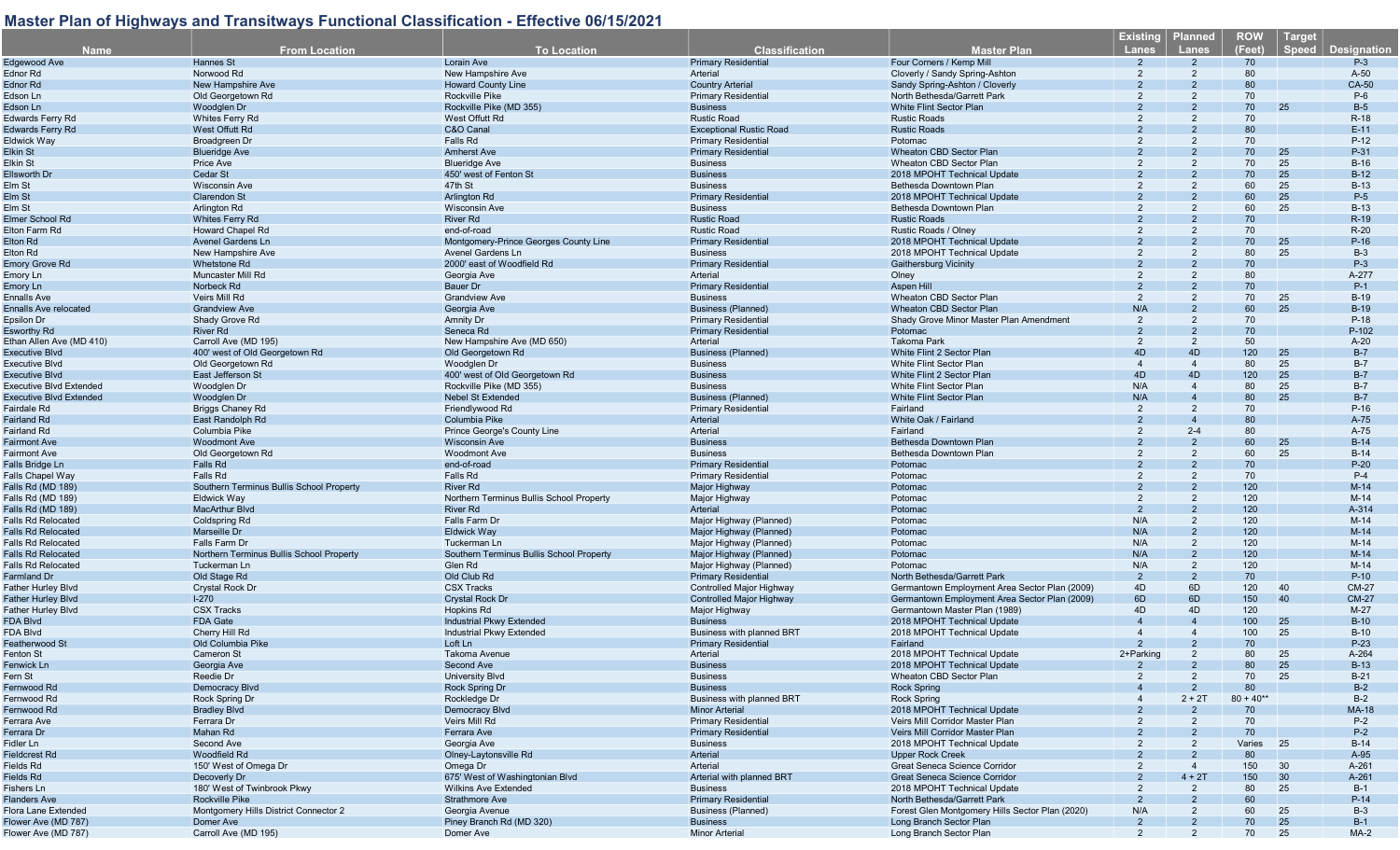|                         |                                                   |                                                     |                                           |                                                           | <b>Existing</b> | <b>Planned</b>         | <b>ROW</b> | Target |                    |
|-------------------------|---------------------------------------------------|-----------------------------------------------------|-------------------------------------------|-----------------------------------------------------------|-----------------|------------------------|------------|--------|--------------------|
| Name.                   | <b>From Location</b>                              | <b>To Location</b>                                  | <b>Classification</b>                     | <b>Master Plan</b>                                        | <b>Lanes</b>    | <b>Lanes</b>           | (Feet)     | Speed  | <b>Designation</b> |
| Flower Ave (MD 787)     | Domer Ave                                         | Arliss St                                           | <b>Business</b>                           | Long Branch Sector Plan                                   |                 |                        | 70         | 25     | $B-1$              |
| Flower Ave (MD 787)     | <b>Franklin Ave</b>                               | Wayne Ave                                           | <b>Primary Residential</b>                | <b>East Silver Spring</b>                                 | 2               | 2                      | 70         |        | $P-2$              |
| Flower Ave (MD 787)     | <b>Marshall Ave</b>                               | <b>Franklin Ave</b>                                 | <b>Primary Residential</b>                | Four Corners / East Silver Spring                         |                 |                        | 70         |        | $P-2$              |
| Flower Ave (MD 787)     | <b>Arliss St</b>                                  | <b>Plymouth St</b>                                  | <b>Minor Arterial</b>                     | 2018 MPOHT Technical Update                               |                 |                        | 70         |        | <b>MA-19</b>       |
|                         |                                                   |                                                     |                                           |                                                           |                 |                        | 70         |        |                    |
| Flower Ave (MD 787)     | <b>Plymouth St</b>                                | Wayne Ave                                           | <b>Minor Arterial</b>                     | 2018 MPOHT Technical Update                               |                 |                        |            |        | MA-19              |
| Flower Hill Way         | Washington Grove Ln                               | Woodfield Rd                                        | <b>Primary Residential</b>                | <b>Gaithersburg Vicinity</b>                              |                 |                        | 70         |        | $P-23$             |
| Flower Hill Wav         | Woodfield Rd                                      | Snouffer School Rd                                  | <b>Primary Residential</b>                | 2018 MPOHT Technical Update                               |                 |                        | 70         |        | $P-23$             |
| Foreman Blvd            | <b>Timber Creek Ln</b>                            | <b>Midcounty Hwy</b>                                | Arterial                                  | Clarksburg Master Plan                                    | N/A             |                        | 80         |        | A-306              |
| Foreman Blvd            | Frederick Rd                                      | <b>Timber Creek Ln</b>                              | Arterial                                  | Clarksburg Master Plan                                    |                 |                        | 80         |        | A-306              |
| Forest Glen Rd          | Sligo Creek Pkwy                                  | <b>Brunett Ave</b>                                  | Arterial                                  | <b>Four Corners</b>                                       | 2               |                        | 80         |        | A-57               |
| Forest Glen Rd          | <b>Brunett Ave</b>                                | Sutherland Rd                                       | <b>Primary Residential</b>                | <b>Four Corners</b>                                       |                 |                        | 80         |        | $P-7$              |
| Forest Glen Rd          | Georgia Ave (MD 97)                               | Sligo Creek Pkwy                                    | <b>Minor Arterial</b>                     | Forest Glen Montgomery Hills Sector Plan (2020)           |                 |                        | 80         | 25     | $A-43$             |
| Forest Glen Rd (MD 192) | Seminary Rd                                       | <b>Belvedere PI</b>                                 | Arterial                                  | <b>Forest Glen</b>                                        |                 |                        | 80         |        | A-57               |
| Forest Glen Rd (MD 192) | <b>Belvedere PI</b>                               | Georgia Ave (MD 97)                                 | Arterial                                  | Forest Glen Montgomery Hills Sector Plan (2020)           |                 |                        | 80         | 25     | $A-43$             |
| Forest Grove Dr         | Imperial Dr                                       | Forest Glen Rd                                      | <b>Primary Residential</b>                | Kensington-Wheaton                                        |                 |                        | 70         |        | $P-16$             |
| Franklin Ave            | <b>University Blvd</b>                            | Lawnsberry Terr                                     | <b>Primary Residential</b>                | <b>East Silver Spring</b>                                 | 2               | $\overline{2}$         | 100        |        | $P-1$              |
|                         |                                                   |                                                     |                                           |                                                           |                 | $\mathcal{P}$          | 70         |        | $P-1$              |
| Franklin Ave            | Colesville Rd                                     | University Blvd (MD 193)                            | <b>Primary Residential</b>                | Four Corners / East Silver Spring / Kemp Mill / North & \ |                 |                        |            |        |                    |
| Fraser Ave              | Linden Ln                                         | Montgomery St                                       | Industrial                                | Greater Lyttonsville Sector Plan                          |                 | $\overline{2}$         | 70         | 25     | $I-1$              |
| Frederick Ave (MD 355)  | Gaithersburg City Limits (500' north of I-370)    | S Westland Dr                                       | Major Highway with planned BRT            | City of Gaithersburg                                      |                 | $6 + T$                |            | 40     | $M-6$              |
| Frederick Ave (MD 355)  | S Westland Dr                                     | Gaithersburg City Limits (N Westland Dr)            | Major Highway with planned BRT            | <b>Countywide Transit Corridors</b>                       |                 | $6 + T$                | 120        | 40     | $M-6$              |
| Frederick Ave (MD 355)  | 1250' south of Shady Grove Rd                     | <b>Ridgemont Ave</b>                                | Major Highway with planned BRT            | <b>Countywide Transit Corridors</b>                       | 6D              | $6D + T$               | 150        |        | $M-6$              |
| Frederick Ave (MD 355)  | Game Preserve Rd                                  | Gaithersburg City Limits (N Westland Dr)            | Major Highway with planned BRT            | City of Gaithersburg                                      |                 | $6 + T$                |            | 40     | $M-6$              |
| Frederick Ave (MD 355)  | 1,000 feet south of Indianola Rd                  | 270 feet north of N. Campus Dr                      | Major Highway with planned BRT            | Shady Grove Minor Master Plan Amendment                   | 6D              | $6D + 1T$              | 150        | 25     | $M-6$              |
| Frederick Ave (MD 355)  | <b>Ridgemont Ave</b>                              | Indianola Rd                                        | Major Highway with planned BRT            | Shady Grove Minor Master Plan Amendment                   | 6D              | $6D + 1T$              | 123/137    | 25     | $M-6$              |
| Frederick Ave (MD 355)  | Gaithersburg City Limits (500' north of I-370)    | 1250' south of Shady Grove Rd                       | Major Highway with planned BRT            | Shady Grove Minor Master Plan Amendment                   | 6D              | $6D + 1T$              | 150        | 25     | $M-6$              |
| Frederick Ave (MD 355)  | Indianola Rd                                      | 1,000 feet south of Indianola Rd                    | Major Highway with planned BRT            | Shady Grove Minor Master Plan Amendment                   | 6D              | $6D + T$               | 150        |        | $M-6$              |
| Frederick Rd (MD 355)   | southern terminus of Hyattstown Bypass            | <b>Frederick County Line</b>                        | <b>Rustic Road</b>                        | Clarksburg Master Plan                                    | $\overline{2}$  | $\overline{2}$         | 80         |        | $R-3$              |
| Frederick Rd (MD 355)   |                                                   |                                                     |                                           |                                                           | 2               | $\overline{2}$         | 80         |        | A-251              |
|                         | Comus Rd                                          | southern terminus of Hyattstown Bypass              | Arterial                                  | Clarksburg Master Plan                                    | $\overline{2}$  | $2 + 2T$               | 130        |        | A-251              |
| Frederick Rd (MD 355)   | Snowden Farm Pkwy / Observation Dr Extended       | Comus Rd                                            | Arterial with planned BRT                 | Ten Mile Creek Area Limited Amendment (2014)              |                 |                        |            | 25     |                    |
| Frederick Rd (MD 355)   | Roberts Tavern Dr                                 | <b>Little Seneca Pkwv</b>                           | Arterial with planned BRT                 | Ten Mile Creek Area Limited Amendment (2014)              | $\overline{2}$  | 4D                     | 120        |        | A-251              |
| Frederick Rd (MD 355)   | Shakespeare Blvd                                  | Germantown Road (MD 118)                            | Controlled Major Highway with planned BRT | <b>Countywide Transit Corridors</b>                       | 6D              | $6D + 0T$              | 250        | 40     | $CM-6$             |
| Frederick Rd (MD 355)   | <b>Little Seneca Pkwv</b>                         | Shakespeare Blvd                                    | Controlled Maior Highway with planned BRT | <b>Countywide Transit Corridors</b>                       | 6D              | 6D                     | 250        | 40     | $CM-6$             |
| Frederick Rd (MD 355)   | Germantown Rd (MD 118)                            | <b>Game Preserve Rd</b>                             | Controlled Major Highway with planned BRT | <b>Countywide Transit Corridors</b>                       | 6D              | $6D + 1T$              | 250        | 40     | $CM-6$             |
| Freyman Dr              | Meadowbrook Ln                                    | Terrace Dr                                          | <b>Primary Residential</b>                | 2018 MPOHT Technical Update                               | $\overline{2}$  | $\overline{2}$         | 70         | 25     | $P-2$              |
| Friendlywood Rd         | Fairdale Rd                                       | Perrywood Dr                                        | <b>Primary Residential</b>                | Fairland                                                  |                 |                        | 70         |        | $P-16$             |
| Friendship Blvd         | <b>Western Ave</b>                                | <b>Willard Ave</b>                                  | <b>Business</b>                           | 2018 MPOHT Technical Update                               |                 |                        | 80         | 25     | $B-1$              |
| Friendship Blvd         | <b>Willard Ave</b>                                | <b>Somerset Terr</b>                                | <b>Business</b>                           | 2018 MPOHT Technical Update                               |                 |                        | 80         | 25     | $B-1$              |
| Gainsborough Rd         | Democracy Blvd                                    | Seven Locks Rd                                      | <b>Primary Residential</b>                | Potomac                                                   |                 |                        | 70         |        | P-17               |
| Gaither Rd              | Shady Grove Rd                                    | City of Gaithersburg                                | Industrial                                | <b>Great Seneca Science Corridor</b>                      |                 |                        | 100        | 30     | $I - 7$            |
|                         | <b>Calverton Blvd</b>                             | Fairland Rd                                         | <b>Primary Residential</b>                | Fairland                                                  |                 | 2                      | 70         |        | P-35               |
| Galway Rd               |                                                   |                                                     |                                           |                                                           |                 |                        |            |        |                    |
| Game Preserve Rd        | Frederick Rd (MD 355)                             | Clopper Rd (MD 117)                                 | <b>Rustic Road</b>                        | Great Seneca Science Corridor                             |                 |                        | 70         |        | R-63               |
| Gannon Rd (Extended)    | <b>Bushey Dr</b>                                  | Randolph Rd                                         | <b>Business (Planned)</b>                 | Veirs Mill Corridor Master Plan                           | N/A             | 2                      | 70         | 25     | $B-2$              |
| Gardiner Ave            | <b>Dennis Ave</b>                                 | <b>Hildarose Dr</b>                                 | <b>Primary Residential</b>                | <b>Forest Glen</b>                                        |                 | $\overline{2}$         | 70         |        | P-37               |
| Garland Ave             | Carroll Ave                                       | <b>Wabash Ave</b>                                   | <b>Primary Residential</b>                | <b>East Silver Spring</b>                                 | 2               | $\overline{2}$         | 60         |        | $P-4$              |
| Garland Ave             | Arliss St (MD 594-D)                              | 600' east of Arliss St (beyond Long Branch Library) | <b>Primary Residential</b>                | Long Branch Sector Plan                                   |                 | $\overline{2}$         | 60         | 25     | $P-4b$             |
| Garland Ave             | Wabash Ave                                        | Piney Branch Rd                                     | <b>Primary Residential</b>                | Long Branch Sector Plan                                   | $\overline{2}$  | $\overline{2}$         | 60         | 25     | $P-4a$             |
| Gateshead Manor Way     | <b>Briggs Chaney Rd</b>                           | Dogwood Ln                                          | <b>Primary Residential</b>                | Fairland                                                  |                 | $\overline{2}$         | 70         |        | P-31               |
| Gateway Center Dr       | Stringtown Rd (A-260)                             | Proposed 355 Bypass                                 | Arterial with planned BRT                 | Ten Mile Creek Area Limited Amendment (2014)              | 4D              | $4D + T$               | 80         |        | A-300              |
| Gateway Center Dr       | Proposed 355 Bypass                               | Shawnee Ln                                          | Arterial                                  | <b>Clarksburg Master Plan</b>                             | 4D              | 4D                     | 80         |        | A-300              |
| Gateway Center Dr       | Clarksburg Rd (MD 121)                            | Stringtown Rd (A-260)                               | Arterial with planned BRT                 | 2018 MPOHT Technical Update                               | 4D              | $4D + T$               | 80         | 25     | A-300              |
|                         |                                                   |                                                     |                                           | Forest Glen Montgomery Hills Sector Plan (2020)           | 6D              |                        | 122        | 25     | $M-8$              |
| Georgia Ave (MD 97      | 16th St                                           | Spring St                                           | Major Highway with planned BRT            |                                                           | 6D              | $6D + 0T$<br>$6D + 0T$ | 126        |        | $M-8$              |
| Georgia Ave (MD 97)     | <b>Spring St</b>                                  | Colesville Rd (US 29)                               | Major Highway with planned BRT            | <b>Countywide Transit Corridors</b>                       |                 |                        |            |        |                    |
| Georgia Ave (MD 97)     | <b>Tilton Dr</b>                                  | Capital Beltway (I-495)                             | Major Highway with planned BRT            | Forest Glen Montgomery Hills Sector Plan (2020)           | 6D              | 6D                     | 110        | 25     | $M-8$              |
| Georgia Ave (MD 97)     | Dennis Ave                                        | <b>Tilton Drive</b>                                 | Major Highway with planned BRT            | Forest Glen Montgomery Hills Sector Plan (2020)           | 6D              | 6D                     | 110        | 30     | $M-8$              |
| Georgia Ave (MD 97)     | Veirs Mill Rd                                     | Dennis Ave                                          | Major Highway with planned BRT            | <b>Countywide Transit Corridors</b>                       | 6D              | 6D                     | 120        | 30     | $M-8$              |
| Georgia Ave (MD 97)     | Reedie Dr                                         | Veirs Mill Rd                                       | Major Highway                             | Wheaton CBD Sector Plan                                   | 6D              | 6D                     | 120        | 30     | $M-8$              |
| Georgia Ave (MD 97)     | 400' north of Blueridge Ave                       | Reedie Dr                                           | Major Highway with planned BRT            | <b>Countywide Transit Corridors</b>                       | 6D              | $6D + 1T$              | 129        | 30     | $M-8$              |
| Georgia Ave (MD 97)     | Mason St                                          | 400' north of Blueridge Ave                         | Major Highway with planned BRT            | <b>Countywide Transit Corridors</b>                       | 6D              | $6D + 1T$              | 120        | - 30   | $M-8$              |
| Georgia Ave (MD 97)     | Layhill Rd (MD 182)                               | 500' south of Randolph Rd                           | Major Highway with planned BRT            | Glenmont                                                  | 6D              | $6D + 1T$              | 170        |        | $M-8$              |
| Georgia Ave (MD 97)     | Denley Rd                                         | Layhill Rd                                          | Major Highway with planned BRT            | Glenmont                                                  | 6D              | $6D + 1T$              | 145        |        | $M-8$              |
| Georgia Ave (MD 97)     | <b>Weller Rd</b>                                  | Denley Rd                                           | Major Highway with planned BRT            | Glenmont                                                  | 6D              | $6D + 1T$              | 135        |        | $M-8$              |
|                         |                                                   | Weller Rd                                           | Major Highway with planned BRT            |                                                           | 6D              |                        |            |        | $M-8$              |
| Georgia Ave (MD 97)     | Turkey Branch (Matthew Henson State Park)         |                                                     |                                           | <b>Countywide Transit Corridors</b>                       |                 | $6D + 1T$              | 130        |        |                    |
| Georgia Ave (MD 97)     | Norbeck Rd (MD 28)                                | Turkey Branch (Matthew Henson State Park)           | Major Highway with planned BRT            | <b>Countywide Transit Corridors</b>                       | 6D              | $6D + 1T$              | 150        |        | $M-8$              |
| Georgia Ave (MD 97)     | Emory Ln                                          | Norbeck Rd (MD 28)                                  | Major Highway with planned BRT            | <b>Countywide Transit Corridors</b>                       | 2D              | $6D + 1T$              | 150        |        | $M-8$              |
| Georgia Ave (MD 97)     | Old Baltimore Rd                                  | Emory Ln                                            | Major Highway with planned BRT            | <b>Countywide Transit Corridors</b>                       | 6D              | $6D + 1T$              | 150        |        | $M-8$              |
| Georgia Ave (MD 97)     | Spartan Rd                                        | Old Baltimore Rd                                    | Major Highway with planned BRT            | <b>Countywide Transit Corridors</b>                       | 6D              | $6D + 1T$              | 150        |        | $M-8$              |
| Georgia Ave (MD 97)     | Olney-Laytonsville Rd/Olney-Sandy Spring (MD 108) | Spartan Rd                                          | Major Highway with planned BRT            | <b>Countywide Transit Corridors</b>                       | 6D              | $6D + 1T$              | 121        |        | $M-8$              |
| Georgia Ave (MD 97)     | Olney-Laytonsville Rd/Olney-Sandy Spring          | Prince Philip Rd (North)                            | Major Highway                             | Olney                                                     | $2 - 4$         | 6D                     | 120        |        | $M-8$              |
| Georgia Ave (MD 97)     | Prince Philip Rd (North)                          | Gold Mine Rd / Proposed Brookville Bypass           | Major Highway                             | Olney                                                     | $\overline{2}$  | $\overline{2}$         | 80         |        | $M-8$              |
| Georgia Ave (MD 97)     | Gold Mine Rd / Proposed Brookville Bypass         | <b>Brookville Town Line</b>                         | Major Highway                             | Olney                                                     | 2               | $\overline{2}$         | 80         |        | $M-8$              |
|                         |                                                   |                                                     |                                           |                                                           |                 |                        |            |        |                    |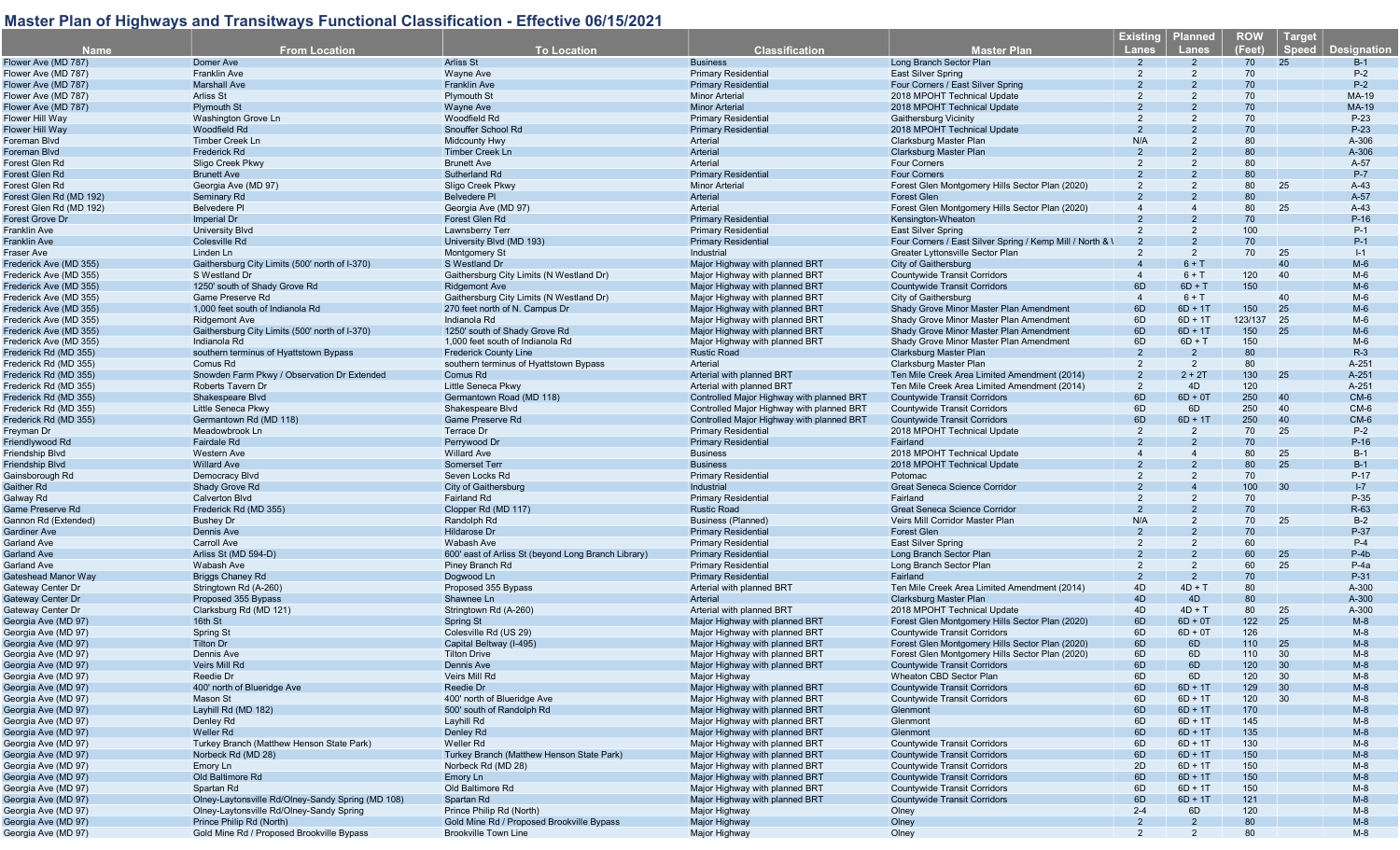|                              |                                         |                                                        |                                           |                                                 | <u>Existing</u> | <b>Planned</b>              | <b>ROW</b> | Target       |                    |
|------------------------------|-----------------------------------------|--------------------------------------------------------|-------------------------------------------|-------------------------------------------------|-----------------|-----------------------------|------------|--------------|--------------------|
| <b>Name</b>                  | <b>From Location</b>                    | <b>To Location</b>                                     | <b>Classification</b>                     | <b>Master Plan</b>                              | Lanes           | <b>Lanes</b>                | (Feet)     | <b>Speed</b> | <b>Designation</b> |
| Georgia Ave (MD 97)          | <b>Brookville Rd</b>                    | <b>Howard County Line</b>                              | <b>Major Highway</b>                      | Olney                                           | $2^{\circ}$     | $\overline{2}$              | 80         |              | $M-8$              |
| Georgia Ave (MD 97)          | 500 feet south of Randolph Rd           | Mason St                                               | Major Highway with planned BRT            | Glenmont                                        | 6D              | $6D + 1T$                   | 124        |              | $M-8$              |
| Georgia Ave (MD 97)          | Capital Beltway (I-495)                 | 16th Street (MD 390)                                   | Major Highway with planned BRT            | Forest Glen Montgomery Hills Sector Plan (2020) |                 | otnote in Secootnote in Ser | 120        | 25           | $M-8$              |
| Georgia Ave (US 29)          | <b>Blair Mill Rd</b>                    | Eastern Ave (D.C. Line)                                | Major Highway with planned BRT            | <b>Countywide Transit Corridors</b>             | $6-6D$          | $6 - 6D + 0T$               | 125        |              | $M-8$              |
| Georgia Ave (US 29)          | Colesville Rd (MD 384)                  | Wayne Ave (MD 594-A)                                   | Major Highway                             | <b>Silver Spring CBD</b>                        | $6-6D$          | $6 - 6D$                    | 120        |              | $M-8$              |
| Georgia Ave (US 29)          | Wayne Ave (MD 594-A)                    | Blair Mill Rd                                          | Major Highway with planned BRT            | <b>Countywide Transit Corridors</b>             | $6-6D$          | $6 - 6D + 0T$               | 125-140    |              | $M-8$              |
|                              |                                         |                                                        |                                           |                                                 |                 |                             |            |              |                    |
| Germantown Rd                | <b>CSX Railroad Tracks</b>              | Middlebrook Rd                                         | Major Highway                             | <b>MARC Rail Communities Sector Plan</b>        | 6D              | 6D                          | 150        | 30           | $M-61$             |
| Germantown Rd                | Great Seneca Creek (Southern Branch)    | Great Seneca Creek (Northern Branch)                   | Arterial                                  | 2018 MPOHT Technical Update                     | 2               | $2 - 4$                     | 120        |              | A-402              |
| Germantown Rd                | Frederick Rd (MD 355)                   | <b>Wayfarer Rd</b>                                     | Major Highway                             | Germantown Master Plan (1989)                   | 6D              | 6D                          | 150        |              | $M-61$             |
| Germantown Rd                | Middlebrook Rd                          | I-270 west side ramps                                  | Major Highway                             | Germantown Employment Area Sector Plan (2009)   | 6D              | 6D                          | 150        | 35           | $M-61$             |
| Germantown Rd                | Clopper Rd                              | <b>CSX Railroad Tracks</b>                             | Major Highway                             | <b>MARC Rail Communities Sector Plan</b>        | 6D              | 6D                          | 150        | 40           | $M-61$             |
| Germantown Rd                | $I-270$                                 | Frederick Rd (MD 355)                                  | Major Highway                             | Germantown Employment Area Sector Plan (2009)   | 6D              | 6D                          | 150        | 40           | M-61               |
| Germantown Rd                | Great Seneca Creek (Northern Branch)    | Riffle Ford Rd                                         | Arterial                                  | 2018 MPOHT Technical Update                     | 2D              | $2 - 4$                     | 120        |              | A-402              |
| Germantown Rd                | Riffle Ford Rd                          | <b>Richter Farm Rd</b>                                 | Arterial                                  | 2018 MPOHT Technical Update                     | $\overline{2}$  | 4D                          | 120        |              | A-402              |
| Germantown Rd                | Darnestown Rd                           | Great Seneca Creek (Southern Branch)                   | Arterial                                  | 2018 MPOHT Technical Update                     | 2               | $2-4D$                      | 120        |              | A-402              |
| Germantown Rd                | <b>Richter Farm Rd</b>                  | Clopper Rd                                             | Maior Highway                             | Germantown Master Plan (1989)                   | 2D              | 6D                          | 120        |              | $M-61$             |
| Gilbert St                   | <b>Barron St</b>                        | <b>University Blvd</b>                                 | <b>Primary Residential</b>                | Long Branch Sector Plan                         | $\mathcal{P}$   | $\overline{2}$              | 70         | 25           | $P-10$             |
| <b>Gilbert St Extension</b>  | University Blvd (MD 193)                | Piney Branch Rd (MD 320)                               | Business (Planned)                        | Long Branch Sector Plan                         | N/A             | 2                           | 70         | 25           | $B-5$              |
| Gist Ave                     | Philadelphia Ave                        | Fenton St                                              | <b>Business</b>                           | 2018 MPOHT Technical Update                     | $\overline{2}$  | 2                           | 70         | 25           | $B-15$             |
| Glen Mill Rd                 | Wootton Pkwy                            | Darnestown Rd                                          | Arterial                                  | Potomac                                         |                 |                             | 80         |              | A-72               |
|                              |                                         |                                                        |                                           |                                                 |                 |                             | 80         |              |                    |
| Glen Mill Rd                 | Glen Rd                                 | Red Barn Ln                                            | <b>Exceptional Rustic Road</b>            | Rustic Roads / Potomac                          |                 |                             |            |              | $E-2$              |
| Glen Mill Rd                 | Circle Dr                               | <b>Wootton Pkwy</b>                                    | <b>Primary Residential</b>                | Potomac                                         | 2               |                             | 70         |              | $P-3$              |
| Glen Mill Rd                 | Red Barn Ln                             | Circle Dr                                              | <b>Rustic Road</b>                        | Rustic Roads / Potomac                          |                 |                             | 70         |              | $R-3$              |
| Glen Rd                      | Beekman PI                              | <b>Falls Rd</b>                                        | <b>Primary Residential</b>                | Potomac                                         |                 |                             | 70         |              | $P-7$              |
| Glen Rd                      | Query Mill Rd                           | Piney Meetinghouse Rd                                  | <b>Rustic Road</b>                        | Rustic Roads / Potomac                          |                 |                             | 70         |              | $R-2$              |
| Glen Rd                      | Piney Meetinghouse Rd                   | <b>Beekman Place</b>                                   | <b>Exceptional Rustic Road</b>            | Rustic Roads / Potomac                          |                 |                             | 80         |              | $E-1$              |
| <b>Glenallan Ave</b>         | 450' north of Randolph Rd               | Randolph Rd                                            | Arterial with planned BRT                 | 2018 MPOHT Technical Update                     |                 |                             | 95         | 25           | $A-56$             |
| Glenallan Ave                | Glenfield Rd                            | Kemp Mill Rd                                           | <b>Primary Residential</b>                | Kemp Mill                                       |                 |                             | 70         |              | $P-12$             |
| Glenallan Ave                | Randolph Rd                             | Glenfield Rd                                           | <b>Primary Residential</b>                | Kensington-Wheaton                              |                 |                             | 70         |              | $P-12$             |
| Glenallan Ave                | Georgia Ave (MD 97)                     | Layhill Rd                                             | Arterial with planned BRT                 | 2018 MPOHT Technical Update                     |                 |                             | 90         | 25           | $A-56$             |
| <b>Glenallan Ave</b>         | Layhill Rd                              | 450' north of Randolph Rd                              | Arterial with planned BRT                 | 2018 MPOHT Technical Update                     |                 |                             | 80         | 25           | $A-56$             |
| Glenbrook Rd                 | Old Georgetown Rd                       | Road terminus                                          | <b>Business</b>                           | Bethesda Downtown Plan                          |                 | 2                           | 80         | 25           | $B-15$             |
|                              |                                         |                                                        |                                           |                                                 | $\mathcal{P}$   |                             |            |              |                    |
| Glenbrook Rd                 | Fairfax Rd/Little Falls Pkwy            | Old Georgetown Rd                                      | <b>Primary Residential</b>                | 2018 MPOHT Technical Update                     |                 |                             | 70         |              | $P-17$             |
| <b>Glenview Ave</b>          | Domer St                                | Piney Branch Rd                                        | <b>Business (Planned)</b>                 | Long Branch Sector Plan                         | N/A             | 2                           | 70         | 25           | $B-3$              |
| Gold Mine Rd                 | Heritage Hill Dr                        | <b>New Hampshire Ave</b>                               | <b>Primary Residential</b>                | Olney                                           | $\mathcal{P}$   |                             | 70         |              | $P-7$              |
| Goldenrod Ln                 | <b>Observation Dr</b>                   | Germantown Rd                                          | Business with planned BRT                 | <b>Countywide Transit Corridors</b>             | $\Delta$        | $4 + 0T$                    | 80         | 25           | $B-4$              |
| Goldsboro Rd (MD 614)        | <b>MacArthur Blvd</b>                   | <b>Massachusetts Ave</b>                               | Arterial                                  | Bethesda-Chevy Chase                            | $\mathcal{P}$   |                             | 80         |              | A-84               |
| Goldsboro Rd (MD 614)        | <b>River Rd</b>                         | <b>Bradley Blvd</b>                                    | Arterial                                  | Bethesda-Chevy Chase                            |                 |                             | 80         |              | A-84               |
| Goldsboro Rd (MD 614)        | <b>Massachusetts Ave</b>                | <b>River Rd</b>                                        | Major Highway                             | Bethesda-Chevy Chase                            |                 |                             | 120        |              | M-93               |
| Good Hope Rd                 | New Hampshire Ave                       | Spencerville Rd                                        | <b>Primary Residential</b>                | Cloverly                                        |                 |                             | 70         |              | $P-12$             |
| Goodhill Rd                  | <b>Bluhill Rd</b>                       | Valleywood Dr                                          | <b>Primary Residential</b>                | Kensington-Wheaton                              |                 |                             | 70         |              | $P-30$             |
| Goshen Rd                    | Oden'Hal Ave                            | Warfield Rd                                            | Major Highway                             | Montgomery Village Master Plan                  |                 |                             | 105        |              | $M-25$             |
| Goshen Rd                    | <b>Warfield Rd</b>                      | <b>Brink Rd</b>                                        | <b>Country Arterial</b>                   | 2018 MPOHT Technical Update                     | $\overline{2}$  |                             | 80         |              | CA-53              |
| Goshen Rd Extended           | Goshen Mill Court                       | <b>Brink Rd</b>                                        | Country Arterial (Planned)                | 2018 MPOHT Technical Update                     | N/A             | 2                           | 80         |              | CA-53              |
| Gosnell Farm Rd              | Clarksburg Rd (MD 121)                  | Old Clarksburg Rd                                      | <b>Business</b>                           | 2018 MPOHT Technical Update                     | 4 <sub>D</sub>  | 4D                          | 80         | 25           | $B-3$              |
| Gracefield Rd                | O'Fallon St                             |                                                        | <b>Primary Residential</b>                | Fairland                                        | 2               | $\overline{2}$              | 70         |              | P-38               |
|                              |                                         | Cherry Hill Rd                                         |                                           |                                                 |                 |                             |            |              |                    |
| <b>Gracefield Service Rd</b> | Gracefield Rd                           | Prince George's County Line                            | Arterial                                  | Fairland                                        |                 |                             | 80         |              | A-287              |
| Grand Elm St                 | Stringtown Rd                           | Piedmont Rd                                            | Country Road                              | Clarksburg Master Plan                          | 2               |                             | 60         |              | $CR-4$             |
| <b>Grand Park Ave</b>        | New St (B-16)                           | Old Georgetown Rd                                      | <b>Business</b>                           | White Flint Sector Plan                         |                 |                             | 70         | 25           | $B-15$             |
| Grand Pre Rd                 | Bel Pre Rd                              | <b>Connecticut Ave</b>                                 | <b>Primary Residential</b>                | Aspen Hill                                      |                 | 2                           | 70         |              | $P-18$             |
| <b>Grandview Ave</b>         | <b>Blueridge Ave</b>                    | Dawson Ave                                             | <b>Primary Residentia</b>                 | <b>Wheaton CBD Sector Plan</b>                  |                 |                             | 70         | 25           | $P-30$             |
| <b>Grandview Ave</b>         | Reedie Dr                               | <b>Blueridge Ave</b>                                   | <b>Business</b>                           | Wheaton CBD Sector Plan                         | 2               | $\overline{2}$              | 70         | 25           | $B-18$             |
| Grays Ln                     | Monticello Ave                          | Kemp Mill Rd                                           | <b>Primary Residential</b>                | Kemp Mill                                       |                 | $\overline{2}$              | 70         |              | $P-1$              |
| Great Seneca Hwy (MD 119)    | 2800' south of Quince Orchard Rd        | Muddy Branch Rd                                        | Controlled Major Highway with planned BRT | City of Gaithersburg                            | $6^{\circ}$     | $6 + 2T$                    | 150        | 50           | CM-90              |
| Great Seneca Hwy (MD 119)    | Sam Eig Hwy                             | Key West Ave (MD 28)                                   | <b>Controlled Major Highway</b>           | Great Seneca Science Corridor                   |                 |                             | 150-200 45 |              | <b>CM-90</b>       |
| Great Seneca Hwy (MD 119)    | Key West Ave                            | Darnestown Rd                                          | Controlled Major Highway                  | Great Seneca Science Corridor                   |                 |                             | 150        | 45           | <b>CM-90</b>       |
| Great Seneca Hwy (MD 119)    | Great Seneca Hwy (MD 119)               | Longdraft Rd (Gaithersburg City Limits)                | <b>Controlled Maior Highway</b>           | Great Seneca Science Corridor                   |                 |                             | 150        | 50           | <b>CM-90</b>       |
| Great Seneca Hwy (MD 119)    | Muddy Branch Rd                         | Sam Eig Hwy (Gaithersburg City Limits)                 | Controlled Major Highway with planned BRT | City of Gaithersburg                            |                 | $6 + 2T$                    | 150        | 50           | CM-90              |
|                              | Quince Orchard Rd                       | CCT Great Seneca Science Corridor Master Plan Alignmer | Controlled Major Highway with planned BRT |                                                 |                 | $6 + 2T$                    |            | 50           | <b>CM-90</b>       |
| Great Seneca Hwy (MD 119)    |                                         |                                                        |                                           | <b>City of Gaithersburg</b>                     |                 |                             | 150        |              |                    |
| Great Seneca Hwy (MD 119)    | Dawson Farm Rd                          | <b>Great Seneca Creek</b>                              | Major Highway                             | Germantown Master Plan (1989)                   | 4D              | 6D                          | 120        |              | M-90               |
| Great Seneca Hwy (MD 119)    | Middlebrook Rd                          | <b>CSX Railroad Bridge</b>                             | <b>Controlled Major Highway</b>           | <b>MARC Rail Communities Sector Plan</b>        | 4D              | 4D                          | 150        | 35           | M-90               |
| Great Seneca Hwy (MD 119)    | Longdraft Rd (Gaithersburg City Limits) | Quince Orchard Rd                                      | Controlled Major Highway                  | City of Gaithersburg                            |                 |                             | 150        | 50           | <b>CM-90</b>       |
| Great Seneca Hwy (MD 119)    | <b>CSX Railroad Bridge</b>              | Dawson Farm Rd                                         | Major Highway                             | <b>MARC Rail Communities Sector Plan</b>        | 4D              | 4D                          | 150        | 40           | $M-90$             |
| Greencastle Rd               | Columbia Pike                           | Prince George's County Line                            | <b>Minor Arterial</b>                     | 2018 MPOHT Technical Update                     | $\overline{2}$  |                             | 80         |              | <b>MA-20</b>       |
| Greencastle Rd               | Old Columbia Pike                       | Columbia Pike                                          | <b>Minor Arterial</b>                     | 2018 MPOHT Technical Update                     |                 |                             | 70         |              | <b>MA-20</b>       |
| Greentree Rd                 | <b>Burdette Rd</b>                      | I-495 Bridge                                           | <b>Primary Residential</b>                | 2018 MPOHT Technical Update                     |                 |                             | 70         |              | $P-2$              |
| Greentree Rd                 | Old Georgetown Rd                       | <b>Burdette Rd</b>                                     | <b>Primary Residential</b>                | Bethesda-Chevy Chase                            |                 |                             | 70         |              | $P-2$              |
| Greentree Rd                 | Capital Beltway (I-495)                 | Greyswood Rd extended                                  | <b>Primary Residential</b>                | North Bethesda/Garrett Park                     |                 |                             | 70         |              | $P-2$              |
| Greenwood Ave                | Domer Ave                               | Piney Branch Rd                                        | <b>Business</b>                           | Long Branch Sector Plan                         |                 |                             | 70         | 25           | $B-4$              |
| Gregg Rd                     | Riggs Rd                                | Georgia Ave                                            | <b>Rustic Road</b>                        | Rustic Roads / Olney                            |                 |                             | 70         |              | $R-21$             |
|                              |                                         |                                                        |                                           |                                                 |                 |                             |            |              |                    |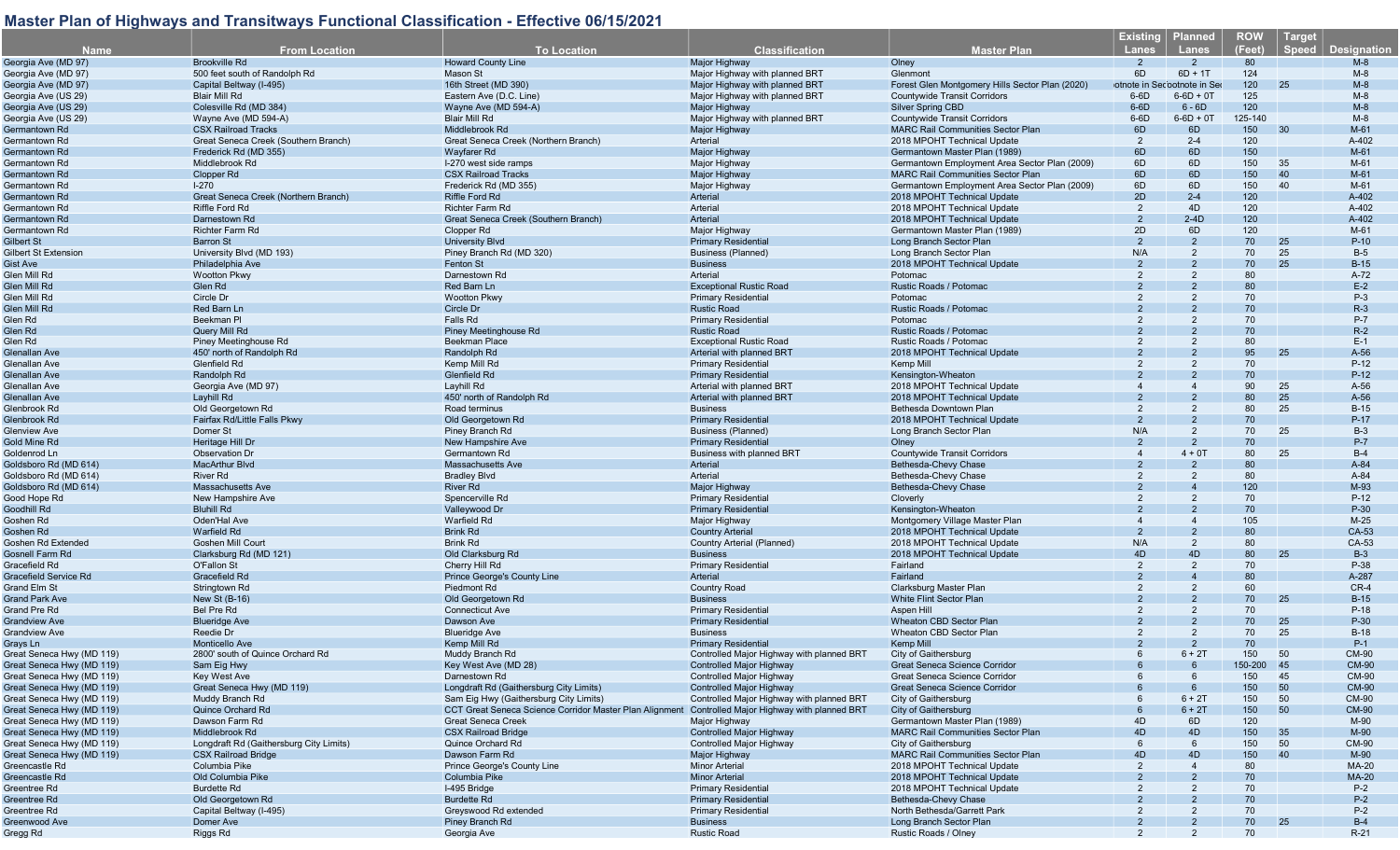| <b>Name</b>                                | <b>From Location</b>                             | <b>To Location</b>                           | <b>Classification</b>                                    | <b>Master Plan</b>                                                     | <b>Existing</b><br><b>Lanes</b> | <b>Planned</b><br><b>Lanes</b> | <b>ROW</b><br>(Feet) | <b>Target</b><br><b>Speed</b> | <b>Designation</b> |
|--------------------------------------------|--------------------------------------------------|----------------------------------------------|----------------------------------------------------------|------------------------------------------------------------------------|---------------------------------|--------------------------------|----------------------|-------------------------------|--------------------|
| Greyswood Rd                               | Fernwood Rd                                      | Derbyshire Ln                                | <b>Primary Residential</b>                               | North Bethesda/Garrett Park                                            | $\overline{2}$                  | $\mathcal{P}$                  | 70                   |                               | $P-3$              |
| Greyswood Rd Extended                      | Derbyshire Ln                                    | Greentree Rd extended                        | Primary Residential (Planned)                            | North Bethesda/Garrett Park                                            | N/A                             | $\overline{2}$                 | 70                   |                               | $P-3$              |
| Gridley Rd                                 | Selfridge Rd                                     | Veirs Mill Rd                                | <b>Business</b>                                          | Veirs Mill Corridor Master Plan                                        |                                 |                                | 70                   | 25                            | $B-3$              |
| Griffith Rd                                | Laytonsville Rd                                  | Damascus Rd                                  | Country Road                                             | Olney / Rustic Roads                                                   | 2                               | 2                              | 70                   |                               | $CR-2$             |
| Grosvenor Ln                               | Cheshire Dr                                      | $I-270$                                      | <b>Minor Arterial</b>                                    | 2018 MPOHT Technical Update                                            |                                 |                                | 70                   |                               | MA-15              |
| Grosvenor Ln                               | $1-270$                                          | <b>Rockville Pike</b>                        | <b>Minor Arterial</b>                                    | 2018 MPOHT Technical Update                                            | 2                               | 2                              | 70                   | 25                            | MA-15              |
| Grubb Rd                                   | East-West Hwy (MD 410)                           | D.C. Line                                    | Arterial                                                 | North and West Silver Spring                                           |                                 |                                | 80                   |                               | $A-61$             |
| Grubb Rd                                   | Lyttonsville Rd                                  | <b>Terrace Dr</b>                            | <b>Primary Residential</b>                               | Greater Lyttonsville Sector Plan                                       |                                 |                                | 70                   | 25                            | $P-2$              |
| Grubb Rd                                   | East-West Hwy (MD 410)                           | Lyttonsville Rd                              | <b>Minor Arterial</b>                                    | <b>Greater Lyttonsville Sector Plan</b>                                |                                 |                                | 80                   | 25                            | $MA-3$             |
| Gue Rd                                     | 5000' east of Ridge Rd                           | Howard Chapel Dr                             | <b>Country Road</b>                                      | Damascus                                                               |                                 | 2                              | 70                   |                               | CR-11              |
| Gue Rd                                     | Ridge Road                                       | 5000' east of Ridge Rd                       | <b>Primary Residential</b>                               | Damascus                                                               |                                 |                                | 70                   |                               | $P-1$              |
| Gue Rd                                     | <b>Howard Chapel Dr</b>                          | Long Corner Rd                               | <b>Country Road</b>                                      | Damascus                                                               |                                 |                                | 70                   |                               | CR-8               |
| Gunners Dr                                 | Frederick Rd<br>Frederick Rd at Scenery Dr       | <b>Cider Barrel Rd</b>                       | <b>Primary Residential</b>                               | Germantown Master Plan (1989)                                          |                                 |                                | 70                   |                               | $P-9$<br>$P-4$     |
| Gunners Branch Rd<br>Hadley Farms Dr       | Woodfield Rd                                     | <b>Frederick Rd</b><br><b>Woodfield Rd</b>   | <b>Primary Residential</b><br><b>Primary Residential</b> | Germantown Employment Area Sector Plan (2009)<br>Gaithersburg Vicinity |                                 |                                | 80<br>70             |                               | $P-24$             |
| Haines Rd                                  | Lewisdale Rd                                     | <b>Frederick County Line</b>                 | <b>Rustic Road</b>                                       | <b>Rustic Roads</b>                                                    |                                 | 2                              | 70                   |                               | $R-22$             |
| Hammond Ave                                | Holton Ln                                        | <b>Kennewick Ave</b>                         | <b>Business</b>                                          | Takoma Langley Crossroads Sector Plan                                  |                                 |                                | 70                   | 25                            | $B-5$              |
| Hampden Ln                                 | Arlington Rd                                     | <b>Wisconsin Ave</b>                         | <b>Business</b>                                          | Bethesda Downtown Plan                                                 |                                 |                                | 60                   | 25                            | $B-16$             |
| Hathaway Dr                                | Weller Rd                                        | Layhill Rd                                   | <b>Primary Residential</b>                               | Kensington-Wheaton                                                     |                                 |                                | 70                   |                               | P-31               |
| Hathaway Dr                                | Dalewood Dr                                      | Weller Rd                                    | <b>Primary Residential</b>                               | Kensington-Wheaton                                                     |                                 |                                | 70                   |                               | P-31               |
| Havard St                                  | Colie Dr                                         | Barbara Rd                                   | <b>Primary Residential</b>                               | Veirs Mill Corridor Master Plan                                        |                                 |                                | 70                   |                               | P-32               |
| Havard St                                  | Veirs Mill Rd (MD 586)                           | Colie Dr                                     | <b>Primary Residential</b>                               | Veirs Mill Corridor Master Plan                                        |                                 | 2                              | 70                   | 25                            | P-32               |
| Haviland Mill Rd                           | Brinkwood Rd                                     | <b>Howard County Line</b>                    | <b>Rustic Road</b>                                       | Rustic Roads / Sandy Spring-Ashton                                     |                                 |                                | 60                   |                               | $R-2$              |
| Hawkes Rd                                  | Ridge Rd                                         | Stringtown Rd                                | <b>Rustic Road</b>                                       | Rustic Roads / Clarksburg                                              |                                 |                                | 70                   |                               | $R-4$              |
| Hawkesbury Ln                              | Randolph Rd                                      | Locksley Ln                                  | <b>Primary Residential</b>                               | <b>White Oak</b>                                                       |                                 |                                | 70                   |                               | $P-9$              |
| Hawkins Creamery Rd                        | Woodfield School Rd                              | Woodfield Rd                                 | <b>Primary Residential</b>                               | Damascus                                                               |                                 |                                | 70                   |                               | $P-6$              |
| <b>Hawkins Creamery Rd</b>                 | <b>Woodfield School Rd</b>                       | Laytonsville Rd                              | <b>Country Road</b>                                      | 2018 MPOHT Technical Update                                            |                                 |                                | 70                   |                               | <b>CR-11</b>       |
| Headwaters Dr                              | Morningwood Dr                                   | Olney-Laytonsville Rd                        | <b>Primary Residential</b>                               | Olney                                                                  |                                 |                                | 70                   |                               | $P-22$             |
| Heathfield Rd                              | Bauer Dr                                         | Georgia Ave                                  | <b>Primary Residential</b>                               | Aspen Hill                                                             |                                 |                                | 70                   |                               | $P-3$              |
| <b>Henderson Corner Rd</b><br>Henderson Rd | Frederick Rd                                     | <b>Ridge Rd Relocated</b>                    | Arterial                                                 | Germantown Master Plan (1989)                                          |                                 |                                | 100                  |                               | A-273<br>P-33      |
| Heritage Hills Dr                          | Valleywood Rd<br>Olney-Laytonsville Rd           | Judson Rd                                    | <b>Primary Residential</b><br><b>Primary Residential</b> | Kensington-Wheaton<br>2018 MPOHT Technical Update                      |                                 |                                | 70<br>80             |                               | $P-25$             |
| Heurich Rd                                 | Randolph Rd                                      | Georgia Ave<br><b>Glenallan Ave</b>          | <b>Primary Residential</b>                               | Kensington-Wheaton                                                     |                                 |                                | 70                   |                               | P-34               |
| Hewitt Ave                                 | <b>Rippling Brook Dr</b>                         | Georgia Ave                                  | <b>Primary Residential</b>                               | Aspen Hill                                                             |                                 |                                | 70                   |                               | $P-11$             |
| <b>High Corner St</b>                      | Ridge Rd (MD 27)                                 | Lewis Dr                                     | <b>Business</b>                                          | 2018 MPOHT Technical Update                                            |                                 |                                | 80                   | 25                            | $B-5$              |
| Highland Ave                               | <b>Wisconsin Ave</b>                             | <b>Tilbury St</b>                            | <b>Business</b>                                          | Bethesda Downtown Plan                                                 |                                 |                                | 60                   | 25                            | $B-17$             |
| Hildarose Dr                               | <b>Gardiner Ave</b>                              | Georgia Ave                                  | <b>Primary Residential</b>                               | <b>Forest Glen</b>                                                     |                                 |                                | 70                   | 25                            | $P-19$             |
| Hillandale Rd                              | 1040' south of Chevy Chase Dr                    | Bradley Blvd (MD 191)                        | <b>Minor Arterial</b>                                    | Bethesda Downtown Plan                                                 |                                 |                                | 70                   | 25                            | MA-7               |
| Hillcrest Ave                              | Georgia Ave                                      | Olney-Sandy Spring Rd                        | <b>Business</b>                                          | 2018 MPOHT Technical Update                                            |                                 |                                | 70                   | 25                            | $B-3$              |
| Hillwood Dr                                | Columbia Pike (US 29)                            | 500' east of Columbia Pike (US 29)           | <b>Business</b>                                          | White Oak Science Gateway                                              |                                 |                                | 80                   |                               | $B-4$              |
| Hines Rd                                   | Georgia Ave                                      | Cashell Rd                                   | <b>Minor Arteria</b>                                     | 2018 MPOHT Technical Update                                            |                                 |                                | 80                   |                               | <b>MA-21</b>       |
| Hipsley Mill Rd                            | Laytonsville Rd                                  | Damascus Rd                                  | <b>Rustic Road</b>                                       | Damascus / Olney                                                       |                                 |                                | 70                   |                               | $R-23$             |
| <b>Hipsley Mill Rd</b>                     | Damascus Rd                                      | <b>Howard County Line</b>                    | <b>Rustic Road</b>                                       | Rustic Roads / Damascus / Olney                                        |                                 |                                | 70                   |                               | $R-23$             |
| Holton Ln                                  | Hammond Ave                                      | New Hampshire Ave (MD 650)                   | <b>Business</b>                                          | Takoma Langley Crossroads Sector Plan                                  |                                 | 2                              | 70                   | 25                            | $B-3$              |
| Holton Ln                                  | <b>New Hampshire Ave</b>                         | Prince George's County Line                  | <b>Business</b>                                          | Takoma Langley Crossroads Sector Plan                                  |                                 |                                | 70                   | 25                            | $B-3$              |
| Homecrest Rd                               | Longmeade Crossing Dr                            | <b>Bel Pre Rd</b>                            | <b>Primary Residential</b>                               | Aspen Hill                                                             |                                 |                                | 70                   |                               | $P-12$             |
| <b>Hopkins Rd</b>                          | Clopper Rd                                       | <b>Father Hurley Blvd</b>                    | Arterial                                                 | Germantown Master Plan (1989)                                          |                                 |                                | 80                   |                               | $A-80$             |
| Horde St                                   | Windham Ln                                       | <b>Prichard Rd</b>                           | <b>Primary Residential</b>                               | Wheaton CBD Sector Plan                                                |                                 |                                | 60<br>60             | 25<br>25                      | P-34<br>$B-6$      |
| Howard Ave<br><b>Howard Ave</b>            | <b>Connecticut Ave</b><br><b>Kensington Pkwy</b> | <b>Knowles Ave</b><br><b>Connecticut Ave</b> | <b>Business</b><br><b>Business</b>                       | Kensington Sector Plan<br>Kensington Sector Plan                       |                                 | 2                              | 60                   | 25                            | $B-7$              |
| <b>Howard Chapel Dr</b>                    | Gue Rd                                           | Damascus Rd                                  | <b>Country Road</b>                                      | Damascus                                                               |                                 |                                | 70                   |                               | CR-8               |
| <b>Howard Chapel Rd</b>                    | Damascus Rd                                      | <b>Howard County Line</b>                    | <b>Rustic Road</b>                                       | Rustic Roads / Olney                                                   |                                 | 2                              | 70                   |                               | R-54               |
| Hoyles Mill Rd                             | White Ground Rd                                  | <b>Little Seneca Creek</b>                   | <b>Exceptional Rustic Road</b>                           | <b>MARC Rail Communities Sector Plan</b>                               |                                 |                                | 80                   | 25                            | $E-12$             |
| Hubbard Dr                                 | Rockville Pike (MD 355)                          | Chase Crossing Cir                           | <b>Business</b>                                          | White Flint 2 Sector Plan                                              |                                 |                                | 60                   | 25                            | $B-1$              |
| <b>Hubbard Dr Extended</b>                 | <b>Chase Crossing Cir</b>                        | <b>JCC</b> property                          | <b>Business (Planned)</b>                                | White Flint 2 Sector Plan                                              | N/A                             |                                | 60                   | 25                            | $B-1$              |
| Huff Ct                                    | <b>Executive Blvd</b>                            | Nicholson Ln                                 | <b>Business</b>                                          | White Flint Sector Plan                                                | $\boldsymbol{4}$                |                                | 70                   | 25                            | $B-4$              |
| Huff Ct Extended                           | <b>Executive Blvd Extended</b>                   | <b>Nebel St Extended</b>                     | <b>Business (Planned)</b>                                | <b>White Flint Sector Plan</b>                                         | N/A                             |                                | 70                   | 25                            | $B-4$              |
| Hughes Rd                                  | River Rd                                         | Willis Ln                                    | <b>Rustic Road</b>                                       | <b>Rustic Roads</b>                                                    | 2                               |                                | 70                   |                               | $R-3$              |
| <b>Hunting Quarter Rd</b>                  | Hughes Rd                                        | <b>River Rd</b>                              | <b>Exceptional Rustic Road</b>                           | <b>Rustic Roads</b>                                                    |                                 |                                | 80                   |                               | $E-2$              |
| Huntington Pkwy                            | Old Georgetown Rd                                | <b>Bradley Blvd</b>                          | <b>Minor Arterial</b>                                    | 2018 MPOHT Technical Update                                            | 2D                              | 2D                             | 100                  |                               | MA-22              |
| Hyattstown Bypass (Proposed)               | Frederick Rd                                     | <b>Frederick County Line</b>                 | Arterial (Planned)                                       | Clarksburg Master Plan                                                 | N/A                             | $\overline{2}$                 | 80                   |                               | $A-5$              |
| Hyattstown Mill Rd                         | Frederick Rd                                     | Prescott Rd                                  | <b>Rustic Road</b>                                       | Rustic Roads / Clarksburg                                              | $\overline{2}$                  | $\overline{2}$                 | 60                   |                               | $R-6$              |
| l-270                                      | W Gude Dr                                        | Approx. 450' south of Tuckerman Ln           | Freeway with HOV Lanes                                   | North Bethesda/Garrett Park/Potomac                                    | 12D                             | 12D                            | Varies               |                               | $F-1$              |
| I-270                                      | Approx. 450' south of Tuckerman Ln               | Capital Beltway (I-495)                      | Freeway with HOV Lanes                                   | North Bethesda/Garrett Park/Potomac                                    | 6D                              | 6D                             | Varies               |                               | $F-1$              |
| I-270                                      | Proposed CCT Ramp                                | Comus Rd                                     | Freeway                                                  | Clarksburg Master Plan                                                 | 4D                              | 6D                             | Existing + 100       |                               | $F-1$              |
| I-270                                      | Shady Grove Rd                                   | W Gude Dr                                    | Freeway with HOV Lanes                                   | Agriculture and Open Space                                             | 12D                             | 12D                            | 300                  |                               | $F-1$              |
| $1-270$                                    | <b>Frederick County Line</b>                     | Proposed CCT Ramp                            | Freeway with planned BRT                                 | Clarksburg Master Plan                                                 | 4D                              | $6D + 2T$                      | Existing + 100'      |                               | $F-1$              |
| I-270                                      | Comus Rd                                         | Clarksburg Rd/Stringtown Rd                  | Freeway                                                  | Ten Mile Creek Area Limited Amendment (2014)                           | $4D - 6D$                       | 6D                             | 250                  |                               | $F-1$              |
| $1-270$                                    | Clarksburg/Stringtown Rd                         | <b>Little Seneca Creek</b>                   | Freeway with HOV Lanes                                   | Clarksburg Master Plan                                                 | 6D                              | 8D                             | 350                  |                               | $F-1$              |
| I-270                                      | $1-370$                                          | Shady Grove Rd                               | Freeway with HOV Lanes                                   | Great Seneca Science Corridor                                          | 12D                             | 12D                            | 300                  |                               | $F-1$              |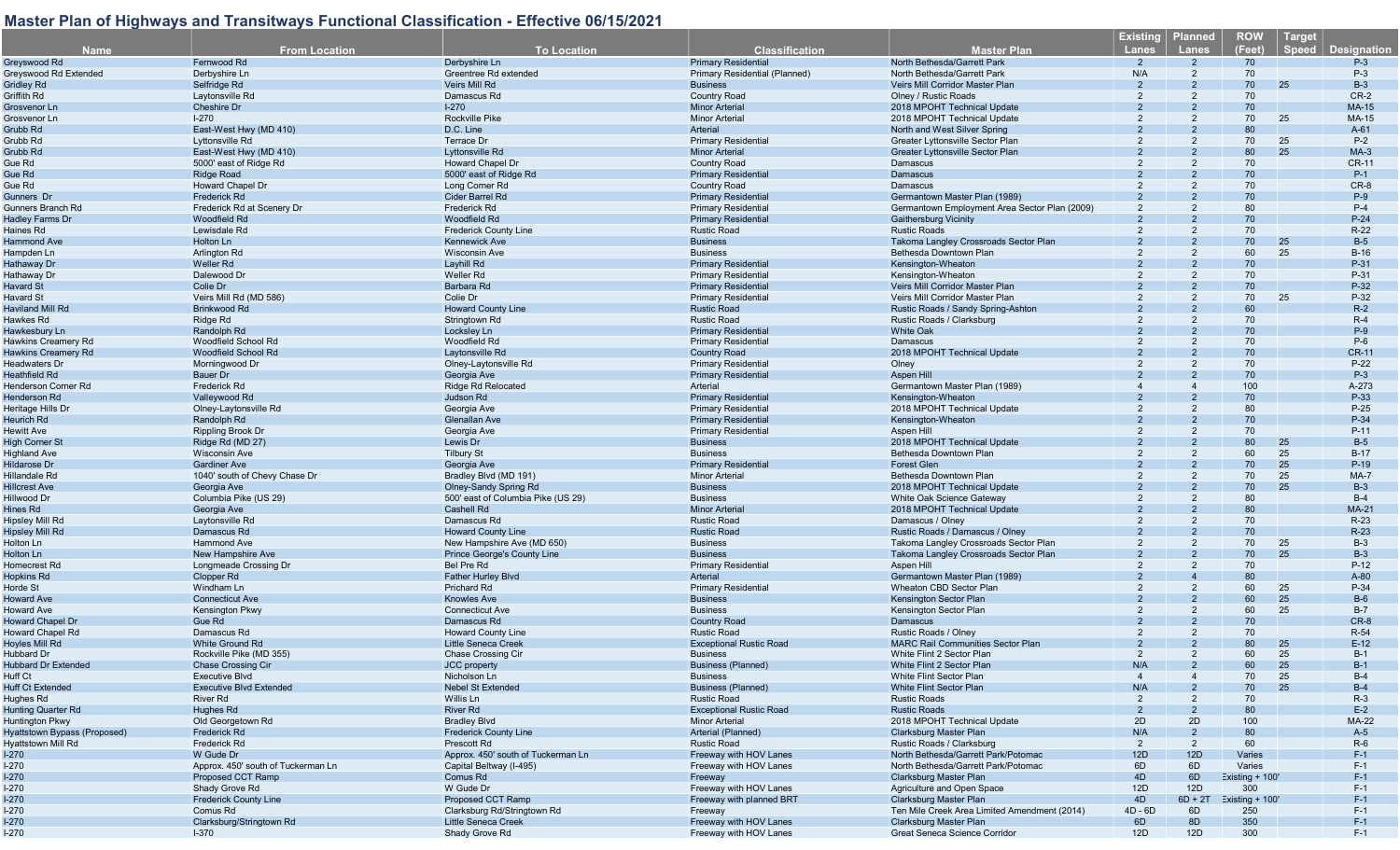| <b>Name</b>                                 | <b>From Location</b>                               | <b>To Location</b>                                                   | <b>Classification</b>                           | <b>Master Plan</b>                                     | <b>Existing</b><br><b>Lanes</b> | <b>Planned</b><br>Lanes | <b>ROW</b><br>(Feet) | <b>Target</b><br><b>Speed</b><br><b>Designation</b> |
|---------------------------------------------|----------------------------------------------------|----------------------------------------------------------------------|-------------------------------------------------|--------------------------------------------------------|---------------------------------|-------------------------|----------------------|-----------------------------------------------------|
| $1-270$                                     | <b>Great Seneca Creek</b>                          | Quince Orchard Rd/Montogmery Village Ave                             | Freeway with HOV Lanes                          | <b>Great Seneca Science Corridor</b>                   | 8D                              | 12D                     | 300                  | $F-1$                                               |
| I-270                                       | Little Seneca Creek                                | <b>Great Seneca Creek</b>                                            | Freeway with HOV Lanes                          | Germantown Employment Area Sector Plan (2009)          | 6D                              | 12D                     | 300                  | $F-1$                                               |
| I-270                                       | <b>Diamond Ave</b>                                 | $1-370$                                                              | Freeway with HOV Lanes                          | <b>Great Seneca Science Corridor</b>                   | 10D                             | 12D                     | 300                  | $F-1$                                               |
| $1-270$                                     | <b>Little Seneca Creek</b>                         | <b>Great Seneca Creek</b>                                            | Freeway with HOV Lanes                          | Germantown Employment Area Sector Plan (2009)          | 8D                              | 12D                     | 300                  | $F-1$                                               |
| <b>I-270</b>                                | <b>Great Seneca Creek</b>                          | <b>W</b> Diamond Ave                                                 | Freeway with HOV Lanes                          | Great Seneca Science Corridor                          | 10D                             | 12D                     | 300                  | $F-1$                                               |
| l-270 Spur                                  | Approx, 450' south of Tuckerman Ln                 | Capital Beltway (I-495)                                              | Freeway with HOV Lanes                          | North Bethesda/Garrett Park/Potomac                    | 6D                              | 6D                      | 300                  | $F-1a$                                              |
| I-370                                       | Rockville Pike (MD 355)                            | Crabbs Branch Way                                                    | Freeway                                         | <b>Shady Grove Sector Plan</b>                         | 6D                              | 6D                      | 300                  | $F-9$                                               |
| <b>I-370</b>                                | $I - 270$                                          | <b>MD 200</b>                                                        | Freeway                                         | Great Seneca Science Corridor                          | 6D                              | 6D                      | 300                  | $F-9$                                               |
| I-370                                       | $I-370$                                            | Shady Grove Rd                                                       | Freeway                                         | Shady Grove Sector Plan                                | 6D                              | 6D                      | 300                  | $F-9$                                               |
| Imperial Dr                                 | Inwood Rd                                          | <b>Forest Grove Dr</b>                                               | <b>Primary Residential</b>                      | Kensington-Wheaton                                     | 2                               | 2                       | 70                   | $P-16$                                              |
| Independence St                             | Parkland Dr                                        | <b>Connecticut Ave</b>                                               | <b>Primary Residential</b>                      | Aspen Hill                                             |                                 |                         | 70                   | $P-8$                                               |
| Indianola Dr                                | Crabbs Branch Way                                  | Eastern Roadway Terminus                                             | <b>Primary Residential</b>                      | Shady Grove Minor Master Plan Amendment                |                                 | $\mathcal{P}$           | 70                   | $P-1$                                               |
| Indianola Rd                                | Frederick Rd                                       | Crabbs Branch Way                                                    | <b>Business</b>                                 | Shady Grove Minor Master Plan Amendment                |                                 |                         | 70                   | $B-3$<br>25                                         |
| <b>Industrial Pkwy</b>                      | Tech Rd                                            | Approx. 560' south of Tech Rd                                        | <b>Business with planned BRT</b>                | 2018 MPOHT Technical Update                            | 2                               |                         | 100                  | 25<br>$B-13$                                        |
| Industrial Pkwy                             | Columbia Pike (US 29)                              | Tech Rd                                                              | <b>Business</b>                                 | 2018 MPOHT Technical Update                            | 2                               |                         | 100                  | 25<br>$B-13$                                        |
| Industrial Pkwy Extended                    | Approx. 560' south of Tech Rd                      | <b>FDA Blvd</b>                                                      | Business (Planned) with planned BRT             | 2018 MPOHT Technical Update                            | N/A                             | $\overline{4}$          | 100                  | 25<br>$B-13$                                        |
| Intercounty Connector (MD 200)              | Layhill Rd                                         | Notley Rd                                                            | Freeway with planned BRT                        | Aspen Hill                                             |                                 | 6D                      | 300                  | $F-9$                                               |
| Intercounty Connector (MD 200)              | Georgia Ave (MD 97)                                | Layhill Rd                                                           | Freeway with planned BRT                        | <b>Gaithersburg Vicinity</b>                           |                                 | 6D                      | 300                  | $F-9$                                               |
| Intercounty Connector (MD 200)              | Notley Rd                                          | Prince George's County Line                                          | Freeway with planned BRT                        | Gaithersburg Vicinity/Upper Rock Creek/Aspen Hill/Fair |                                 | 6D                      | 300                  | $F-9$                                               |
| Intercounty Connector (MD 200)              | Muncaster Mill Rd                                  | Georgia Ave (MD 97)                                                  | Freeway with planned BRT                        | Olney                                                  |                                 | 6D                      | 300                  | $F-9$                                               |
| Intercounty Connector (MD 200)              | Crabbs Branch Way                                  | Shady Grove Rd                                                       | Freeway with planned BRT                        | Shady Grove Sector Plan                                |                                 | 6D                      | 300                  | $F-9$                                               |
| Intercounty Connector (MD 200)              | Shady Grove Rd                                     | Muncaster Mill Rd                                                    | Freeway with planned BRT                        | Shady Grove Sector Plan                                | 6                               | 6D                      | 300                  | $F-9$                                               |
|                                             | <b>University Blvd</b>                             |                                                                      | <b>Primary Residential</b>                      | Kensington-Wheaton                                     |                                 |                         | 70                   | $P-16$                                              |
| Inwood Ave                                  |                                                    | Imperial Dr<br>Paint Branch Park                                     |                                                 | White Oak                                              | 2                               | 2                       | 70                   | $P-12$                                              |
| Jackson Rd<br><b>JCC North-South Street</b> | New Hampshire Ave<br><b>Hubbard Drive Extended</b> |                                                                      | <b>Primary Residential</b>                      | White Flint 2 Sector Plan                              |                                 | $\overline{2}$          | 60                   | 25<br>$B-1$                                         |
|                                             | <b>Beallsville Rd</b>                              | Montrose Road                                                        | <b>Business (Planned)</b><br><b>Rustic Road</b> | <b>Rustic Roads</b>                                    | 2                               | 2                       | 70                   | R-56                                                |
| Jerusalem Rd                                |                                                    | Darnestown Rd                                                        | Arterial with planned BRT                       |                                                        |                                 |                         |                      |                                                     |
| Johns Hopkins Dr                            | <b>Key West Ave</b>                                | Decoverly Dr                                                         |                                                 | <b>Great Seneca Science Corridor</b>                   | 2                               | $4 + 2T$<br>2           | 100-150 30           | A-261d                                              |
| Johnson Dr                                  | Bethesda Church Rd                                 | Mountain View Rd                                                     | Country Road                                    | <b>Rustic Roads</b>                                    |                                 |                         | 70<br>60             | $CR-6$<br>R-62                                      |
| Johnson Rd                                  | James Hubert Blake High School entrance            | end-of-road                                                          | <b>Rustic Road</b>                              | <b>Rustic Roads / Cloverly</b>                         |                                 |                         |                      |                                                     |
| Jones Bridge Rd                             | <b>Connecticut Ave</b>                             | Jones Mill Rd                                                        | <b>Minor Arterial</b>                           | 2018 MPOHT Technical Update                            |                                 |                         | 70                   | MA-23                                               |
| Jones Bridge Rd                             | <b>Rockville Pike</b>                              | <b>Connecticut Ave</b>                                               | Arterial                                        | Chevy Chase Lake Sector Plan                           |                                 |                         | 80                   | 35<br>$A-65$                                        |
| Jones Ln                                    | Darnestown Rd                                      | <b>Turkey Foot Rd</b>                                                | <b>Primary Residential</b>                      | Potomac                                                |                                 |                         | 70                   | P-15                                                |
| Jones Mill Rd                               | <b>Capital Beltway</b>                             | Jones Bridge Rd                                                      | <b>Minor Arterial</b>                           | 2018 MPOHT Technical Update                            |                                 |                         | 70                   | <b>MA-24</b>                                        |
| Jones Mill Rd                               | Jones Bridge Rd                                    | East West Hwy (MD 410)                                               | <b>Minor Arterial</b>                           | 2018 MPOHT Technical Update                            |                                 |                         | 70                   | MA-24                                               |
| Jonesville Rd                               | Jerusalem Rd                                       | Jonesville Terr                                                      | <b>Rustic Road</b>                              | <b>Rustic Roads</b>                                    |                                 |                         | 70                   | R-55                                                |
| Judson Rd                                   | Parker Ave                                         | Randolph Rd                                                          | <b>Primary Residential</b>                      | Kensington-Wheaton                                     |                                 |                         | 70                   | P-35                                                |
| Judson Rd                                   | Randolph Rd                                        | <b>Lindell St</b>                                                    | <b>Primary Residential</b>                      | Glenmont                                               |                                 |                         | 70                   | $P-21$                                              |
| Kara Ln                                     | Wolf Dr                                            | Cannon Rd                                                            | <b>Primary Residential</b>                      | 2018 MPOHT Technical Update                            |                                 |                         | 70                   | P-17                                                |
| Kemp Mill Rd                                | Randolph Rd                                        | Arcola Ave                                                           | <b>Minor Arterial</b>                           | 2018 MPOHT Technical Update                            |                                 |                         | 80                   | <b>MA-25</b>                                        |
| Kemptown Rd                                 | Ridge Rd                                           | <b>Frederick County Line</b>                                         | <b>Country Arterial</b>                         | Rustic Roads / Damascus                                |                                 |                         | 80                   | CA-11                                               |
| Kenbrook Dr                                 | <b>Arcola Ave</b>                                  | <b>Healy St</b>                                                      | <b>Primary Residential</b>                      | Kemp Mill                                              |                                 |                         | 70                   | $P-3$                                               |
| Kendale Rd                                  | Kentsdale Rd                                       | Bradley Blvd (MD 191)                                                | <b>Primary Residential</b>                      | Potomac                                                |                                 |                         | 70                   | $P-21$                                              |
| Kennett St                                  | <b>Newell St</b>                                   | 13th St                                                              | <b>Business</b>                                 | 2018 MPOHT Technical Update                            |                                 |                         | 60                   | 25<br>$B-16$                                        |
| Kennewick Ave                               | Anne St                                            | New Hampshire Ave                                                    | <b>Business</b>                                 | Takoma Langley Crossroads Sector Plan                  |                                 |                         | 70                   | 25<br>$B-6$                                         |
| Kensington Blvd                             | East Ave                                           | 140' east of East Ave                                                | <b>Primary Residential</b>                      | Wheaton CBD Sector Plan                                |                                 |                         | 70                   | 25<br>$P-8$                                         |
| Kensington Blvd                             | 140' east of East Ave                              | Veirs Mill Rd                                                        | Primary Residential (Planned)                   | Wheaton CBD Sector Plan                                |                                 |                         | 70                   | 25<br>$P-8$                                         |
| Kensington Blvd                             | Veirs Mill Rd                                      | <b>Grandview Ave</b>                                                 | <b>Primary Residential</b>                      | Wheaton CBD Sector Plan                                |                                 |                         | 70                   | 25<br>$P-8$                                         |
| Kensington Pkwy                             | <b>Frederick Ave</b>                               | Kent St                                                              | <b>Primary Residential</b>                      | Kensington Sector Plan                                 |                                 |                         | 60                   | 25<br>$P-2$                                         |
| Kensington Pkwy                             | Kent St                                            | <b>Littledale St</b>                                                 | <b>Primary Residential</b>                      | Kensington Sector Plan                                 |                                 |                         | 70                   | 25<br>$P-4$                                         |
| Kensington Pkwy                             | Jones Bridge Rd                                    | Kent St                                                              | <b>Primary Residential</b>                      | Bethesda-Chevy Chase / Kensington-Wheaton              |                                 |                         | 70                   | $P-6$                                               |
| Kensington Pkwy                             | <b>Howard Ave</b>                                  | <b>Frederick Ave</b>                                                 | <b>Business</b>                                 | Kensington Sector Plan                                 |                                 |                         | 60                   | 30<br>$B-10$                                        |
| Kentsdale Dr                                | Newbridge Dr                                       | Bradley Blvd (MD 191)                                                | Primary Residential                             | Potomac                                                |                                 | $\overline{2}$          | 70                   | P-103                                               |
| Key West Ave (MD 28)                        | Darnestown Rd (MD 28)                              | Shady Grove Rd                                                       | <b>Controlled Major Highway</b>                 | <b>Great Seneca Science Corridor</b>                   |                                 |                         | 200                  | 40<br><b>CM-22</b>                                  |
| Keystone Ave                                | Battery Ln                                         | N. Brook Ln                                                          | <b>Primary Residential</b>                      | Bethesda Downtown Plan                                 |                                 |                         | 60                   | 25<br>$P-6$                                         |
| King Farm Boulevard Extended                | Rockville Pike                                     | 1100' south of Shady Grove Metro Station                             | <b>Business (Planned)</b>                       | Shady Grove Minor Master Plan Amendment                | N/A                             | $2D + T$                | 130                  | 25<br>$B-4$                                         |
| King St                                     | Eastern Ave (D.C. Line)                            | 50' east of Georgia Ave and From B & O Railroad to Albany / Business |                                                 | 2018 MPOHT Technical Update                            | 2                               |                         | 60                   | 25<br>$B-17$                                        |
| Kinghouse Rd                                | Peach Orchard Rd                                   | Thompson Rd                                                          | <b>Primary Residential</b>                      | Cloverly                                               |                                 |                         | 70                   | $P-11$                                              |
| Kings Valley Rd                             | Ridge Rd                                           | Mountain View Rd                                                     | <b>Primary Residential</b>                      | Damascus                                               |                                 |                         | 70                   | $P-3$                                               |
| Kings Valley Rd                             | <b>Mountain View Rd</b>                            | Bethesda Church Rd                                                   | <b>Country Road</b>                             | Rustic Roads / Damascus                                |                                 |                         | 70                   | $CR-1$                                              |
| Kingshouse Rd Extended                      | Kingshouse Ct                                      | Craddock St                                                          | Primary Residential (Planned)                   | Cloverly                                               | N/A                             |                         | 70                   | $P-11$                                              |
| Kingsley Rd                                 | Burnt Hill Rd                                      | Stringtown Rd                                                        | <b>Exceptional Rustic Road</b>                  | <b>Rustic Roads</b>                                    |                                 |                         | 80                   | $E-3$                                               |
| Kingstead Rd                                | Kings Valley Rd                                    | Oak Dr                                                               | <b>Primary Residential</b>                      | Damascus                                               |                                 |                         | 70                   | $P-10$                                              |
| Kingstead Rd                                | Burnt Hill Rd                                      | Kings Valley Rd                                                      | <b>Rustic Road</b>                              | <b>Damascus</b>                                        |                                 |                         | 70                   | $R-24$                                              |
| Kingsview Village Ave                       | Clopper Rd                                         | Leaman Farm Rd                                                       | Arterial                                        | Germantown Master Plan (1989)                          |                                 |                         | 100                  | A-270                                               |
| Kinster Dr                                  | <b>Crystal Rock Dr</b>                             | <b>Century Blvd</b>                                                  | <b>Minor Arterial</b>                           | Germantown Employment Area Sector Plan (2009)          | 2D                              | 2D                      | 100                  | 25<br>MA-299                                        |
| Knowles Ave                                 | <b>Connecticut Ave</b>                             | Beach Dr                                                             | Arterial                                        | Kensington Sector Plan                                 | $\overline{2}$                  | 2                       | 80                   | 30<br>A-66                                          |
| Kraft Dr Extended                           | <b>CSX Rail</b>                                    | Parklawn Dr                                                          | <b>Business (Planned)</b>                       | 2018 MPOHT Technical Update                            | N/A                             |                         | 70                   | 25<br>$B-13$                                        |
| Lake Winds Way                              | Dufief Mill Rd                                     | Travilah Rd                                                          | <b>Primary Residential</b>                      | Potomac                                                | 2                               |                         | 70                   | P-104                                               |
| Lamberton Dr                                | Arcola Ave                                         | Claybrook Dr                                                         | <b>Primary Residential</b>                      | Kemp Mill                                              |                                 |                         | 70                   | $P-2$                                               |
| Lanark Way                                  | <b>Renfrew Rd</b>                                  | Sutherland Rd                                                        | <b>Primary Residential</b>                      | <b>Four Corners</b>                                    | $\mathcal{P}$                   |                         | 70                   | $P-5$                                               |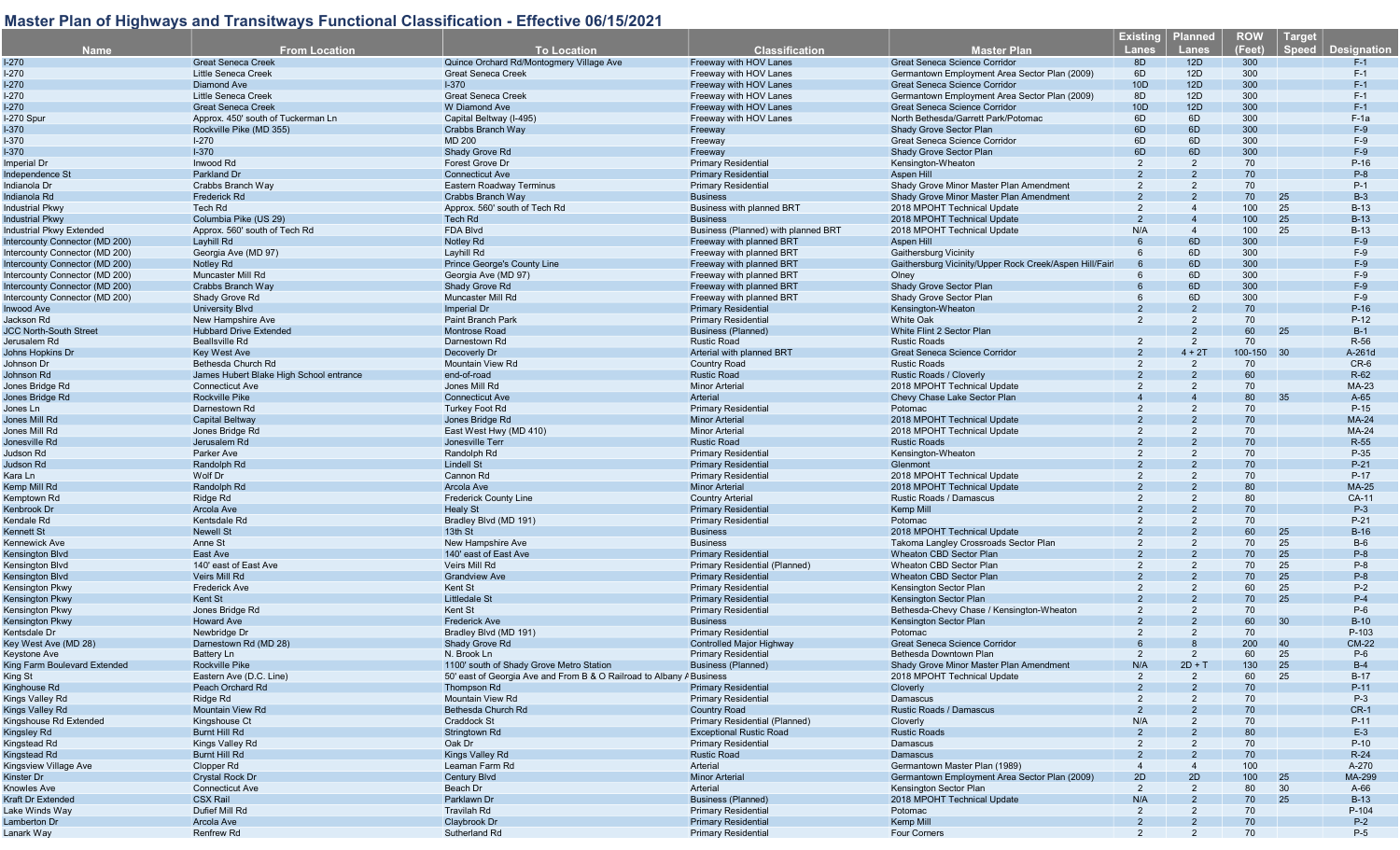| <b>Name</b>                 | <b>From Location</b>                      | <b>To Location</b>                                | <b>Classification</b>                                    | <b>Master Plan</b>                                    | <b>Existing</b><br><b>Lanes</b> | <b>Planned</b><br>Lanes | <b>ROW</b><br>(Feet) | <b>Target</b><br><b>Speed</b> | <b>Designation</b> |
|-----------------------------|-------------------------------------------|---------------------------------------------------|----------------------------------------------------------|-------------------------------------------------------|---------------------------------|-------------------------|----------------------|-------------------------------|--------------------|
| Lanark Way                  | Sutherland Rd                             | <b>Colesville Rd</b>                              | <b>Primary Residential</b>                               | <b>Four Corners</b>                                   | $\overline{2}$                  | 2                       | 80                   |                               | $P-7$              |
| Landy Ln                    | <b>River Rd</b>                           | Little Falls Pkwy                                 | <b>Business</b>                                          | Westbard Sector Plan (2016)                           | 2                               | $\overline{2}$          | 54                   | 25                            | $B-3$              |
| Lavhill Rd (MD 182)         | Hathaway Dr                               | <b>Glenallan Ave</b>                              | Major Highway                                            | Glenmont                                              | 4D                              | 4D                      | 120                  |                               | $M-16$             |
| Layhill Rd (MD 182)         | Approx. 380' north of Middlevale Ln       | Hathaway Dr                                       | Major Highway                                            | Kensington-Wheaton                                    | 4D                              | 4D                      | 120                  |                               | $M-16$             |
| Layhill Rd (MD 182)         | <b>Ednor Rd</b>                           | Norbeck Rd (MD 28)                                | Major Highway                                            | Olney                                                 | 2                               | $\overline{4}$          | 150                  |                               | $M-16$             |
| Layhill Rd (MD 182)         | 230' north of Park Vista Dr               | Approx. 380' north of Middlevale Ln               | Major Highway                                            | Aspen Hill                                            | 4D                              | 4D                      | 150                  |                               | $M-16$             |
| Layhill Rd (MD 182)         | Norbeck Rd (MD 28)                        | 230' north of Park Vista Dr                       | Major Highway                                            | Aspen Hill                                            | 2                               | 4D                      | 150                  |                               | $M-16$             |
| Layhill Rd (MD 182)         | Glenallan Ave                             | Georgia Ave (MD 97)                               | Major Highway                                            | Glenmont                                              | 6D                              | 4D                      | 140                  |                               | $M-16$             |
| Layhill Rd (MD 182)         | Hathaway Dr                               | <b>Glenallan Ave</b>                              | Major Highway                                            | Glenmont                                              | 4D                              | 4D                      | 120                  |                               | $M-16$             |
| Laytonsville Rd             | Damascus Rd                               | Rocky Rd                                          | Arterial                                                 | 2018 MPOHT Technical Update                           | 2                               | $\overline{2}$          | 120                  |                               | A-403              |
| Leaman Farm Rd              | Germantown Rd                             | Kingsview Village Ave                             | Arterial                                                 | Germantown Master Plan (1989)                         | 4D                              | 4D                      | 100                  |                               | A-298              |
| Leaman Farm Rd              | Kingsview Village Ave                     | Germantown Rd                                     | Arterial                                                 | Germantown Master Plan (1989)                         | $\overline{2}$                  | 4D                      | 100                  |                               | A-298              |
| Leaman Farm Rd              | <b>Richter Farm Rd</b>                    | Schaeffer Rd                                      | Arterial                                                 | Germantown Master Plan (1989)                         | 2D                              | 4D                      | 100                  |                               | A-298              |
| Leaman Farm Rd Extended     | Schaeffer Rd                              | Kingsview Village Ave                             | Arterial (Planned)                                       | Germantown Master Plan (1989)                         | N/A                             | 4D                      | 100                  |                               | A-298              |
| Leland St                   | <b>Wisconsin Ave</b>                      | 46th St                                           | <b>Business</b>                                          | <b>Bicycle Master Plan</b>                            |                                 | $\overline{2}$          | 70                   | 25                            | $B-18$             |
| Leland St                   | Bradley Blvd (MD 191)                     | <b>Woodmont Ave</b>                               | <b>Minor Arterial</b>                                    | 2018 MPOHT Technical Update                           | 2                               | $\overline{2}$          | 70                   | 25                            | MA-6               |
| Lewis Dr                    | Ridge Rd (MD 27)                          | 900' west of High Corner St                       | <b>Business</b>                                          | 2018 MPOHT Technical Update                           |                                 |                         | 80                   | 25                            | $B-4$              |
| Lewisberry Dr               | Snouffer School Rd                        | East Village Ave                                  | <b>Primary Residential</b>                               | Montgomery Village Master Plan                        | 2                               | $\overline{2}$          | 70                   |                               | P-32               |
| Lexington St Extension      | Plyers Mill Rd                            | <b>Metropolitan Ave</b>                           | <b>Business (Planned)</b>                                | Kensington Sector Plan                                | N/A                             | $\overline{2}$          | 60                   | 25                            | $B-5$              |
| Liberty Mill Rd             | Dawson Farm Rd                            | Clopper Rd                                        | Primary Residentia                                       | 2018 MPOHT Technical Update                           | 2                               | 2                       | 70                   |                               | $P-22$             |
| <b>Lindell St</b>           | <b>Mason St</b>                           | Georgia Ave                                       | <b>Primary Residential</b>                               | 2018 MPOHT Technical Update                           |                                 |                         | 70                   |                               | $P-20$             |
| Lindell St                  | Randolph Rd                               | Mason St                                          | <b>Primary Residential</b>                               | Glenmont                                              |                                 | 2                       | 70                   |                               | $P-20$             |
| Linden Ln                   | <b>Fraser Ave</b>                         | Hale PI (440' east of Fraser Ave)                 | <b>Primary Residential</b>                               | <b>Greater Lyttonsville Sector Plan</b>               |                                 |                         | 50                   | 25                            | $P-4$              |
| Linden Ln                   | Stephen Sitter Ave                        | <b>Fraser Ave</b>                                 | Industrial                                               | Greater Lyttonsville Sector Plan                      |                                 | 2                       | 70                   | 25                            | $I-1$              |
| Linden Ln                   | <b>Second Ave</b>                         | <b>Brookville Rd</b>                              | <b>Minor Arterial</b>                                    | Forest Glen Montgomery Hills Sector Plan (2020)       |                                 |                         | 80                   |                               | $MA-3$             |
| Linden Ln                   | Hale PI (440' east of Fraser Ave)         | <b>Brookville Rd</b>                              | <b>Primary Residential</b>                               | North and West Silver Spring                          |                                 | 2                       | 50                   |                               | $P-4$              |
| Link Rd                     | Ednor Rd                                  | end-of-road                                       | <b>Rustic Road</b>                                       | Rustic Roads / Cloverly                               |                                 |                         | 70                   |                               | R-63               |
| Little Seneca Pkwy          | <b>Broadway Ave</b>                       | A-307 (Proposed)                                  | Arterial                                                 | 2018 MPOHT Technical Update                           |                                 | 4D                      | 120                  | 25                            | A-302              |
| Little Seneca Pkwy          | Fairgarden Ln                             | <b>Frederick Rd</b>                               | Arterial                                                 | <b>Clarksburg Master Plan</b>                         |                                 | 4D                      | 120                  |                               | A-302              |
| Little Seneca Pkwy          | <b>Midcounty Hwy</b>                      | Ridge Rd                                          | Arterial                                                 | Clarksburg Master Plan                                | $\overline{2}$                  | $\overline{2}$          | 80                   |                               | A-302              |
| Little Seneca Pkwy          | Frederick Rd                              | <b>Midcounty Hwy</b>                              | Arterial                                                 | Clarksburg Master Plan                                | $\overline{4}$                  | 4D                      | 120                  |                               | A-302              |
| Little Seneca Pkwy Extended | $I - 270$                                 | <b>Observation Dr Extended</b>                    | Arterial (Planned)                                       | Clarksburg Master Plan                                | N/A                             | 4D                      | 120                  |                               | A-302              |
| Little Seneca Pkwy Extended | A-307 (Proposed)                          | $1-270$                                           | Arterial (Planned)                                       | 2018 MPOHT Technical Update                           | N/A                             | 4D                      | 120                  | 25                            | A-302              |
| Little Seneca Pkwy Extended | <b>Observation Dr Extended</b>            | Fairgarden Ln                                     | Arterial (Planned)                                       | Clarksburg Master Plan                                | N/A                             | 4D                      | 120                  |                               | A-302              |
| Locbury Dr                  | <b>Waters Landing Dr</b>                  | Middlebrook Rd                                    | <b>Primary Residential</b>                               | Germantown Employment Area Sector Plan (2009)         | $\overline{2}$                  |                         | 70                   | 25                            | $P-2$              |
| Locbury Dr                  | Middlebrook Rd                            | Wisteria Dr                                       | <b>Business (Planned)</b>                                | Germantown Employment Area Sector Plan (2009)         | N/A                             | $\overline{2}$          | 80                   | 25                            | $B-5$              |
| Locksley Ln                 | Randolph Rd                               | <b>Beaumont Ro</b>                                | <b>Primary Residential</b>                               | <b>White Oak</b>                                      | $\mathcal{P}$                   |                         | 70                   |                               | $P-8$              |
| Lockwood Dr                 | West Side of White Oak Shopping Center    | Stewart Ln                                        | Minor Arterial with planned BRT                          | 2018 MPOHT Technical Update                           | 2                               | 2                       | 90                   |                               | MA-26              |
| Lockwood Dr                 | <b>Northwest Dr</b>                       | 400 ft West of New Hampshire Ave (MD 650)         | Minor Arterial with planned BRT                          | 2018 MPOHT Technical Update                           |                                 |                         | 80                   | 25                            | <b>MA-26</b>       |
| Lockwood Dr                 | Columbia Pike (US 29)                     | Northwest Dr                                      | Minor Arterial with planned BRT                          | 2018 MPOHT Technical Update                           |                                 |                         | 80                   |                               | MA-26              |
| Lockwood Dr                 | 400 ft west of New Hampshire Ave (MD 650) | West Side of White Oak Shopping Center            | Minor Arterial with planned BRT                          | 2018 MPOHT Technical Update                           |                                 |                         | 90                   |                               | MA-26              |
| Lone Oak Dr                 | Old Georgetown Rd                         | Fernwood Rd                                       | <b>Primary Residential</b>                               | North Bethesda/Garrett Park                           |                                 |                         | 70                   |                               | $P-4$              |
| Long Corner Ro              | Damascus Rd                               | <b>Howard County Line</b>                         | <b>Country Road</b>                                      | Rustic Roads / Damascus                               |                                 |                         | 70                   |                               | $CR-7$             |
| Longdraft Rd                | Goldenpost Rd (City of Gaithersburg)      | Clopper Rd (MD 117)                               | Arterial                                                 | Great Seneca Science Corridor                         |                                 | 2                       | 80                   | 30                            | $A-33$             |
| Longdraft Rd                | Quince Orchard Rd (MD 124)                | 180' north of Longdraft Ct (City of Gaithersburg) | Arterial                                                 | <b>Great Seneca Science Corridor</b>                  |                                 |                         | 80                   | 30                            | $A-33$             |
| Longmeade Crossing Dr       | Layhill Rd                                | Wintergate Dr                                     | <b>Primary Residential</b>                               | Aspen Hill                                            |                                 |                         | 70                   |                               | $P-13$             |
| Lost Knife Rd               | Montgomery Village Ave                    | Oden'Hal Ave                                      | Arterial                                                 | Montgomery Village Master Plan                        |                                 |                         | 100                  |                               | $A-18$             |
| Lyttonsville Pl             | Lyttonsville Rd                           | <b>Brookville Rd</b>                              | <b>Minor Arterial</b>                                    | <b>Greater Lyttonsville Sector Plan</b>               |                                 | 2                       | 80                   | 25                            | $MA-3$             |
| Lyttonsville Rd             | Grubb Rd                                  | Lyttonsville PI                                   | <b>Minor Arterial</b>                                    | Greater Lyttonsville Sector Plan                      |                                 |                         | 80                   | 25                            | $MA-3$             |
| Lyttonsville Rd             | Lyttonsville PI                           | Michigan Ave (446' west of Maine Ave)             | <b>Primary Residential</b>                               | Greater Lyttonsville Sector Plan                      |                                 | 2                       | 60                   | 25                            | $P-5$              |
| <b>Macarthur Blvd</b>       | Western Ave (D.C. Line)                   | Capital Beltway (I-495)                           | Arterial                                                 | Bethesda-Chevy Chase                                  |                                 |                         | Varies               |                               | A-300              |
| Macarthur Blvd              | <b>Capital Beltway</b>                    | Falls Rd                                          | Arterial                                                 | Potomac                                               |                                 | 2                       | 80                   |                               | A-300              |
| Mahan Rd                    | Ferrara Dr                                | Dewey Rd                                          | <b>Primary Residential</b>                               | Kensington-Wheaton                                    |                                 |                         | 70                   |                               | $P-2$              |
| Main St                     | Woodfield Rd (MD 124)                     | Howard Chapel Dr                                  | Arterial                                                 | <b>Damascus</b>                                       | $\mathcal{P}$                   |                         | 80                   |                               | $A-26$             |
| Main St                     |                                           | Ridge Rd at Lewis Dr                              | <b>Business</b>                                          | 2018 MPOHT Technical Update                           |                                 |                         | 80                   | 25                            | $B-1$              |
| Manchester Rd               | Woodfield Rd<br>Wayne Ave (MD 594-A)      | Three Oaks Dr                                     | <b>Primary Residential</b>                               | 2018 MPOHT Technical Update                           |                                 |                         | 70                   | 25                            | $P-5$              |
|                             |                                           |                                                   | <b>Primary Residential</b>                               | Long Branch Sector Plan                               |                                 |                         | 70                   | 25                            |                    |
| Manchester Rd               | Piney Branch Rd (MD 320)                  | Wayne Ave (MD 594-A)<br>Jones Bridge Rd           |                                                          |                                                       |                                 |                         |                      |                               | $P-5$              |
| Manor Rd                    | <b>Connecticut Ave</b>                    |                                                   | <b>Minor Arterial</b><br><b>Business</b>                 | 2018 MPOHT Technical Update<br>Bethesda Downtown Plan |                                 |                         | 70                   |                               | <b>MA-27</b>       |
| Maple Ave                   | <b>Wisconsin Ave</b>                      | <b>Tilbury St</b>                                 |                                                          |                                                       |                                 |                         | 60                   | 25                            | $B-19$             |
| Maple Ave                   | Philadelphia Ave                          | Maplewood Ave                                     | <b>Primary Residential</b><br><b>Primary Residential</b> | Takoma Park<br><b>Takoma Park</b>                     |                                 |                         | 60                   |                               | $P-2$              |
| Maplewood Ave               | Maple Ave                                 | Flower Ave (MD 787)                               |                                                          | North Bethesda/Garrett Park                           |                                 |                         | 60                   |                               | $P-3$              |
| Marcliff Rd                 | Tuckerman Ln                              | Tilden Ln                                         | <b>Primary Residential</b>                               |                                                       |                                 |                         | 70                   |                               | $P-13$             |
| Marinelli Rd                | Executive Blvd                            | Nebel St                                          | <b>Business</b>                                          | White Flint Sector Plan                               |                                 |                         | 90                   | 25                            | $B-6$              |
| Market St                   | Old Georgetown Rd                         | Rockville Pike (MD 355)                           | <b>Business (Planned)</b>                                | White Flint Sector Plan                               | N/A                             |                         | 70                   | 25                            | $B-10$             |
| Martinsburg Rd              | Darnestown Rd                             | North PEPCO Entrance                              | <b>Country Arterial</b>                                  | <b>Rustic Roads</b>                                   |                                 |                         | 80                   |                               | $CA-4$             |
| Martinsburg Rd              | North Pepco Entrance                      | Whites Ferry Rd                                   | <b>Exceptional Rustic Road</b>                           | <b>Rustic Roads</b>                                   | 2                               |                         | 80                   |                               | $E-4$              |
| Massachusetts Ave (MD 396)  | Western Ave (D.C. Line)                   | Sangamore Rd                                      | Major Highway                                            | Bethesda-Chevy Chase                                  |                                 |                         | 120                  |                               | $M-1$              |
| Massachusetts Ave (MD 396)  | Sangamore Rd                              | Goldsboro Rd                                      | Major Highway                                            | Bethesda-Chevy Chase                                  | $\overline{2}$                  |                         | 120                  |                               | $M-1$              |
| Mateny Rd                   | Great Seneca Hwy northeast                | Dairymaid Dr                                      | Arterial                                                 | Germantown Master Plan (1989)                         | 2D                              | 4D                      | 100                  |                               | A-290              |
| Mateny Rd                   | Dairymaid Dr                              | Great Seneca Hwy                                  | Arterial                                                 | Germantown Master Plan (1989)                         | 2                               | $\overline{2}$          | 80                   |                               | A-290              |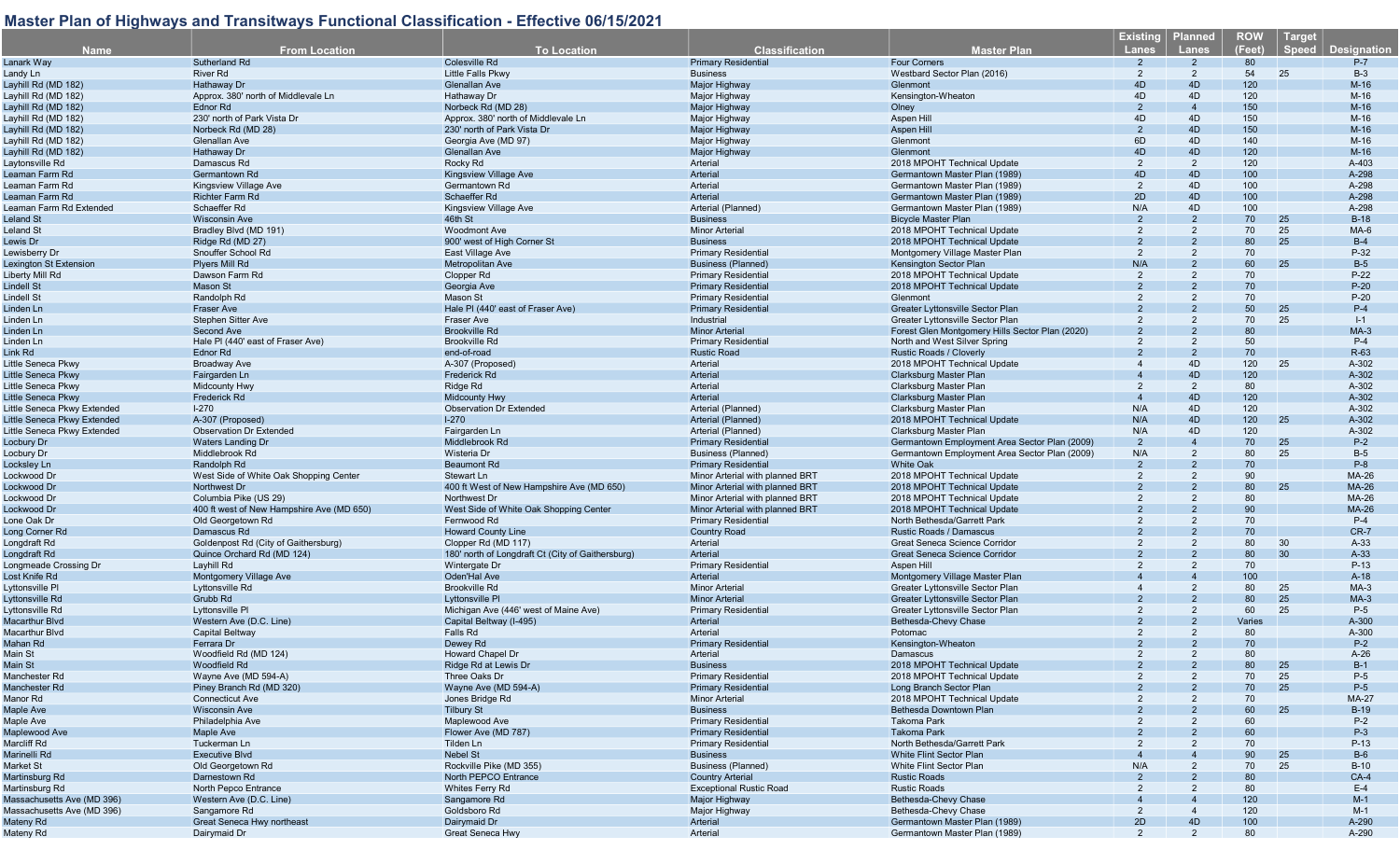| <b>Name</b>                                            | <b>From Location</b>                                   | <b>To Location</b>                                    | <b>Classification</b>                              | Master Plan                                               | <b>Existing</b><br><b>Lanes</b> | <b>Planned</b><br><b>Lanes</b> | <b>ROW</b><br>(Feet) | Target<br>Speed<br><b>Designation</b> |
|--------------------------------------------------------|--------------------------------------------------------|-------------------------------------------------------|----------------------------------------------------|-----------------------------------------------------------|---------------------------------|--------------------------------|----------------------|---------------------------------------|
| <b>McComas Ave</b>                                     | Douglas Ave                                            | Saint Paul St                                         | <b>Primary Residentia</b>                          | 2018 MPOHT Technical Update                               | $\overline{2}$                  | $\overline{2}$                 | 70                   | P-39                                  |
| McGrath Blvd                                           | Rockville Pike (MD 355)                                | <b>Wentworth PI</b>                                   | <b>Business (Planned)</b>                          | White Flint Sector Plan                                   | N/A                             | 2                              | 70                   | 25<br>$B-10$                          |
| Mcknew Rd                                              | Sandy Spring Rd                                        | Sparrow House Ln                                      | <b>Primary Residential</b>                         | Fairland                                                  | 2                               |                                | 70                   | $P-26$                                |
| MD 355 North BRT Corridor                              | 270 feet north of N. Campus Dr                         | Church St                                             | Transitway (Planned)                               | <b>Countywide Transit Corridors</b>                       | N/A                             | $\mathsf{T}$                   |                      |                                       |
| MD 355 South BRT Corridor                              | Church St                                              | 250 ft south of Twinbrook Pkwy                        | Transitway (Planned)                               | <b>Countywide Transit Corridors</b>                       | N/A                             | T                              |                      |                                       |
| Meadowbrook Ln                                         | East-West Hwy                                          | Freyman Dr                                            | <b>Primary Residential</b>                         | North and West Silver Spring                              | 2                               | $\overline{2}$                 | 70                   | $P-2$                                 |
| <b>Medical Center Dr</b>                               | <b>Great Sceneca Hwy</b>                               | <b>Broschart Rd</b>                                   | Arterial with planned BRT                          | <b>Great Seneca Science Corridor</b>                      | $\overline{4}$                  | $4 + 2T$                       | 100-150              | 30<br>A-261d                          |
| <b>Medical Center Dr</b>                               | <b>Broschart Rd</b>                                    | Key West Ave                                          | Arterial                                           | Great Seneca Science Corridor                             |                                 | $\overline{4}$                 | 100-150 30           | A-261d                                |
| <b>Medical Center Dr</b>                               | <b>Key West Ave</b>                                    | Great Seneca Hwy                                      | Arterial (Planned) with planned BRT                | <b>Great Seneca Science Corridor</b>                      |                                 | $4 + 2T$                       | 100-150 30           | A-261d                                |
| <b>Medical Center Way</b>                              | Shady Grove Rd                                         | <b>Medical Center Dr</b>                              | Arterial                                           | Great Seneca Science Corridor                             | 2                               |                                | 100                  | 30<br>A-263                           |
| <b>Medical Center Way</b>                              | Road A                                                 | <b>Medical Center Dr</b>                              | <b>Business</b>                                    | <b>Great Seneca Science Corridor</b>                      | N/A                             | $\mathcal{P}$                  | 70                   | 30<br>$B-8$                           |
| <b>Medical Park Drive</b>                              | Dennis Ave                                             | Georgia Avenue (MD 97)                                | <b>Primary Residential</b>                         | Forest Glen Montgomery Hills Sector Plan (2020)           | $\overline{2}$                  | $\overline{2}$                 | 70                   | 25<br>$P-1$                           |
| <b>Meeting House Rd</b>                                | Olney-Sandy Spring Rd (MD 108)                         | 0.4 mile south of MD 108                              | <b>Exceptional Rustic Road</b>                     | Sandy Spring Rural Village Plan                           | 2                               | $\overline{2}$                 | 80                   | 25<br>$E-14$                          |
| Merrimac Dr                                            | Carroll Ave                                            | University Blvd (MD 193)                              | <b>Business</b>                                    | Takoma Langley Crossroads Sector Plan                     | $\overline{2}$                  | $\overline{2}$                 | 70                   | 25<br>$B-1$                           |
| <b>Metro Access Road</b>                               | <b>Intercounty Connector</b>                           | Proposed Street "G"                                   | Major Highway with planned BRT                     | Shady Grove Minor Master Plan Amendment                   | 4 <sub>D</sub>                  | $4D + T$                       | 150                  | 25<br>M-94                            |
| <b>Metro Access Road</b>                               | <b>Redland Rd</b>                                      | Metro Access Rd                                       | <b>Business</b>                                    | 2018 MPOHT Technical Update                               | N/A                             | $\overline{2}$                 | 60                   | 25<br>$B-10$                          |
| <b>Metro Access Road Extended</b>                      | <b>Redland Rd</b>                                      | <b>Chieftain Avenue</b>                               | <b>Business</b>                                    | Shady Grove Minor Master Plan Amendment                   | N/A                             |                                | 60                   | 25<br>$B-10$                          |
| Metro South Neighborhood                               | <b>Redland Rd</b>                                      | Paramount Dr                                          | Business (Planned)                                 | Shady Grove Minor Master Plan Amendment                   | N/A                             | $\overline{2}$                 | 60                   | 25<br>$B-9$                           |
| Metropolitan Ave (MD 192)                              | <b>Plyers Mill Rd</b>                                  | Approximately 170' south of Edgewood Ave              | <b>Business</b>                                    | Kensington Sector Plan                                    | $\overline{2}$                  | $\overline{2}$                 | 70                   | 30<br>$B-4$                           |
| Michigan Ave                                           | Michigan Ave (446' west of Maine Ave)                  | Pennsylvania Ave                                      | <b>Primary Residential</b>                         | Greater Lyttonsville Sector Plan                          | $\mathcal{P}$                   | 2                              | 60                   | 25<br>$P-5$                           |
| Mid County Hwy                                         | <b>Grassy Knoll Terr</b>                               | Middle Brook Rd                                       | Major Highway                                      | Montgomery Village Master Plan                            |                                 |                                | 150                  | M-83                                  |
| Mid County Hwy                                         | Germantown Rd                                          | Wayfarer Rd                                           | Major Highway                                      | <b>Germantown East</b>                                    | 6                               | 6                              | 150                  | M-83                                  |
|                                                        | Goshen Rd                                              | <b>Montgomery Village Ave</b>                         | Major Highway                                      | Montgomery Village Master Plan                            |                                 |                                | 150                  | M-83                                  |
| Mid County Hwy<br>Mid County Hwy                       | Shady Grove Rd                                         | Goshen Rd                                             | Major Highway                                      | Shady Grove Sector Plan                                   | 4D                              | 4D                             | 150                  | 45<br>M-83                            |
| Mid County Hwy (Proposed)                              |                                                        |                                                       |                                                    |                                                           | N/A                             | $6\phantom{1}$                 | 150                  | M-83                                  |
|                                                        | 650' west of Watkins Mill Rd<br><b>Redland Rd</b>      | Ridge Rd                                              | Major Highway (Planned)                            | Montgomery Village Master Plan<br><b>Upper Rock Creek</b> | N/A                             | $4-6D$                         | 150                  | M-83                                  |
| Mid County Hwy (Proposed)<br>Mid County Hwy (Proposed) |                                                        | Intercounty Connector (MD 200)                        | Major Highway (Planned)                            |                                                           | N/A                             | $6\overline{6}$                | 150                  | M-83                                  |
|                                                        | Montgomery Village Ave                                 | 1700' west of Montgomery Village Ave (see footnote 3) | Major Highway (Planned)                            | Montgomery Village Master Plan                            |                                 | 6                              |                      |                                       |
| Mid County Hwy (Proposed)                              | 1200' east of Watkins Mill Rd                          | Watkins Mill Rd (see footnote 3)                      | Major Highway (Planned)<br>Major Highway (Planned) | Montgomery Village Master Plan                            | N/A<br>N/A                      |                                | 150<br>150           | M-83<br>M-83                          |
| Mid County Hwy (Proposed)                              | 1700' west of Montgomery Village Ave (see footnote 3)  | 1200' east of Watkins Mill Rd (see footnote 3)        |                                                    | City of Gaithersburg                                      |                                 |                                |                      |                                       |
| Mid County Hwy (Proposed)                              | <b>Watkins Mill Rd</b>                                 | 650' west of Watkins Mill Rd (see footnote 3)         | Major Highway (Planned)                            | City of Gaithersburg                                      | N/A                             | 6                              | 150                  | M-83                                  |
| Mid County Hwy (Proposed)                              | <b>Shady Grove Rd</b>                                  | <b>Redland Rd</b>                                     | Major Highway (Planned)                            | Shady Grove Minor Master Plan Amendment                   | N/A                             | 4D                             | 150                  | M-83<br>45                            |
| Middlebrook Rd                                         | Germantown Rd                                          | Frederick Rd (MD 355)                                 | Maior Highway with planned BRT                     | <b>Countywide Transit Corridors</b>                       | 6D                              | $6D + OT$                      | 150                  | M-85                                  |
| Middlebrook Rd                                         | <b>Father Hurley Blvd</b>                              | Germantown Rd                                         | <b>Business</b>                                    | Germantown Employment Area Sector Plan (2009)             | 4D                              | 4D                             | 120                  | 25<br>$B-20$                          |
| Middlebrook Rd                                         | <b>Great Seneca Hwy</b>                                | <b>Observation Dr</b>                                 | Major Highway                                      | Germantown Employment Area Sector Plan (2009)             | 6D                              | 6D                             | 150                  | 40<br>M-85                            |
| Middlebrook Rd                                         | Germantown Rd                                          | <b>Great Seneca Hwy</b>                               | Arterial                                           | <b>MARC Rail Communities Sector Plan</b>                  | 6D                              | 4D                             | 150                  | 35<br>A-404                           |
| Middlebrook Rd                                         | <b>Frederick Rd</b>                                    | <b>Midcounty Hwy</b>                                  | Major Highway                                      | Germantown Master Plan (1989)                             | 2                               | 6D                             | 150                  | M-85                                  |
| Middleton Ln                                           | <b>Wisconsin Ave</b>                                   | Pearl St                                              | <b>Business</b>                                    | Bethesda Downtown Plan                                    | $\mathfrak{p}$                  | $\mathcal{P}$                  | 60                   | 25<br>$B-20$                          |
| Middlevale Ln                                          | Briggs Rd                                              | Randolph Rd                                           | <b>Primary Residential</b>                         | Glenmont                                                  | 2                               | 2                              | 70                   | $P-23$                                |
| Mid-Pike Spine St                                      | Marinelli                                              | Old Georgetown                                        | <b>Business (Planned)</b>                          | White Flint Sector Plan                                   | N/A                             |                                | 80                   | $B-15$<br>25                          |
| Mill Run Dr                                            | <b>Redland Rd</b>                                      | Park Mill Dr                                          | <b>Primary Residential</b>                         | Gaithersburg Vicinity                                     | $\overline{2}$                  | $\overline{2}$                 | 70                   | $P-14$                                |
| Millenium Ct                                           | Germantown Rd                                          | end of road                                           | <b>Primary Residential</b>                         | Germantown Master Plan (1989)                             |                                 |                                | 70                   | $P-10$                                |
| <b>Miller Ave</b>                                      | <b>Woodmont Ave</b>                                    | <b>Wisconsin Ave</b>                                  | <b>Business</b>                                    | Bethesda Downtown Plan                                    |                                 | $\overline{2}$                 | 50                   | 25<br>$B-21$                          |
| Miller Fall Rd                                         | <b>Muncaster Mill Ro</b>                               | <b>Midcounty Hwy</b>                                  | <b>Primary Residential</b>                         | <b>Gaithersburg Vicinity</b>                              |                                 |                                | 70                   | $P-13$                                |
| Miller Fall Rd                                         | <b>Midcounty Hwy</b>                                   | Shady Grove MS                                        | <b>Primary Residential</b>                         | Shady Grove Minor Master Plan Amendment                   |                                 | 2                              | 70                   | 25<br>$P-13$                          |
| Mink Hollow Rd                                         | Ashton Rd                                              | <b>Howard County Line</b>                             | <b>Primary Residential</b>                         | <b>Sandy Spring-Ashton</b>                                |                                 |                                | 70                   | $P-3$                                 |
| Monona Dr                                              | Crabbs Branch Way                                      | Indianola Dr                                          | <b>Primary Residential</b>                         | Shady Grove Sector Plan                                   |                                 |                                | 70                   | $P-2$                                 |
| Montevideo Rd                                          | River Rd                                               | Sugarland Rd                                          | <b>Exceptional Rustic Road</b>                     | <b>Rustic Roads</b>                                       |                                 |                                | 80                   | $E-5$                                 |
| <b>Montgomery Ave</b>                                  | <b>Wisconsin Ave</b>                                   | East-West Hwy                                         | <b>Business</b>                                    | Bethesda Downtown Plan                                    | 2                               | 2                              | 80                   | 25<br>$B-22$                          |
| Montgomery Hills District Connector 2                  | <b>Seminary PI</b>                                     | Northern boundary of Seminary Place Shopping Center   | <b>Business (Planned)</b>                          | Forest Glen Montgomery Hills Sector Plan (2020)           | N/A                             |                                | 60                   | 25<br>$B-2$                           |
| Montgomery Hills District Connector 3                  | Seminary Pl                                            | Seminary Rd                                           | <b>Business</b>                                    | Forest Glen Montgomery Hills Sector Plan (2020)           | 2                               | 2                              | 40                   | 25<br>$B-5$                           |
| Montgomery Ln                                          | <b>Arlington Rd</b>                                    | <b>Woodmont Ave</b>                                   | <b>Business</b>                                    | Bethesda Downtown Plan                                    |                                 |                                | 52                   | 25<br>$B-23$                          |
| Montgomery Ln                                          | <b>Woodmont Ave</b>                                    | East Ln                                               | <b>Business</b>                                    | Bethesda Downtown Plan                                    |                                 | $\overline{2}$                 | 80                   | 25<br>$B-23$                          |
| Montgomery Ln                                          | East Ln                                                | <b>Wisconsin Ave</b>                                  | <b>Business</b>                                    | Bethesda Downtown Plan                                    |                                 |                                | 70                   | 25<br>$B-23$                          |
| Montgomery St                                          | <b>Fraser Ave</b>                                      | <b>Warren St</b>                                      | Industrial                                         | Greater Lyttonsville Sector Plan                          | $\mathcal{P}$                   | $\mathcal{P}$                  | 70                   | 25<br>$I-1$                           |
| <b>Montgomery St</b>                                   | <b>Wisconsin Ave</b>                                   | terminus                                              | <b>Business</b>                                    | 2018 MPOHT Technical Update                               |                                 |                                | 60                   | 25<br>$B-2$                           |
| Montgomery Village Ave                                 | Mid County Hwy                                         | Wightman Rd                                           | Arterial                                           | Montgomery Village Master Plan                            |                                 |                                | 100                  | A-295                                 |
| Montgomery Village Ave                                 | Gaithersburg City Limits (830' south of Lost Knife Rd) | <b>Mid County Hwy</b>                                 | Major Highway                                      | Montgomery Village Master Plan                            |                                 |                                | 120                  | $M-24$                                |
| Monticello Ave                                         | Kemp Mill Rd                                           | Approximately 150' north of Brentwood Dr              | <b>Primary Residential</b>                         | Kemp Mill                                                 |                                 |                                | 70                   | P-1                                   |
| Monticello Ave Extended                                | Approximately 150' north of Brentwood Ln               | Grays Ln                                              | Primary Residential (Planned)                      | Kemp Mill                                                 | N/A                             |                                | 70                   | $P-1$                                 |
| Montrose Ave                                           | Tuckerman Ln                                           | Weymouth St                                           | <b>Primary Residential</b>                         | 2018 MPOHT Technical Update                               | 2                               | 2                              | 60                   | 25<br>$P-1$                           |
| <b>Montrose Pkwy</b>                                   | Towne Rd                                               | <b>Rockville Pike</b>                                 | Arterial                                           | White Flint Sector Plan                                   | 4D                              | 4D                             | 300                  | 35<br>A-270                           |
| <b>Montrose Pkwy</b>                                   | Approx. 780' west of East Jefferson St                 | East Jefferson St                                     | Parkway                                            | 2018 MPOHT Technical Update                               | 4D                              | 4D                             | 300                  | $PW-3$                                |
| <b>Montrose Pkwy</b>                                   | East Jefferson St                                      | Towne Rd                                              | Parkway                                            | 2018 MPOHT Technical Update                               | 4D                              | 4D                             | 130                  | $PW-3$                                |
| Montrose Pkwy                                          | Montrose Rd                                            | Approx, 780' west of East Jefferson St                | Parkway                                            | 2018 MPOHT Technical Update                               | 4D                              | $\overline{4}$                 | 300                  | $PW-3$                                |
| <b>Montrose Pkwy</b>                                   | <b>Rockville Pike</b>                                  | Chapman Ave (Maple Ave)                               | Arterial with planned BRT                          | <b>Countywide Transit Corridors</b>                       | 4D                              | 4D                             | 300                  | 35<br>A-270                           |
| Montrose Pkwy (Proposed)                               | Chapman Ave (Maple Ave)                                | Parklawn Dr                                           | Arterial (Planned) with planned BRT                | White Flint 2 Sector Plan                                 | 4D                              | 4D                             | 300                  | 35<br>A-270                           |
| Montrose Pkwy (Proposed)                               | Parklawn Dr                                            | <b>Rock Creek Park</b>                                | Parkway (Planned) with planned BRT                 | 2018 MPOHT Technical Update                               | N/A                             | $4D + 1T$                      | 300                  | $PW-3$                                |
| Montrose Pkwy (Proposed)                               | Rock Creek/Veirs Mill Master Plan Boundary             | <b>Veirs Mill Rd</b>                                  | Parkway (Planned) with planned BRT                 | Veirs Mill Master Plan                                    | N/A                             | $4D + 1T$                      | 300                  | $PW-3$                                |
| Montrose Rd                                            | Seven Locks Rd                                         | $1-270$                                               | Arterial                                           | Potomac                                                   | $2 - 4$                         | 6D                             | 300                  | A-293                                 |
| Montrose Rd                                            | Old Bridge Rd                                          | 246' west of Montrose Village Terr                    | Arterial                                           | North Bethesda/Garrett Park                               | $\overline{\mathcal{A}}$        | $\overline{4}$                 | 80                   | A-90                                  |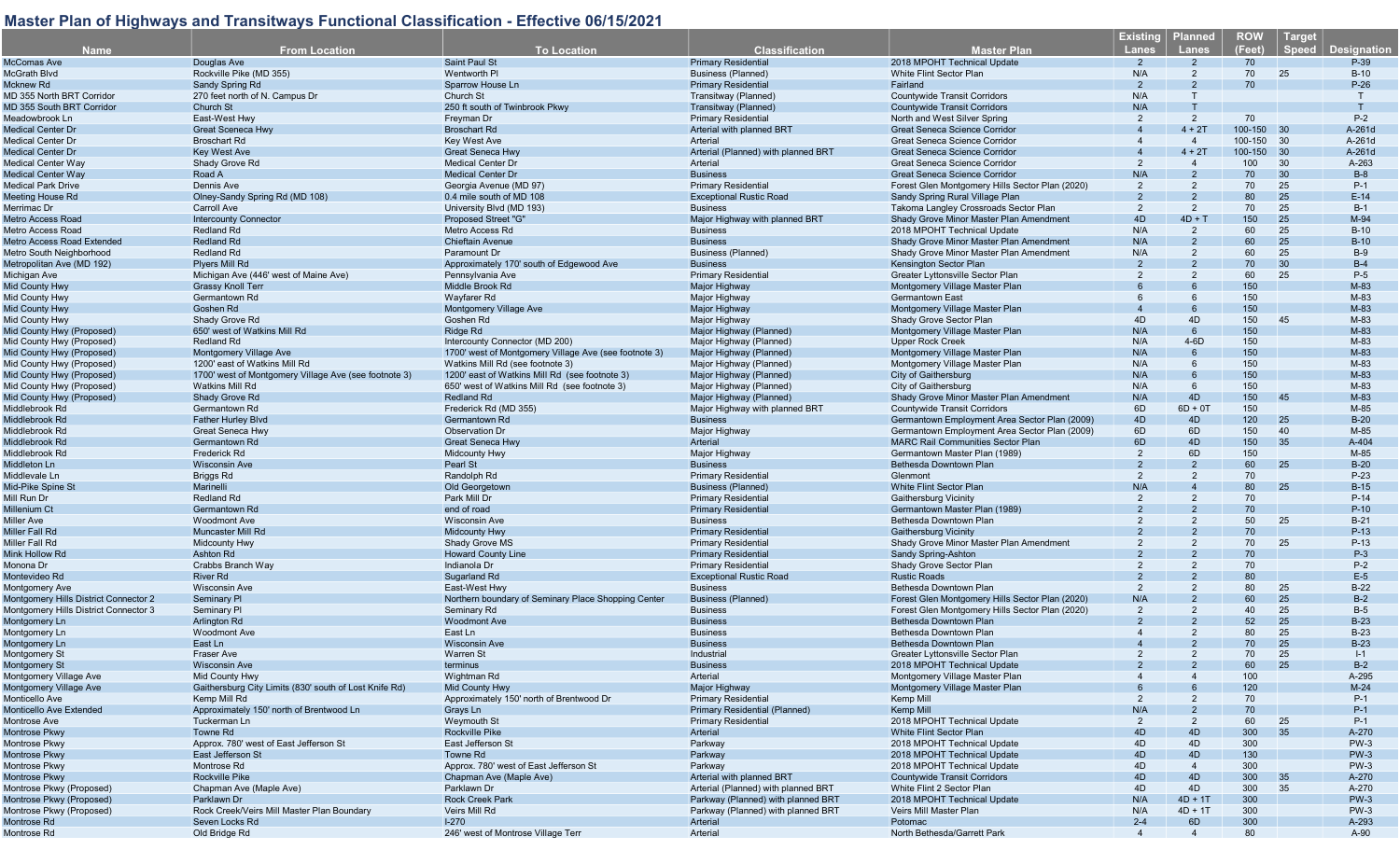| <b>Name</b>                                              | <b>From Location</b>                                | <b>To Location</b>                                  | <b>Classification</b>                           | <b>Master Plan</b>                                     | <u> Existing</u><br><b>Lanes</b> | <b>Planned</b><br>Lanes | <b>ROW</b><br>(Feet) | <b>Target</b><br><b>Speed</b> | <b>Designation</b> |
|----------------------------------------------------------|-----------------------------------------------------|-----------------------------------------------------|-------------------------------------------------|--------------------------------------------------------|----------------------------------|-------------------------|----------------------|-------------------------------|--------------------|
| Montrose Rd                                              | <b>Tower Oaks Blvd</b>                              | Old Bridge Rd                                       | Arterial                                        | North Bethesda/Garrett Park                            | $\overline{4}$                   |                         | 300                  |                               | $A-90$             |
| Montrose Rd                                              | Falls Rd                                            | Seven Locks Rd                                      | Arterial                                        | Potomac                                                | $2 - 4$                          | 2                       | 300                  |                               | A-293              |
| Montrose Rd                                              | East Jefferson St                                   | Towne Rd                                            | Arterial                                        | White Flint 2 Sector Plan                              |                                  |                         | 80                   | 25                            | A-90               |
| Montrose Rd                                              | 246' west of Montrose Village Terr                  | East Jefferson St                                   | Arterial                                        | White Flint 2 Sector Plan                              | 4D                               | 4D                      | 80                   | 25                            | A-90               |
| Montrose Rd (MD 927)                                     | $I - 270$                                           | <b>Tower Oaks Blvd</b>                              | Arterial                                        | North Bethesda/Garrett Park                            | $\mathbf{A}$                     |                         | 300                  |                               | A-90               |
| Montrose Rd Extended                                     | <b>Existing Falls Rd</b>                            | Relocated Falls Rd (approximately 400 feet west)    | Arterial (Planned)                              | Potomac                                                | N/A                              | 2                       | 100                  |                               | A-203              |
| Mooney Dr                                                | Snouffer School Rd                                  | <b>Beechcraft Ave</b>                               | Industrial                                      | <b>Gaithersburg Vicinity</b>                           |                                  |                         | 80                   |                               | $1-5$              |
| Moore Rd                                                 | Peach Tree Rd                                       | <b>Bucklodge Rd</b>                                 | <b>Rustic Road</b>                              | <b>Rustic Roads</b>                                    |                                  |                         | 70                   |                               | $R-25$             |
| Moorland Ln                                              | <b>Clarendon Rd</b>                                 | Arlington Rd                                        | <b>Business</b>                                 | Bethesda Downtown Plan                                 |                                  |                         | 70                   | 25                            | $B-24$             |
| Moorland Ln                                              | Arlington Rd                                        | Old Georgetown Rd                                   | <b>Business</b>                                 | Bethesda Downtown Plan                                 |                                  |                         | 70                   | 25                            | $B-24$             |
| Morningwood Dr                                           | Cashell Rd                                          | Golden Spring Ct                                    | <b>Primary Residential</b>                      | Olney                                                  |                                  |                         | 70                   |                               | $P-11$             |
| Morningwood Dr                                           | Golden Spring Ct                                    | Georgia Ave                                         | <b>Primary Residential</b>                      | 2018 MPOHT Technical Update                            |                                  |                         | 70                   | 25                            | P-11               |
| Motor City Dr                                            | <b>Westlake Terr</b>                                | <b>Current Terminus/Future Private Street</b>       | <b>Business</b>                                 | <b>Rock Spring</b>                                     |                                  |                         | 70                   |                               | $B-7$              |
| Mount Ephraim Rd                                         | Dickerson Rd                                        | West Harris Rd                                      | <b>Rustic Road</b>                              | <b>Rustic Roads</b>                                    |                                  |                         | 70                   |                               | $R-26$             |
| Mount Nebo Rd                                            | West Offutt Rd                                      | <b>River Rd</b>                                     | <b>Rustic Road</b>                              | <b>Rustic Roads</b>                                    |                                  |                         | 70                   |                               | $R-27$             |
| Mountain View Rd                                         | Kings Valley Rd                                     | Purdum Rd / Prices Distillery Rd                    | <b>Rustic Road</b>                              | Rustic Roads / Damascus                                |                                  |                         | 70                   |                               | R-58               |
| Mouth Of Monocacy Rd                                     | Dickerson Rd                                        | Mount Ephraim Rd                                    | <b>Rustic Road</b>                              | <b>Rustic Roads</b>                                    |                                  |                         | 70                   |                               | $R-9$              |
| Mouth Of Monocacy Rd                                     | Mount Ephraim Rd                                    | <b>Little Monocacy River</b>                        | <b>Exceptional Rustic Road</b>                  | <b>Rustic Roads</b>                                    |                                  |                         | 80                   |                               | $E-6$              |
| Mouth Of Monocacy Rd                                     | <b>Frederick County Line</b>                        | Dickerson Rd                                        | <b>Exceptional Rustic Road</b>                  | <b>Rustic Roads</b>                                    |                                  |                         | 80                   |                               | $E-6$              |
| Moxley Rd                                                | Clarksburg Rd                                       | Kemptown Rd                                         | <b>Rustic Road</b>                              | Rustic Roads / Damascus                                |                                  |                         | 70                   |                               | $R-29$             |
| Moyer Rd                                                 | Woodfield Rd                                        | Moyer Road Park                                     | <b>Primary Residential</b>                      | Damascus                                               |                                  |                         | 70                   |                               | $P-8$              |
| Muddy Branch Rd                                          | Dufief Mill Rd                                      | Darnestown Rd                                       | Arterial                                        | Potomac                                                |                                  |                         | 80                   |                               | $A-32$             |
| Muddy Branch Rd                                          | Decoverly Dr Extended                               | Darnestown Rd (City of Gaithersburg)                | <b>Major Highway</b>                            | Great Seneca Science Corridor                          |                                  |                         | 150                  | 45                            | $M-15$             |
| Muddy Branch Rd                                          | West Diamond Ave (MD 117)                           | Great Seneca Hwy (MD 119)                           | Major Highway                                   | Great Seneca Science Corridor                          |                                  | -6                      | 150                  | 45                            | $M-15$             |
| Muddy Branch Rd                                          | Great Seneca Hwy (MD 119)                           | Decoverly Dr Extended                               | Major Highway with planned BRT                  | <b>Great Seneca Science Corridor</b>                   |                                  | $6 + 2T$                | 170                  | 45                            | $M-15$             |
| Muncaster Mill Rd (MD 115)                               | Woodfield Rd                                        | <b>Redland Rd</b>                                   | Arterial                                        | <b>Upper Rock Creek</b>                                |                                  | 4D                      | 100                  |                               | A-93               |
| Muncaster Mill Rd (MD 115)                               | North Branch of Rock Creek                          | Norbeck Rd (MD 28)                                  | Arterial                                        | Olney                                                  |                                  |                         | 80                   |                               | A-93               |
| Muncaster Mill Rd (MD 115)                               | <b>Redland Rd</b>                                   | North Branch of Rock Creek                          | Arterial                                        | <b>Upper Rock Creek</b>                                | 2                                | $\overline{2}$          | 80                   |                               | A-93               |
| Muncaster Rd                                             | Muncaster Mill Rd (MD 115)                          | Olney-Laytonsville Rd (MD 108)                      | <b>Arterial</b>                                 | <b>Upper Rock Creek</b>                                |                                  |                         | 80                   |                               | A-102              |
| Musgrove Rd                                              | Old Columbia Pike                                   | Fairland Rd                                         | <b>Minor Arterial</b>                           | 2018 MPOHT Technical Update                            |                                  |                         | 80                   |                               | MA-28              |
| N High St                                                | Georgia Ave                                         | Morningwood Dr                                      | <b>Business</b>                                 | 2018 MPOHT Technical Update                            |                                  |                         | 70                   | 25                            | $B-2$              |
| N Horners Ln                                             | Dover Rd                                            | <b>Westmore Ave</b>                                 | Industrial                                      | <b>Upper Rock Creek</b>                                |                                  |                         | 70                   |                               | $I-2$              |
| N Park Ave                                               | <b>Friendship Blvd</b>                              | <b>Willard Ave</b>                                  | <b>Business</b>                                 | 2018 MPOHT Technical Update                            |                                  |                         | 80                   | 25                            | $B-1$              |
| N. Brook Ln                                              | <b>Keystone Ave</b>                                 | end-of-road                                         | <b>Primary Residential</b>                      | Bethesda Downtown Plan                                 |                                  | $\overline{2}$          | 60                   | 25                            | $P-7$              |
| Nadine Dr                                                | Norbeck Rd                                          | Bauer Dr                                            | <b>Primary Residential</b>                      | Aspen Hill                                             |                                  |                         | 70                   |                               | $P-5$              |
| Nebel St                                                 | Nicholson Ln                                        | Randolph Rd                                         | <b>Business</b>                                 | White Flint Sector Plan                                | 2                                | $3 - 4$                 | 80                   | 25                            | $B-5$              |
| <b>Nebel St</b>                                          | Montrose Pkwy                                       | Randolph Rd                                         | <b>Business</b>                                 | <b>White Flint Sector Plan</b>                         |                                  |                         | 80                   | 25                            | $B-5$              |
| Nebel St                                                 | Bou Ave                                             | Montrose Pkwy                                       | <b>Business</b>                                 | White Flint 2 Sector Plan                              | $\overline{4}$                   | $\overline{4}$          | 80                   | 25                            | $B-5$              |
| <b>Nebel St Extended</b>                                 | Rockville Pike (MD 355)                             | Nicholson Ln                                        | <b>Business (Planned)</b>                       | <b>White Flint Sector Plan</b>                         | N/A                              | $2 - 3$                 | 80                   | 25                            | $B-5$              |
| Needwood Rd                                              | <b>Redland Rd</b>                                   | <b>Muncaster Mill Rd</b>                            | <b>Primary Residential</b>                      | Upper Rock Creek                                       | $\overline{2}$                   | 2                       | 70                   |                               | $P-8$              |
| Needwood Rd                                              | <b>Redland Rd</b>                                   | <b>Blueberry Hill Local Park</b>                    | <b>Primary Residential</b>                      | Shady Grove Minor Master Plan Amendment                | $\overline{2}$                   | $\overline{2}$          | 70                   | 25                            | $P-8$              |
| New Connector Rd                                         | <b>River Rd</b>                                     | <b>Westbard Ave</b>                                 | <b>Business (Planned)</b>                       | Westbard Sector Plan (2016)                            | N/A                              | 2                       | 54                   | 25                            | $B-2$              |
| New Hampshire Ave (MD 650)                               | Lockwood Dr                                         | Oaklawn Dr                                          | Major Highway with planned BRT                  | White Oak Science Gateway                              | 6D                               | $6D + 1T$               | 130*                 |                               | $M-12$             |
| New Hampshire Ave (MD 650)                               | University Blvd (MD 193)                            | Approx. 380' south of Sligo Creek Pkwy              | Major Highway with planned BRT                  | <b>Countywide Transit Corridors</b>                    | 6D-8D                            | $6D + 0T$               | $150***$             |                               | $M-12$             |
| New Hampshire Ave (MD 650)                               | Spencerville Rd                                     | <b>Bryant's Nursery Rd</b>                          | Major Highway                                   | Cloverly                                               | $\overline{\mathcal{A}}$         | $\overline{\bf{4}}$     | 125                  |                               | $M-12$             |
| New Hampshire Ave (MD 650)                               | Norwood Rd<br>Colesville Park & Ride                | Intercounty Connector (MD 200)<br>Lockwood Dr       | Major Highway<br>Major Highway with planned BRT | Cloverly<br><b>Countywide Transit Corridors</b>        | 6D                               | 6D                      | 125<br>120           |                               | $M-12$<br>$M-12$   |
| New Hampshire Ave (MD 650)                               | Approx, 380' south of Sligo Creek Pkwy              | Eastern Ave (D.C. Line)                             | Major Highway with planned BRT                  | <b>Countywide Transit Corridors</b>                    | 6D-8D                            | $6D + 0T$               | $150***$             |                               | $M-12$             |
| New Hampshire Ave (MD 650)                               | <b>Bryant's Nursery Rd</b>                          | 250' north of Cloverly St                           |                                                 |                                                        |                                  |                         | 100                  |                               | $M-12$             |
| New Hampshire Ave (MD 650)<br>New Hampshire Ave (MD 650) | 250' north of Cloverly St                           | Briggs Chaney Rd                                    | Major Highway<br>Major Highway                  | Cloverly<br>Cloverly                                   | $\boldsymbol{4}$                 | $\overline{4}$          | 120                  |                               | $M-12$             |
| New Hampshire Ave (MD 650)                               | <b>Briggs Chaney Rd</b>                             | Norwood Rd                                          | <b>Major Highway</b>                            | Cloverly                                               |                                  |                         | 125                  |                               | $M-12$             |
| New Hampshire Ave (MD 650)                               | Powder Mill Rd                                      | Capital Beltway (I-495)                             | Major Highway with planned BRT                  | White Oak Science Gateway                              | 6D                               | $6D + 1T$               | 130*                 |                               | $M-12$             |
| New Hampshire Ave (MD 650)                               | Capital Beltway (I-495)                             | Northampton Dr                                      | Major Highway with planned BRT                  | <b>Countywide Transit Corridors</b>                    | 6D                               | $6D + 1T$               | 150                  |                               | $M-12$             |
| New Hampshire Ave (MD 650)                               | Intercounty Connector (MD 200)                      | Colesville Park & Ride                              | Major Highway                                   | White Oak                                              | 6D                               | 6D                      | 120                  |                               | $M-12$             |
| New Hampshire Ave (MD 650)                               | Oaklawn Dr                                          | Powder Mill Rd                                      | Major Highway with planned BRT                  | White Oak Science Gateway                              | 6D                               | $6D + 1T$               | 120-130*             |                               | $M-12$             |
| New Hampshire Ave (MD 650)                               | Georgia Ave                                         | Northern Plan Boundary (Ashton Village Sector Plan) | Arterial                                        | Olney / Sandy Spring-Ashton / Agriculture and Open Sp. |                                  |                         | 80                   |                               | $A-13$             |
| New Hampshire Ave (MD 650)                               | Northern Plan Boundary (Ashton Village Sector Plan) | Olney-Sandy Spring Rd/Ashton Rd                     | Arterial                                        | Ashton Village Center Sector Plan                      |                                  |                         | 80                   | 25                            | $A-13$             |
| New Hampshire Ave (MD 650)                               | Olney-Sandy Spring Rd/Ashton Rd                     | Southern Plan Boundary (Ashton Village Sector Plan) | Major Highway                                   | Ashton Village Center Sector Plan                      | 2                                |                         | 120                  | 25                            | $M-12$             |
| New Hampshire Ave (MD 650)                               | Southern Plan Boundary (Ashton Village Sector Plan) | Spencerville Rd                                     | <b>Major Highway</b>                            | Sandy Spring-Ashton / Cloverly                         |                                  |                         | 120                  |                               | $M-12$             |
| New Hampshire Ave BRT Corridor                           | University Blvd (MD 193)                            | Northampton Dr                                      | Transitway (Planned)                            | Countywide Transit Corridors                           | N/A                              |                         | e George's County    |                               | T                  |
| New Rd                                                   | Holton Ln                                           | University Blvd (MD 193)                            | <b>Business (Planned)</b>                       | Takoma Langley Crossroads Sector Plan                  | N/A                              |                         | 70                   | 25                            | $B-2$              |
| New Rd                                                   | <b>Crystal Rock Dr</b>                              | <b>Century Blvd</b>                                 | <b>Business (Planned)</b>                       | Germantown Employment Area Sector Plan (2009)          | N/A                              | $\overline{2}$          | 100                  | 35                            | $B-19$             |
| New Rd                                                   | Seneca Meadows Pkwy                                 | Milestone Center Dr                                 | Business (Planned) with planned BRT             | Germantown Employment Area Sector Plan (2009)          | N/A                              | $2 + 2T$                | 130                  | 35                            | $B-25$             |
| New Road (Glenmont Shopping Center)                      | Georgia Ave                                         | Randolph Rd                                         | <b>Business (Planned)</b>                       | 2018 MPOHT Technical Update                            | $\overline{2}$                   | 2                       | 70                   | 25                            | $B-2$              |
| New Road (Glenmont Shopping Center)                      | Layhill Rd                                          | Randolph Rd                                         | <b>Business (Planned)</b>                       | 2018 MPOHT Technical Update                            | $\overline{2}$                   |                         | 70                   | 25                            | $B-1$              |
| New St                                                   | Nicholson St                                        | <b>Executive Blvd Extended</b>                      | <b>Business (Planned)</b>                       | White Flint Sector Plan                                | N/A                              |                         | 70                   | 25                            | $B-19$             |
| New St                                                   | Chapman St                                          | <b>Nebel St</b>                                     | <b>Business (Planned)</b>                       | <b>White Flint Sector Plan</b>                         | N/A                              |                         | 70                   | 25                            | <b>B-18</b>        |
| New Street                                               | <b>Crystal Rock Dr</b>                              | <b>Century Blvd</b>                                 | <b>Business (Planned)</b>                       | Germantown Employment Area Sector Plan (2009)          | N/A                              |                         | 70                   | 35                            | $B-17$             |
| New Street (Metrocenter Dr)                              | Georgia Ave                                         | Layhill Rd                                          | Primary Residential (Planned)                   | 2018 MPOHT Technical Update                            | $\overline{2}$                   | $\overline{2}$          | 70                   | 25                            | $P-26$             |
| New Street (Winexburg Manor)                             | Layhill Rd                                          | Randolph Rd                                         | Primary Residential (Planned)                   | Glenmont                                               | 2                                |                         | 70                   |                               | $P-27$             |
|                                                          |                                                     |                                                     |                                                 |                                                        |                                  |                         |                      |                               |                    |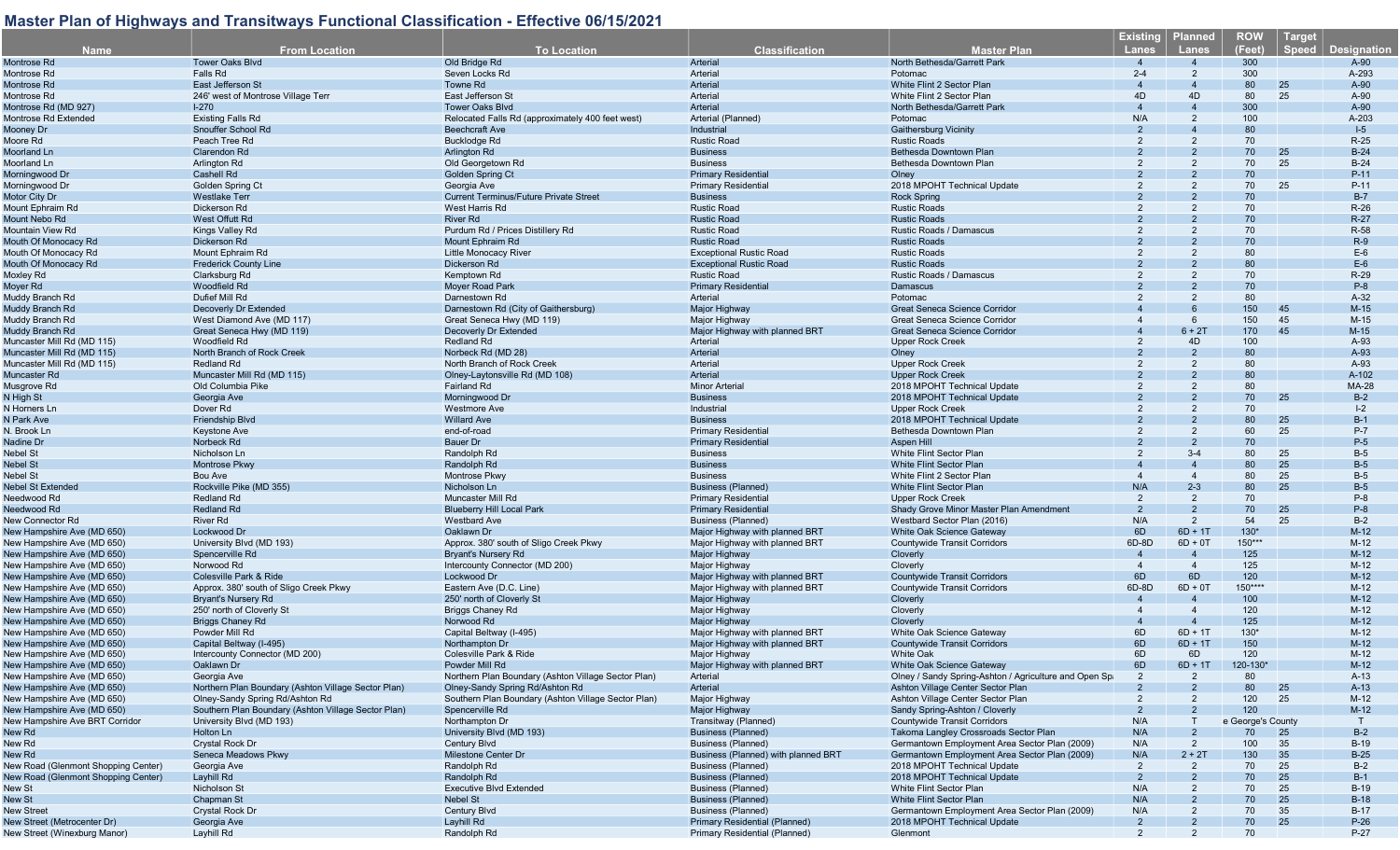|                                           |                                                        |                                                        |                                          |                                               | <u>Existing</u> | <b>Planned</b> | <b>ROW</b> | <b>Target</b> |                    |
|-------------------------------------------|--------------------------------------------------------|--------------------------------------------------------|------------------------------------------|-----------------------------------------------|-----------------|----------------|------------|---------------|--------------------|
| <b>Name</b>                               | <b>From Location</b>                                   | <b>To Location</b>                                     | <b>Classification</b>                    | <b>Master Plan</b>                            | <b>Lanes</b>    | Lanes          | (Feet)     | <b>Speed</b>  | <b>Designation</b> |
| Newbridge Dr                              | Democracy Blvd                                         | <b>River Rd</b>                                        | <b>Primary Residential</b>               | Potomac                                       |                 | $\overline{2}$ | 70         |               | $P-8$              |
| Newell St                                 | Eastern Ave (D.C. Line)                                | East-West Hwy (MD 410)                                 | <b>Business</b>                          | 2018 MPOHT Technical Update                   | $\overline{2}$  | $\overline{2}$ | 70         | 25            | $B-18$             |
| Newport Mill Rd                           | <b>University Blvd</b>                                 | Parker Ave                                             | <b>Primary Residential</b>               | Kensington Sector Plan                        |                 |                | 70         | 30            | $P-1$              |
| Nicholson Ct                              | <b>Nebel St Extended</b>                               | 980' east of Nicholson Ln Extended                     | <b>Business (Planned)</b>                | <b>White Flint Sector Plan</b>                | N/A             | 2              | 70         | 25            | $B-14$             |
| Nicholson Ln                              | Old Georgetown Rd                                      | <b>Rockville Pike</b>                                  | Arterial                                 | <b>Countywide Transit Corridors</b>           |                 |                | 90         | 25            | $A-69$             |
| Nicholson Ln                              | <b>Rockville Pike</b>                                  | <b>CSX</b> tracks                                      | Arterial with planned BRT                | <b>Countywide Transit Corridors</b>           | 4               | $\overline{4}$ | 90         | 25            | A-69               |
|                                           |                                                        |                                                        |                                          |                                               |                 |                |            |               |                    |
| Norbeck Rd (MD 28)                        | <b>Rockville City Limits</b>                           | Layhill Rd                                             | <b>Major Highway</b>                     | Aspen Hill / Olney                            | 4D              | 4D             | 150        |               | $M-18$             |
| Norbeck Rd (MD 28)                        | Layhill Rd                                             | New Hampshire Ave                                      | Major Highway                            | Aspen Hill / Cloverly                         | 2D              | 4D             | 150        |               | $M-18$             |
| Norbeck Rd (MD 28)                        | Georgia Ave                                            | Layhill Rd                                             | Major Highway                            | Aspen Hill                                    | 2D              | 4D             | 150        |               | $M-18$             |
| Norfolk Ave                               | Rugby Rd                                               | <b>Wisconsin Ave</b>                                   | <b>Business</b>                          | Bethesda Downtown Plan                        | 2               | $\overline{2}$ | 80         | 25            | $B-25$             |
| North Ln                                  | <b>Woodmont Ave</b>                                    | East Ln                                                | <b>Business</b>                          | Bethesda Downtown Plan                        |                 |                | 50         | 25            | $B-26$             |
| Norwood Rd                                | New Hampshire Ave                                      | Ednor Rd/Layhill Rd                                    | Arterial                                 | Cloverly                                      |                 |                | 80         |               | $A-51$             |
| Norwood Rd                                | Doctor Bird Rd                                         | Olney-Sandy Spring Rd                                  | Arterial                                 | Sandy Spring-Ashton                           |                 |                | 80         |               | A-256              |
| Norwood Rd (MD 182)                       | Ednor Rd/Layhill Rd                                    | Doctor Bird Rd                                         | Major Highway                            | Olney / Sandy Spring-Ashton                   |                 |                | 120        |               | M-60               |
| Notley Rd                                 | New Hampshire Ave                                      | ICC right-of-way                                       | <b>Primary Residential</b>               | White Oak / Cloverly                          |                 |                | 70         |               | $P-7$              |
| Notley Rd                                 | ICC right-of-way                                       | end-of-road                                            | <b>Primary Residential</b>               | Cloverly                                      | $\overline{2}$  |                | 70         |               | $P-7$              |
| Oak Dr                                    | Ridge Rd                                               | Ridge Rd                                               | <b>Primary Residential</b>               | Damascus                                      |                 |                | 70         |               | $P-9$              |
|                                           |                                                        |                                                        |                                          |                                               | $\overline{2}$  |                | 70         |               | R-64               |
| Oak Hill Rd                               | Spencerville Rd                                        | 780 feet NE of transmission line ROW                   | <b>Rustic Road</b>                       | Rustic Roads / Cloverly                       |                 |                |            |               |                    |
| Oaklyn Dr                                 | Persimmon Tree Rd                                      | Falls Rd                                               | Arterial                                 | Potomac                                       | $\overline{2}$  |                | 80         |               | $A-39$             |
| Oakmont Ave                               | E Diamond Ave                                          | Plan Boundary                                          | Arterial (Planned)                       | Great Seneca Science Corridor                 | N/A             | $\overline{2}$ | 80         | 30            | A-255              |
| <b>Oakmont Ave</b>                        | <b>Oakmont St</b>                                      | Northern Plan Boundary (Shady Grove Minor Master Plan) | Arterial                                 | Shady Grove Sector Plan                       | N/A             |                | 80         |               | A-255              |
| Oakmont Ave                               | Northern Plan Boundary (Shady Grove Minor Master Plan) | Shady Grove Road                                       | Industrial                               | Shady Grove Sector Plan                       | 2               | $\overline{2}$ | 60         | 25            | $ -9$              |
| Oakview Dr                                | New Hampshire Ave                                      | Northwest Branch Park                                  | <b>Primary Residential</b>               | <b>East Silver Spring</b>                     | $\mathcal{P}$   | $\overline{2}$ | 60         |               | $P-6$              |
| <b>Observation Dr</b>                     | Goldenrod Ln                                           | Middlebrook Rd                                         | Arterial with planned BRT                | <b>Countywide Transit Corridors</b>           | N/A             | $4 + 0T$       | 80         | 25            | $A-19$             |
| <b>Observation Dr</b>                     | <b>Woodcutter Dr</b>                                   | <b>Little Seneca Creek</b>                             | Arterial (Planned) with planned BRT      | Germantown Employment Area Sector Plan (2009) | N/A             | $4D + 2T$      | 150        | 35            | $A-19$             |
| <b>Observation Dr</b>                     | Dorsey Mill Rd                                         | Germantown Rd                                          | Arterial                                 | Germantown Employment Area Sector Plan (2009) | 4D              | 4D             | 150        | 35            | $A-19$             |
| <b>Observation Dr</b>                     | <b>Woodcutter Dr</b>                                   | Dorsey Mill Rd                                         | Arterial with planned BRT                | Germantown Employment Area Sector Plan (2009) | 4D              | $4D + 2T$      | 150        | 35            | $A-19$             |
| <b>Observation Dr</b>                     | Germantown Rd                                          | Goldenrod Ln                                           | Arterial                                 | Germantown Employment Area Sector Plan (2009) | N/A             | $\overline{4}$ | 80         | 25            | $A-19$             |
| <b>Observation Dr Connector (Planned)</b> | Goldenrod Ln                                           | <b>Observation Dr</b>                                  | <b>Business (Planned)</b>                | 2018 MPOHT Technical Update                   | $\Omega$        | $\overline{2}$ | 80         |               | $B-26$             |
|                                           |                                                        | West Old Baltimore Rd                                  |                                          |                                               |                 |                |            |               |                    |
| <b>Observation Dr Extended</b>            | <b>Little Seneca Creek</b>                             |                                                        | Arterial (Planned) with planned BRT      | Ten Mile Creek Area Limited Amendment (2014)  | N/A             | $4D + 2T$      | 150        |               | $A-19$             |
| <b>Observation Dr Extended</b>            | West Old Baltimore Rd                                  | <b>Roberts Tavern Dr</b>                               | Arterial (Planned) with planned BRT      | Ten Mile Creek Area Limited Amendment (2014)  | N/A             | $4D + 2T$      | 150        |               | $A-19$             |
| <b>Observation Dr Extended</b>            | Roberts Tavern Dr                                      | Stringtown Rd                                          | Arterial with planned BRT                | Ten Mile Creek Area Limited Amendment (2014)  | $\overline{2}$  | $4D + 2T$      | 150        |               | A-251              |
| <b>Observation Dr Extended</b>            | Stringtown Rd                                          | Clarksburg Rd                                          | Arterial (Planned) with planned BRT      | 2018 MPOHT Technical Update                   | N/A             | $4D + 2T$      | 150        | 25            | A-251              |
| Observation Dr Extended (1994 alignment)  | Clarksburg Rd                                          | Frederick Rd (MD 355)                                  | Arterial (Planned) with planned BRT      | 2018 MPOHT Technical Update                   | N/A             | $2 + 2T$       | 130        | 25            | A-251              |
| Observation Dr Extended (2014 alignment)  | Clarksburg Rd                                          | Frederick Rd (MD 355)                                  | Arterial (Planned) with planned BRT      | 2018 MPOHT Technical Update                   | N/A             | $2 + 2T$       | 130        | 25            | A-251              |
| O'fallon St                               | Shannandale Dr                                         | Cherry Hill Rd                                         | <b>Primary Residential</b>               | Fairland                                      | 2               | $\overline{2}$ | 70         |               | P-37               |
| Old Baltimore Rd                          | Georgia Ave                                            | Olney-Laytonsville Rd                                  | <b>Arterial</b>                          | Olney                                         |                 |                | 70         |               | A-312              |
| Old Baltimore Rd                          | Gold Mine Rd                                           | Olney-Laytonsville Rd                                  | <b>Primary Residential</b>               | Olney                                         |                 |                | 70         |               | $P-2$              |
| Old Bucklodge Ln                          | <b>Bucklodge Rd</b>                                    | White Ground Rd                                        | <b>Rustic Road</b>                       | <b>Rustic Roads</b>                           |                 |                | 70         |               | R-30               |
| Old Clarksburg Rd                         | Gosnell Farm Rd                                        | Whelan Ln                                              | Industrial                               | 2018 MPOHT Technical Update                   |                 |                | 60         | 25            | $I-2$              |
|                                           |                                                        |                                                        |                                          |                                               |                 |                | 70         |               |                    |
| Old Club Rd                               | Farmland Dr                                            | <b>Tilden Woods Park</b>                               | <b>Primary Residential</b>               | North Bethesda/Garrett Park                   |                 |                |            |               | $P-10$             |
| Old Columbia Pike                         | Approx. 1000' west of Stewart Ln                       | <b>Industrial Pkwy</b>                                 | Arterial                                 | 2018 MPOHT Technical Update                   |                 |                | 80         | 25            | A-105              |
| Old Columbia Pike                         | Spencerville Rd (MD 198)                               | <b>Tolson PI</b>                                       | <b>Primary Residential</b>               | <b>Burtonsville Crossroads</b>                |                 |                | 70         | 25            | <b>P-25C</b>       |
| Old Columbia Pike                         | Approx. 1000' west of Stewart Ln                       | <b>Industrial Pkwy</b>                                 | Arterial with planned BRT                | 2018 MPOHT Technical Update                   |                 |                | 80         | 25            | A-105              |
| Old Columbia Pike                         | <b>Tech Rd</b>                                         | East Randolph Rd                                       | Arterial                                 | Fairland                                      |                 |                | 80         |               | A-99               |
| Old Columbia Pike                         | <b>Industrial Pkwy</b>                                 | <b>Tech Rd</b>                                         | <b>Primary Residential</b>               | Fairland                                      |                 |                | 80         |               | P-25a              |
| Old Columbia Pike                         | Lockwood Dr                                            | Approx. 1000' west of Stewart Ln                       | Arterial (Planned)                       | 2018 MPOHT Technical Update                   |                 |                | 80         | 25            | A-105              |
| Old Columbia Pike                         | <b>Briggs Chaney Rd</b>                                | Spencerville Rd                                        | <b>Minor Arterial</b>                    | 2018 MPOHT Technical Update                   |                 |                | 70         |               | <b>MA-29</b>       |
| Old Columbia Pike                         | East Randolph Rd                                       | <b>Briggs Chaney Rd</b>                                | <b>Minor Arterial</b>                    | 2018 MPOHT Technical Update                   |                 |                | 80         |               | <b>MA-29</b>       |
| Old Columbia Pike                         | <b>Tolson Pl</b>                                       | Spencerville Ct                                        | <b>Minor Arterial</b>                    | 2018 MPOHT Technical Update                   | $\overline{2}$  | 2              | 70         | 25            | MA-29              |
| Old Columbia Pike                         | <b>Business 29</b>                                     | Old Columbia Pike                                      | Major Highway                            | <b>Burtonsville Crossroads</b>                |                 | 4D             | 120        | 30            | M-76               |
| Old Frederick Rd                          | Stringtown Rd                                          | Clarksburg Rd (MD 121)                                 | <b>Business with planned BRT</b>         | Ten Mile Creek Area Limited Amendment (2014)  | 2               | $\overline{2}$ | 50         | 25            | $B-1$              |
|                                           |                                                        |                                                        |                                          |                                               |                 |                |            |               |                    |
| Old Frederick Rd                          | Roberts Tavern Dr                                      | Stringtown Rd                                          | <b>Business with planned BRT</b>         | Ten Mile Creek Area Limited Amendment (2014)  |                 |                | 50         |               | $B-1$              |
| Old Frederick Rd                          | Clarksburg Rd (MD 121)                                 | Snowden Farm Pkwy / Observation Dr Extended            | Business with planned BRT                | Ten Mile Creek Area Limited Amendment (2014)  | $\mathcal{P}$   | $\overline{2}$ | 50         | 25            | $B-1$              |
| Old Georgetown Rd (MD 187)                | 830' north of Nicholson Ln / Market St                 | Executive Blvd / Towne Rd                              | Major Highway (Planned) with planned BRT | White Flint 2 Sector Plan                     | 6D              | $6D + 1T$      | 150        | 25            | $M-4$              |
| Old Georgetown Rd (MD 187)                | Tuckerman Ln                                           | Nicholson Ln                                           | Major Highway with planned BRT           | <b>Countywide Transit Corridors</b>           | 6D              | $6D + 1T$      | 126        |               | $M-4$              |
| Old Georgetown Rd (MD 187)                | Cheshire Dr                                            | <b>Rock Spring Dr</b>                                  | Major Highway                            | <b>Rock Spring</b>                            | 6D              | 6D             | 120        |               | $M-4$              |
| Old Georgetown Rd (MD 187)                | 140' west of Battery Ln                                | Cheshire Dr                                            | Major Highway                            | North Bethesda/Garrett Park                   | 6D              | 6D             | 130        |               | $M-4$              |
| Old Georgetown Rd (MD 187)                | Nicholson Ln                                           | 830' north of Nicholson Ln / Market St                 | Major Highway with planned BRT           | White Flint 2 Sector Plan                     | 6D              | $6D + 11$      | 150        | 25            | $M-4$              |
| Old Georgetown Rd (MD 187)                | <b>Wisconsin Ave</b>                                   | Moorland Ln                                            | Major Highway                            | Bethesda Downtown Plan                        | 3               |                | 80         | 25            | $M-4$              |
| Old Georgetown Rd (MD 187)                | 400' east of Towne Rd                                  | Rockville Pike (MD 355)                                | Major Highway with planned BRT           | <b>Countywide Transit Corridors</b>           | 4D              | 4D             | 120        | 25            | $M-4$              |
| Old Georgetown Rd (MD 187)                | Wilson Ln                                              | Cordell Ave                                            | Major Highway                            | Bethesda Downtown Plan                        | 3               |                | 86         | 25            | $M-4$              |
|                                           |                                                        |                                                        |                                          |                                               |                 |                |            |               |                    |
| Old Georgetown Rd (MD 187)                | Towne Rd                                               | 400' east of Towne Rd                                  | Major Highway (Planned) with planned BRT | White Flint Sector Plan                       | 4D              | 4D             | 120        | 25            | $M-4$              |
| Old Georgetown Rd (MD 187)                | Nebel St                                               | Rockville Pike                                         | <b>Business</b>                          | White Flint Sector Plan                       | 2               |                | 90         | 25            | $B-2$              |
| Old Georgetown Rd (MD 187)                | <b>Cordell Ave</b>                                     | 140' west of Battery Ln                                | Major Highway                            | Bethesda Downtown Plan                        |                 |                | 100        | 25            | $M-4$              |
| Old Georgetown Rd (MD 187)                | Moorland Ln                                            | Wilson Ln                                              | Major Highway                            | Bethesda Downtown Plan                        | 3               | $\overline{4}$ | 82         | 25            | M-4                |
| Old Georgetown Rd (MD 187)                | $I-270$                                                | Tuckerman Ln                                           | Major Highway with planned BRT           | <b>Countywide Transit Corridors</b>           | 6D              | $6D + 1T$      | 130        |               | $M-4$              |
| Old Georgetown Rd (MD 187)                | Rock Spring Dr                                         | $1-270$                                                | Major Highway with planned BRT           | Rock Spring                                   | 6D              | $6D + 2T$      | 150        |               | $M-4$              |
| Old Hundred Rd                            | Barnesville Rd                                         | Frederick Rd                                           | <b>Rustic Road</b>                       | Clarksburg / Rustic Roads                     | 2               | $\overline{2}$ | 80         |               | $R-1$              |
| Old Orchard Rd                            | Ednor Rd south                                         | end-of-road                                            | <b>Rustic Road</b>                       | Cloverly                                      | 2               | 2              |            |               | R-65               |
|                                           |                                                        |                                                        |                                          |                                               |                 |                |            |               |                    |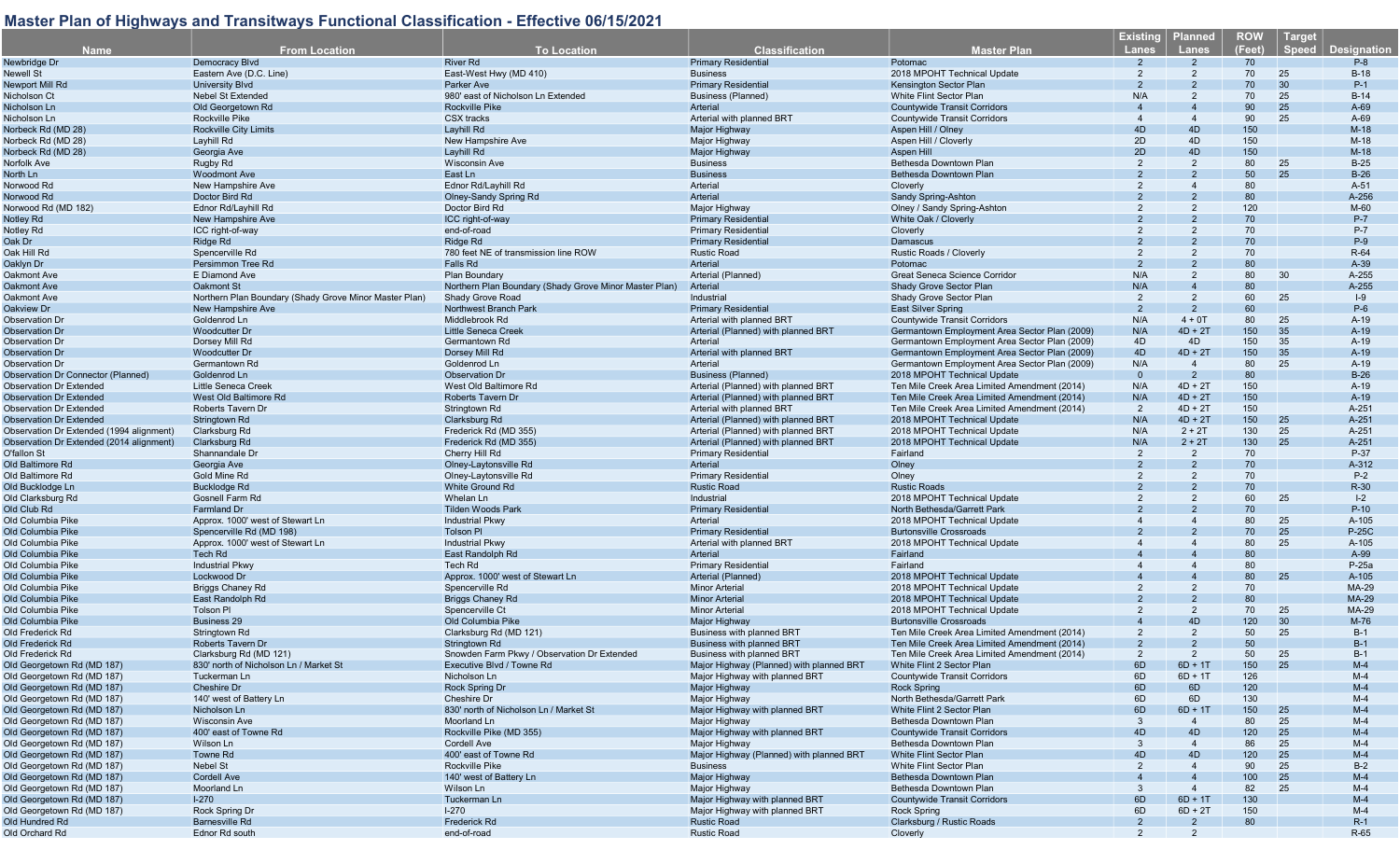|                                                         |                                                                                                    |                                                 |                                  |                                               | <b>Existing</b> | <u>Pl</u> anned | <b>ROW</b> | <b>Target</b>               |
|---------------------------------------------------------|----------------------------------------------------------------------------------------------------|-------------------------------------------------|----------------------------------|-----------------------------------------------|-----------------|-----------------|------------|-----------------------------|
| <b>Name</b>                                             | <b>From Location</b>                                                                               | <b>To Location</b>                              | <b>Classification</b>            | Master Plan                                   | <b>Lanes</b>    | <b>Lanes</b>    | (Feet)     | Speed<br><b>Designation</b> |
| Old River Rd                                            | Montevideo Rd                                                                                      | <b>River Rd</b>                                 | <b>Rustic Road</b>               | <b>Rustic Roads</b>                           |                 |                 | 70         | $R-31$                      |
| Old Stage Rd                                            | Dinwiddie Dr                                                                                       | Tilden Ln                                       | <b>Primary Residential</b>       | North Bethesda/Garrett Park                   |                 |                 | 70         | $P-9$                       |
| Old Vic Blvd                                            | <b>Olney-Sandy Spring Rd</b>                                                                       | <b>Batchellors Forest Rd</b>                    | <b>Primary Residential</b>       | Olney                                         |                 |                 | 70         | $P-16$                      |
| Olney Mill Rd                                           | Olney-Laytonsville Rd                                                                              | <b>Wickham Road</b>                             | <b>Primary Residential</b>       | 2018 MPOHT Technical Update                   |                 |                 | 70         | $P-9$                       |
| <b>Olney Mill Rd</b>                                    | <b>Gold Mine Rd</b>                                                                                | Olney-Laytonsville Rd                           | <b>Primary Residential</b>       | Olney                                         |                 |                 | 70         | $P-9$                       |
| Olney-Laytonsville Rd (MD 108)                          | Approx. 250' north of Olney Mill Rd                                                                | Georgia Ave (MD 97)                             | Major Highway                    | Olney                                         |                 | 4D              | 150        | M-60                        |
| Olney-Laytonsville Rd (MD 108)                          |                                                                                                    |                                                 |                                  |                                               |                 | 4D              | 150        | M-60                        |
|                                                         | Approx. 250' south of Maple Knoll Dr (Laytonsville south bound Approx. 250' north of Olney Mill Rd |                                                 | Major Highway                    | Olney                                         |                 | 4D              |            |                             |
| Olney-Sandy Spring Rd (MD 108)                          | Prince Philip Dr                                                                                   | Doctor Bird Rd                                  | Major Highway                    | Olney                                         |                 |                 | 150        | M-60                        |
| Olney-Sandy Spring Rd (MD 108)                          | Doctor Bird Rd                                                                                     | 100' east of Norwood Rd                         | Arterial                         | Olney / Sandy Spring-Ashton                   |                 |                 | 80         | A-92                        |
| Olney-Sandy Spring Rd (MD 108)                          | Georgia Ave                                                                                        | Prince Phillip Dr                               | Major Highway with planned BRT   | <b>Countywide Transit Corridors</b>           |                 | 4D              | 150        | M-60                        |
| Olney-Sandy Spring Rd (MD 108)                          | 100' east of Norwood Rd                                                                            | 500' east of Bentley Rd                         | Arterial                         | Olney / Sandy Spring-Ashton                   |                 |                 | 80         | A-92                        |
| Olney-Sandy Spring Rd (MD 108)                          | Western Plan Boundary (Ashton Village Sector Plan)                                                 | Ashton Rd/New Hampshire Ave                     | Arterial                         | Olney / Sandy Spring-Ashton                   |                 |                 | 80         | 25<br>A-92                  |
| Omega Dr                                                | Fields Rd                                                                                          | Key West Ave                                    | Arterial                         | <b>Great Seneca Science Corridor</b>          |                 |                 | 100        | 30<br>A-261a                |
| Orebaugh Ave                                            | Arcola Ave                                                                                         | <b>Wheaton RP</b>                               | Primary Residentia               | Kensington-Wheaton                            | $\mathcal{P}$   |                 | 70         | P-36                        |
| Owens Rd                                                | Georgia Ave                                                                                        | Old Baltimore Rd                                | <b>Primary Residential</b>       | Olney                                         |                 |                 | 70         | $P-18$                      |
| Oxbridge Dr                                             | <b>Frederick Rd</b>                                                                                | Cider Barrel Rd                                 | <b>Primary Residential</b>       | Germantown Employment Area Sector Plan (2009) | N/A             |                 | 70         | $P-3$                       |
| Oxbridge Dr                                             | <b>Cider Barrel Rd</b>                                                                             | <b>Frederick Rd</b>                             | <b>Primary Residential</b>       | Germantown Master Plan (1989)                 | 2               |                 | 70         | $P-11$                      |
| Paramount Dr                                            | <b>Rockville Pike</b>                                                                              | Somerville Drive                                | <b>Business</b>                  | 2018 MPOHT Technical Update                   | N/A             |                 | 70         | 25<br>$B-6$                 |
| Park Mill Dr                                            | <b>Miller Fall Dr</b>                                                                              | Mill Run Dr                                     | <b>Primary Residential</b>       | <b>Gaithersburg Vicinity</b>                  | $\mathcal{P}$   |                 | 70         | $P-22$                      |
| Parker Ave                                              | Veirs Mill Rd                                                                                      | Arcola Ave                                      | <b>Primary Residential</b>       | Veirs Mill Corridor Master Plan               | $\mathcal{P}$   |                 | 70         | P-37                        |
| Parkland Dr                                             | <b>Heathfield Rd</b>                                                                               | <b>Veirs Mill Rd</b>                            | <b>Primary Residential</b>       | Veirs Mill Corridor Master Plan               |                 |                 | 70         | $P-16$                      |
| Parklawn Dr                                             | Wicomico Ave (Rockville City Limits)                                                               | Montrose Pkwy                                   | Arterial                         | 2018 MPOHT Technical Update                   |                 |                 | 80         | 25<br>$A-64$                |
| Parklawn Dr                                             | <b>Montrose Pkwy</b>                                                                               | Randolph Rd                                     | Arterial                         | White Flint 2 Sector Plan                     |                 |                 | 80         | 25<br>$A-64$                |
| Parklawn Dr                                             | Randolph Rd                                                                                        | CSX tracks / 980' east of Nicholson Ln Extended | Arterial with planned BRT        | White Flint 2 Sector Plan                     |                 |                 | 80         | 25<br>$A-64$                |
| Parkwood Dr                                             | Saul Rd                                                                                            | <b>Knowles Ave</b>                              | <b>Primary Residentia</b>        | Kensington-Wheaton                            |                 |                 | 70         | P-38                        |
| Partnership Rd                                          | <b>River Rd</b>                                                                                    | <b>Whites Ferry Rd</b>                          | <b>Country Arteria</b>           | <b>Rustic Roads</b>                           |                 |                 | 80         | $CA-3$                      |
| Peach Orchard Rd                                        | <b>Briggs Chaney Rd</b>                                                                            | Spencerville Rd                                 | <b>Primary Residential</b>       | Cloverly                                      |                 |                 | 70         | $P-10$                      |
| Peach Tree Rd                                           | Darnestown Rd                                                                                      | Old Hundred Rd                                  | <b>Rustic Road</b>               | <b>Rustic Roads</b>                           |                 |                 | 70         | R-32                        |
| Peachwood Dr                                            | Windmill Ln                                                                                        |                                                 | <b>Primary Residential</b>       |                                               |                 |                 | 70         | $P-18$                      |
|                                                         |                                                                                                    | Piping Rock Rd                                  |                                  | Cloverly<br>Bethesda Downtown Plan            |                 |                 |            |                             |
| <b>Pearl District Connector</b>                         | East-West Hwy                                                                                      | <b>Montgomery Ave</b>                           | <b>Business (Planned)</b>        |                                               |                 |                 | 60         | 25<br>$B-1$                 |
| Pearl St                                                | Sleaford Rd                                                                                        | Middleton Ln                                    | <b>Primary Residential</b>       | Bethesda Downtown Plan                        |                 |                 | 60         | 25<br>$P-8$                 |
| Pearl St                                                | Middleton Ln                                                                                       | Georgetown Branch ROW                           | <b>Business</b>                  | Bethesda Downtown Plan                        |                 |                 | 60         | 25<br>$B-27$                |
| Pennsylvania Ave                                        | <b>Michigan Ave</b>                                                                                | <b>Lanier Dr</b>                                | <b>Primary Residential</b>       | <b>Greater Lyttonsville Sector Plan</b>       |                 |                 | 60         | 25<br>$P-6$                 |
| Pennyfield Lock Rd                                      | C&O Canal                                                                                          | <b>River Rd</b>                                 | <b>Rustic Road</b>               | Rustic Roads / Potomac                        |                 |                 | 70         | R-33                        |
| Perrywood Dr                                            | Old Columbia Rd                                                                                    | <b>Cabin Creek Dr</b>                           | <b>Primary Residential</b>       | Fairland                                      |                 |                 | 70         | $P-15$                      |
| Persimmon Tree Rd                                       | <b>River Rd</b>                                                                                    | Capital Beltway (I-495)                         | Arterial                         | Potomac                                       |                 |                 | 80         | A-77                        |
| Persimmon Tree Rd                                       | Capital Beltway (I-495)                                                                            | <b>MacArthur Blvd</b>                           | Arterial                         | Bethesda-Chevy Chase                          |                 |                 | 80         | A-77                        |
| Philadelphia Ave                                        | Selim Rd                                                                                           | <b>Fenton St</b>                                | <b>Business</b>                  | 2018 MPOHT Technical Update                   |                 |                 | 70         | 25<br>$B-20$                |
| Philadelphia Ave (MD 410)                               | <b>Fenton St</b>                                                                                   | <b>Carroll Ave</b>                              | Arterial                         | <b>East Silver Spring</b>                     |                 |                 | 50         | $A-20$                      |
| Piedmont Rd                                             | Skylark Rd                                                                                         | Hawkes Rd                                       | Country Road                     | Clarksburg / Damascus                         | 2               |                 | 70         | $CR-5$                      |
| Piedmont Rd                                             | <b>Grand Elm St</b>                                                                                | Skylark Rd                                      | <b>Country Road</b>              | Clarksburg / Damascus                         |                 |                 | 60         | $CR-5$                      |
| Piney Branch Rd                                         | Eastern Ave (D.C. Line)                                                                            | Philadelphia Ave                                | Arterial                         | <b>Takoma Park</b>                            | 2               | 2               | 70         | A-311                       |
| Piney Branch Rd                                         | <b>University Blvd</b>                                                                             | Prince George's County Line                     | Major Highway                    | <b>East Silver Spring</b>                     | 4D              | 4D              | 120        | $M-11$                      |
| Piney Branch Rd (MD 320)                                | Philadelphia Ave (MD 410)                                                                          | Sligo Creek Pkwy                                | Arterial                         | Takoma Park / East Silver Spring              | $2 - 3$         | $\overline{2}$  | 80         | A-311                       |
| Piney Branch Rd (MD 320)                                | <b>Arliss St</b>                                                                                   | <b>University Blvd</b>                          | Arterial with planned light rail | Long Branch Sector Plan                       | $\overline{4}$  | $4D + 2T$       | 112        | 30<br>A-311                 |
| Piney Branch Rd (MD 320)                                | <b>Flower Ave</b>                                                                                  | <b>Arliss St</b>                                | Arterial                         | Long Branch Sector Plan                       | $\overline{4}$  | 4D              | 103        | 30<br>A-311                 |
| Piney Branch Rd (MD 320)                                | <b>University Blvd</b>                                                                             | <b>Carroll Ave</b>                              | Major Highway                    | Long Branch Sector Plan                       | 4D              | 4D              | 120        | 35<br>$M-11$                |
| Piney Branch Rd (MD 320)                                | Sligo Creek Pkwy                                                                                   | Flower Ave (MD 787)                             | Arterial                         | Long Branch Sector Plan                       |                 | 4               | 80         | 30<br>A-311                 |
| Piney Meetinghouse Rd                                   | <b>River Rd</b>                                                                                    | Cavanaugh Dr/Shady Grove Rd Extended            | Arterial                         | Potomac                                       |                 |                 | 80         | $A-34$                      |
| Piney Meetinghouse Rd                                   | Cavanaugh Dr/Shady Grove Rd Extended                                                               | <b>Travilah Rd</b>                              | <b>Minor Arterial</b>            | 2018 MPOHT Technical Update                   |                 | $\overline{2}$  | 70         | MA-30                       |
|                                                         | Georgia Ave                                                                                        |                                                 | <b>Business</b>                  | 2018 MPOHT Technical Update                   |                 |                 | 60         | 25<br>$B-19$                |
| <b>Planning Pl</b>                                      |                                                                                                    | Silver Spring Parking Lot #2                    |                                  |                                               | 2               |                 |            | 25                          |
| Pleasant Rd                                             | Shady Grove Rd                                                                                     | Fedor Ave                                       | Primary Residentia               | 2018 MPOHT Technical Update                   |                 |                 | 70         | P-58                        |
| Plum Orchard Dr                                         | Cherry Hill Rd                                                                                     | <b>Gracefield Rd</b>                            | Arterial                         | Fairland                                      |                 |                 | 80         | A-287                       |
| Plum Orchard Dr                                         | Cherry Hill Rd                                                                                     | <b>Broadbirch Dr</b>                            | <b>Business</b>                  | 2018 MPOHT Technical Update                   | $\mathcal{P}$   | $\mathcal{P}$   | 80         | 25<br>$B-12$                |
| Plyers Mill Rd                                          | <b>Connecticut Ave</b>                                                                             | Metropolitan Ave                                | <b>Minor Arterial</b>            | 2018 MPOHT Technical Update                   | 2D              | 2D              | 100        | MA-31                       |
| Plyers Mill Rd                                          | Metropolitan Ave                                                                                   | Kensington Town Limit                           | <b>Minor Arterial</b>            | 2018 MPOHT Technical Update                   | 2               |                 | 80         | MA-31                       |
| Plyers Mill Rd                                          | Kensington Town Limit (230' West of Drumm Ave)                                                     | Georgia Ave                                     | <b>Minor Arterial</b>            | 2018 MPOHT Technical Update                   |                 |                 | 80         | <b>MA-31</b>                |
| Plyers Mill Rd (MD 192)                                 | <b>Summit Ave</b>                                                                                  | <b>Connecticut Ave</b>                          | <b>Business</b>                  | Kensington Sector Plan                        |                 |                 | 70         | 25<br>$B-1$                 |
| Poplar Hill Rd                                          | <b>Berryville Rd</b>                                                                               | Parev Terr                                      | <b>Rustic Road</b>               | Rustic Roads / Potomac                        |                 |                 | 70         | $R-4$                       |
| Poplar Run Dr                                           | Layhill Rd                                                                                         | Tivoli Lake Blvd                                | <b>Primary Residential</b>       | Kensington-Wheaton                            |                 |                 | 70         | $P-13$                      |
| Porter Rd                                               | Lanier Dr                                                                                          | Sundale Dr                                      | <b>Primary Residential</b>       | Greater Lyttonsville Sector Plan              |                 |                 | 60         | 25<br>$P-6$                 |
| Post Oak Rd                                             | Tuckerman Ln                                                                                       | Seven Locks Rd                                  | <b>Primary Residential</b>       | Potomac                                       | 2               | 2               | 70         | $P-29$                      |
| Potential Supplemental BRT Route (US 29 Cor Lockwood Dr |                                                                                                    | Old Columbia Pike                               | Transitway (Planned)             | <b>White Oak Science Gateway</b>              | N/A             | <b>TBD</b>      |            |                             |
| Powder Mill Rd                                          | Green Forest Dr                                                                                    | Prince George's County Line                     | Arterial                         | White Oak Science Gateway                     | $\overline{4}$  | $\overline{4}$  | 80-90      | A-94                        |
| Powder Mill Rd                                          | New Hampshire Ave (MD 650)                                                                         | <b>Green Forest Dr</b>                          | Arterial                         | White Oak Science Gateway                     |                 |                 | 80-90 25   | A-94                        |
| Prescott Rd                                             | <b>Frederick Rd</b>                                                                                | Hyattstown Mill Rd                              | <b>Rustic Road</b>               | <b>Rustic Roads</b>                           |                 |                 |            | $R-6$                       |
| Price Ave                                               | Georgia Ave                                                                                        | <b>Amherst Ave</b>                              | <b>Business</b>                  | <b>Wheaton CBD Sector Plan</b>                |                 |                 | 70         | 25<br>$B-20$                |
| Prices Distillery Rd                                    | Mountain View Rd-Purdum Rd                                                                         | <b>Frederick County Line</b>                    | <b>Rustic Road</b>               | Rustic Roads / Damascus                       |                 |                 | 70         | R-34                        |
| Prichard Rd                                             | <b>Amherst Ave</b>                                                                                 | Horde St                                        | <b>Primary Residential</b>       | Wheaton CBD Sector Plan                       |                 |                 | 70         | P-33<br>25                  |
| Prichard Rd                                             | Georgia Ave                                                                                        | <b>Amherst Ave</b>                              | <b>Business</b>                  | Wheaton CBD Sector Plan                       |                 |                 | 70         | 25<br>$B-23$                |
|                                                         |                                                                                                    |                                                 |                                  |                                               |                 |                 |            |                             |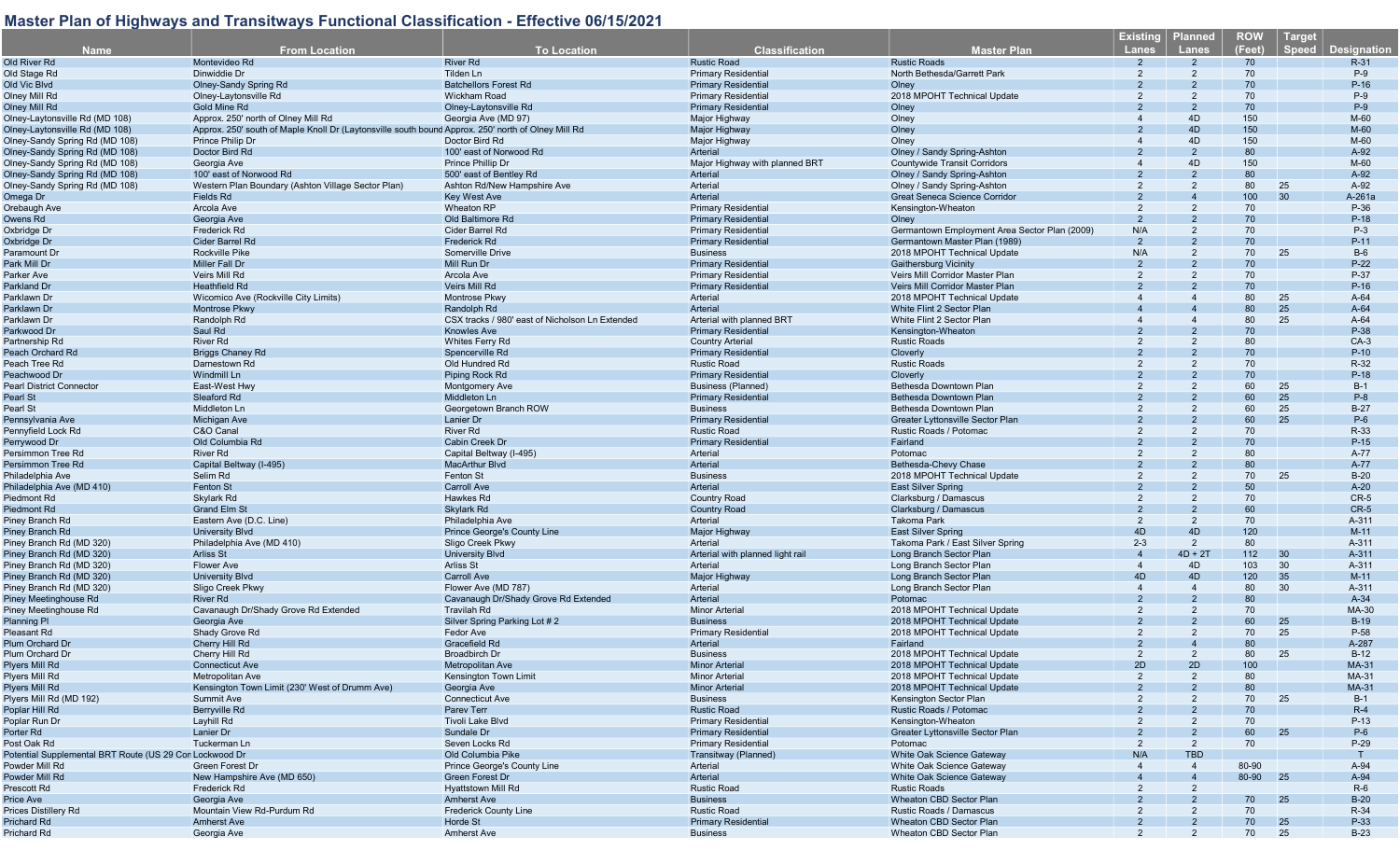|                                             |                                                  |                                         |                                     |                                               | <b>Existing</b>        | <u>Pl</u> anned | <b>ROW</b>  | Target                             |
|---------------------------------------------|--------------------------------------------------|-----------------------------------------|-------------------------------------|-----------------------------------------------|------------------------|-----------------|-------------|------------------------------------|
| <b>Name</b>                                 | <b>From Location</b>                             | <b>To Location</b>                      | <b>Classification</b>               | <b>Master Plan</b>                            | <b>Lanes</b>           | <b>Lanes</b>    | (Feet)      | <b>Speed</b><br><b>Designation</b> |
| Prince Phillip Dr                           | <b>Olney-Sandy Spring Rd</b>                     | <b>Brooke Farm Dr</b>                   | Minor Arterial with planned BRT     | 2018 MPOHT Technical Update                   | 2                      | $\overline{2}$  | 80          | MA-32                              |
|                                             |                                                  |                                         | <b>Minor Arterial</b>               |                                               | 2                      | $\overline{2}$  | 80          | MA-32                              |
| Prince Phillip Dr                           | Georgia Ave                                      | Olney-Sandy Spring Rd                   |                                     | 2018 MPOHT Technical Update                   |                        |                 |             |                                    |
| Prince Phillip Dr                           | <b>Brooke Farm Dr</b>                            | Georgia Ave                             | <b>Minor Arterial</b>               | 2018 MPOHT Technical Update                   | 2                      | $\overline{2}$  | 80          | MA-32                              |
| Proposed 355 Bypass (potential alternative  | Gateway Center Dr                                | <b>Roberts Tavern Dr</b>                | Arterial (Planned) with planned BRT | Ten Mile Creek Area Limited Amendment (2014)  | N/A                    | <b>TBD</b>      | <b>TBD</b>  | A-251                              |
| Proposed 355 Bypass (potential alternative) | <b>Gateway Center Dr</b>                         | <b>Observation Dr Extended</b>          | Arterial (Planned) with planned BRT | Ten Mile Creek Area Limited Amendment (2014)  | N/A                    | <b>TBD</b>      | <b>TBD</b>  | A-251                              |
| Proposed Montrose Pkwy                      | Montrose Rd                                      | Parklawn Dr                             | Arterial (Planned)                  | North Bethesda/Garrett Park                   | N/A                    | 4D              | 300         | A-270                              |
| Proposed Rd                                 | Cherry Hill Rd                                   | Plum Orchard Ct Extended (B-6)          | <b>Business (Planned)</b>           | 2018 MPOHT Technical Update                   | N/A                    | $\overline{2}$  | 70          | $B-7$<br>25                        |
| Proposed Rd                                 | Plum Orchard Dr                                  | FDA Blvd                                | <b>Business (Planned)</b>           | 2018 MPOHT Technical Update                   | N/A                    | $\overline{2}$  | 70          | 25<br>$B-5$                        |
| Proposed Rd                                 | Plum Orchard Ct Extended (B-6)                   | <b>Whitehorn Ct</b>                     | <b>Business (Planned)</b>           | 2018 MPOHT Technical Update                   | N/A                    | $\overline{2}$  | 70          | 25<br>$B-6$                        |
| Prosperity Dr                               | <b>Industrial Pkwy</b>                           | Cherry Hill Rd                          | Arterial                            | 2018 MPOHT Technical Update                   | 2                      | $\overline{4}$  | 80          | 25<br>A-108                        |
|                                             |                                                  | Prices Distillery Rd / Mountain View Rd |                                     | <b>Rustic Roads / Damascus</b>                | 2                      | $\overline{2}$  | 80          | $E-13$                             |
| Purdum Rd                                   | Bethesda Church Rd                               |                                         | <b>Exceptional Rustic Road</b>      |                                               |                        |                 |             |                                    |
| Purple Line Transitway (Proposed)           | Wayne Ave/Manchester Place Station - Purple Line | <b>Arliss St</b>                        | Transitway (Planned)                | <b>Purple Line Functional Plan</b>            | N/A                    | 2T              | Varies      |                                    |
| Purple Line Transitway (Proposed)           | Fenton St                                        | <b>Wayne Ave</b>                        | Transitway (Planned)                | Purple Line Functional Plan                   | N/A                    | 2T              | $40 - 70$   |                                    |
| Purple Line Transitway (Proposed)           | <b>CSX/WMATA ROW</b>                             | 16th St                                 | Transitway (Planned)                | Purple Line Functional Plan                   | N/A                    | 2T              | $120 - 160$ |                                    |
| Purple Line Transitway (Proposed)           | Lyttonsville PI                                  | <b>Stewart Ave</b>                      | Transitway (Planned)                | Purple Line Functional Plan                   | N/A                    | 2T              | 100         |                                    |
| Purple Line Transitway (Proposed)           | Jones Mill Rd                                    | Lyttonsville PI                         | Transitway (Planned)                | Purple Line Functional Plan                   | N/A                    | 2T              | $66 - 225$  |                                    |
| Purple Line Transitway (Proposed)           | ROW trail access at Kentbury Way                 | Connecticut Ave (MD 185)                | Transitway (Planned)                | <b>Purple Line Functional Plan</b>            | N/A                    | 2T              | $66 - 100$  |                                    |
| Purple Line Transitway (Proposed)           | East-West Hwy (MD 410)                           | ROW trail access at Kentbury Way        | Transitway (Planned)                | Purple Line Functional Plan                   | N/A                    | 2T              | 66          |                                    |
|                                             |                                                  |                                         |                                     |                                               | N/A                    | 2T              | $66 - 85$   |                                    |
| Purple Line Transitway (Proposed)           | Pearl St                                         | East-West Hwy (MD 410)                  | Transitway (Planned)                | Purple Line Functional Plan                   |                        |                 |             |                                    |
| Purple Line Transitway (Proposed)           | East end of Bethesda Station Tunnel              | Pearl St                                | Transitway (Planned)                | Purple Line Functional Plan                   | N/A                    | 2T              | 57          |                                    |
| Purple Line Transitway (Proposed)           | Connecticut Ave (MD 185)                         | Jones Mill Road                         | Transitway (Planned)                | <b>Purple Line Functional Plan</b>            | N/A                    | 2T              | $90 - 100$  |                                    |
| Purple Line Transitway (Proposed)           | 16th St                                          | <b>Silver Spring Transit Center</b>     | Transitway (Planned)                | Purple Line Functional Plan                   | N/A                    | 2T              | 180         |                                    |
| Purple Line Transitway (Proposed)           | <b>Woodmont Ave</b>                              | West end of Bethesda Station Tunnel     | Transitway (Planned)                | <b>Purple Line Functional Plan</b>            | N/A                    | 2T              | 66          |                                    |
| Purple Line Transitway (Proposed)           | Bethesda South Station                           | East end of Bethesda Station Tunnel     | Transitway (Planned)                | Purple Line Functional Plan                   | N/A                    | 2T              | $40 - 50$   |                                    |
| Purple Line Transitway (Proposed)           | <b>Stewart Ave</b>                               | <b>CSX/WMATA ROW</b>                    | Transitway (Planned)                | <b>Purple Line Functional Plan</b>            | N/A                    | 2T              | $80 - 85$   |                                    |
| Queen Elizabeth Dr                          | <b>Olney Laytonsville Road</b>                   | Georgia Ave                             | <b>Minor Arterial</b>               | 2018 MPOHT Technical Update                   | 2                      | $\overline{2}$  | 70          | MA-33                              |
|                                             |                                                  |                                         |                                     |                                               |                        |                 |             |                                    |
| Queen Elizabeth Dr                          | Morningwood Dr                                   | <b>Olney Laytonsville Road</b>          | <b>Primary Residential</b>          | Olney                                         |                        | $\mathcal{P}$   | 70          | $P-21$                             |
| Query Mill Rd                               | <b>Esworthy Rd</b>                               | <b>Turkey Foot Rd</b>                   | <b>Rustic Road</b>                  | Potomac                                       | 2                      | $\overline{2}$  | 70          | $R-5$                              |
| <b>Quince Orchard Rd</b>                    | Dufief Mill Rd                                   | Darnestown Rd                           | Arterial                            | Potomac                                       |                        |                 | 80          | A-265                              |
| Quince Orchard Rd                           | Twin Lakes Dr                                    | <b>Great Seneca Hwy</b>                 | Major Highway with planned BRT      | City of Gaithersburg                          |                        | $4 + 2T$        | 120         | 40<br>$M-24$                       |
| Quince Orchard Rd                           | Clopper Rd/W Diamond Ave (MD 119)                | <b>Gaithersburg City Limit</b>          | Major Highway                       | <b>City of Gaithersburg</b>                   |                        |                 | 150         | 40<br>$M-24$                       |
| Quince Orchard Rd                           | Great Seneca Hwy                                 | Longdraft Rd                            | Major Highway                       | City of Gaithersburg                          |                        | $\overline{4}$  | 120         | 40<br>$M-24$                       |
| Quince Orchard Rd                           | Darnestown Rd                                    | Longdraft Rd                            | <b>Major Highway</b>                | <b>Great Seneca Science Corridor</b>          |                        | 6               | 150         | 40<br>$M-24$                       |
|                                             |                                                  |                                         |                                     |                                               |                        |                 |             |                                    |
| Quince Orchard Rd                           | Twin Lakes Dr                                    | <b>Gaithersburg City Limit</b>          | Major Highway with planned BRT      | Great Seneca Science Corridor                 | $\overline{4}$         | $6 + 1T$        | 170         | 40<br>$M-24$                       |
| <b>Rainbow Dr</b>                           | Snider Ln                                        | <b>Briggs Chaney Middle School</b>      | <b>Primary Residential</b>          | <b>Cloverly</b>                               |                        | $\mathcal{P}$   | 70          | $P-8$                              |
| Rainbow Dr (Thompson Rd Extended)           | <b>Briggs Chaney Middle School</b>               | Thompson Rd                             | <b>Primary Residential</b>          | Cloverly                                      |                        | 2               | 70          | $P-8$                              |
| <b>Ramsey Ave</b>                           | <b>Cameron St</b>                                | Colesville Rd (MD 384)                  | <b>Business</b>                     | 2018 MPOHT Technical Update                   |                        |                 | 54          | 25<br>$B-21$                       |
| <b>Ramsey Ave</b>                           | Wayne Ave                                        | <b>Bonifant St</b>                      | <b>Business</b>                     | 2018 MPOHT Technical Update                   | 2                      | 2               | 70          | 25<br>$B-21$                       |
| Randolph Rd                                 | Montrose Pkwy                                    | <b>CSX Tracks</b>                       | Arterial                            | <b>White Flint Sector Plan</b>                | $\overline{4}$         | $\overline{4}$  | 100         | 25<br>A-90                         |
| Randolph Rd                                 | 400' West of Glenallan Ave                       | Middlevale Rd                           | Major Highway with planned BRT      | Glenmont                                      | 6D                     | 6D              | 120         | $M-17$                             |
| Randolph Rd                                 | Middlevale Rd                                    | Fairland Rd/E Randolph Rd               | Major Highway with planned BRT      | <b>Countywide Transit Corridors</b>           | 6D                     | 6D              | 120         | $M-17$                             |
|                                             |                                                  |                                         |                                     |                                               | 6D                     | 6D              | 120         | $M-17$                             |
| Randolph Rd                                 | <b>Bushey Dr</b>                                 | Lindell St/Denley Rd                    | Major Highway with planned BRT      | Veirs Mill Corridor Master Plan               |                        |                 |             |                                    |
| Randolph Rd                                 | Dewey Rd                                         | Selfridge Rd                            | Major Highway with planned BRT      | Veirs Mill Corridor Master Plan               | 6D                     | 6D              | 120         | $M-17$                             |
| Randolph Rd                                 | Veirs Mill Rd                                    | <b>Bushey Dr</b>                        | Major Highway with planned BRT      | Veirs Mill Corridor Master Plan               | 6D                     | 6D              | 120         | 25<br>$M-17$                       |
| Randolph Rd                                 | Selfridge Rd                                     | <b>Veirs Mill Rd</b>                    | Major Highway with planned BRT      | Veirs Mill Corridor Master Plan               | 6D                     | 6D              | 120         | 25<br>$M-17$                       |
| Randolph Rd                                 | Judson Rd                                        | Georgia Ave (MD 97)                     | Major Highway with planned BRT      | 2018 MPOHT Technical Update                   | 6D                     | 6D              | 140         | 25<br>$M-17$                       |
| Randolph Rd                                 | <b>CSX Tracks</b>                                | Parklawn Dr                             | Arterial                            | White Flint 2 Sector Plan                     | $\Delta$               |                 | 100         | 25<br>A-90                         |
| Randolph Rd                                 | Parklawn Dr                                      | Rocking Horse Rd                        | Major Highway with planned BRT      | White Flint 2 Sector Plan                     | $\overline{a}$         | $\overline{4}$  | 100         | 25<br>$M-17$                       |
| Randolph Rd                                 | Rocking Horse Rd                                 | Dewey Rd                                | Major Highway with planned BRT      | 2018 MPOHT Technical Update                   | $\boldsymbol{\Lambda}$ |                 | 100         | $M-17$                             |
|                                             |                                                  |                                         |                                     |                                               | 6D                     |                 |             |                                    |
| Randolph Rd                                 | Lindell St/Denley Rd                             | Judson Rd                               | Major Highway with planned BRT      | Veirs Mill Corridor Master Plan               |                        | 6D              | 120         | 25<br>$M-17$                       |
| Randolph Rd                                 | Judson Rd                                        | 400 feet west of Glenallan Ave          | <b>Major Highway</b>                | 2018 MPOHT Technical Update                   | 6D                     | 6D              | 140         | 25<br>$M-17$                       |
| Randolph Rd                                 | 400' West of Glenallan Ave                       | Glenallan Ave                           | Major Highway                       | 2018 MPOHT Technical Update                   | 6D                     | 6D              | 120         | 25<br>$M-17$                       |
| Redgrave Pl                                 | Overlook Park Dr                                 | Frederick Rd (MD 355)                   | <b>Business</b>                     | 2018 MPOHT Technical Update                   | $\mathcal{P}$          | 2               | 70          | 25<br>$B-2$                        |
| Redgrave PI                                 | Frederick Rd                                     | End of Road                             | <b>Primary Residential</b>          | 2018 MPOHT Technical Update                   | $\mathcal{P}$          | 2               | 70          | 25<br>$P-5$                        |
| Redland Rd                                  | Crabbs Branch Way                                | Frederick Rd                            | <b>Business</b>                     | 2018 MPOHT Technical Update                   | 4D                     | 4D              | 100         | 25<br>$B-1$                        |
| <b>Redland Rd</b>                           | Muncaster Mill Rd                                | Needwood Rd                             | <b>Minor Arterial</b>               | Shady Grove Minor Master Plan Amendment       | 2                      |                 | 70          | 30<br>MA-34                        |
| Redland Rd                                  | Needwood Rd                                      | Crabbs Branch Way                       | Arterial                            | Shady Grove Minor Master Plan Amendment       |                        |                 | 70          | 30<br>$A-262$                      |
|                                             |                                                  |                                         |                                     |                                               |                        |                 |             |                                    |
| Reedie Dr                                   | <b>Amherst Ave</b>                               | Dodson St                               | <b>Primary Residential</b>          | Wheaton CBD Sector Plan                       |                        |                 | 70          | 25<br>P-36                         |
| Reedie Dr                                   | Georgia Ave                                      | <b>Amherst Ave</b>                      | <b>Business</b>                     | <b>Wheaton CBD Sector Plan</b>                |                        |                 | 70          | 25<br>$B-22$                       |
| Reedie Dr                                   | Veirs Mill Rd                                    | Georgia Ave                             | Business with planned BRT           | <b>Countywide Transit Corridors</b>           |                        |                 | 70          | 25<br>$B-22$                       |
| Research Blvd                               | Omega Dr                                         | <b>Rockville City Limits</b>            | Industrial                          | Great Seneca Science Corridor                 |                        |                 | 80          | 30<br>$ -8$                        |
| Rexmore Dr                                  | Locbury Dr                                       | <b>Crystal Rock Dr</b>                  | <b>Primary Residential</b>          | 2018 MPOHT Technical Update                   | 2                      | $\overline{2}$  | 80          | 25<br>$P-12$                       |
| Richter Farm Rd                             | Clopper Rd                                       | <b>Great Seneca Hwy</b>                 | Arterial                            | Germantown Master Plan (1989)                 | 4D                     | 4D              | 100         | A-297                              |
| Ridge Rd                                    | <b>Howard County Line</b>                        | <b>Howard County Line</b>               | <b>Country Arterial</b>             | Damascus                                      | 2                      | $\overline{2}$  | 100         | CA-12                              |
| Ridge Rd                                    | <b>Bellison Rd</b>                               | <b>Howard County Line</b>               | <b>Country Arterial</b>             | Damascus                                      |                        |                 | 100         | CA-12                              |
|                                             |                                                  |                                         |                                     |                                               |                        |                 |             |                                    |
| Ridge Rd                                    | $1-270$                                          | <b>Brink Rd</b>                         | <b>Major Highway</b>                | Germantown/Clarksburg                         | 6D                     | 6D              | 150         | $M-27$                             |
| Ridge Rd                                    | Mid County Hwy (Proposed)                        | <b>Brink Rd</b>                         | Major Highway                       | Clarksburg Master Plan                        | 2                      | 6D              | 150         | $M-27$                             |
| Ridge Rd                                    | $1-270$                                          | Frederick Rd (MD 355)                   | Controlled Major Highway            | Germantown Employment Area Sector Plan (2009) | 6D                     | 6D              | 150         | 40<br><b>CM-27</b>                 |
| Ridge Rd                                    | Skylark Rd                                       | Mid County Hwy (Proposed)               | Major Highway                       | Clarksburg Master Plan                        | 2D                     | 4D              | 120         | $M-27$                             |
| Ridge Rd                                    | 1000' south of Sweepstakes Rd                    | Skylark Rd                              | Arterial                            | Clarksburg Master Plan                        | 2                      | $\overline{2}$  | 80          | A-11                               |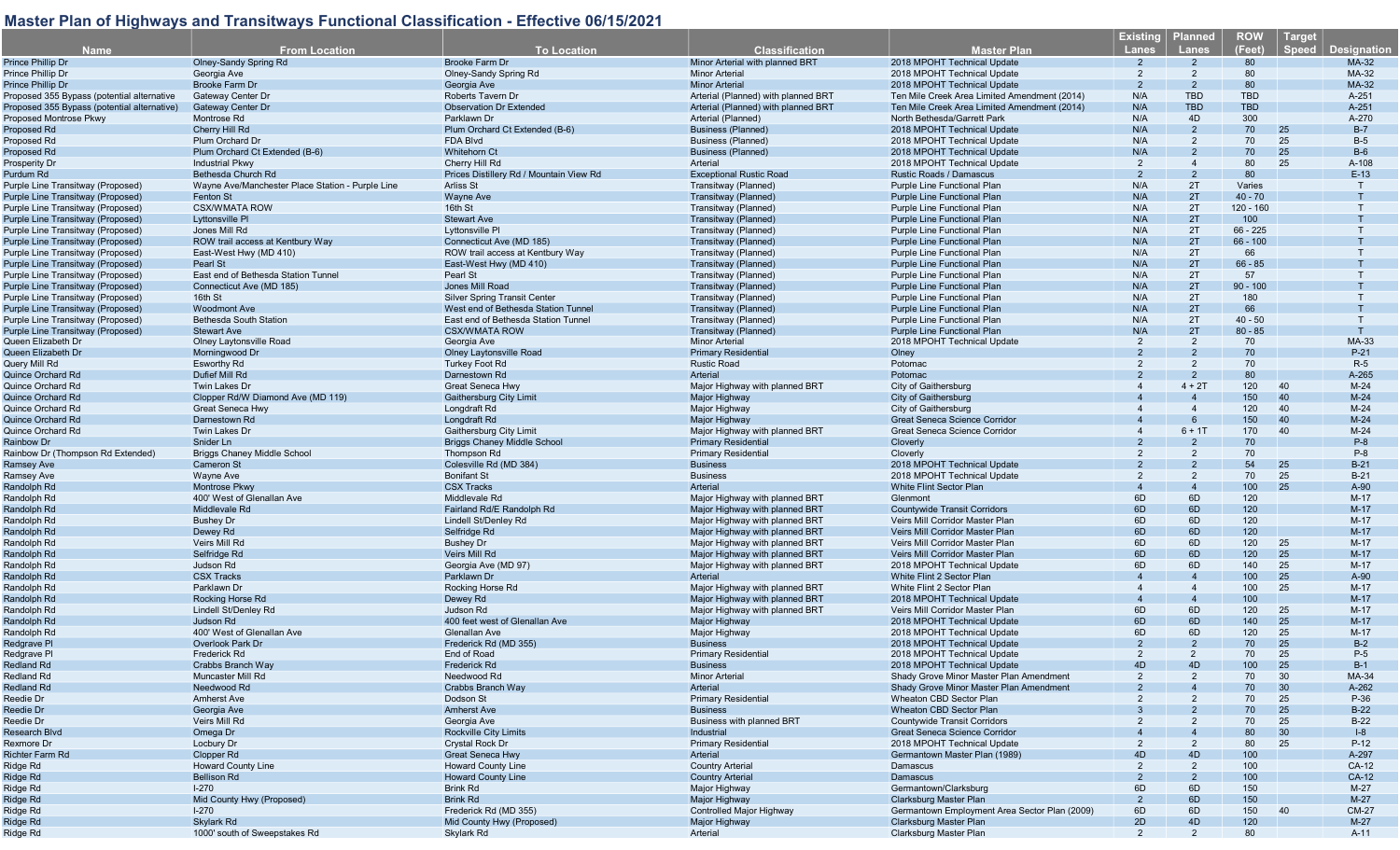| Name                         | <b>From Location</b>                      | <b>To Location</b>                                      | <b>Classification</b>                                  | <b>Master Plan</b>                           | <u>Existing</u><br>Lanes | <b>Planned</b><br>Lanes | <b>ROW</b><br>(Feet) | Target<br><b>Speed</b> | <b>Designation</b> |
|------------------------------|-------------------------------------------|---------------------------------------------------------|--------------------------------------------------------|----------------------------------------------|--------------------------|-------------------------|----------------------|------------------------|--------------------|
| Ridge Rd (MD 27)             | 1000' south of Sweepstakes Rd             | <b>Bethesda Church Rd</b>                               | Arterial                                               | Damascus                                     |                          |                         | 100                  |                        | $A-11$             |
| Ridge Rd (MD 27)             | 450' n. of High Corner St                 | <b>Bellison Rd</b>                                      | Arterial                                               | Damascus                                     | 2                        | 2                       | 100                  |                        | A-11               |
| Ridge Rd (MD 27)             | Bethesda Church Rd                        | 450' n. of High Corner St                               | <b>Business</b>                                        | Damascus                                     |                          |                         | 80                   |                        | $B-5$              |
| Ridgefield Rd                | <b>Westbard Ave</b>                       | <b>River Rd</b>                                         | <b>Business</b>                                        | Westbard Sector Plan (2016)                  |                          |                         | 100                  | 25                     | $B-1$              |
| <b>Riding Stable Rd</b>      | Sandy Spring Rd                           | <b>Prince George's County Line</b>                      | <b>Primary Residential</b>                             | Fairland                                     |                          |                         | 70                   |                        | $P-47$             |
| Riffle Ford Rd               | 700' north of Woodsboro Dr                | 220' east of Hallman Ct                                 | Arterial                                               | 2018 MPOHT Technical Update                  |                          |                         | 80                   |                        | A-103              |
| <b>Riffle Ford Rd</b>        | <b>Great Seneca Creek</b>                 | 700' north of Woodsboro Dr                              | Arterial                                               | <b>Great Seneca Science Corridor</b>         |                          |                         | 80                   |                        | A-103              |
| Riffle Ford Rd               | 220' east of Hallman Ct                   | Darnestown Rd (MD28)                                    | Arterial                                               | Great Seneca Science Corridor                |                          |                         | 80                   |                        | A-103              |
| <b>Riffle Ford Rd</b>        | Germantown Rd                             | <b>Great Seneca Creek</b>                               | <b>Arterial</b>                                        | Germantown Master Plan (1989)                |                          |                         | 80                   |                        | A-103              |
| Riggs Rd                     | Zion Rd                                   | Gregg Rd                                                | <b>Rustic Road</b>                                     | Rustic Roads / Olney                         |                          |                         | 70                   |                        | R-35               |
| <b>Rileys Lock Rd</b>        | <b>River Rd</b>                           | C & O Canal                                             | <b>Rustic Road</b>                                     | Rustic Roads / Potomac                       |                          |                         | 70                   |                        | $R-40$             |
| Rio Blvd                     | Washingtonian Blvd (City of Gaithersburg) | <b>Fields Rd</b>                                        | Arterial                                               | <b>Great Seneca Science Corridor</b>         |                          |                         | 80                   | 30                     | $A-23$             |
| <b>Ripley St</b>             | Georgia Ave                               | <b>CSX Railroad</b>                                     | <b>Business</b>                                        | 2018 MPOHT Technical Update                  |                          |                         | 70                   | 25                     | $B-22$             |
| <b>Ripley St</b>             | end of existing St                        | <b>Bonifant St</b>                                      | <b>Business</b>                                        | 2018 MPOHT Technical Update                  | N/A                      | $\overline{2}$          | 70                   | 25                     | $B-22$             |
| <b>Rippling Brook Dr</b>     | Matthew Henson Greenway                   | Georgia Ave                                             | <b>Primary Residential</b>                             | Kensington-Wheaton                           |                          |                         | 70                   |                        | $P-14$             |
| <b>Rippling Brook Dr</b>     | <b>Bel Pre Rd</b>                         | <b>Hewitt Ave</b>                                       | <b>Primary Residential</b>                             | Aspen Hill                                   | 2                        | 2                       | 70                   |                        | $P-10$             |
| River Rd                     | Mount Nebo Rd                             | <b>West Willard Rd</b>                                  | <b>Rustic Road</b>                                     | <b>Rustic Roads</b>                          |                          |                         | 70                   |                        | R-36               |
| River Rd                     | West Willard Rd                           | Seneca Creek                                            | <b>Country Arterial</b>                                | <b>Rustic Roads</b>                          |                          | 2                       | 80                   |                        | CA-29              |
| River Rd                     | <b>Whites Ferry Rd</b>                    | <b>Edwards Ferry Rd</b>                                 | <b>Exceptional Rustic Road</b>                         | <b>Rustic Roads</b>                          | $\overline{2}$           | $\overline{2}$          | 80                   |                        | $E-7$              |
| River Rd (MD 190)            | Seneca Creek                              | Esworthy Rd                                             | Arterial                                               | Potomac                                      | 2                        | 2                       | 80                   |                        | $A-1$              |
|                              |                                           |                                                         |                                                        |                                              |                          | $4 - 6$                 | 100                  |                        |                    |
| River Rd (MD 190)            | Little Falls Pkwy                         | Western Ave (D.C. Line)                                 | Major Highway                                          | Bethesda-Chevy Chase                         |                          |                         |                      |                        | $M-2$              |
| River Rd (MD 190)            | Seven Locks Rd                            | Capital Beltway (I-495)                                 | Major Highway                                          | Potomac                                      | $2 - 4$                  | 4D                      | 150                  |                        | $M-2$              |
| River Rd (MD 190)            | Falls Rd                                  | Seven Locks Rd                                          | Major Highway                                          | Potomac                                      | $\mathcal{P}$            | $\overline{2}$          | 150                  |                        | $M-2$              |
| River Rd (MD 190)            | Capital Beltway (I-495)                   | Ridgefield Rd                                           | Major Highway                                          | Bethesda-Chevy Chase                         | $4-6$                    | $6 - 8$                 | 150                  |                        | $M-2$              |
| River Rd (MD 190)            | Ridgefield Rd                             | <b>Little Falls Pkwy</b>                                | <b>Maior Highway</b>                                   | Westbard Sector Plan (2016)                  | $\overline{4}$           | $\overline{4}$          | 110                  | 30                     | $M-2$              |
| River Rd (MD 190)            | Esworthy Rd                               | Riverwood Dr                                            | Arterial                                               | 2018 MPOHT Technical Update                  | 2                        | $\overline{2}$          | 150                  |                        | $A-1$              |
| River Rd (MD 190)            | <b>River Oaks Ln</b>                      | <b>Falls Rd</b>                                         | Arterial                                               | 2018 MPOHT Technical Update                  | 2                        |                         | 150                  |                        | $A-1$              |
| <b>River Rd Relocated</b>    | Riverwood Dr                              | <b>River Oaks Ln</b>                                    | Arterial (Planned)                                     | 2018 MPOHT Technical Update                  | N/A                      | $\overline{2}$          | 150                  |                        | $A-1$              |
| Road A                       | Omega Dr                                  | Decoverly Dr Extended                                   | Business (Planned)                                     | <b>Great Seneca Science Corridor</b>         | N/A                      |                         | 60                   | 30                     | $B-2$              |
| Road B                       | Darnestown Rd                             | Muddy Branch Rd                                         | <b>Business (Planned)</b>                              | Great Seneca Science Corridor                | N/A                      | $\overline{2}$          | 70                   | 30                     | $B-3$              |
| Road C                       | Decoverly Dr Extended                     | <b>Key West Ave</b>                                     | <b>Business (Planned)</b>                              | <b>Great Seneca Science Corridor</b>         | N/A                      | $\overline{2}$          | 70                   | 30                     | $B-4$              |
| Road D                       | <b>Blackwell Rd</b>                       | Decoverly Dr                                            | <b>Business (Planned)</b>                              | Great Seneca Science Corridor                | N/A                      | 2                       | 70                   | 30                     | $B-5$              |
| Road E                       | <b>Blackwell Rd</b>                       | <b>Key West Ave</b>                                     | Business (Planned)                                     | <b>Great Seneca Science Corridor</b>         | N/A                      | 2                       | 70                   | 30                     | $B-6$              |
| Road F                       | Road A                                    | Road G                                                  | Business (Planned)                                     | Great Seneca Science Corridor                | N/A                      | $\overline{2}$          | 60                   | 30                     | $B-7$              |
| Road G                       | Road A                                    | <b>Medical Center Dr</b>                                | <b>Business (Planned)</b>                              | <b>Great Seneca Science Corridor</b>         | N/A                      | $\mathcal{P}$           | 70                   | 30                     | $B-8$              |
| Road H                       | Research Blvd                             | Shady Grove Rd                                          | <b>Business (Planned)</b>                              | Great Seneca Science Corridor                | N/A                      | 2                       | 60                   | 30                     | $B-9$              |
| Road I                       | Research Blvd                             | <b>Blackwell Rd Extended</b>                            | Business (Planned)                                     | <b>Great Seneca Science Corridor</b>         | N/A                      | $\overline{2}$          | 70                   | 30                     | $B-10$             |
| Road J                       | Road G                                    | Road H                                                  | Business (Planned)                                     | Great Seneca Science Corridor                | N/A                      | 2                       | 60                   | 30                     | $B-11$             |
| Road K                       | Road G                                    | <b>Medical Center Dr</b>                                | Business (Planned)                                     | <b>Great Seneca Science Corridor</b>         | N/A                      | $\overline{2}$          | 60                   | 30                     | $B-12$             |
| Road L                       | <b>Blackwell Rd</b>                       | Road N                                                  | Business (Planned)                                     | Great Seneca Science Corridor                | N/A                      | $\overline{2}$          | 70                   | 30                     | $B-13$             |
| Road M                       | <b>Blackwell Rd</b>                       | Road F                                                  | Business (Planned)                                     | <b>Great Seneca Science Corridor</b>         | N/A                      | $\mathcal{P}$           | 60                   | 30                     | $B-14$             |
| Road N                       | <b>Medical Center Dr</b>                  | Road G                                                  | Business (Planned)                                     | Great Seneca Science Corridor                | N/A                      | $\overline{2}$          | 70                   | 30                     | $B-15$             |
| Road Q                       | <b>Traville Gateway Dr</b>                | Darnestown Rd                                           | Business (Planned)                                     | <b>Great Seneca Science Corridor</b>         | N/A                      | 2                       | 70                   | 30                     | $B-18$             |
| Road R                       | <b>Medical Center Dr</b>                  | Shady Grove Rd                                          | <b>Business (Planned)</b>                              | Great Seneca Science Corridor                | N/A                      | $\overline{2}$          | 60                   | 30                     | $B-19$             |
| <b>Roberts Tavern Dr</b>     | New Cut Rd Extended                       | Observation Dr Extended (A-19)                          | Arterial                                               | Ten Mile Creek Area Limited Amendment (2014) | 2D                       | 4D                      | 120                  |                        | A-251              |
| Roberts Tavern Dr (extended) | New Cut Rd Extended                       | Observation Dr Extended (A-19)                          | Arterial (Planned)                                     | Ten Mile Creek Area Limited Amendment (2014) | N/A                      | 4D                      | 120                  |                        | A-251              |
| Robey Rd                     | <b>Briggs Chaney Rd</b>                   | Greencastle Rd                                          | <b>Primary Residentia</b>                              | Fairland                                     | 2                        | $\overline{2}$          | 70                   |                        | $P-29$             |
| Rock Creek Mill Rd           | Fishers Ln                                |                                                         |                                                        | 2018 MPOHT Technical Update                  | N/A                      | $\overline{2}$          | 60                   | 25                     | $B-16$             |
|                              |                                           | <b>Wilkens Ave Extended</b>                             | <b>Business</b>                                        |                                              | N/A                      | $\overline{2}$          | 60                   | 25                     | $B-16$             |
| Rock Creek Mill Rd Extended  | Rock Creek Mill Rd                        | <b>Twinbrook Pkwy</b>                                   | Business (Planned)<br><b>Business with planned BRT</b> | Veirs Mill Corridor Master Plar              |                          |                         |                      |                        |                    |
| Rock Spring Dr               | Fernwood Rd                               | Old Georgetown Rd (MD 187)<br><b>Boiling Brook Pkwy</b> |                                                        | <b>Rock Spring</b>                           |                          | $2 + 2T$                | $80 + 40**$<br>70    |                        | $B-1$              |
| Rocking Horse Rd             | Randolph Rd                               |                                                         | <b>Primary Residentia</b>                              | White Flint 2 Sector Plan                    |                          |                         |                      | 25                     | $P-15$             |
| Rockledge Dr                 | Fernwood Rd                               | Rockledge Blvd                                          | <b>Business</b>                                        | <b>Rock Spring</b>                           |                          | $\overline{2}$          | 80                   |                        | $B-4$              |
| Rockledge Dr                 | Democracy Blvd                            | Rockledge Blvd                                          | <b>Business</b>                                        | <b>Rock Spring</b>                           |                          |                         | 80                   |                        | $B-5$              |
| Rockledge Dr                 | Rockledge Blvd                            | I-270 Southbound Ramps                                  | <b>Business</b>                                        | <b>Rock Spring</b>                           |                          | $\cdot$ 3               | 130                  |                        | $B-5$              |
| Rockledge Dr                 | I-270 Southbound Ramps                    | I-270 Northbound Ramps                                  | <b>Business</b>                                        | <b>Rock Spring</b>                           | 5                        | $\overline{4}$          | 80                   |                        | $B-5$              |
| Rockville Pike (MD 355)      | Montrose Pkwy                             | Hillery Way                                             | Major Highway with planned BRT                         | <b>Countywide Transit Corridors</b>          | 6D                       | $6D + 2T$               | 150 (162**) 25       |                        | M-6                |
| Rockville Pike (MD 355)      | 745' north of Montrose Pkwy               | 250 ft south of Twinbrook Pkwy                          | Major Highway with planned BRT                         | White Flint 2 Sector Plan                    | 6D                       | $6D + 2T$               | 150 (162**) 25       |                        | $M-6$              |
| Rockville Pike (MD 355)      | Cedar Ln                                  | <b>Woodmont Ave</b>                                     | Major Highway with planned BRT                         | <b>Countywide Transit Corridors</b>          | 6D                       | $6 + 1T$                | 123                  |                        | M-6                |
| Rockville Pike (MD 355)      | Grosvenor Ln                              | Capital Beltway (I-495)                                 | Major Highway with planned BRT                         | Grosvenor-Strathmore Metro Area              | 6D                       | $6D + 2T$               | 200                  |                        | $M-6$              |
| Rockville Pike (MD 355)      | Strathmore Ave (MD 547)                   | Grosvenor Ln                                            | Major Highway with planned BRT                         | Grosvenor-Strathmore Metro Area              | 6D                       | $6D + 2T$               | 150 (162**)          |                        | M-6                |
| Rockville Pike (MD 355)      | Capital Beltway (I-495)                   | Cedar Ln                                                | Major Highway with planned BRT                         | <b>Countywide Transit Corridors</b>          | 6D                       | $6D + 1T$               | 120                  |                        | $M-6$              |
| Rockville Pike (MD 355)      | Montrose Pkwy                             | 745' north of Montrose Pkwy                             | Major Highway with planned BRT                         | <b>Countywide Transit Corridors</b>          | 6D                       | $6D + 2T$               | 150 (162**) 25       |                        | $M-6$              |
| Rockville Pike (MD 355)      | Hillery Way                               | <b>Strathmore Ave</b>                                   | Major Highway with planned BRT                         | <b>Countywide Transit Corridors</b>          | 6D                       | $6D + 2T$               | 150                  |                        | $M-6$              |
| Rocky Rd                     | <b>Woodfield Rd</b>                       | Laytonsville Rd                                         | <b>Rustic Road</b>                                     | Rustic Roads / Damascus                      | 2                        | $\overline{2}$          | 70                   |                        | R-37               |
| Roeder Rd                    | <b>Fenton St</b>                          | Cedar St                                                | <b>Business</b>                                        | 2018 MPOHT Technical Update                  |                          |                         | 60                   | 25                     | $B-23$             |
| Rose Ave Extended            | Towne Rd                                  | <b>Wilco Property</b>                                   | <b>Business (Planned)</b>                              | White Flint 2 Sector Plan                    | N/A                      | 2                       | 70                   | 25                     | $B-3$              |
| Rose Avenue                  | Hoya St                                   | Rockville Pike (MD 355)                                 | <b>Business</b>                                        | White Flint Sector Plan                      | $\mathcal{P}$            |                         | 80                   | 25                     | $B-16$             |
| Rosedale Ave                 | Wisconsin Ave                             | 60' east of Tilbury St                                  | <b>Business</b>                                        | Bethesda Downtown Plan                       | $\mathfrak{p}$           | 2                       | 60                   | 25                     | $B-28$             |
| Roslyn Ave                   | <b>Redland Rd</b>                         | Beauvoir Blvd                                           | <b>Primary Residential</b>                             | Gaithersburg Vicinity 1990                   |                          |                         | 70                   |                        | $P-16$             |
| Rothbury Dr                  | Arrowhead Rd                              | 700' west of Goshen Rd                                  | <b>Primary Residential</b>                             | Montgomery Village Master Plan               |                          |                         | 70                   |                        | $P-20$             |
|                              |                                           |                                                         |                                                        |                                              |                          |                         |                      |                        |                    |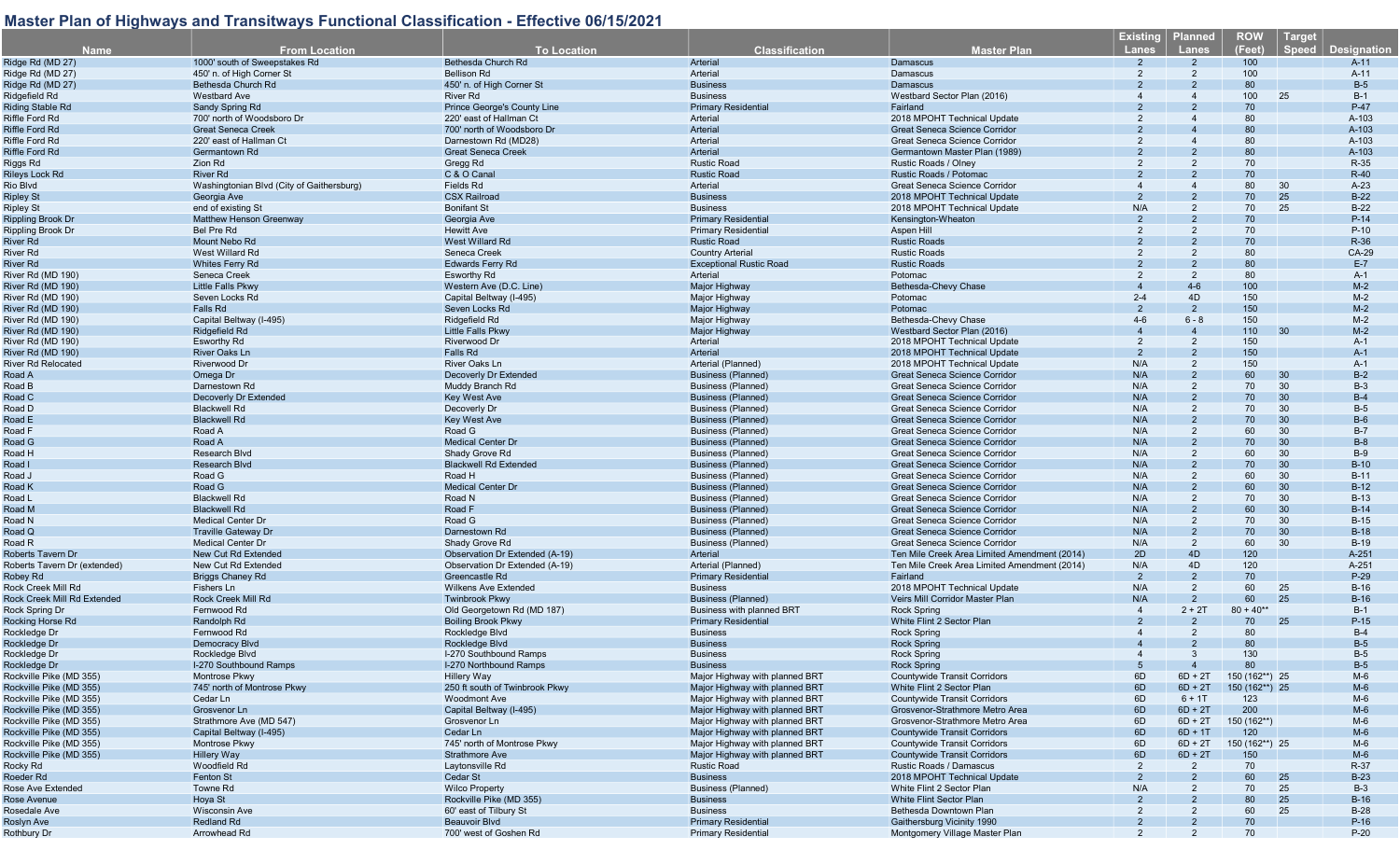| <b>Name</b>                   | <b>From Location</b>                                  | <b>To Location</b>                        | <b>Classification</b>                     | <b>Master Plan</b>                               | <b>Existing</b><br><b>Lanes</b> | <b>Planned</b><br>Lanes | <b>ROW</b><br>(Feet) | <b>Target</b><br><b>Speed</b> | <b>Designation</b> |
|-------------------------------|-------------------------------------------------------|-------------------------------------------|-------------------------------------------|--------------------------------------------------|---------------------------------|-------------------------|----------------------|-------------------------------|--------------------|
| <b>Rothbury Dr</b>            | 700' west of Goshen Rd                                | Goshen Rd                                 | <b>Business</b>                           | Montgomery Village Master Plan                   |                                 | $\mathcal{P}$           | 80                   |                               | $B-3$              |
|                               | end-of-road                                           | Glenbrook Rd                              | <b>Business</b>                           | Bethesda Downtown Plan                           | 2                               | 2                       | 80                   | 25                            | $B-29$             |
| Rugby Ave                     | Glenbrook Rd                                          |                                           | <b>Business</b>                           |                                                  |                                 |                         | 50                   | 25                            | $B-29$             |
| <b>Rugby Ave</b>              | Auburn Ave                                            | <b>Auburn Ave</b>                         | <b>Business</b>                           | Bethesda Downtown Plan<br>Bethesda Downtown Plan | 2                               | 2                       | 60                   | 25                            | $B-29$             |
| Rugby Ave                     |                                                       | <b>Woodmont Ave</b>                       | <b>Primary Residential</b>                |                                                  |                                 |                         |                      |                               |                    |
| Russett Rd<br>Saddle Creek Dr | Bauer Dr                                              | <b>Arctic Ave</b>                         |                                           | Aspen Hill                                       | 2                               | 2                       | 70                   |                               | $P-6$              |
|                               | <b>McKnew Rd</b>                                      | Approximately 200' SE of Bender Court     | <b>Primary Residential</b>                | Fairland                                         |                                 | $\mathcal{P}$           | 70                   |                               | $P-27$             |
| Saddle Creek Dr Extended      | Approximately 200' SE of Bender Court                 | Cedar Tree Ln                             | Primary Residential (Planned)             | Fairland                                         | N/A                             |                         | 70                   |                               | $P-27$             |
| Saint Paul St                 | Plyers Mill Rd                                        | <b>University Blvd</b>                    | <b>Primary Residential</b>                | 2018 MPOHT Technical Update                      | $\overline{2}$                  | 2                       | 70                   |                               | $P-40$             |
| Saint Paul St                 | Metropolitan Ave                                      | <b>Plyers Mill Rd</b>                     | <b>Primary Residentia</b>                 | Kensington Sector Plan                           |                                 | 2                       | 70                   | 25                            | $P-6$              |
| Sam Eig Hwy                   | Great Seneca Hwy (MD 119)                             | $1 - 270$                                 | Controlled Major Highway with planned BRT | Great Seneca Science Corridor                    | 6                               | $6 + T$                 | 250                  | 50                            | <b>CM-28</b>       |
| Sandy Spring Rd               | Columbia Pike                                         | Prince George's County Line               | Major Highway                             | Fairland                                         | 4D                              | 4D                      | 120                  |                               | M-76               |
| Sandy Spring Rd               | <b>Business 29</b>                                    | <b>US 29</b>                              | Major Highway                             | <b>Burtonsville Crossroads</b>                   | 4D                              | 4D                      | 130-170 35           |                               | M-76               |
| Sangamore Rd                  | Massachusetts Ave                                     | <b>MacArthur Blvd</b>                     | Arterial                                  | Bethesda-Chevy Chase                             | 2                               | $\overline{2}$          | 80                   |                               | $A-63$             |
| Santini Rd                    | Spencerville Rd (MD 198)                              | end-of-road                               | <b>Rustic Road</b>                        | Fairland                                         | 2                               | 2                       |                      |                               | R-66               |
| Saul Rd                       | Parkwood Dr                                           | Kensington Pkwy                           | <b>Primary Residential</b>                | Kensington-Wheaton                               |                                 |                         | 70                   |                               | $P-3$              |
| Scenery Dr                    | Frederick Rd                                          | Middlebrook Rd                            | Arterial                                  | Germantown Employment Area Sector Plan (2009)    | $\overline{2}$                  |                         | 100                  | 35                            | $A-21$             |
| Scenery Dr                    | Middlebrook Rd                                        | Germantown Rd                             | Arterial                                  | Germantown Master Plan (1989)                    |                                 |                         | 80                   |                               | $A-21$             |
| Schaeffer Rd                  | <b>Burdette Lane</b>                                  | Clopper Rd                                | <b>Primary Residential</b>                | Germantown Master Plan (1974)                    |                                 |                         | 70                   |                               | $P-13$             |
| Schaeffer Rd                  | <b>White Ground Rd</b>                                | <b>Germantown Park Dr</b>                 | <b>Rustic Road</b>                        | <b>Rustic Roads</b>                              |                                 |                         | 70                   |                               | R-38               |
| Schindler Dr                  | Crest Park Dr                                         | New Hampshire Ave                         | <b>Primary Residential</b>                | White Oak Science Gateway                        |                                 |                         | 70                   |                               | $P-14$             |
| Schuykill Rd                  | <b>Boiling Brook Pkwy</b>                             | Wyaconda Rd                               | <b>Primary Residential</b>                | White Flint 2 Sector Plan                        |                                 |                         | 70                   | 25                            | $P-15$             |
| Schuykill Rd                  | Wyaconda Rd                                           | <b>CSX Railroad ROW</b>                   | <b>Primary Residential</b>                | North Bethesda/Garrett Park                      |                                 |                         | 70                   |                               | $P-15$             |
| Scott Dr                      | Rockville City Line (eest of Wescott PI)              | Rockville City Line (east of Carriage Ct) | <b>Primary Residential</b>                | Potomac                                          |                                 |                         | 70                   |                               | $P-2$              |
| Scottsbury Dr                 | Shakespeare Blvd                                      | Seneca Crossing Dr                        | <b>Primary Residential</b>                | Germantown Master Plan (1989)                    |                                 |                         | 70                   |                               | $P-14$             |
| Second Ave                    | Seond Ave/Linden Ln                                   | <b>Seminary PI</b>                        | <b>Minor Arterial</b>                     | Forest Glen Montgomery Hills Sector Plan (2020)  |                                 |                         | 80                   |                               | <b>MA-41</b>       |
| Security Ln                   | Woodglen Dr                                           | Rockville Pike (MD 355)                   | <b>Business</b>                           | <b>White Flint Sector Plan</b>                   | $\mathcal{P}$                   | 2                       | 70                   | 25                            | $B-17$             |
| Security Ln Extended          | Rockville Pike (MD 355)                               | <b>Huff Ct</b>                            | Business (Planned)                        | White Flint Sector Plan                          | N/A                             |                         | 70                   | 25                            | $B-17$             |
| Selfridge Rd                  | <b>Gridley Rd</b>                                     | Randolph Rd                               | <b>Business</b>                           | Veirs Mill Corridor Master Plan                  | $\overline{2}$                  | 2                       | 80                   | 25                            | $B-4$              |
| Selim Rd                      | Sligo Ave                                             | Philadelphia Ave                          | <b>Business</b>                           | 2018 MPOHT Technical Update                      |                                 |                         | 70                   | 25                            | $B-24$             |
| Seminary Pl                   | Georgia Ave                                           | Second Ave / Seminary Rd                  | <b>Minor Arterial</b>                     | Forest Glen Montgomery Hills Sector Plan (2020)  |                                 |                         | 80                   | 25                            | MA-42              |
| Seminary Rd                   | Georgia Ave                                           | Second Ave                                | <b>Minor Arterial</b>                     | Forest Glen Montgomery Hills Sector Plan (2020)  |                                 |                         | 80                   | 25                            | <b>MA-41</b>       |
| Seminary Rd                   | Forest Glen Rd                                        | Capital Beltway (I-495)                   | <b>Minor Arterial</b>                     | Forest Glen Montgomery Hills Sector Plan (2020)  | 2                               | 2                       | 80                   |                               | MA-41              |
| Seminary Rd                   | Capital Beltway (I-495)                               | Seoncd Ave/Seminary PI                    | <b>Minor Arterial</b>                     | Forest Glen Montgomery Hills Sector Plan (2020)  |                                 |                         | 80                   |                               | <b>MA-41</b>       |
| Seneca Crossing Dr            | Scottsbury Dr                                         | Hendersons Corner Rd                      | <b>Primary Residential</b>                | Germantown Master Plan (1989)                    |                                 | 2                       | 70                   |                               | $P-15$             |
| Seneca Meadows Pkwy           | New Rd                                                | <b>Observation Dr</b>                     | <b>Business with planned BRT</b>          | <b>Countywide Transit Corridors</b>              |                                 | $4D + 2T$               | 130                  | 30                            | $B-13$             |
| Seneca Meadows Pkwy           | Seneca Meadows Corporate Park BRT Station             | New Rd                                    | Business with planned BRT                 | Germantown Employment Area Sector Plan (2009)    |                                 | $4D + 2T$               | 130                  | 30                            | $B-13$             |
| Seneca Meadows Pkwy           |                                                       |                                           |                                           |                                                  |                                 | $4D + 0T$               | 100                  | 30                            | $B-13$             |
|                               | Germantown Road (MD 118)                              | Seneca Meadows Corporate Park BRT Station | <b>Business with planned BRT</b>          | <b>Countywide Transit Corridors</b>              |                                 |                         |                      |                               |                    |
| Seneca Rd                     | River Rd                                              | Darnestown Rd                             | Arterial                                  | Potomac                                          |                                 | 2                       | 80                   |                               | $A-29$             |
| Serpentine Way                | East Randolph Rd                                      | <b>Fairland Rd</b>                        | <b>Primary Residential</b>                | Fairland                                         |                                 |                         | 70                   |                               | $P-21$             |
| Seven Locks Rd                | <b>MacArthur Blvd</b>                                 | $I-495$                                   | <b>Primary Residential</b>                | 2018 MPOHT Technical Update                      |                                 |                         | 60                   |                               | $P-26$             |
| Seven Locks Rd                | $I-495$                                               | Bradley Blvd (MD 191)                     | <b>Primary Residential</b>                | Potomac                                          |                                 |                         | 70                   |                               | $P-26$             |
| Seven Locks Rd                | Bradley Blvd (MD 191)                                 | <b>Rockville City Limits</b>              | Arterial                                  | Potomac                                          |                                 | 2                       | 80                   |                               | A-79               |
| <b>Shady Grove Rd</b>         | Darnestown Rd                                         | 1200' west of Frederick Rd                | Major Highway                             | <b>Great Seneca Science Corridor</b>             |                                 | 6D                      | 150                  | 40                            | $M-42$             |
| Shady Grove Rd                | Cavanaugh Dr                                          | Darnestown Rd                             | Arterial                                  | Great Seneca Science Corridor                    | $\Delta$                        | $\overline{4}$          | 100                  | 35                            | $A-34$             |
| <b>Shady Grove Rd</b>         | <b>Mid County Hwy</b>                                 | <b>Muncaster Mill Rd</b>                  | <b>Major Highway</b>                      | <b>Gaithersburg Vicinity</b>                     | $4-6D$                          | 6D                      | 120-150              |                               | $M-42$             |
| Shady Grove Rd                | Western Plan Boundary (Shady Grove Minor Master Plan) | I-370 Access Ramps                        | Major Highway                             | Shady Grove Minor Master Plan Amendment          | 6D                              | 6D                      | 150                  | 25                            | $M-42$             |
| <b>Shady Grove Rd</b>         | $1-370$                                               | <b>Midcounty Highway</b>                  | Major Highway                             | Shady Grove Minor Master Plan Amendment          | 6D                              | 6D                      | 120                  | 25                            | $M-42$             |
| Shakespeare Blvd              | <b>Observation Dr</b>                                 | Frederick Rd (MD 355)                     | Arterial with planned BRT                 | <b>Countywide Transit Corridors</b>              | 4D                              | $4D + 2T$               | 123                  | 35                            | A-291              |
| Shakespeare Blvd              | Frederick Rd                                          | Germantown Rd                             | Arterial                                  | Germantown Master Plan (1989)                    | $\mathcal{P}$                   |                         | 80                   | 35                            | A-291              |
| Shannandale Dr                | Deer Park Dr                                          | <b>Calverton Blvd</b>                     | <b>Primary Residential</b>                | Fairland                                         | 2                               | 2                       | 70                   |                               | P-36               |
| Shaw Ave                      | New Hampshire Ave (MD 650)                            | Springloch Rd                             | Primary Residentia                        | 2018 MPOHT Technical Update                      | $\overline{2}$                  |                         | 70                   |                               | $P-17$             |
| Shawnee Ln                    | Gateway Center Dr                                     | Frederick Rd                              | Arterial                                  | Clarksburg Master Plan                           | 2D                              | 4D                      | 120                  |                               | A-301              |
| Sheffield Manor Dr            | Guilford Run Ln                                       | <b>Aston Manor Dr</b>                     | <b>Primary Residential</b>                | Fairland                                         |                                 |                         | 70                   |                               | P-32               |
| Shiloh Church Rd              | West Old Baltimore Rd                                 | Comus Rd                                  | <b>Country Road</b>                       | Ten Mile Creek Area Limited Amendment (2014)     | $\mathcal{P}$                   | $\mathcal{P}$           | 70                   |                               | $CR-1$             |
| Shoemaker Farm Ln             | North Park Ave                                        | <b>Willard Ave</b>                        | <b>Business</b>                           | 2018 MPOHT Technical Update                      |                                 |                         | 50                   | 25                            | $B-3$              |
| Shorefield Rd                 | Georgia Ave                                           | <b>Wheaton Regional Park</b>              | <b>Primary Residential</b>                | Kensington-Wheaton                               |                                 |                         | 70                   |                               | P-39               |
| <b>Silver Spring Ave</b>      | Georgia Ave                                           | Approx. 280' east of Fenton St            | <b>Business</b>                           | 2018 MPOHT Technical Update                      |                                 |                         | 70                   | 25                            | $B-25$             |
| Skylark Rd                    | Piedmont Rd                                           | Ridge Rd                                  | <b>Primary Residential</b>                | Clarksburg Master Plan                           |                                 |                         | 70                   |                               | $P-2$              |
| Skymeadow Way                 | Olney-Sandy Spring Rd (MD 108)                        | Proposed Internal Connector               | <b>Business</b>                           | Sandy Spring Rural Village Plan                  |                                 |                         | 60                   | 25                            | $B-26$             |
| Slidell Rd                    | Comus Rd                                              | Clarksburg MP Northern Boundary           | <b>Rustic Road</b>                        | Clarksburg Master Plan                           |                                 |                         | 80                   |                               | $R-8$              |
| Slidell Rd                    | <b>Barnesville Rd</b>                                 | Southern Boundary (Ten Mile Creek)        | <b>Rustic Road</b>                        | Rustic Roads 2004 / Clarksburg / Boyds           |                                 |                         | 80                   |                               | $R-8$              |
| Slidell Rd                    | Southern Boundary (Ten Mile Creek)                    | Comus Rd                                  | <b>Rustic Road</b>                        | Ten Mile Creek Area Limited Amendment (2014)     |                                 |                         | 80                   |                               | $R-8$              |
|                               |                                                       |                                           |                                           |                                                  |                                 |                         | 80                   |                               |                    |
| Sligo Ave                     | <b>Fenton St</b>                                      | Approx. 149' east of Fenton St            | <b>Business</b>                           | 2018 MPOHT Technical Update                      |                                 |                         |                      | 25                            | $B-26$             |
| Sligo Ave                     | Georgia Ave                                           | Fenton St                                 | <b>Business</b>                           | 2018 MPOHT Technical Update                      |                                 |                         | 70                   | 25                            | $B-26$             |
| Sligo Ave                     | Approx. 149' east of Fenton St                        | <b>Piney Branch Rd</b>                    | <b>Minor Arterial</b>                     | 2018 MPOHT Technical Update                      |                                 |                         | 50                   |                               | MA-35              |
| Snouffer School Rd            | Goshen Rd                                             | Ridge Heights Dr                          | Arterial                                  | Montgomery Village Master Plan                   |                                 |                         | 80                   |                               | $A-16$             |
| Snouffer School Rd            | Ridge Heights Dr                                      | Flower Hill Way                           | Arterial                                  | Gaithersburg Vicinity                            |                                 |                         | 80                   |                               | $A-16$             |
| Snouffer School Rd            | Flower Hill Way                                       | Woodfield Rd                              | Arterial                                  | <b>Gaithersburg Vicinity</b>                     |                                 |                         | 80                   |                               | $A-16$             |
| Snowden Farm Pkwy             | Stringtown Rd                                         | Clarksburg Rd                             | Arterial                                  | 2018 MPOHT Technical Update                      |                                 |                         | 80                   | 25                            | A-305              |
| Snowden Farm Pkwy             | Ridge Rd                                              | Stringtown Rd                             | Arterial                                  | Clarksburg Master Plan                           |                                 | 4D                      | 120                  |                               | A-305              |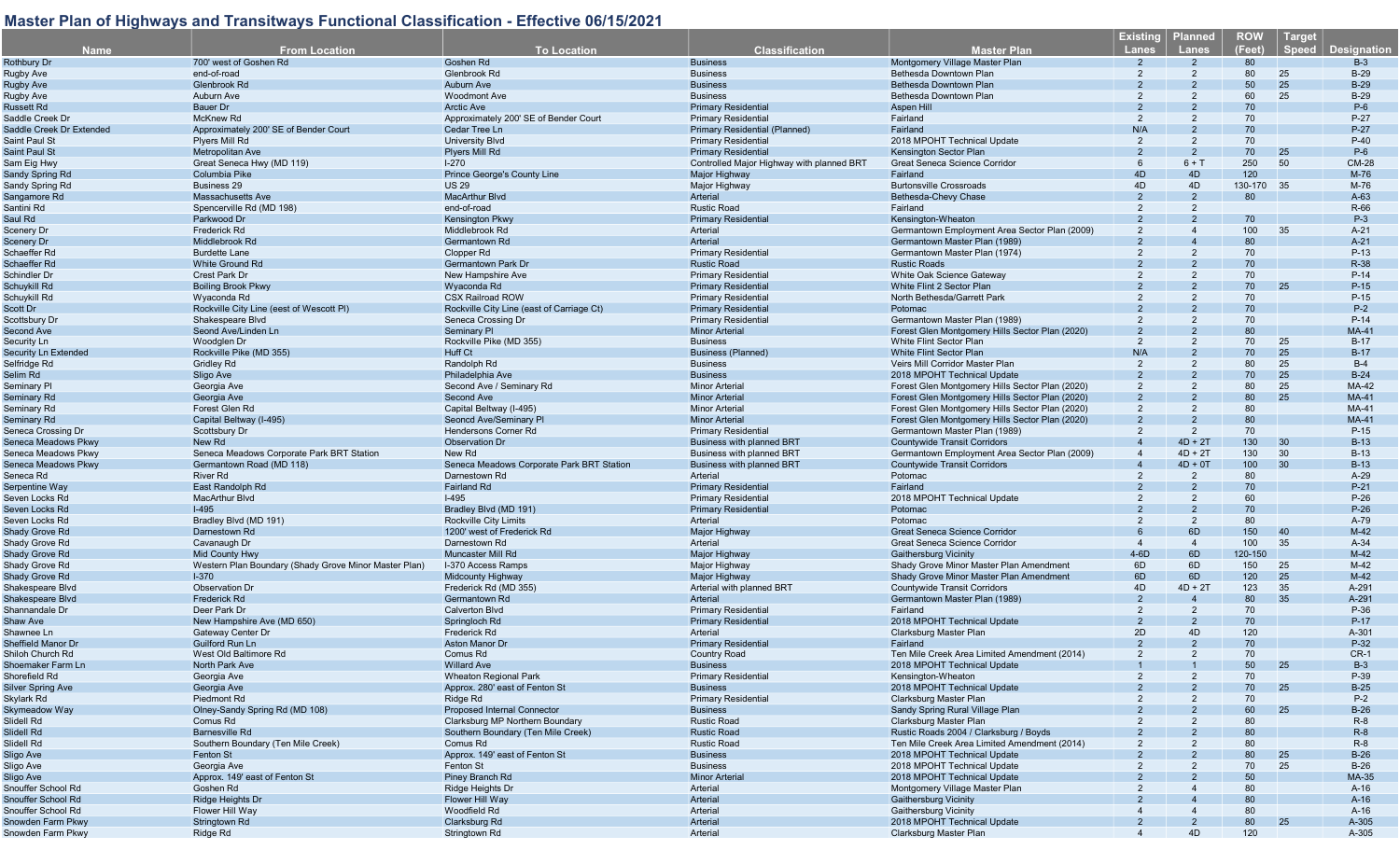| <b>Name</b>                                             | <b>From Location</b>            | <b>To Location</b>                  | <b>Classification</b>           | <b>Master Plan</b>                              | <b>Existing</b><br><b>Lanes</b> | <b>Planned</b><br>Lanes | <b>ROW</b><br>(Feet) | <b>Target</b><br>Speed | <b>Designation</b> |
|---------------------------------------------------------|---------------------------------|-------------------------------------|---------------------------------|-------------------------------------------------|---------------------------------|-------------------------|----------------------|------------------------|--------------------|
| Snowden Farm Pkwy                                       | <b>Woodcrest Manor Way</b>      | Frederick Rd (MD 355)               | Arterial                        | 2018 MPOHT Technical Update                     | N/A                             | $\overline{2}$          | 80                   | 25                     | A-305              |
| Snowden Farm Pkwy (Proposed)                            | Clarksburg Rd                   | Woodcrest Manor Way                 | Arterial (Planned)              | 2018 MPOHT Technical Update                     | N/A                             | $\overline{2}$          | 80                   | 25                     | A-305              |
| Somerville Drive                                        | <b>Redland Road</b>             | <b>Paramount Drive</b>              | <b>Business</b>                 | 2018 MPOHT Technical Update                     | N/A                             |                         | 90                   | 25                     | $B-6$              |
| Somerville Drive Extended                               | King Farm Boulevard Extended    | <b>Redland Rd</b>                   | <b>Business (Planned)</b>       | 2018 MPOHT Technical Update                     | N/A                             | 2                       | 90                   | 25                     | $B-6$              |
| Sorrell Ave                                             | Democracy Blvd                  | <b>Bentcross Dr</b>                 | <b>Primary Residential</b>      | Potomac                                         | $\overline{2}$                  |                         | 70                   |                        | $P-25$             |
| South Glen Rd                                           | Deep Glen Dr                    | Falls Rd                            | <b>Country Road</b>             | Rustic Roads / Potomac                          | 2                               | 2                       | 70                   |                        | <b>CR-18</b>       |
| South Glen Rd                                           | Glen Rd                         | Deep Glen Dr                        | <b>Exceptional Rustic Road</b>  | Rustic Roads / Potomac                          |                                 |                         | 70                   |                        | $E-3$              |
| South Park Ave                                          | <b>Wisconsin Ave</b>            | Friendship Blvd                     | <b>Business</b>                 | 2018 MPOHT Technical Update                     |                                 |                         | 80                   | 25                     | $B-4$              |
| Southlawn Ln                                            | E Gude Dr                       | Incinerator Ln                      | Industrial                      | <b>Upper Rock Creek</b>                         |                                 | $2 - 4$                 | 70                   |                        | $I-1$              |
| Southlawn Ln                                            | Incinerator Ln                  | Avery Rd                            | Industrial                      | <b>Upper Rock Creek</b>                         | 2                               | $2 - 4$                 | 70                   |                        | $I-1$              |
| Spartan Rd                                              | Georgia Ave                     | <b>Appomattox Ave</b>               | <b>Business</b>                 | 2018 MPOHT Technical Update                     |                                 | $\mathcal{P}$           | 80                   | 25                     | $B-5$              |
| Spartan Rd                                              | Appomattox Ave                  | Old Baltimore Rd                    | <b>Primary Residential</b>      | Olney                                           |                                 |                         | 70                   |                        | $P-5$              |
| Spencerville Rd                                         | New Hampshire Ave               | Thompson Rd                         | Major Highway                   | Cloverly                                        |                                 |                         | 120                  |                        | M-76               |
| Spencerville Rd                                         | Thompson Rd                     | 360' east of Batson Rd              | Major Highway                   | Cloverly                                        |                                 |                         | 70                   |                        | M-76               |
| Spencerville Rd                                         | 360' east of Batson Rd          | Old Columbia Pike                   | Major Highway                   | Cloverly / Fairland                             |                                 |                         | 120                  |                        | M-76               |
| Spring Meadows Dr                                       | Darnestown Rd                   | Seneca Rd                           | <b>Primary Residential</b>      | Potomac                                         | 2                               | 2                       | 70                   |                        | $P-24$             |
| Spring St                                               | 630' west of Second Ave         | First Ave                           | Arterial                        | 2018 MPOHT Technical Update                     | 2D                              |                         | 100                  | 25                     | A-263              |
|                                                         | <b>First Ave</b>                |                                     | Arterial                        |                                                 | 2D                              | 2D                      | 100                  | 25                     | A-263              |
| Spring St                                               |                                 | Georgia Ave<br><b>Fairview Rd</b>   |                                 | Forest Glen Montgomery Hills Sector Plan (2020) | 2D                              | 2D                      | 100                  |                        |                    |
| Spring St                                               | Georgia Ave                     |                                     | Arterial                        | Forest Glen Montgomery Hills Sector Plan (2020) |                                 |                         |                      | 25                     | A-263              |
| Spring St                                               | <b>Fairview Rd</b>              | <b>Cameron St</b>                   | Arterial                        | 2018 MPOHT Technical Update                     | 2                               | $\overline{4}$          | 80                   | 25                     | A-263              |
| Spring St                                               | <b>Cameron St</b>               | <b>Colesville Rd</b>                | Arterial                        | 2018 MPOHT Technical Update                     | $\overline{2}$                  |                         | 100                  | 25                     | A-263              |
| Spring St                                               | Colesville Rd                   | Ellsworth Dr                        | Arterial                        | 2018 MPOHT Technical Update                     | $4-4D$                          | 4                       | 80                   | 25                     | A-263              |
| Spring St                                               | 16th St (MD 390)                | 630' west of Second Ave             | <b>Arterial</b>                 | <b>Greater Lyttonsville Sector Plan</b>         | 4D                              |                         | 100                  | 25                     | A-263              |
| Springloch Rd                                           | Shaw Ave                        | Springtree Rd                       | <b>Primary Residential</b>      | 2018 MPOHT Technical Update                     | 2                               | $\mathcal{P}$           | 70                   |                        | P-18               |
| Springtree Dr                                           | Randolph Rd                     | Springloch Rd                       | <b>Primary Residential</b>      | 2018 MPOHT Technical Update                     | $\mathcal{P}$                   |                         | 70                   |                        | $P-19$             |
| St. Elmo Ave                                            | Old Georgetown Rd               | <b>Woodmont Ave</b>                 | <b>Business</b>                 | Bethesda Downtown Plan                          | 2                               |                         | 70                   | 25                     | <b>B-30</b>        |
| Stanford St                                             | <b>Wisconsin Ave</b>            | West Ave                            | <b>Business</b>                 | Bethesda Downtown Plan                          |                                 |                         | 60                   | 25                     | <b>B-31</b>        |
| <b>Station St</b>                                       | Marinelli Rd                    | Old Georgetown Rd                   | <b>Business (Planned)</b>       | White Flint Sector Plan                         | N/A                             | 2                       | 70                   | 25                     | $B-11$             |
| Stedwick Rd                                             | <b>Watkins Mill Rd</b>          | Montgomery Village Ave              | <b>Business</b>                 | Montgomery Village Master Plan                  |                                 |                         | 80                   |                        | $B-1$              |
| Stedwick Rd (LOOP)                                      | <b>Watkins Mill Rd</b>          | <b>Watkins Mill Rd</b>              | <b>Primary Residential</b>      | Montgomery Village Master Plan                  | 2                               |                         | 70                   |                        | $P-11$             |
| Steeple Rd                                              | Clopper Rd                      | <b>Hopkins Rd</b>                   | <b>Primary Residential</b>      | Germantown Master Plan (1989)                   |                                 |                         | 70                   |                        | $P-16$             |
| Stewart Ln                                              | Lockwood Dr                     | Columbia Pike (US 29)               | Minor Arterial with planned BRT | 2018 MPOHT Technical Update                     | 2                               |                         | 90                   | 25                     | MA-26              |
| Stewartown Rd                                           | <b>Watkins Mill Rd</b>          | <b>Montgomery Village Ave</b>       | Minor Arterial (planned)        | Montgomery Village Master Plan                  | N/A                             |                         | 56                   |                        | MA-298             |
| Stewartown Rd                                           | Montgomery Village Ave          | Goshen Rd                           | <b>Minor Arterial</b>           | Montgomery Village Master Plan                  | 2                               | $\overline{2}$          | 70                   |                        | MA-298             |
| Stonebridge View Dr                                     | Muddy Branch Rd                 | <b>Travilah Rd</b>                  | <b>Primary Residential</b>      | Potomac                                         |                                 |                         | 70                   |                        | P-30               |
| Stonegate Dr                                            | New Hampshire Ave               | Notley Rd                           | <b>Primary Residential</b>      | Cloverly                                        | 2                               |                         | 70                   |                        | $P-5$              |
| Stonehedge PlaceStonehedge Place Extended Montrose Road |                                 | <b>Executive Blvd</b>               | <b>Business (Planned)</b>       | White Flint 2 Sector Plan                       |                                 |                         | 60                   | 25                     | $B-2$              |
| Stoney Creek Rd                                         | <b>Travilah Rd</b>              | <b>River Rd</b>                     | <b>Rustic Road</b>              | Potomac                                         | 2                               |                         | 80                   |                        | $R-7$              |
| Stoneybrook Dr                                          | Beach Dr                        | <b>Capital View Ave</b>             | <b>Primary Residential</b>      | Kensington-Wheaton                              |                                 |                         | 70                   |                        | P-17               |
| Stratford Garden Dr                                     | East Randolph Rd                | end-of-road                         | <b>Primary Residential</b>      | Fairland                                        |                                 |                         | 70                   |                        | $P-24$             |
|                                                         | <b>Rockville Pike</b>           |                                     |                                 |                                                 |                                 |                         | 80                   |                        |                    |
| Strathmore Ave (MD 547)                                 |                                 | Beach Dr                            | Arterial                        | Grosvenor-Strathmore Metro Area                 | 2                               |                         | 60                   | 25                     | A-272<br>$P-9$     |
| Strathmore St                                           | <b>Woodmont Ave</b>             | Bradley Blvd (MD 191)               | <b>Primary Residential</b>      | Bethesda Downtown Plan                          |                                 | $\mathcal{P}$           |                      |                        |                    |
| Strawberry Knoll Rd                                     | <b>Emory Grove Rd</b>           | Centerway Rd                        | <b>Primary Residential</b>      | <b>Gaithersburg Vicinity</b>                    | 2                               |                         | 70                   |                        | $P-4$              |
| Street "A"                                              | <b>Columbus Avenue Extended</b> | Metro Access Road                   | <b>Business (Planned)</b>       | Shady Grove Minor Master Plan Amendment         | N/A                             | $\overline{2}$          | 60                   | 25                     | $B-8$              |
| Street "H" (Proposed)                                   | Proposed Street "F"             | Metro Access Rd                     | <b>Business</b>                 | 2018 MPOHT Technical Update                     | N/A                             | $\overline{2}$          | 70                   | 25                     | $B-11$             |
| Street "I" (Proposed)                                   | 550' w of Crabbs Branch Way     | 900' e of Crabbs Branch Way         | <b>Business (Planned)</b>       | 2018 MPOHT Technical Update                     | N/A                             | $\overline{2}$          | 70                   | 25                     | $B-12$             |
| Street "J" (Proposed)                                   | Proposed Street "I"             | 700 LF north                        | <b>Business (Planned)</b>       | 2018 MPOHT Technical Update                     | N/A                             | $\overline{2}$          | 70                   | 25                     | $B-13$             |
| Stringtown Rd                                           | Frederick Rd                    | Overlook Park Dr                    | Arterial                        | 2018 MPOHT Technical Update                     | $\overline{2}$                  | 4D                      | 120                  | 25                     | A-260              |
| Stringtown Rd                                           | <b>Gateway Center Dr</b>        | Frederick Rd (MD 355)               | Arterial                        | 2018 MPOHT Technical Update                     |                                 |                         | 120                  | 25                     | A-260              |
| Stringtown Rd                                           | $I-270$                         | Gateway Center Dr                   | Arterial                        | 2018 MPOHT Technical Update                     |                                 | $\overline{4}$          | 120                  | 25                     | A-260              |
| Stringtown Rd                                           | Overlook Park Dr                | Piedmont Rd (Future A-305)          | Arterial                        | 2018 MPOHT Technical Update                     |                                 | 4D                      | 120                  | 25                     | A-260              |
| Stringtown Rd                                           | Piedmont Rd                     | Kings Valley Rd                     | <b>Rustic Road</b>              | Clarksburg / Rustic Roads                       | 2                               | $\overline{2}$          | 70                   |                        | $R-7$              |
| Sugarland Ln                                            | Sugarland Rd                    | 2300' south of Sugarland Rd         | <b>Rustic Road</b>              | <b>Rustic Roads</b>                             |                                 |                         | 70                   |                        | $R-12$             |
| Sugarland Rd                                            | Hughes Rd                       | Sugarland Ln                        | <b>Rustic Road</b>              | <b>Rustic Roads</b>                             | $\mathcal{P}$                   | $\mathcal{P}$           | 70                   |                        | $R-11$             |
| Sugarland Rd                                            | Whites Ferry Rd                 | Darnestown Rd                       | <b>Rustic Road</b>              | <b>Rustic Roads</b>                             |                                 |                         | 70                   |                        | $R-11$             |
| Sugarland Rd                                            | Sugarland Ln                    | Whites Ferry Rd                     | <b>Exceptional Rustic Road</b>  | <b>Rustic Roads</b>                             |                                 |                         | 80                   |                        | $E-8$              |
| Summit Ave                                              | Cedar Ln                        | <b>Knowles Ave</b>                  | Arterial                        | Kensington Sector Plan                          |                                 |                         | 80                   | 25                     | $A-67$             |
| Summit Ave                                              | Knowles Ave                     | Plyers Mill Rd                      | <b>Business</b>                 | <b>Bicycle Master Plan</b>                      |                                 |                         | 80                   | 25                     | $B-2$              |
| <b>Summit Ave Extension</b>                             | Plyers Mill Rd                  | Farragut Ave (to Connecticut Ave)   | <b>Business (Planned)</b>       | <b>Bicycle Master Plan</b>                      |                                 |                         | 80                   | 25                     | $B-3$              |
| Sundale Ave                                             | East-West Hwy (MD 410)          | Porter Rd                           | <b>Primary Residential</b>      | Greater Lyttonsville Sector Plan                |                                 |                         | 70                   | 25                     | $P-3$              |
| Sundown Rd                                              | Town of Laytonsville boundary   | Damascus Rd                         | <b>Country Arterial</b>         | Rustic Roads / Olney                            |                                 |                         | 80                   |                        | <b>CA-14</b>       |
| Sunflower Dr                                            | Emory Ln                        | Hornbeam Dr                         | <b>Primary Residential</b>      | Aspen Hill                                      |                                 |                         | 70                   |                        | $P-2$              |
| Sutherland Rd                                           | Forest Glen Rd                  | Lanark Way                          | <b>Primary Residential</b>      | <b>Four Corners</b>                             |                                 |                         | 80                   |                        | $P-7$              |
| Swains Lock Rd                                          | C&O Canal                       | River Rd                            | <b>Exceptional Rustic Road</b>  | Rustic Roads / Potomac                          |                                 |                         | 80                   |                        | $E-9$              |
| Sweepstakes Rd                                          | Ridge Rd                        | Woodfield Rd                        | <b>Minor Arterial</b>           | 2018 MPOHT Technical Update                     |                                 |                         | 70                   |                        | MA-36              |
| Sweet Meadow Ln                                         | Belle Chase Dr                  | Dorsey Rd                           | <b>Primary Residential</b>      | <b>Upper Rock Creek</b>                         |                                 |                         | 70                   |                        | $P-2$              |
| <b>Sycamore Landing Rd</b>                              | C&O Canal                       | River Rd                            | <b>Rustic Road</b>              | <b>Rustic Roads</b>                             |                                 |                         | 70                   |                        | $R-52$             |
| Takoma Ave                                              | Fenton St                       | DC Line                             | Arterial                        | 2018 MPOHT Technical Update                     |                                 |                         | 80                   | 25                     | A-264              |
|                                                         | Philadelphia Ave                |                                     | <b>Primary Residential</b>      |                                                 |                                 |                         | 60                   |                        | $P-4$              |
| Takoma Ave<br>Tamarack Rd                               | East Randolph Rd                | Albany Ave/Fenton St<br>Fairland Rd | <b>Primary Residential</b>      | Takoma Park<br><b>White Oak</b>                 |                                 |                         |                      |                        |                    |
|                                                         |                                 |                                     |                                 |                                                 |                                 |                         | 70                   |                        | $P-11$             |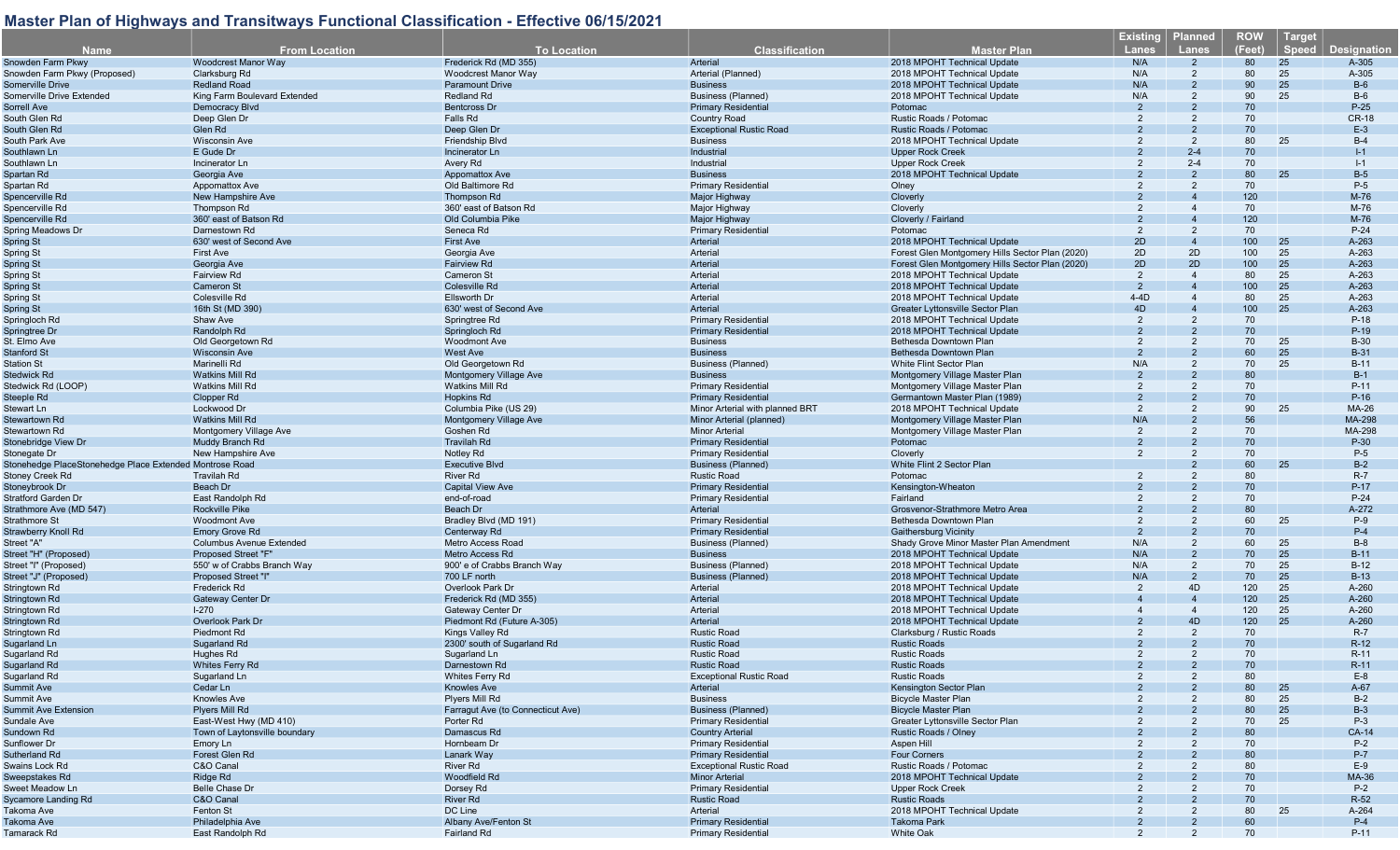| <b>Name</b>                              | <b>From Location</b>                                       | <b>To Location</b>                        | <b>Classification</b>                         | <b>Master Plan</b>                                         | <b>Existing</b><br><b>Lanes</b> | <b>Planned</b><br><b>Lanes</b> | <b>ROW</b><br>(Feet) | Target<br>Speed | <b>Designation</b>     |
|------------------------------------------|------------------------------------------------------------|-------------------------------------------|-----------------------------------------------|------------------------------------------------------------|---------------------------------|--------------------------------|----------------------|-----------------|------------------------|
| Tamarack Rd                              | East Randolph Rd                                           | <b>Broadmore Rd</b>                       | <b>Primary Residential</b>                    | 2018 MPOHT Technical Update                                |                                 | $\overline{2}$                 | 70                   |                 | $P-11$                 |
| Taunton Dr                               | Amity Dr                                                   | Shady Grove MS                            | <b>Primary Residential</b>                    | Shady Grove Sector Plan                                    | 2                               | $\overline{2}$                 | 70                   |                 | $P-17$                 |
| Tech Rd                                  | Columbia Pike (US 29)                                      | <b>Industrial Pkwy</b>                    | Arterial with planned BRT                     | 2018 MPOHT Technical Update                                |                                 |                                | 100                  | 25              | A-107                  |
| Tech Rd                                  | <b>Industrial Pkwy</b>                                     | 1600 Ft Southwest of Industrial Pkwy      | <b>Business</b>                               | 2018 MPOHT Technical Update                                |                                 |                                | 100                  | 25              | $B-11$                 |
| Tech Rd                                  | Old Columbia Pike                                          | Columbia Pike                             | Arterial                                      | 2018 MPOHT Technical Update                                |                                 |                                | 80                   |                 | A-107                  |
| Tenbrook Dr                              | Breewood Rd                                                | Dennis Ave                                | <b>Primary Residential</b>                    | Kemp Mill                                                  | 2                               |                                | 70                   |                 | P-5                    |
| Terrace Dr                               | Grubb Rd                                                   | Freyman Dr                                | <b>Primary Residential</b>                    | Greater Lyttonsville Sector Plan                           |                                 |                                | 70                   | 25              | $P-1$                  |
| Thayer Ave                               | Fenton St                                                  | Approx. 288' east of Fenton St            | <b>Business</b>                               | 2018 MPOHT Technical Update                                |                                 |                                | 70                   | 25              | $B-27$                 |
| <b>Thayer Ave</b>                        | Georgia Ave                                                | Fenton St                                 | <b>Business</b>                               | 2018 MPOHT Technical Update                                |                                 |                                | 60                   | 25              | $B-27$                 |
| The Hills Plaza                          | <b>Willard Ave</b>                                         | Somerset Terr                             | <b>Business</b>                               | 2018 MPOHT Technical Update                                |                                 | 2                              | 80                   | 25              | $B-5$                  |
| <b>Thompson Rd</b>                       | Peach Orchard Rd                                           | <b>Briggs Chaney Middle School</b>        | <b>Primary Residentia</b>                     | Cloverly                                                   |                                 |                                | 70                   |                 | $P-8$                  |
|                                          | <b>Chestnut St</b>                                         | Sleaford Rd                               | <b>Primary Residential</b>                    | Bethesda Downtown Plan                                     |                                 |                                | 60                   | 25              | $P-10$                 |
| Tilbury St                               | Old Georgetown Rd                                          | 200' east of I-270                        | <b>Primary Residential</b>                    | North Bethesda/Garrett Park                                |                                 |                                | 70                   |                 | P-7                    |
| Tilden Ln                                | Montrose Rd                                                | Old Stage Rd                              | <b>Primary Residential</b>                    | North Bethesda/Garrett Park                                |                                 |                                | 70                   |                 | $P-11$                 |
| Tildenwood Dr<br><b>Tivoli Lake Blvd</b> | Randolph Rd                                                | Poplar Run Dr                             | <b>Primary Residential</b>                    | Kensington-Wheaton                                         |                                 |                                | 70                   |                 | $P-13$                 |
| Towne Rd                                 | Rockville Pike (MD 355)                                    | Executive Blvd / Old Georgetown Rd        | Major Highway (Planned)                       | White Flint 2 Sector Plan                                  | 2                               | 4D                             | 120                  | 25              | $M-4a$                 |
| Trade St                                 | Old Georgetown Rd                                          | Rose Ave                                  | <b>Business</b>                               | White Flint Sector Plan                                    |                                 |                                | 70                   | 25              | $B-3$                  |
|                                          | Dufief Mill Rd                                             | <b>River Rd</b>                           | Arterial                                      | Potomac                                                    |                                 |                                | 80                   |                 |                        |
| Travilah Rd                              |                                                            | Dufief Mill Rd                            | <b>Minor Arterial</b>                         |                                                            |                                 |                                | 70                   |                 | $A-32$<br><b>MA-37</b> |
| <b>Travilah Rd</b><br><b>Travilah Rd</b> | Unicorn Way                                                | Darnestown Rd                             | Minor Arteria                                 | 2018 MPOHT Technical Update<br>2018 MPOHT Technical Update | $\mathcal{P}$                   |                                | 70                   |                 | MA-37                  |
|                                          | Unicorn Way                                                |                                           |                                               |                                                            |                                 |                                | 70                   |                 |                        |
| <b>Travilah Rd Extended</b>              | Darnestown Rd                                              | <b>Medical Center Dr Extended</b>         | <b>Business (Planned)</b>                     | <b>Great Seneca Science Corridor</b>                       | N/A<br>2                        | $\overline{2}$                 |                      | 30              | $B-17$                 |
| <b>Traville Gateway Dr</b>               | Shady Grove Rd                                             | Darnestown Rd<br><b>Medical Center Dr</b> | <b>Business</b>                               | Great Seneca Science Corridor                              |                                 |                                | 70                   | 30<br>30        | $B-16$                 |
| <b>Traville Gateway Dr</b>               | Shady Grove Rd                                             |                                           | <b>Business (Planned)</b>                     | <b>Great Seneca Science Corridor</b>                       | N/A                             |                                | 70                   |                 | $B-16$                 |
| Triadelphia Lake Rd                      | Georgia Ave                                                | <b>Patuxent River</b>                     | <b>Rustic Road</b>                            | Rustic Roads / Olney                                       | 2<br>$\mathcal{P}$              |                                | 70                   |                 | $R-61$                 |
| Trundle Rd                               | <b>Whites Ferry Rd</b>                                     | Road terminus                             | <b>Rustic Road</b>                            | <b>Rustic Roads</b>                                        |                                 |                                | 70                   |                 | $R-5$                  |
| Tschiffely Mill Rd                       | <b>River Rd</b>                                            | C&O Canal                                 | <b>Rustic Road</b>                            | <b>Rustic Roads</b>                                        |                                 |                                | 70                   |                 | $R-41$                 |
| Tucker Ln                                | New Hampshire Ave                                          | <b>Ednor View Terr</b>                    | <b>Primary Residential</b>                    | Sandy Spring-Ashton                                        |                                 |                                | 70                   |                 | $P-5$                  |
| Tucker Ln                                | <b>Ednor View Terrace</b>                                  | Ashton Rd                                 | <b>Rustic Road</b>                            | Sandy Spring-Ashton                                        | $\overline{2}$                  |                                | 60                   |                 | $R-3$                  |
| Tuckerman Ln                             | Falls Rd                                                   | Old Georgetown Rd                         | Arterial                                      | Potomac/North Bethesda-Garrett Park                        |                                 |                                | 80                   |                 | $A-71$                 |
| Tuckerman Ln                             | Rockville Pike (MD 355)                                    | Rockville Pike (MD 355)                   | <b>Business</b>                               | 2018 MPOHT Technical Update                                | 2                               | $\overline{2}$                 | 80                   | 25              | $B-1$                  |
| Tuckerman Ln                             | Old Georgetown Rd (MD 187)                                 | <b>Bethesda Trolley Trail</b>             | Arterial with planned BRT                     | Grosvenor-Strathmore Metro Area                            | 4D                              | $4D + 0T$                      | 80                   |                 | $A-71$                 |
| Tuckerman Ln                             | <b>Bethesda Trolley Trail</b>                              | <b>Grosvernor PI</b>                      | Arterial with planned BRT                     | Grosvenor-Strathmore Metro Area                            | 4D                              | $4D + 0T$                      | 80                   | 25              | A-71                   |
| Tuckerman Ln                             | Grosvernor PI                                              | Rockville Pike (MD 355)                   | Arterial with planned BRT                     | 2018 MPOHT Technical Update                                | 4D                              | $4D + 0T$                      | 80                   | 25              | $A-71$                 |
| Turkey Foot Rd                           | Darnestown Rd                                              | <b>Travilah Rd</b>                        | <b>Rustic Road</b>                            | Rustic Roads / Potomac                                     | 2                               | $\overline{2}$                 | 70                   |                 | $R-6$                  |
| Twig Rd                                  | Good Hope Rd                                               | <b>Windmill Ln</b>                        | <b>Primary Residential</b>                    | Cloverly                                                   | $\mathcal{P}$                   | $\overline{2}$                 | 70                   |                 | $P-17$                 |
| <b>Twinbrook Pkwy</b>                    | 760' south of Parklawn Dr (southern Rockville City Limits) | <b>Ardennes Ave</b>                       | Arterial                                      | 2018 MPOHT Technical Update                                | 6D                              | 6D                             | 120                  | 25              | $A-37$                 |
| <b>Twinbrook Pkwy</b>                    | <b>Ardennes Ave</b>                                        | Halpine PI                                | Arterial                                      | 2018 MPOHT Technical Update                                | 4D                              | 4D                             | 120                  | 25              | $A-37$                 |
| <b>Twinbrook Pkwy</b>                    | Halpine Rd                                                 | Veirs Mill Rd                             | Arterial                                      | Veirs Mill Corridor Master Plan                            | $\boldsymbol{4}$                | $\overline{4}$                 | 80                   |                 | $A-37$                 |
| University Blvd (MD 193)                 | Easecrest Dr (Wheaton CBD Sector Plan Boundary)            | Sligo Creek Pkwy                          | Major Highway with planned BRT                | <b>Countywide Transit Corridors</b>                        | 6D                              | $6D + 1T$                      | 124                  | 30              | $M-19$                 |
| University Blvd (MD 193)                 | <b>Amherst Ave</b>                                         | Dayton St                                 | Major Highway with planned BRT                | <b>Countywide Transit Corridors</b>                        | 6D                              | $6D + 1T$                      | 150                  | 30              | $M-19$                 |
| University Blvd (MD 193)                 | Sligo Creek Pkwy                                           | <b>Dennis Ave</b>                         | Major Highway with planned BRT                | <b>Countywide Transit Corridors</b>                        | 6D                              | $6D + 1T$                      | 124                  | 30              | $M-19$                 |
| University Blvd (MD 193)                 | <b>Bayfield St</b>                                         | <b>Carroll Ave</b>                        | Major Highway with planned BRT and light rail | <b>Countywide Transit Corridors</b>                        | 6D                              | $4D + 2T$                      | $142**$              | 35              | $M-19$                 |
| University Blvd (MD 193)                 | <b>Gilbert St</b>                                          | Seek Ln                                   | Major Highway with planned BRT and light rail | <b>Countywide Transit Corridors</b>                        | 6D                              | $4D + 2T$                      | $150***$             | 35              | $M-19$                 |
| University Blvd (MD 193)                 | Georgia Ave (MD 97)                                        | <b>Amherst Ave</b>                        | Major Highway with planned BRT                | <b>Countywide Transit Corridors</b>                        | 6D                              | $6D + 1T$                      | 129                  | 30              | $M-19$                 |
| University Blvd (MD 193)                 | Seek Ln                                                    | <b>Bayfield St</b>                        | Major Highway with planned BRT and light rail | <b>Countywide Transit Corridors</b>                        | 6D                              | $4D + 2T$                      | $141***$             | 35              | $M-19$                 |
| University Blvd (MD 193)                 | Hillsdale Dr / Drumm Ave                                   | <b>Amherst Ave</b>                        | Major Highway                                 | Wheaton CBD Sector Plan                                    | 6D                              | 6D                             | 120                  | 30              | $M-19$                 |
| University Blvd (MD 193)                 | Carroll Ave                                                | <b>Prince George's County Line</b>        | Major Highway with planned BRT and light rail | <b>Countywide Transit Corridors</b>                        | 6D                              | $6D + 2T$                      | $120*$               | 35              | $M-19$                 |
| University Blvd (MD 193)                 | <b>Connecticut Ave</b>                                     | Saint Paul St                             | Major Highway                                 | Kensington Sector Plan                                     | 6D                              | 6D                             | 120                  | 30              | $M-19$                 |
| University Blvd (MD 193)                 | Dayton St                                                  | Easecrest Dr (Wheaton CBD Plan Boundary)  | Major Highway with planned BRT                | <b>Countywide Transit Corridors</b>                        | 6D                              | $6D + 1T$                      | 124                  | 30              | $M-19$                 |
| University Blvd (MD 193)                 | Piney Branch Rd                                            | <b>Gilbert St</b>                         | Major Highway with planned BRT and light rail | <b>Countywide Transit Corridors</b>                        | 6D                              | $5D + 2T$                      | $163**$              | 35              | $M-19$                 |
| University Blvd (MD 193)                 | Langley Dr                                                 | <b>Piney Branch Rd</b>                    | Major Highway with planned BRT                | <b>Countywide Transit Corridors</b>                        | 6D                              | $6D + 1T$                      | 124                  | 35              | $M-19$                 |
| University Blvd (MD 193)                 | Dennis Ave                                                 | Lorain Ave                                | Major Highway with planned BRT                | <b>Countywide Transit Corridors</b>                        | 6D                              | $6D + 1T$                      | 124                  |                 | $M-19$                 |
| University Blvd (MD 193)                 | <b>Lorain Ave</b>                                          | <b>Colesville Rd</b>                      | Maior Highway with planned BRT                | <b>Countywide Transit Corridors</b>                        | 6D                              | 6D                             | 120                  |                 | $M-19$                 |
| University Blvd (MD 193)                 | St. Paul St                                                | Hillsdale Dr / Drumm Ave                  | Major Highway                                 | Kensington-Wheaton / Wheaton CBD / Four Corners            | 6D                              | 6D                             | 120                  |                 | $M-19$                 |
| University Blvd (MD 193)                 | Colesville Rd                                              | Williamsburg Dr                           | Major Highway with planned BRT                | <b>Countywide Transit Corridors</b>                        | 6D                              | 6D                             | 120                  |                 | $M-19$                 |
| University Blvd (MD 193)                 | Williamsburg Dr                                            | Langley Dr                                | Major Highway with planned BRT                | <b>Countywide Transit Corridors</b>                        | 6D                              | $6D + 1T$                      | 124                  |                 | $M-19$                 |
| Upton Dr                                 | Hillsdale                                                  | East Ave                                  | <b>Primary Residential</b>                    | Wheaton CBD Sector Plan                                    | 2                               | $\mathcal{P}$                  | 50                   | 25              | $P-7$                  |
| Valley Park Dr                           | Ridge Rd                                                   | Woodfield Rd                              | <b>Minor Arterial</b>                         | 2018 MPOHT Technical Update                                | $\overline{2}$                  | 2                              | 80-120               |                 | MA-38                  |
| Valleywood Dr                            | Goodhill Rd                                                | <b>Henderson Ave</b>                      | <b>Primary Residential</b>                    | Kensington-Wheaton                                         | $\overline{2}$                  | $\overline{2}$                 | 70                   |                 | $P-40$                 |
| Veirs Mill Rd (MD 586)                   | Meadow Hall Rd (City of Rockville Boundary)                | Robindale Dr                              | Major Highway with planned BRT                | Veirs Mill Corridor Master Plan                            | 4D-6D                           | $4D + 2T$                      | 100                  | 35              | $M-13$                 |
| Veirs Mill Rd (MD 586)                   | Robindale Dr                                               | <b>Turkey Branch</b>                      | Major Highway with planned BRT                | Veirs Mill Corridor Master Plan                            | $4D-6D$                         | $4D + 2T$                      | 140-175 35           |                 | $M-13$                 |
| Veirs Mill Rd (MD 586)                   | <b>Turkey Branch Pkwy</b>                                  | Havard St                                 | Major Highway with planned BRT                | Veirs Mill Corridor Master Plan                            | 4D-6D                           | $4D + 2T$                      | 160                  | 35              | $M-13$                 |
| Veirs Mill Rd (MD 586)                   | Havard St                                                  | <b>Bushey Dr</b>                          | Major Highway with planned BRT                | Veirs Mill Corridor Master Plan                            | 4D-6D                           | $4D + 2T$                      | 160                  | 25              | $M-13$                 |
| Veirs Mill Rd (MD 586)                   | <b>Bushey Dr</b>                                           | Ferrara Ave                               | Major Highway with planned BRT                | Veirs Mill Corridor Master Plan                            | 4D-6D                           | $4D + 2T$                      | 160                  | 35              | $M-13$                 |
| Veirs Mill Rd (MD 586)                   | Ferrara Ave                                                | Connecticut Ave (MD 185)                  | Major Highway with planned BRT                | Veirs Mill Corridor Master Plan                            | 5D                              | $4D + 2T$                      | 140                  | 35              | $M-13$                 |
| Veirs Mill Rd (MD 586)                   | Connecticut Ave (MD 185)                                   | Gail St                                   | Major Highway with planned BRT                | Veirs Mill Corridor Master Plan                            | 5D                              | $4D + 2T$                      | 110                  | 35              | $M-13$                 |
| Veirs Mill Rd (MD 586)                   | Gail St                                                    | Pendelton Dr                              | Major Highway with planned BRT                | Veirs Mill Corridor Master Plan                            | 5D                              | $4D + 2T$                      | 150                  | 35              | $M-13$                 |
| Veirs Mill Rd (MD 586)                   | Pendleton Dr                                               | Newport Mill Rd                           | Major Highway with planned BRT                | Veirs Mill Corridor Master Plan                            | 5D                              | $4D + 2T$                      | 100                  | 35              | $M-13$                 |
| Veirs Mill Rd (MD 586)                   | Newport Mill Rd                                            | <b>College View Dr</b>                    | Major Highway with planned BRT                | Veirs Mill Corridor Master Plan                            | 4D                              | $4D + 2T$                      | 133                  | 35              | $M-13$                 |
| Veirs Mill Rd (MD 586)                   | College View Dr                                            | Galt Ave                                  | Major Highway with planned BRT                | Veirs Mill Corridor Master Plan                            | 4D                              | $4D + 2T$                      | 120 30               |                 | $M-13$                 |
|                                          |                                                            |                                           |                                               |                                                            |                                 |                                |                      |                 |                        |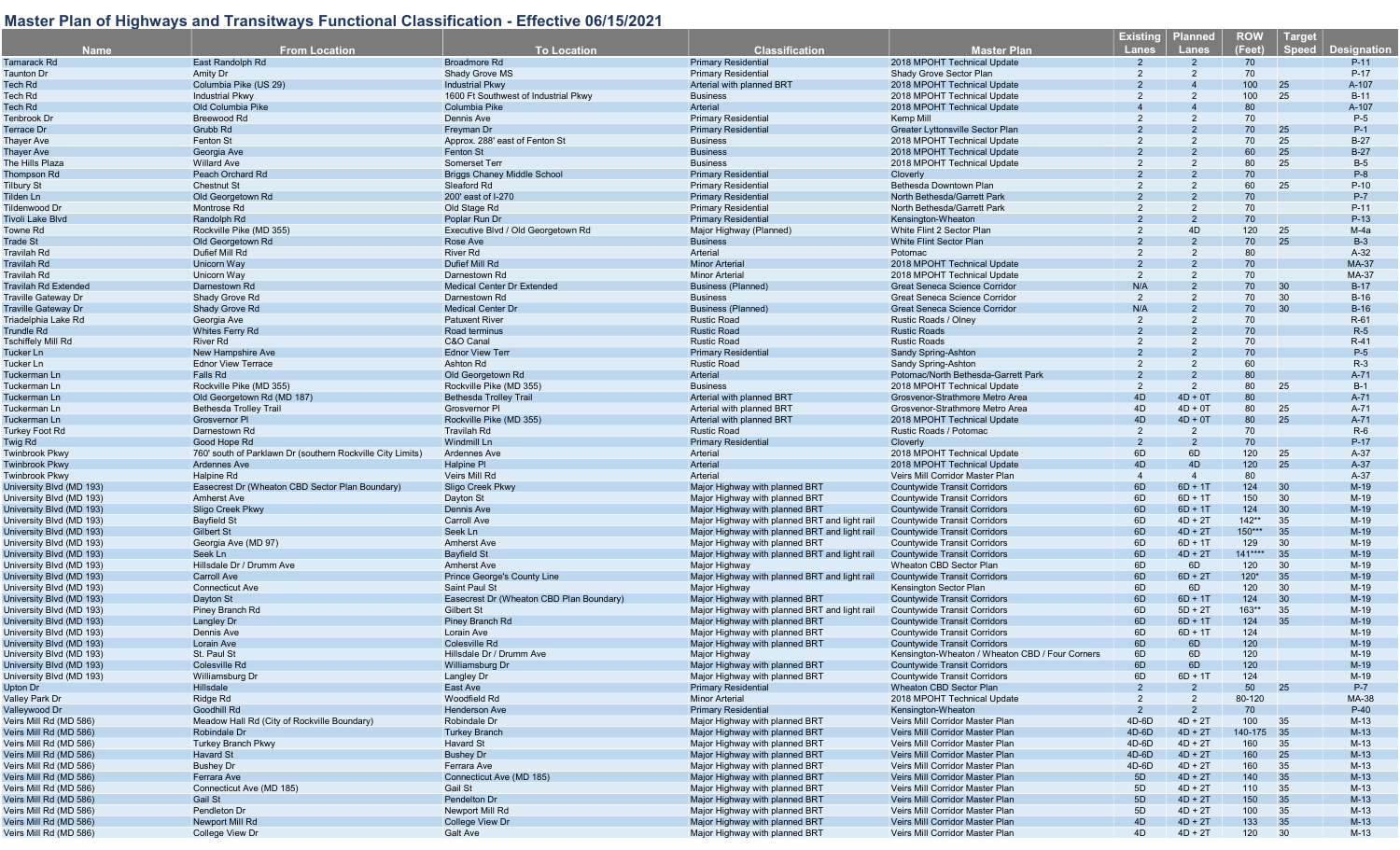| <b>Name</b>                              | <b>From Location</b>                                | <b>To Location</b>                     | <b>Classification</b>                  | <b>Master Plan</b>                            | <b>Existing</b><br>Lanes | <b>Planned</b><br><b>Lanes</b> | <b>ROW</b><br>(Feet) | Target<br><b>Speed</b> | <b>Designation</b> |
|------------------------------------------|-----------------------------------------------------|----------------------------------------|----------------------------------------|-----------------------------------------------|--------------------------|--------------------------------|----------------------|------------------------|--------------------|
|                                          |                                                     |                                        |                                        |                                               |                          |                                |                      |                        |                    |
| Veirs Mill Rd (MD 586)                   | <b>Galt Ave</b>                                     | <b>Ennalls Ave</b>                     | Major Highway with planned BRT         | <b>Countywide Transit Corridors</b>           | 6D                       | $6D + 1T$                      | 129                  | 30                     | $M-13$             |
| Veirs Mill Rd (MD 586)                   | <b>Ennalls Ave</b>                                  | Reedie Dr                              | Major Highway with planned BRT         | <b>Countywide Transit Corridors</b>           | 6D                       | $6D + 1T$                      | 129                  | 30                     | $M-13$             |
| Veirs Mill Rd (MD 586)                   | Reedie Dr                                           | Georgia Ave                            | Major Highway with planned BRT         | <b>Countywide Transit Corridors</b>           | 6D                       | $6D + T$                       | 129                  | 30                     | $M-13$             |
| Veirs Mill Rd BRT Corridor               | MD 355                                              | Meadow Hall Dr (City of Rockville)     | Transitway (Planned)                   | <b>Countywide Transit Corridors</b>           | N/A                      |                                | :ity of Rockville    |                        | T                  |
| Victory Ln                               | Falls Rd                                            | Gainsborough Rd                        | <b>Primary Residential</b>             | Potomac                                       | $\mathcal{P}$            |                                | 70                   |                        | $P-16$             |
| Violettes Lock Rd                        | <b>River Rd</b>                                     | C&O Canal                              | <b>Rustic Road</b>                     | Rustic Roads / Potomac                        | 2                        | 2                              | 70                   |                        | $R-42$             |
| Vital Way                                | Randolph Rd                                         | New Hampshire Ave                      | <b>Business</b>                        | <b>White Oak</b>                              |                          |                                | 70                   |                        | $B-5$              |
| Waldorf Dr                               | Wynnfield Dr                                        | Wisteria Dr                            | <b>Primary Residential</b>             | Germantown Master Plan (1989)                 |                          |                                | 70                   |                        | $P-17$             |
| Walsh St                                 | <b>Wisconsin Ave</b>                                | <b>West Ave</b>                        | <b>Business</b>                        | Bethesda Downtown Plan                        |                          |                                | 60                   | 25                     | $B-32$             |
| Walter Johnson Dr                        | 500 feet west of Middlebrook Rd                     | <b>MARC Pedestrian Bridge</b>          | <b>Business</b>                        | <b>MARC Rail Communities Sector Plan</b>      | 2                        | 2                              | 70                   | 25                     | $B-3$              |
| Walter Johnson Dr Extended               | Walter Johnson Dr                                   | Middlebrook Rd                         | <b>Business (Planned)</b>              | <b>MARC Rail Communities Plan</b>             | N/A                      |                                | 70                   | 25                     | $B-3$              |
| Wanegarden Dr                            | Wynnfield Dr                                        | Wisteria Dr                            | <b>Primary Residential</b>             | Germantown Master Plan (1989)                 | 2                        | $\overline{2}$                 | 70                   |                        | $P-18$             |
| Warfield Rd                              | <b>Woodfield Rd</b>                                 | Olney-Laytonsville Rd                  | <b>Country Arterial</b>                | 2018 MPOHT Technical Update                   |                          |                                | 70                   |                        | CA-54              |
| Warfield Rd                              | Wightman Rd                                         | Woodfield Rd                           | <b>Country Road</b>                    | Montgomery Village Master Plan                |                          |                                | 70                   |                        | $CR-1$             |
| <b>Waring Station Rd</b>                 | Middlebrook Rd                                      | <b>Summer Oak Dr</b>                   | Arterial                               | Germantown Employment Area Sector Plan (2009) |                          |                                | 80                   | 35                     | A-289              |
| <b>Waring Station Rd</b>                 | Summer Oak Dr                                       | Wisteria Dr                            | Arterial                               | Germantown Master Plan (1989)                 | $\overline{2}$           |                                | 80                   |                        | A-289              |
| <b>Waring Station Rd</b>                 | Wisteria Dr                                         | <b>Clopper Rd</b>                      | Arterial                               | Germantown Master Plan (1989)                 |                          |                                | 80                   |                        | A-289              |
| Warren St                                | <b>Montgomery St</b>                                | <b>Brookville Rd</b>                   | Industrial                             | Greater Lyttonsville Sector Plan              |                          |                                | 70                   | 25                     | $I-1$              |
| Wasche Rd                                | <b>Whites Ferry Rd</b>                              | Martinsburg Rd                         | <b>Rustic Road</b>                     | <b>Rustic Roads</b>                           |                          |                                | 70                   |                        | $R-43$             |
| <b>Washington Ave</b>                    | East-West Hwy                                       | Grubb Rd                               | <b>Primary Residential</b>             |                                               | $\mathfrak{p}$           | $\overline{2}$                 | 70                   |                        | $P-3$              |
|                                          |                                                     |                                        |                                        | North and West Silver Spring                  |                          |                                | 70                   | 25                     | $B-12$             |
| <b>Washington Ave</b>                    | Kraft Dr Extended                                   | <b>Fishers Ln</b>                      | <b>Business</b>                        | 2018 MPOHT Technical Update                   |                          |                                |                      |                        |                    |
| Washington Ave Extended                  | Parklawn Dr                                         | Fishers Ln                             | <b>Business (Planned)</b>              | 2018 MPOHT Technical Update                   | N/A                      | 2                              | 70                   | 25                     | $B-12$             |
| <b>Washington Ave Extended</b>           | <b>Fishers Ln</b>                                   | <b>Twinbrook Pkwy</b>                  | <b>Business (Planned)</b>              | 2018 MPOHT Technical Update                   | N/A                      |                                | 60                   | 25                     | $B-12$             |
| Washington Grove Ln                      | Daylily Ln (Gaithersburg City Limits)               | Mineral Springs Ln                     | <b>Primary Residential</b>             | Gaithersburg Vicinity                         | 2                        | 2                              | 70                   |                        | $P-5$              |
| Waterford Hills Blvd                     | <b>Father Hurley Blvd</b>                           | <b>Waters Rd</b>                       | <b>Business</b>                        | Germantown Employment Area Sector Plan (2009) | 4D                       | 4D                             | 112                  | 25                     | $B-22$             |
| Waters House Ave (Century Blvd Extended) | Wisteria Dr                                         | <b>Waterford Hills Blvd</b>            | <b>Business (Planned)</b>              | <b>MARC Rail Communities Sector Plan</b>      | N/A                      | $\overline{2}$                 | 70                   | 25                     | $B-22$             |
| <b>Waters Landing Dr</b>                 | <b>Crystal Rock Dr</b>                              | <b>Crystal Rock Dr</b>                 | <b>Primary Residentia</b>              | Germantown Master Plan (1989)                 | 2                        | $\mathcal{P}$                  | 70                   |                        | $P-19$             |
| Waters Rd                                | Waterford Hills Blvd                                | Wisteria Dr                            | <b>Business</b>                        | Germantown Employment Area Sector Plan (2009) | 2                        | $\overline{2}$                 | 70                   | 25                     | $B-5$              |
| Watkins Mill Rd                          | 1700' west of Clopper Rd                            | Clopper Rd (MD 117)                    | Arterial                               | Great Seneca Science Corridor                 | $\mathfrak{D}$           |                                | y of Gaithersburg    |                        | $A-17$             |
| <b>Watkins Mill Rd</b>                   | Clopper Rd                                          | <b>Parkview Ave</b>                    | Arterial                               | Great Seneca Science Corridor                 | $\overline{2}$           |                                | y of Gaithersburg    |                        | $A-17$             |
| <b>Watkins Mill Rd</b>                   | Gaithersburg City Limits (1000' N of Windbrooke Dr) | Mid County Hwy / Germantown Rd         | Arterial                               | Montgomery Village Master Plan                | $2 - 4$                  |                                | 80                   |                        | $A-17$             |
| Watkins Mill Rd                          | <b>Parkview Ave</b>                                 | 1700' west of Clopper Rd               | Arterial (Planned)                     | Great Seneca Science Corridor                 | N/A                      |                                | y of Gaithersburg    |                        | $A-17$             |
| Watkins Rd                               | Davis Mill Rd                                       | Woodfield Rd                           | <b>Country Road</b>                    | Rustic Roads / Damascus                       | $\overline{2}$           |                                | 70                   |                        | $CR-4$             |
| Waverly St                               | East West Hwy                                       | <b>Wisconsin Ave</b>                   | <b>Business</b>                        | Bethesda Downtown Plan                        | 2                        |                                | 80                   | 25                     | <b>B-33</b>        |
| Wayne Ave                                | Colesville Rd (MD 384)                              | Georgia Ave (MD 97)                    | Arterial with planned BRT              | 2018 MPOHT Technical Update                   | 4D                       |                                | 120                  | 25                     | $A-76$             |
| Wayne Ave                                | Manchester Place Station - Purple Line              | <b>Flower Ave</b>                      | <b>Minor Arterial</b>                  | 2018 MPOHT Technical Update                   | 2                        | 2                              | 70                   |                        | MA-39              |
| <b>Wayne Ave</b>                         | Sligo Creek Pkwy                                    | Manchester Place Station - Purple Line | Minor Arterial with planned light rail | 2018 MPOHT Technical Update                   | 2                        | $2 + 2T$                       | 70                   |                        | MA-39              |
| Wayne Ave (MD 594-A)                     | Cedar St                                            | Sligo Creek Pkwy                       | Arterial with planned light rail       | Purple Line Functional Plan                   | $\overline{4}$           | $2 + 2T$                       | $70 - 100$           |                        | A-76               |
| Wayne Ave (MD 594-A)                     | Georgia Ave (US 29)                                 | <b>Fenton St</b>                       | Arterial                               | <b>Silver Spring CBD</b>                      | $4-4D$                   | $\overline{4}$                 | 80-110               | 25                     | A-76               |
| Wayne Ave (MD 594-A)                     | Fenton St                                           | Cedar St                               | Arterial with planned light rail       | Purple Line Functional Plan                   | $\overline{4}$           | $2 + 2T$                       | $70 - 100$           | 25                     | A-76               |
| Weller Rd                                | <b>Holdridge Rd</b>                                 | Georgia Ave (MD 97)                    | <b>Primary Residential</b>             | 2018 MPOHT Technical Update                   | $\mathfrak{p}$           |                                | 70                   | 25                     | $P-25$             |
| Weller Rd                                | Barbara Rd                                          |                                        | <b>Primary Residential</b>             | Kensington-Wheaton                            | 2                        | 2                              | 70                   |                        | $P-41$             |
|                                          |                                                     | Georgia Ave                            |                                        |                                               | $\mathfrak{p}$           | 2                              | 70                   |                        | $P-8$              |
| <b>Wellfleet Dr</b>                      | Hines Rd                                            | <b>Cherry Valley Dr</b>                | <b>Primary Residential</b>             | Olney                                         |                          |                                |                      |                        |                    |
| Wentworth PI                             | Nebel St                                            | Marinelli Rd                           | Business (Planned)                     | White Flint Sector Plan                       | N/A                      | 2                              | 70                   | 25                     | $B-13$             |
| West Cedar Ln                            | Rockville Pike (MD 355)                             | Old Georgetown Rd                      | Arterial                               | Bethesda-Chevy Chase                          | $\mathfrak{p}$           | $\overline{2}$                 | 80                   |                        | $A-67$             |
| West Diamond Ave (MD 117)                | Quince Orchard Rd                                   | Muddy Branch Rd                        | Major Highway                          | Great Seneca Science Corridor                 |                          | $4 - 6$                        | 120                  | 45                     | $M-26$             |
| West Harris Rd                           | <b>Barnesville Rd</b>                               | <b>Frederick County Line</b>           | <b>Exceptional Rustic Road</b>         | <b>Rustic Roads</b>                           |                          |                                | 80                   |                        | $E-10$             |
| West Hunter Rd                           | Wasche Rd                                           | Darnestown Rd                          | <b>Rustic Road</b>                     | <b>Rustic Roads</b>                           |                          | 2                              | 70                   |                        | $R-44$             |
| West Ln                                  | Montgomery Ln                                       | end-of-road                            | <b>Business</b>                        | Bethesda Downtown Plan                        |                          |                                | 45                   | 25                     | <b>B-34</b>        |
| West Montgomery Ave (MD 28)              | <b>Kev West Ave</b>                                 | Darnestown Rd                          | Major Highway                          | Great Seneca Science Corridor                 |                          |                                | 150                  |                        | $M-13$             |
| West Offutt Rd                           | <b>Edwards Ferry Rd</b>                             | <b>West Willard Rd</b>                 | <b>Rustic Road</b>                     | <b>Rustic Roads</b>                           |                          |                                | 70                   |                        | $R-45$             |
| West Old Baltimore Rd                    | Clarksburg Road (MD 121)                            | $1-270$                                | Arteria                                | 2018 MPOHT Technical Update                   |                          | 2                              | 80                   | 25                     | A-7                |
| West Old Baltimore Rd                    | $I-270$                                             | Frederick Rd (MD 355)                  | Arterial                               | Ten Mile Creek Area Limited Amendment (2014)  |                          | $\mathcal{P}$                  | 80                   |                        | $A-7$              |
| West Old Baltimore Rd                    | <b>Barnesville Rd</b>                               | Slidell Rd                             | <b>Exceptional Rustic Road</b>         | Rustic Roads / Clarksburg                     |                          | $\mathcal{P}$                  | 80                   |                        | $E-1$              |
| West Old Baltimore Rd                    | Slidell Rd                                          | Clarksburg Rd                          | <b>Exceptional Rustic Road</b>         | Ten Mile Creek Area Limited Amendment (2014)  |                          |                                | 80                   |                        | $E-1$              |
| West Virginia Ave                        | <b>Wisconsin Ave</b>                                | <b>Tilbury St</b>                      | <b>Business</b>                        | Bethesda Downtown Plan                        |                          |                                | 60                   | 25                     | <b>B-35</b>        |
| West Willard Rd                          | River Rd                                            | <b>Poolesville Town Limits</b>         | <b>Rustic Road</b>                     | <b>Rustic Roads</b>                           |                          |                                | 70                   |                        | $R-51$             |
| <b>Westbard Ave</b>                      | Westbard Cir                                        | Massachusetts Ave                      | <b>Business</b>                        | 2018 MPOHT Technical Update                   |                          |                                | 74                   | 25                     | $B-1$              |
| <b>Westbard Ave</b>                      | Ridgefield Rd                                       | <b>Westbard Circle</b>                 | <b>Business</b>                        | Westbard Sector Plan (2016)                   |                          |                                | 110                  | 25                     | $B-1$              |
| <b>Westbard Ave</b>                      | <b>Westbard Ave</b>                                 | Ridgefield Rd                          | Business (Planned)                     | Westbard Sector Plan (2016)                   | N/A                      |                                | 110                  | 25                     | $B-1$              |
| Westbury Rd                              | Sunflower Rd                                        | Norbeck Rd                             | <b>Primary Residential</b>             | Aspen Hill                                    | $\mathfrak{p}$           |                                | 70                   |                        | $P-4$              |
| Westerly Rd                              | Edwards Ferry Rd                                    | Poolesville Town Limits                | <b>Rustic Road</b>                     | <b>Rustic Roads</b>                           | 2                        |                                | 70                   |                        | $R-50$             |
| Westlake Dr                              | Democracy Blvd                                      | <b>Westlake Terr</b>                   | Arterial                               | <b>Rock Spring</b>                            |                          |                                | 90                   |                        | $A-85$             |
| Westlake Dr                              | <b>Westlake Terr</b>                                | Tuckerman Ln                           | <b>Minor Arterial</b>                  | 2018 MPOHT Technical Update                   |                          |                                | 70                   |                        | MA-40              |
|                                          |                                                     | Rockledge Dr                           | Business with planned BRT              |                                               |                          | $2 + 2T$                       | $90 + 40$ **         |                        | $B-3$              |
| <b>Westlake Terr</b>                     | I-270 Spur                                          |                                        |                                        | Rock Spring                                   |                          |                                |                      |                        |                    |
| <b>Westlake Terr</b>                     | Westlake Dr                                         | I-270 Spur                             | <b>Business</b>                        | Rock Spring                                   |                          |                                | 90                   |                        | $B-3$              |
| <b>Westmore Ave</b>                      | <b>Westmore Rd</b>                                  | North Horners Ln                       | Industrial                             | <b>Upper Rock Creek</b>                       |                          |                                | 80                   |                        | $I-2$              |
| Westmore Rd                              | <b>Westmore Ave</b>                                 | end of road                            | Industrial                             | <b>Upper Rock Creek</b>                       | 2                        |                                | 70                   |                        | $ -2 $             |
| Wexford Dr                               | Beach Dr                                            | Denfield Ave                           | <b>Primary Residential</b>             | Kensington-Wheaton                            |                          |                                | 70                   |                        | P-42               |
| Wexhall Dr                               | Greencastle Rd                                      | Valiant Way                            | <b>Primary Residential</b>             | Fairland                                      |                          |                                | 70                   |                        | P-28               |